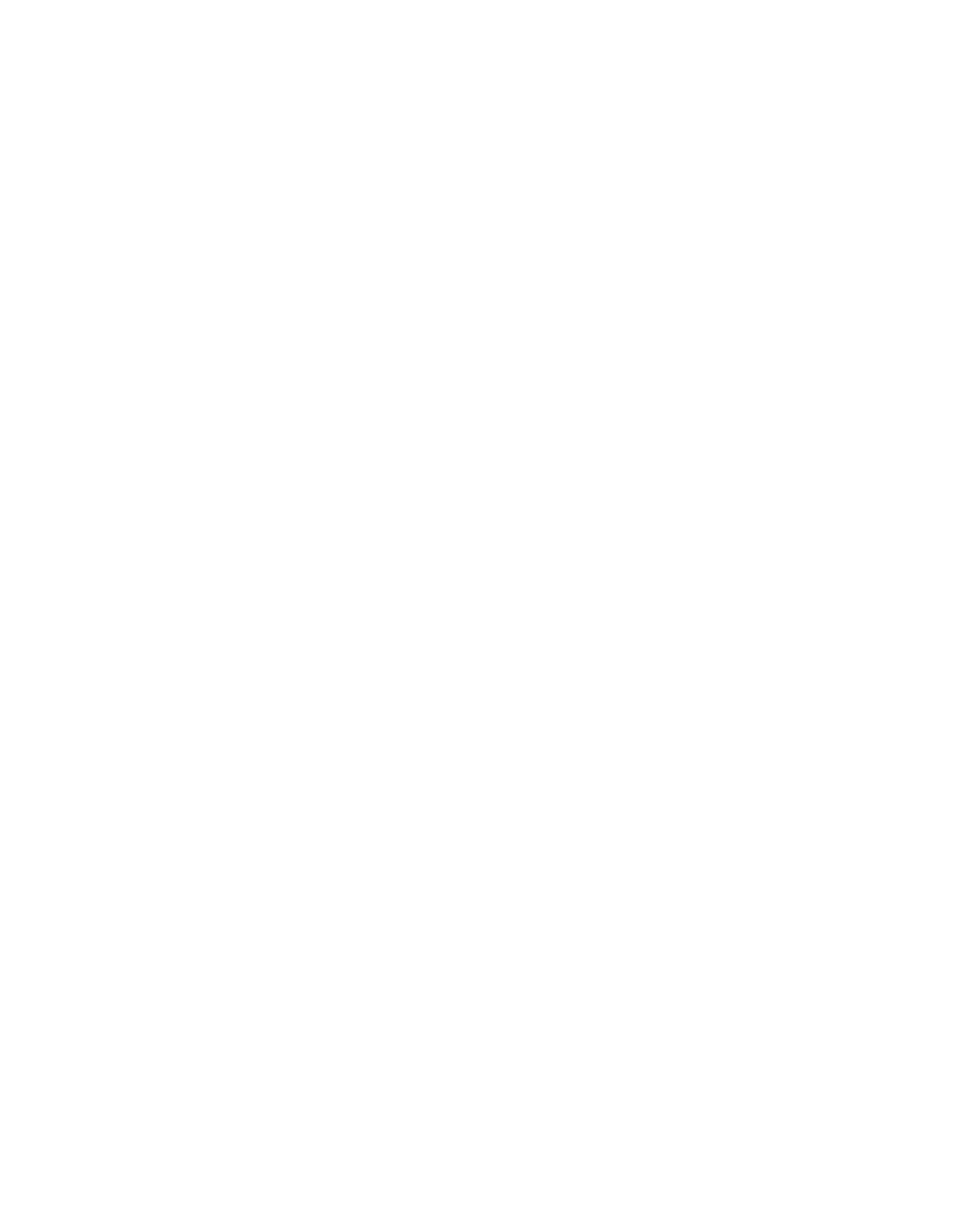#### **The Book of Shadows - Sourcebook for the** *Into The Shadows* **RPG -**

**Version 2.000**

"*The most beautiful thing we can experience is the mysterious. It is the source of all true art and science. He to whom this emotion is a stranger, who can no longer pause to wonder and stand rapt in awe, is as good as dead: his eyes are closed*." -Albert Einstein-

*This book is intended for use as a source of supplemental rules and ideas for the Into The Shadows role-playing game. To play you will need two or more players, preferably 3-4, and some six-sided dice, the kind most commonly found. Read the new rules all the way through before incorporating them into your game.* 

#### **TABLE OF CONTENTS**

| <b>INTRODUCTION</b>                                                                                                                                  | $\mathbf{3}$            |
|------------------------------------------------------------------------------------------------------------------------------------------------------|-------------------------|
| VERSION INFORMATION                                                                                                                                  | 3                       |
| <b>1.0 MISCELLANEOUS</b><br><u> 1989 - Johann Stein, mars ar y breninn ar ymwedd y cynnwys y cynnwys y cynnwys y cynnwys y cynnwys y cynnwys</u>     | $\overline{\mathbf{4}}$ |
| 1.1 CURIOSITIES AND MYSTERIES                                                                                                                        | $\overline{4}$          |
|                                                                                                                                                      | 9                       |
|                                                                                                                                                      | 10                      |
| 2.1 ADVENTURE LOCALES                                                                                                                                | 10                      |
| 2.2 UNUSUAL FEATURES AND LOCATIONS                                                                                                                   | 11                      |
|                                                                                                                                                      | 14                      |
|                                                                                                                                                      | 15                      |
| <b>4.0 ANIMALS</b><br><u> 2000 - Jan James James Barbara, menyebaran bagian pengaran pengaran pengaran pengaran pengaran pengaran peng</u>           | 17                      |
| 4.1 ANIMAL DESCRIPTIONS<br>5.0 NON-PLAYER CHARACTERS                                                                                                 | 17                      |
|                                                                                                                                                      | 24                      |
| 6.0 CULTS<br><u> 1980 - Jan Alexander Start, fransk politik (d. 1980)</u>                                                                            | 32                      |
| 6.1 CULT DECRIPTIONS                                                                                                                                 | 33                      |
| 7.0 CONSPIRACIES AND SECRET SOCIETIES                                                                                                                | 36                      |
| 7.1 SECRET SOCIETY DESCRIPTIONS                                                                                                                      | 37                      |
| 8.0 POISON                                                                                                                                           | 39                      |
| 8.1 NEW TECHNICAL SKILL                                                                                                                              | 39                      |
| 8.2 POISON EFFECTS                                                                                                                                   | 40                      |
| 9.0 WEAPONS, ARMOR, & VEHICLES                                                                                                                       | 41                      |
| 9.1 WEAPONS                                                                                                                                          | 41                      |
| 9.11 MELEE WEAPONS                                                                                                                                   | 41                      |
| 9.12 MISSILE WEAPONS                                                                                                                                 | 43                      |
|                                                                                                                                                      | 44                      |
|                                                                                                                                                      | 46                      |
| 9.15 STUN WEAPONS                                                                                                                                    | 48                      |
|                                                                                                                                                      | 49                      |
| 9.2 EQUIPMENT                                                                                                                                        | 50                      |
|                                                                                                                                                      | 50                      |
| 9.22 HISTORICAL ARMOR                                                                                                                                | 51                      |
|                                                                                                                                                      | 52                      |
| 9.3 VEHICLES<br>9.31 HISTORICAL VEHICLES                                                                                                             | 52                      |
|                                                                                                                                                      | 52                      |
|                                                                                                                                                      | 53                      |
|                                                                                                                                                      | 54                      |
| <b>10.0 HIGH TECHNOLOGY</b><br><u> 1989 - Johann Harry Harry Harry Harry Harry Harry Harry Harry Harry Harry Harry Harry Harry Harry Harry Harry</u> | 55                      |
| 10.1 AUTOMATION                                                                                                                                      | 55                      |
| <b>10.2 SPECIAL WEAPONS</b>                                                                                                                          | 58                      |
| 10.3 SPECIAL EQUIPMENT                                                                                                                               | 59                      |
|                                                                                                                                                      | 60                      |
| 11.1 BUILDING RACIAL TEMPLATES                                                                                                                       | 60                      |
| 11.2 SPECIAL ABILITIES/DISADVANTAGES                                                                                                                 | 61                      |
| 11.3 SAMPLE RACIAL TEMPLATES                                                                                                                         | 66                      |
| 12.0 SHADOWS                                                                                                                                         | 68                      |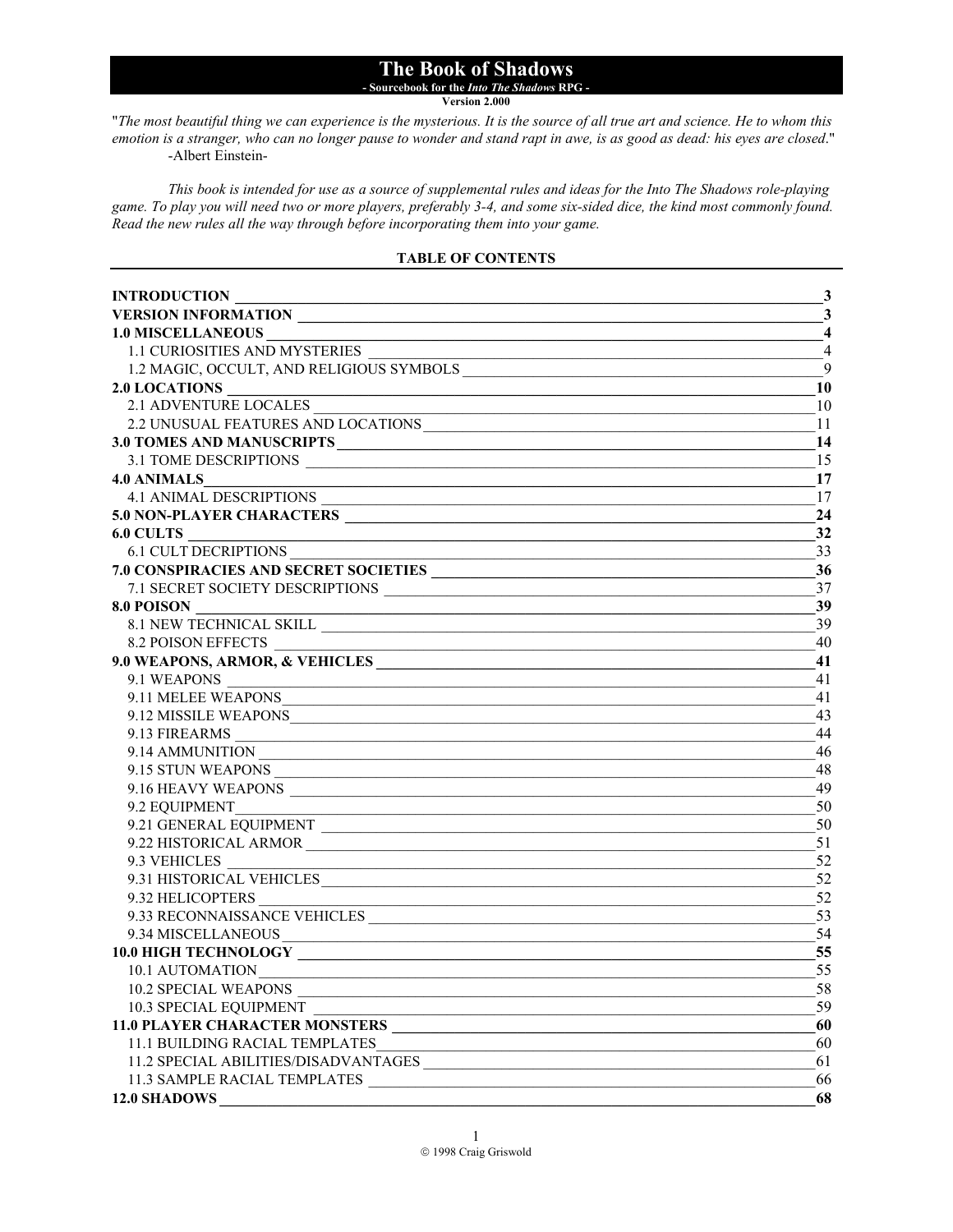## The Book of Shadows<br>- Sourcebook for the *Into The Shadows* RPG -<br>Version 2.000

| 12.1 ALIENS                                                                                                                                                         | 68  |
|---------------------------------------------------------------------------------------------------------------------------------------------------------------------|-----|
| 12.11 ALIEN DESCRIPTIONS                                                                                                                                            | 69  |
| 12.12 ALIEN VEHICLES                                                                                                                                                | 71  |
| 12.2 ANGELIC HIERARCHY                                                                                                                                              | 72  |
| 12.3 CHTHONIC MYTHOS                                                                                                                                                | 74  |
| 12.31 CHTHONIC DEITIES                                                                                                                                              | 74  |
| 12.32 CHTHONIC RACES                                                                                                                                                | 77  |
|                                                                                                                                                                     | 84  |
|                                                                                                                                                                     | 89  |
| 12.4 FAERIE<br>12.5 HUMAN ENIGMAS<br>12.6 INFERNAL HIERARCHY                                                                                                        | 94  |
| 12.61 DEVILS                                                                                                                                                        | 94  |
| 12.62 DEMONS                                                                                                                                                        | 97  |
| 12.63 INFERNAL ASSOCIATIONS                                                                                                                                         | 99  |
| 12.7 LEGENDARY CREATURES                                                                                                                                            | 100 |
| 12.71 CRYPTOZOOLOGICAL CREATURES<br>12.72 PARACRYPTOZOOLOGICAL CREATURES                                                                                            | 100 |
|                                                                                                                                                                     | 103 |
| 12.8 SPIRITS                                                                                                                                                        | 106 |
|                                                                                                                                                                     | 106 |
|                                                                                                                                                                     | 109 |
| 12.9 UNDEAD                                                                                                                                                         | 111 |
| 13.0 ADVENTURES                                                                                                                                                     | 119 |
| <b>13.1 ADVENTURE TEMPLATE</b><br><u> 1989 - Jan James James James James James James James James James James James James James James James James J</u>              | 119 |
|                                                                                                                                                                     | 120 |
| 14.0 SAMPLE CAMPAIGN<br>LO SAMPLE CAMPAIGNNAIRE CAMPAIGNALLE COMPAIGNAIRE COMPAIGNAIRE COMPAIGNAIRE COMPAIGNAIRE COMPAIGNAIRE COMPAIGN<br>14.1 CAMPAIGN DESCRIPTION | 121 |
|                                                                                                                                                                     | 121 |
|                                                                                                                                                                     | 122 |
|                                                                                                                                                                     | 123 |
|                                                                                                                                                                     | 124 |
|                                                                                                                                                                     |     |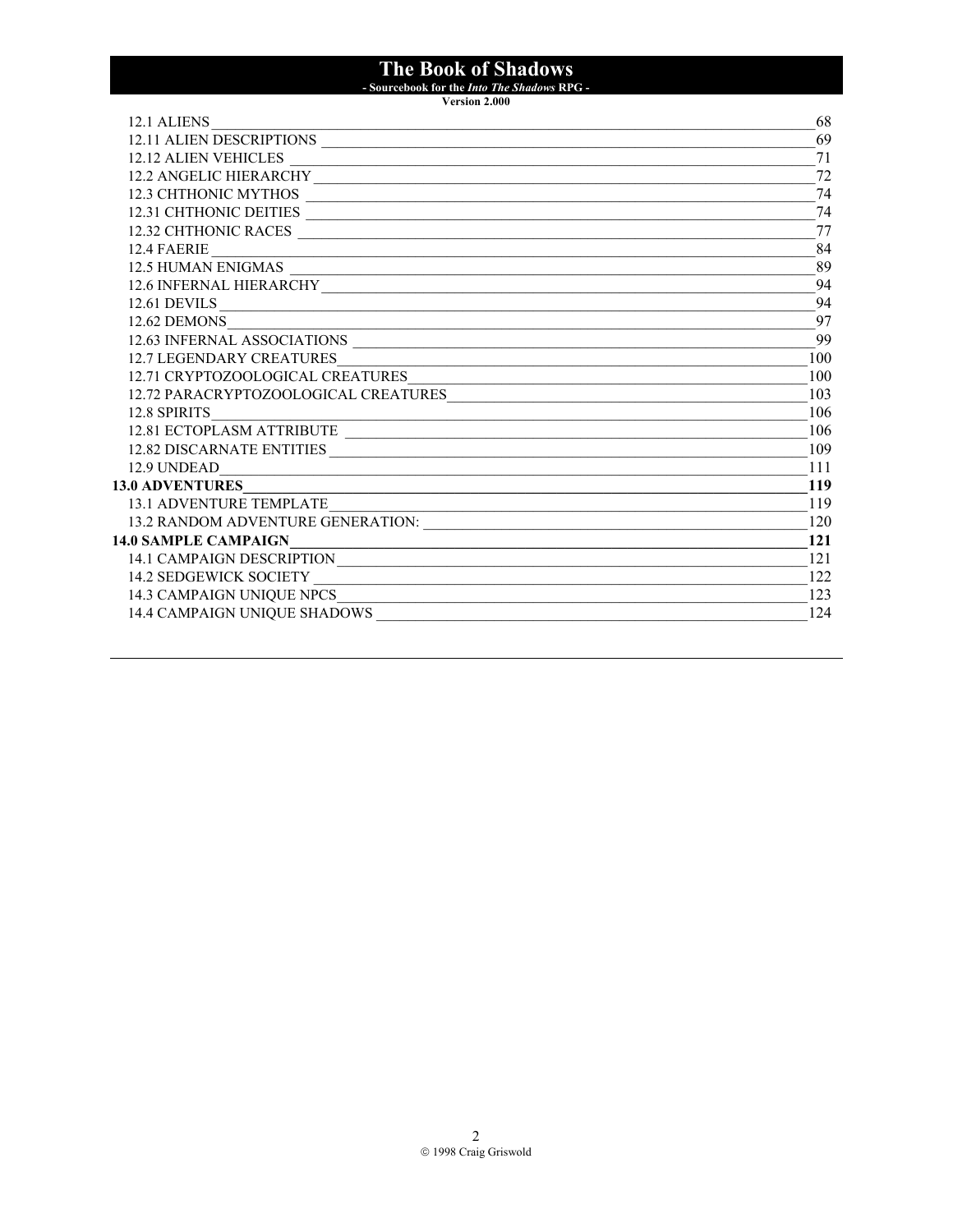**- Sourcebook for the** *Into The Shadows* **RPG -** 

**Version 2.000**

#### **INTRODUCTION**

 This work is both a pain and a pleasure. A pain in all the time and effort (as well as procrastinating) it took to finally get it ready, but a pleasure in the final product - and in that I enjoyed doing most of the research it took to get it done. This manual is intended to serve as a GM's handbook, and general sourcebook for the *Into The Shadows RPG*. It can also be a useful tool for horror, adventure, and even superhero writers and RPG enthusiasts.

 It is not meant to be a complete reference work. I think I have touched on a great portion of the Fortean, mysterious, enigmatic, and sometimes even scientific phenomena that can be useful to the horror/adventure player and GM - but that's all I've done really is touched. In many cases that may be enough, but a serious GM who wants to put a lot of "real world" into their game should think of this work, extensive as it is in places, as a stepping stone from which they might reach a little further or a little higher.

Like the game itself, this expansion is free – but the material in it is copyrighted by me to prevent others from charging for it or plagiarizing it. There is a lot of material in here suitable for use with most horror/adventure RPGs. Enjoy it, and please appreciate the days spent researching various topics for inclusion here.

#### **VERSION INFORMATION**

**Version 1.0** 3/19/99 Incorporated a plethora of new source materials, etc. for Into The Shadows. Also included are materials originally created for a related rule system I made, called PULP HERO.

**Version 2.000** 1/01/2000 Incorporated new sample campaign and adventure. Moved new spells and psionics to 2.000 version of main rules. Fixed some formatting issues and created easily updated table of contents.

#### **THANKS**

Thanks to the following for patience, help, play-testing, and/or advice: Jeremy Fielder, Amy Griswold, Greg Machacek, and Dennis Stalnaker. Also to Charles Fort, who proved time and again that truth is stranger than fiction! And my appreciation to every else willing to take a chance on this game. I hope you like it!

#### **CONTACTING THE AUTHOR**

 Feel free to email me with comments, suggestions, and fixes. New materials will be made available on my web site as they are completed.

Email: shadows@pcisys.net

World Wide Web Site: http://members.tripod.com/~into\_the\_shadows/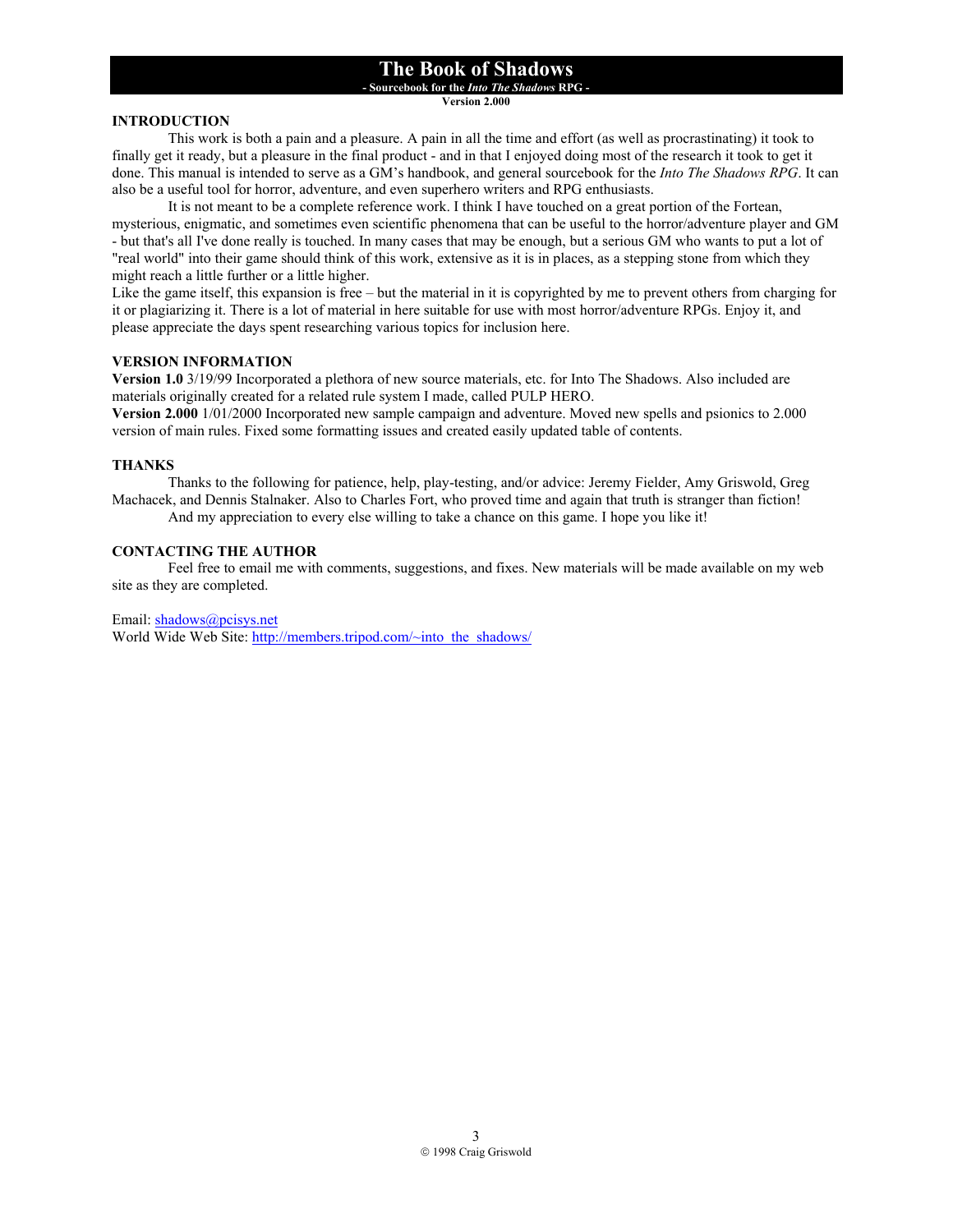**- Sourcebook for the** *Into The Shadows* **RPG -** 

**Version 2.000**

#### **1.0 MISCELLANEOUS**

"*One's mind, once stretched by a new idea, never regains its original dimensions.*" -Oliver Wendell Holmes-

 The materials in this book are intended to make the creation of interesting, detailed adventures for Into The Shadows easier on the GM. I've tried to cover some of the more interesting or useful areas in detail, but there are a number of interesting phenomena that, while they don't merit an entire section, are certainly worth mentioning. These items can easily be used to spice up an adventure, character, or Shadow – and the GM is encouraged to research them further to facilitate their use.

#### **1.1 CURIOSITIES AND MYSTERIES**

**Antikythera Mechanism:** A wooden box fitted with dials and astronomical inscriptions on the outside and filled with bronze gears that was built in Greece around 80 AD. The mechanism was found along with a load of bronze and marble statues in a shipwreck off the island of Antikythera in 1900. The exact purpose is assumed to be a calculator or computer for determining the positions of stars and planets. What is most remarkable is that such complicated gear-work was otherwise not believed to have appeared until the 15<sup>th</sup> century. If this mechanism was unique, or if there were many, is also unknown – and this leads to great speculation about what similar devices may yet be found.

**Amnesia** – A gap or loss in memories. Often caused by injury, or a traumatic event.

**Body Modification** – This practice goes back over 10,000 years and predominantly includes tattooing, scarring, branding, and piercing. Often these rites would have a religious significance, or be included in a 'coming of age' ceremony to mark the recipient as an adult member of the society. Modern body art and modification is done for both personal and social reasons, and many cults, secret societies, and peer groups use body modification to identify members and foster a group identity.

**Booya Stones** – Sacred stones that glow with an intense blue light which were handed down over the years by the priests of the Murray Islands, in the Torres Strait between Queensland and Papua new Guinea. They were hidden by the priests with the onset of European control of the area. The stones are theorized to be composed of pure radium, to account for their weird glow, but this remains unproven.

**Cannibalism** – Feeding on others of one's own species. It often occurred in primitive cultures for religious and mystical purposes such as purification, pacifying angry gods or spirits, ancestor worship, to acquire the abilities of the subject, prolong life and youth, or to gain protection from the soul of the subject. In modern times men have resorted to cannibalism out of curiosity, starvation, or simply insanity. Several modern serial killers are known to have eaten from the remains of their victims.

**Cabal** – A conspiracy or secret plot, and the members thereof.

**Celebrity Deaths** – Many celebrities are credited with faking their own deaths, and are reportedly sighted by fans years afterwards. Among the most famous of these are Elvis Presley and Marilyn Monroe, though there are others. Other possible explanations exist, including clones, ghosts, and government conspiracies.

**Cloning** – The process of asexual reproduction. Techniques in genetic engineering have used this process to reproduce living cells, and recently, complete organisms. Currently the easiest method of cloning is to divide an existing early-stage embryo into two separate, identical embryos. It is also possible to create an exact genetic duplicate of a higher stage, at least in theory, but it is difficult to accomplish.

**Crisis Apparition** – The appearance of the ghostly image of a friend or loved one that later is found to roughly coincide with the death of that person. Due to the specific timing of these apparitions it is a phenomenon impossible to investigate.

**Cryonic Suspension** – The slowing of a living body's metabolism through intense cold. Once cooled, the blood is drained from the body and replaced with a glycerol solution to prevent damage to the cells from freezing. After a period of time the organism can successfully be brought back to life.

 Some people have their bodies frozen similarly after death, in the hope that they may be unfrozen and returned to life at a later time. What happens to their souls during this period is a matter of debate.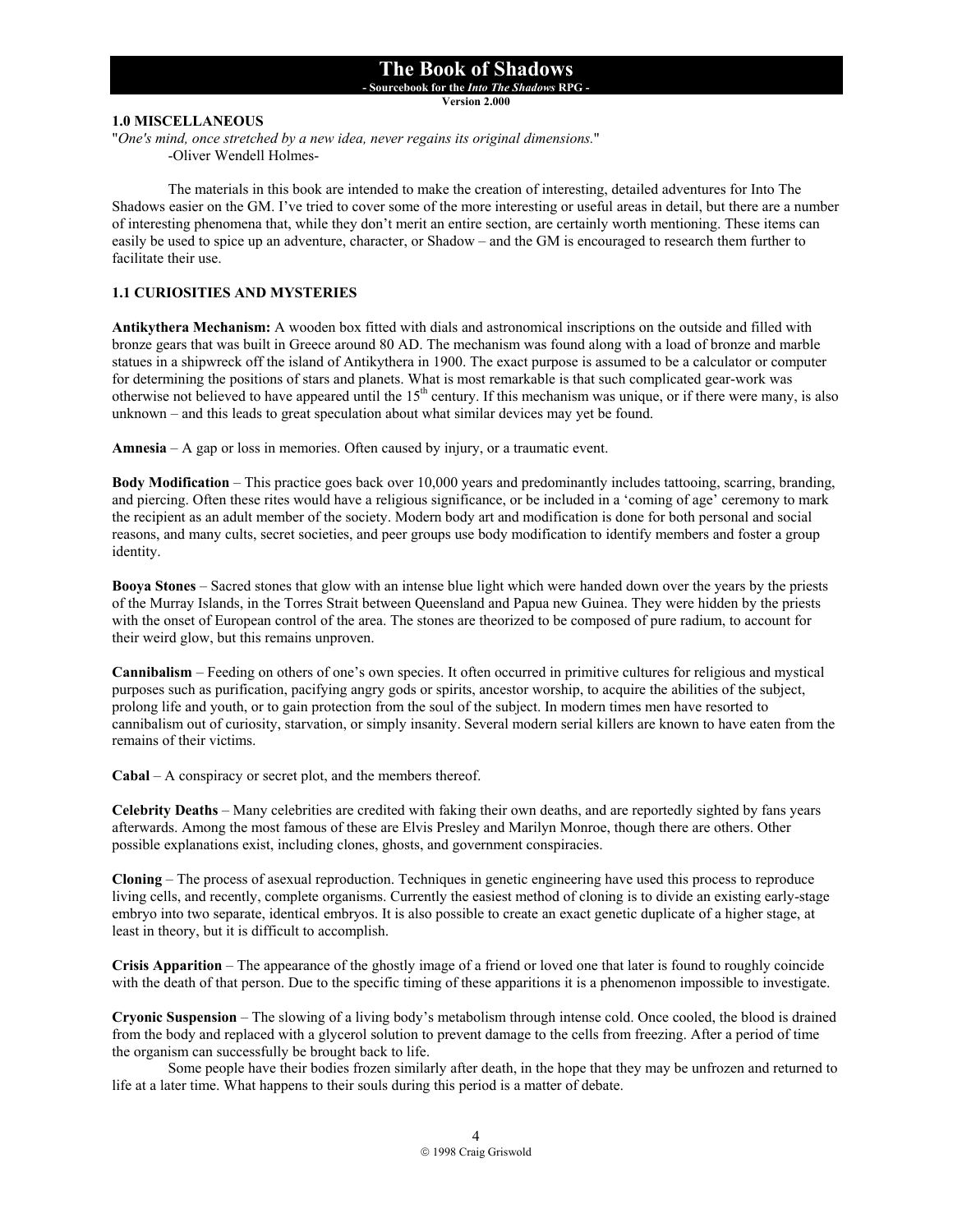#### **The Book of Shadows - Sourcebook for the** *Into The Shadows* **RPG -**

**Version 2.000**

**Crystal Skulls** – Two solid quartz crystal skulls that may have been of Central or South American origin. One of two skulls found has realistic details including a detachable lower jaw. It was found by Anna Mitchell-Hedges in the great Mayan city of Lubaantum in Honduras during excavations by her adopted father in 1927. There is some speculation that the skull may have been found or purchased elsewhere and left for Anna to find, as the discovery took place on her birthday.

The other is more stylized, characteristic of ancient Mexican art. It was purchased by the British Museum of Mankind in 1898 from Tiffany's. There is no record of where Tiffany's acquired the artifact, it is possibly part of the booty amassed by a mysterious soldier-of-fortune in nineteenth century Mexico. The exact age, carving techniques, and purpose of these skulls are indeterminate.

**Diabolepsy** – Being possessed by - or the delusion of being possessed by - a devil.

**Dicyanin Screens** – Devices invented by Dr. Walter J. Kilner to make the human aura visible. They induce eye fatigue in the short visible purple range of the spectrum to make the eye, temporarily, sensitive to wavelengths beyond what is normally visible. Two such small screens can be made into what is known as "Kilner Goggles."

**Dismemberment** – The act of cutting, tearing, or otherwise removing the limbs from a body. The act has many ritualistic connotations, including a process sanctioned by the Catholic church called 'translation.' Translation is the process of dismembering a saint, or other holy personage, for the purpose of creating holy relics.

**Entombed Amphibians** – Since at least the early 1800's, and most likely for centuries before, there have been reports of pieces of solid stone, limestone, sandstone, coal, and other materials (including a living tree) being broken open and a toad or frog being found either alive or in a mummified state in a cavity only slightly larger than the animal itself, and with no obvious indication of how the animal got there.

 Since most of those animals discovered still living were found in porous materials, like limestone, the current theory is that the young amphibians enter through pores or other small openings in the rock and become trapped as they grow. Those that live must survive from moisture and small insects that enter the same way. At least one study has been done which seems to confirm this theory.

**Fafrotskies** – Things mysteriously falling from the sky have included seeds, nuts, fish, frogs, crabs, periwinkles, red dust, jelly-like substances, snakes, ants, worms, and many other strange things. Explanations are scarce, but various cases are well documented. In each case it is usually noted that the dropped items are all of the same size, and species if appropriate, with no additional debris being dropped to suggest they were uprooted. Charles Fort coined the term 'fafrotskies' from the phrase 'fall from the skies' to describe the phenomena.

 Closely associated with this are the phenomena of strange rains, ice falls, and star jelly. Rain of every conceivable color has been reported, including rains of blood and animal tissue. Like fafrotskies, these rains are generally restricted to a relatively small area and fall for only a short span of time, rarely repeating.

Ice falls, including chunks up to 20 feet thick and 20 feet across, have been reported worldwide. Unlike conventional hailstones, ice falls normally occur from a clear sky.

Star jelly, also known by the Welsh 'pwdre ser' ("rot from the stars"), is a strange, glowing, jelly-like substance sometimes reported to be found on the ground after the appearance of strange lights or meteors in the sky. The jelly is often reported to be grayish and dries up quickly, disappearing within a couple days.

**Feral Humans** – There have been a handful of well substantiated reports of human children raised by animals in the wild over the years. Since the 1300's children have reportedly been discovered living with bears, wolves, sheep, and cattle. One of the most famous, and well documented, cases was that of two girls, found around ages three and six, that were discovered by a Reverend Singh living among wolves in India during 1920.

**Grave Robbers** – Also known as 'resurrection men' or 'resurrectionists.' The practice of grave robbing has been performed for a number of reasons. Treasure hunters regularly robbed the tombs of ancient Egypt, and still do today. Cannibals have robbed graves in search of meat. Necrophiles have robbed them for erotic partners.

 The most famous grave robbers, though, plundered the recently turned earth for corpses suitable for anatomists in the mid 1800s. Notable among these were William Burke and William Hare who sold corpses so profitably to Dr. Robert Knox that they decided not to wait for prime specimens to die of natural causes. The pair became so accomplished at suffocating victims, without leaving any physical marks on the body, that the practice became known as 'Burke-ing.'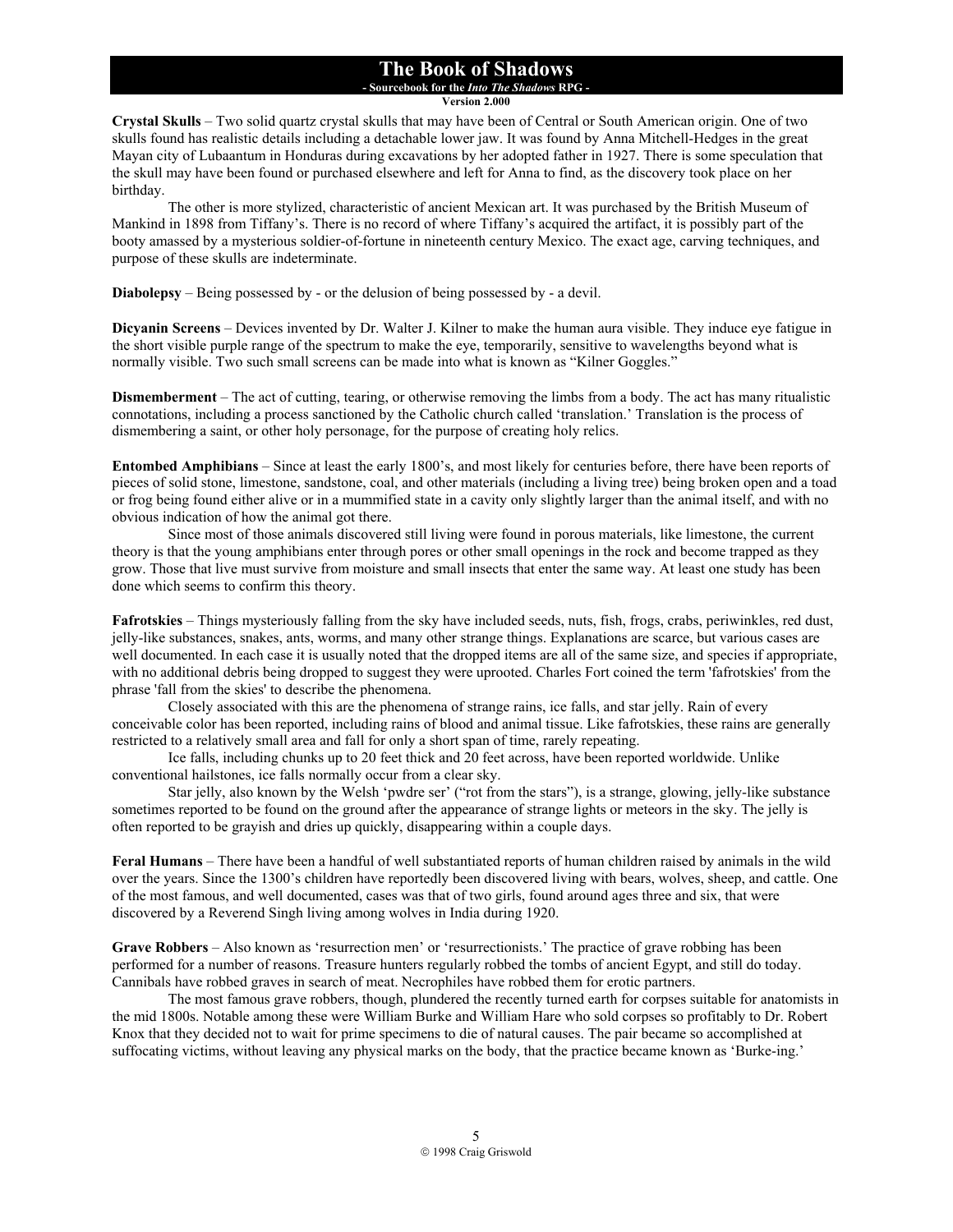**- Sourcebook for the** *Into The Shadows* **RPG - Version 2.000**

**Hallucinogenic Drugs** - The effects of mind-altering drugs has been widely recognized in primitive cultures. They are often used both by shamans and non-shamans to produce a variety of mystical and medicinal effects. Among the most used are peyote, a fungus used by Native Americans, and Yaje, a mixture produced from the boiled down bark of a local vine by the natives of the Amazon, Columbia, and Ecuador. The idea of the flight of European witches on broomsticks comes from the sensations they enjoy from hallucinogenic drugs that may be rubbed into a wound, or administered rectally through the use of a broomstick handle. The mixture was not conducive to oral doses because of its taste - leaving only those alternatives.

 Yaje (pronounced yah-hey) in particular is interesting is that it appears to produce markedly similar reactions from people of different ethnic backgrounds, including visions of large felines and snakes, sensations of flying, and hearing the thoughts of others. It is used in various doses for all manner of physical and mental ailments, as well as spiritual experiences.

**Haunting Music** – There are a handful of musical works reputed to have dramatic effects on the lives of those who listen to or perform them. The most famous of these is the song "Gloomy Sunday," written in 1932, about a man whose lover had died and who was considering suicide to be reunited with her. The song is reputed to be involved with well over 200 suicides world-wide.

**Holy Relics** – Various sacred relics have surfaced over the years – the bones and personal artifacts of saints, angel feathers, etc.. These objects are often revered for their healing properties. Some of the more famous relics are missing, or are of questionable authenticity. The Holy Grail, the cup from which Jesus Christ drank at the Last Supper, is one such artifact that eludes pursuers. And the Shroud of Turin, thought to be the death shroud of Jesus Christ, is believed by some to be a medieval hoax – possibly perpetrated by Leonardo da Vinci.

**Ignis Fatuus** – Strange lights that appear in cemeteries and swamps. Usually explained by natural phenomena, though some psychics claim to see these lights where a sudden death has occurred.

**Incorruptibility** – The inexplicable resistance to decay of some corpses, most notably those of saints and other holy personages – but also of some sufferers of diseases like gangrene. Such corpses have been disinterred tens or hundreds of years after death looking as if they had merely fallen asleep.

**Ineffable Name** – A name which must not be spoken. Usually associated with chthonic gods or demons.

**Junta** – A group of people that governs a country. Possibly a secret group, or the group that acquires control after a coup détat.

**Kirlian Photography** – Photographs displaying the aura or energy flow of plants and animals. Many psychics believe that the energy flows displayed are linked to the spirit, as well as paranormal abilities. Scientists have other explanations. These photographs are generally obtained by placing the subject over a photographic plate, using glass or another nonconductive substance to separate the two, and charging the plate with high voltage electricity. The results show various colored auras.

**Mind Control Technology** – Experimentation with subliminal messages, hypnosis, and microwave-transmitted messages to produce simple and effective forms of mind control. These experiments are often linked to various government and private conspiracies.

**Near Death Experience (NDE)** - Often, but not always, experienced by people who were close to clinical death, or were pronounced dead and later revived. This experience does not always occur in such cases, nor is it limited to people in such a state. The experience is usually marked by an Out-Of-Body-Experience, followed by a feeling of detachment and often great joy, a journey through a dark tunnel towards a bright light, meeting with dead friends and relatives, angels or a being of light - before being told that there has been a mistake, or realizing that it is not time to die. People who experience this type of NDE usually have both a greater appreciation of life, and a reduced fear of death after their experience.

 These common features are not experienced by everyone however. Every NDE varies based on the individual. Some experience a vast hellish landscape filled with terrifying visions, or a vast disturbing limbo of empty space.

There is much debate as to whether the extensive number of such experiences proves the existence of what is called an after-life, or whether it is the result of some natural biological process.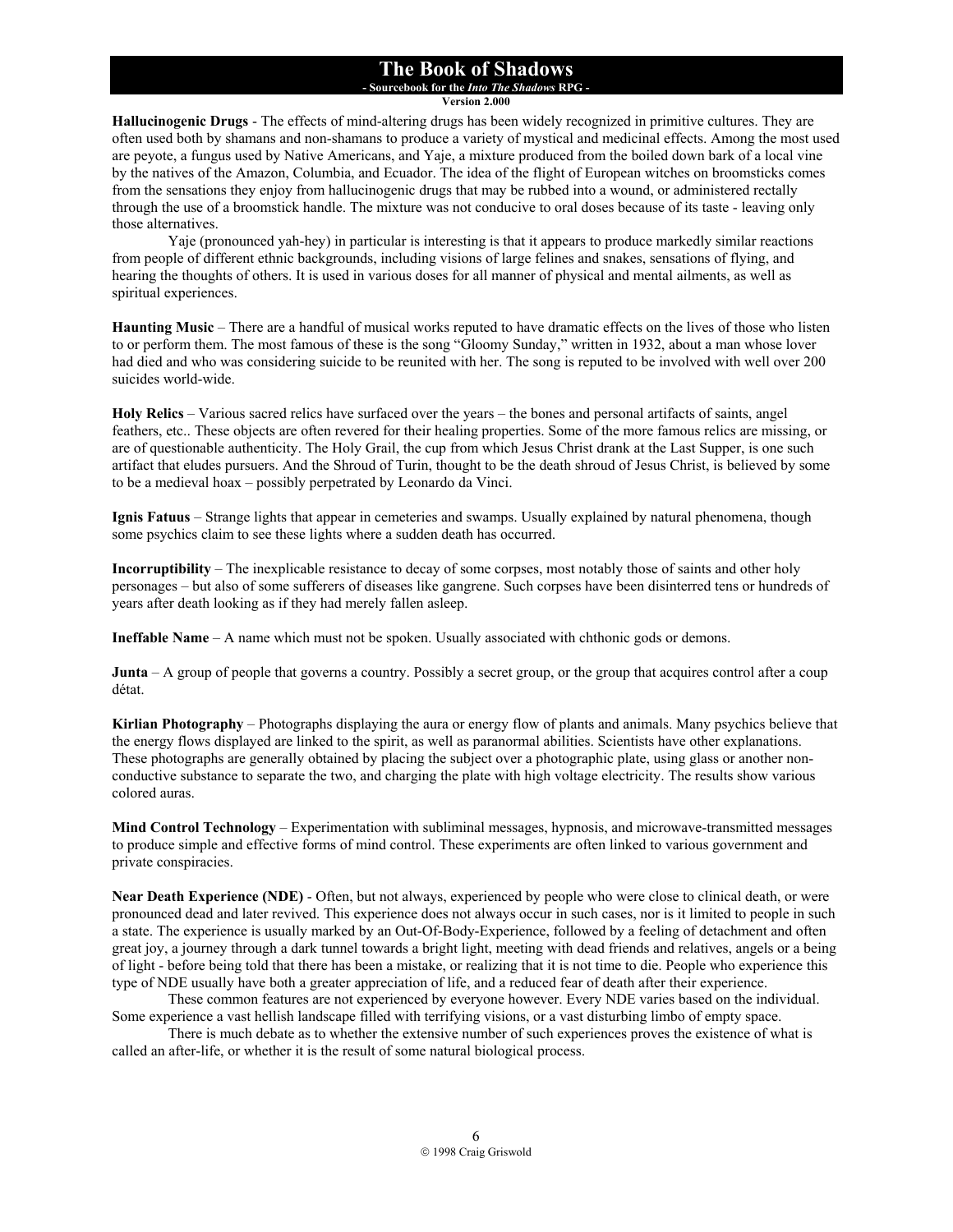#### **The Book of Shadows - Sourcebook for the** *Into The Shadows* **RPG -**

**Version 2.000**

**Out-of-Body-Experience (OBE)** - A term used to describe the sensation experienced by certain individuals, usually in traumatic or unpleasant circumstances, such as extreme pain or fear, or during an altered state, such as during meditation or hypnosis or while under the influence of mind-altering drugs.

 The subject feels themselves floating above the room, looking down, and is often able to describe things in detail afterward. Evidence suggests though that the perception is actually a creation of the brain, as some of the remembered details often prove to be false, reflecting details that the subject thought were true instead of what was really there. This phenomena is believed to be closely related to Astral Projection, and occasionally accompanies Near Death Experiences.

**Pagans** – The term 'pagan' was originally a reference to country or rural folk. It was later used to describe anyone who was not a member of a major religion, specifically anyone who was not a Christian, Judaic, or Moslem.

In more recent years this term is not one that has been applied to others so much as a misapplied term that many subcultures and individuals use to refer to themselves. These are often, though not always, practitioners of 'New Age' religions who believe that the ceremonies they've learned from friends (other self-proclaimed 'Pagans') and popularized books are thousands of years old and pre-date other religions – though the 'real' material has been passed down orally, so distortions are unavoidable, and the real age of the material is completely indeterminate.

**Paramnesia** – Confusion of the memory, such as a false memory of a previous experience that is actually being experienced for the first time. UFO abduction memories can often be attributed to this.

**Perpetual Motion/Free Energy** – The idea of a machine that can produce more energy than it consumes as fuel. An old idea that may have had several possible successes, but which were either difficult to reproduce, were ridiculed by contemporary scientists, or destroyed by power companies fearful of the prospect of free energy. Among the most famous researchers have been Nikola Tesla who believed in faster-than-light communication as well as wireless power distribution, and Hans Coler, a Nazi researcher who's lab was destroyed during WWII but who managed to build another prototype for the British Secret Service after the war, the device was reportedly clunky and had low output but worked as described.

**Premature Burial** – The accidental internment of someone not yet dead. This occasionally happened with subjects who entered a coma or other comatose state, and where the body was not prepared before burial.

**Reincarnation** – The passing of the soul, at death, into a new body – or state of being. Also known as transmigration, or in Eastern religions - samsara. It has been a part of the belief system of ancient Egyptians and Greeks, Jewish Cabalists, Gnostics, Manichaeans, Hinduism, Buddhism, and Jainism.

**Sacred Food** – Various spontaneous forms and figures have been known to appear in grown and prepared food from time to time. Such as the face of Christ on an tortilla, mold in the shape of a face, fruit and vegetable seeds that form mystic symbols, even the likeness of Mother Teresa in a bread roll. Whether these appearances have any real significance has yet to be determined, but they are generally considered sacred ,and confer good luck on those who view them firsthand.

**Smagorad** – A book of infinite magical power that allowed its possessor to control the stars , as well as the elements of the earth. The book was given to Adam by God, according to the French magician Arnauld Guillaume.

**Snake Charming** – The process of hypnotizing a cobra or other snake by playing a rhythmic, repetitious melody on a horn. This is a complete fiction as snakes can't hear the way humans do. The snake is controlled by disorientation, drugs, and the slow side-to-side movements of the Snake Charmer and their horn.

**Somnambulism** – The affliction more commonly known as 'sleep walking' is the condition in which the body is able to walk and perform a variety of automatic tasks while in a state of diminished consciousness. It is often feared that awakening a sleep-walker may have bad effects on the subjects. Somnambulates are often insensitive to pain, taste and smell in this state. Sleep walking was a major theme of the silent horror film classic 'The Cabinet of Dr. Caligari.'

**Spirit Photography** – Images on photographic plate or film of spirit entities, which were invisible to the photographer at the time the photographs were taken. Usually includes just the face, or an indistinct ghostly outline. Multiple exposures of film can produce similar effects.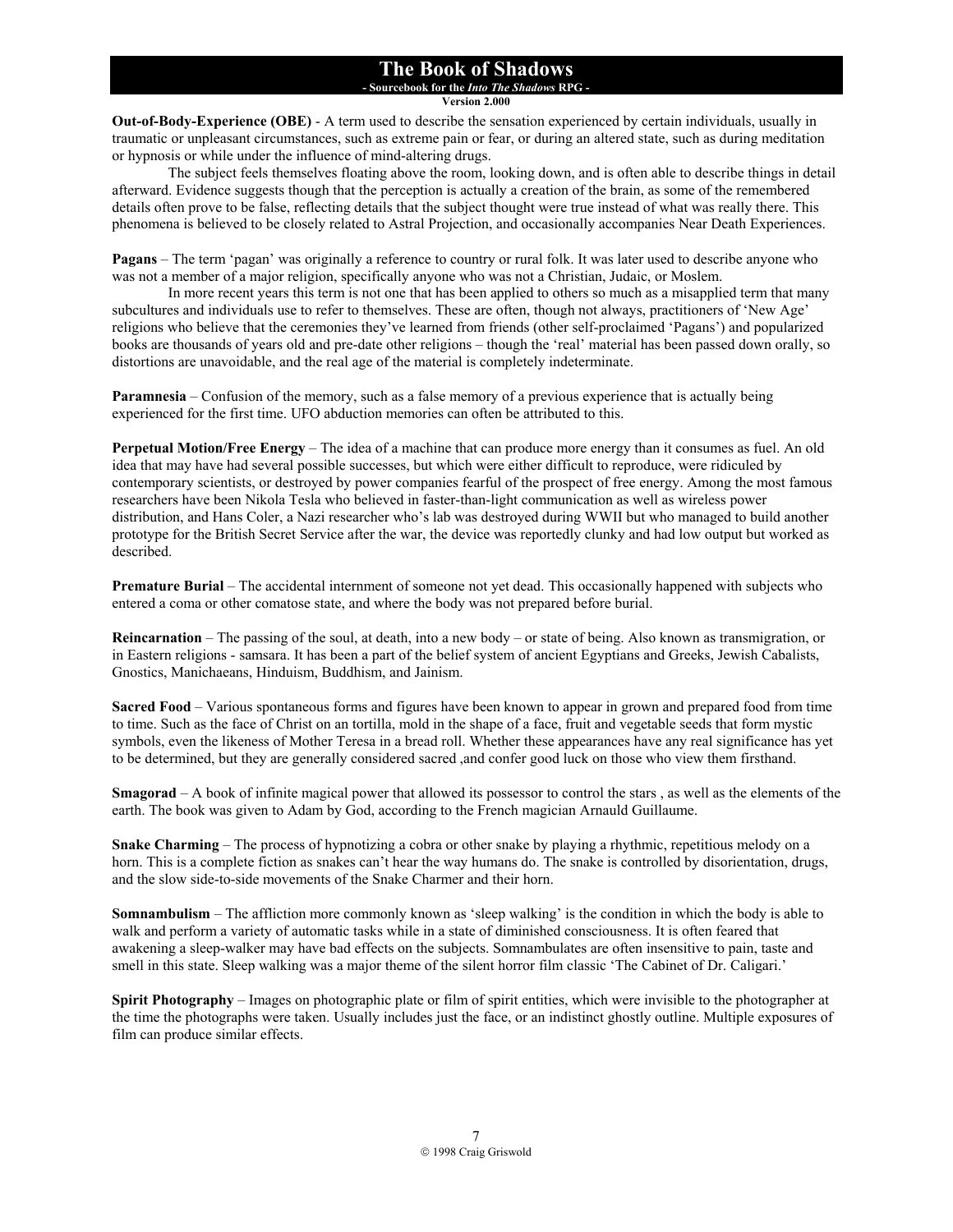#### **The Book of Shadows - Sourcebook for the** *Into The Shadows* **RPG -**

**Version 2.000**

**Spontaneous Human Combustion** – The mysterious combustion of a living human, usually fatal. The body is largely, if not completely, reduced to calcinated ashes in a short period of time while furniture, and occasionally clothing, often remains only slightly damaged or completely unscathed. The temperatures required for such cremations are incredible – so the fact that these occurrences do not start a larger blaze is truly remarkable. Cases of SHC are often attributed to other causes, the phenomena not being generally accepted by the scientific community.

**St. Elmo's Fire** – Glowing lights observed at the tips of various parts of ships. The effect is named after the patron saint of Mediterranean sailors. It is held to portend good or bad luck, lost souls, or good weather.

**Stigmata** – Spontaneous marks on the body which resemble the wounds of Christ's crucifixion. They may bleed heavily, and somewhat incapacitate the subject. The condition normally occurs in hysterical individuals, or those under the influence of a strong emotional or religious experience.

**Synesthesia** – A phenomena that includes the mixing of two or more forms of perception. The most common form is the ability to see sounds as bursts of color. Among the most famous synesthetes is the Russian novelist Vladimir Nabokov, who could see letter-sounds, but was not affected by melodies. In fact, he was strangely incapable of being emotionally affected by music.

**Taboo** – A law among primitive tribes, violation of which brings a swift, inviolable penalty. Usually centered on a practice that is considered dangerous, unclean, or violates something sacred.

**Tiki** – Among Polynesians, Tiki means a god, or the first man – but is most well known as a term for statuettes.

**Time Slips** – A strange phenomena where an individual or small group experience a sighting of anachronistic figures, surroundings, and even landscape. Usually it appears to be a vision or other experience of the surroundings in a previous time, but it may also appear to be a non-local area.

**Tsatsa** – Among the Jivaro Indians of Ecuador and Peru, the term refers to a shrunken head. The head is believed to be the seat of the soul, and warriors who capture an enemies head are granted power and status. The Jivaro Indians are noted for the practice of preserving an enemy's head for long periods of time by a process of shrinking and curing.

**Washed Ashore** – Strange globs of unidentified material have washed ashore on various beaches. The remains can sometimes be attributed to blubber from decomposing whales, or the deformed remains of sharks and other sea creatures. Such an unidentified blob washed up on St. Augustine's Beach in 1896, was believed to be part of a giant squid.

**Weeping Statues** – Statues of the Virgin Mary have been known to occasionally weep blood or tears. Most of these miracles occur in the United States, Italy, and Latin America – around some of the highest concentrations of Catholics.

**Wraith** – Apparition of a living person, usually considered to be an omen of the person's imminent death.

**Xenoglossia** – Suddenly speaking in tongues unfamiliar to the subject, often used in conjunction with mediums.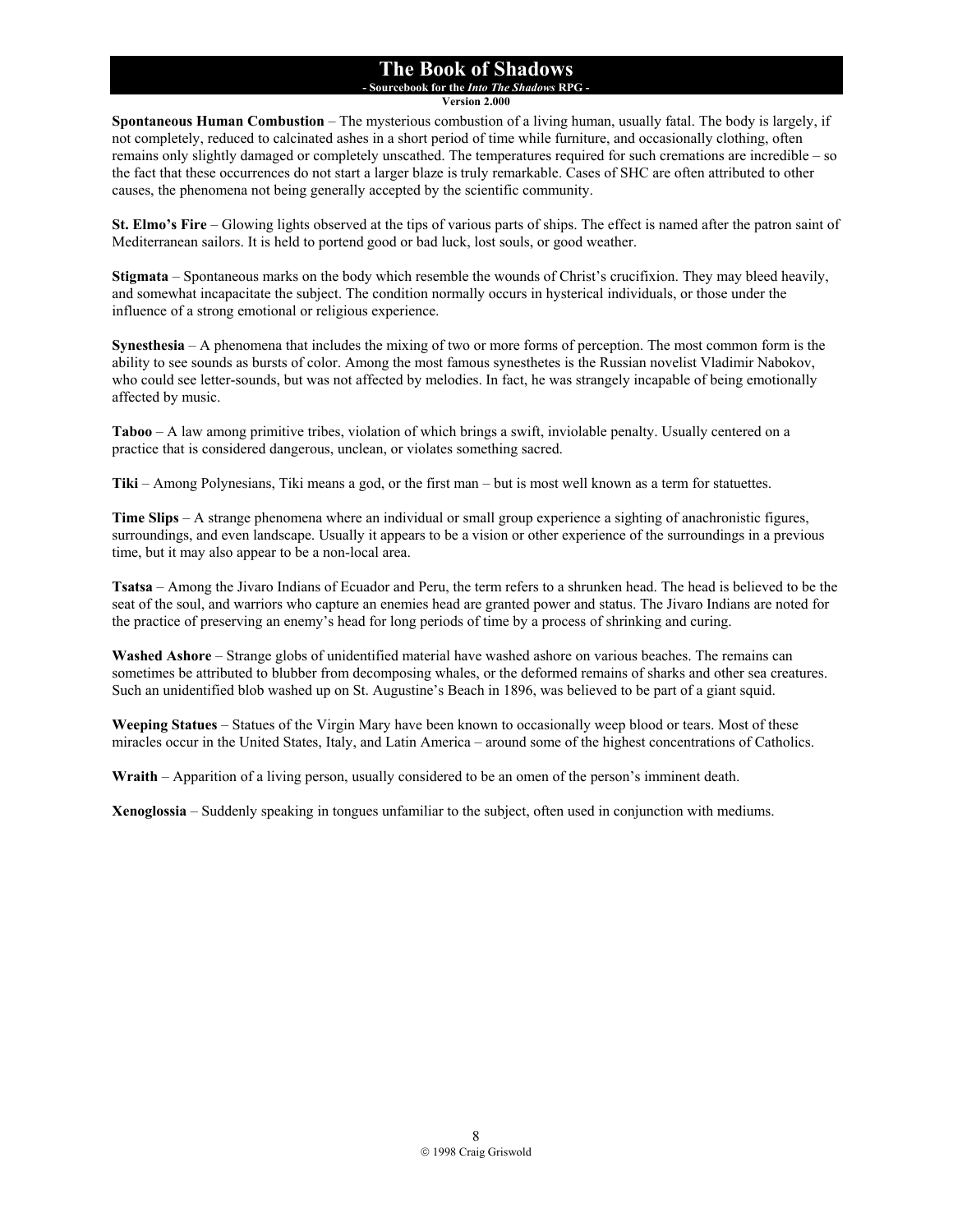**- Sourcebook for the** *Into The Shadows* **RPG -** 

**Version 2.000**

#### **1.2 MAGIC, OCCULT, AND RELIGIOUS SYMBOLS**

**666** – Referred to in both the Bible and the Qabalah, and used in reference to both holy and unholy figures. It is most popularly associated with the Anti-Christ from the book of Revelations, and has been adopted as a personal symbol by such occult figures as Aleister Crowley who saw benefit in association with it.

**Ankh** – Also known as the Ansate Cross, Crux Ansata, and Key of Life, it is the figure of a cross with a loop in place of the uppermost arm. It was used in ancient Egypt as a symbol of life after death. It has also come to represent the union of male and female principles, and is a popular occult and personal adornment.

**Cross** – One of the most ancient symbols ever used, characterized by two crossed lines – one vertical, one horizontal – with one arm longer than the others, pointing down. It was a symbol of Anu, the Babylonian god; used as the scepter of Apollo; represents the crucifixion of Christ to the Christians; and used in various ways by the Celts, Etruscans, Mexicans, Peruvians, Phoenicians, and Romans. Inverted it is a Satanic symbol, resembling a sword or phallus.

**Double Axe** – A Minoan occult or religious symbol made of gold or bronze with two ax-blades joined and ending in points at both ends.

**Death's Head** – A human skull that symbolizes mortality or death.

**Effigy** – A likeness of a hated group or individual, often a crude dummy or doll.

**Ouroborus** – The figure of a snake biting its own tail, meaning everything changes but nothing dies. A symbol popular in alchemical and mystical writings, used early on by the Gnostics.

**Pentacle** – A five-pointed symbol that serves as an occult talisman. Usually represented as a five-pointed star confined inside a circle. Pointing up it is used as a symbol of witchcraft and protection. Point-down as a symbol of Satanism.

**Pentagram** – A five-pointed star used as a powerful occult symbol.

**Scarab** – An Egyptian symbol in the stylized shape of a beetle. It represents Khepara, who moved the sun across the sky as a dung beetle does a ball of dung, indicating eternal life.

**Skull and Crossbones** – A stylized human skull above two crossed bones, once used as a symbol of death and an emblem for pirates, now used as a warning label on poisons.

**Star of David** – The Magen David, Shield of David, or Jewish Star. It is characterized by a hexagram formed by two interwoven triangles. It became a widely accepted Judaic symbol in the Middle Ages when Cabalists introduced it as a protective amulet.

**Swaztica** – Also known as a fylfot, hakenkreuz, or gammadion. One of the most well known, and widely used symbols of both ancient and modern times, consisting of four equal lines radiating out from a central point, each bent at a right angle halfway along their length. It has been used by Druids, Egyptians, Hindus, Native Americans, and Romans. It symbolizes the sun. When the hooks are revolving to the right it is considered good luck, to the left is bad luck. After the adoption of the swaztica as the symbol of the Nazi movement, Satanists took it up as well for its notorious connotations. A left turning swaztica is also referred to as a sauvastica.

**Tau Cross** – The T-shaped cross, meaning eternal life, associated with the Druids. Among Christians it's known as the 'Cross of St. Anthony' as the saint is said to have been martyred on a cross of the type, and was also called a 'Thor's Hammer' – being used as an intermediary symbol in converting the Icelandic peoples over to Christianity. Freemasons are also known to use it as one of their symbols.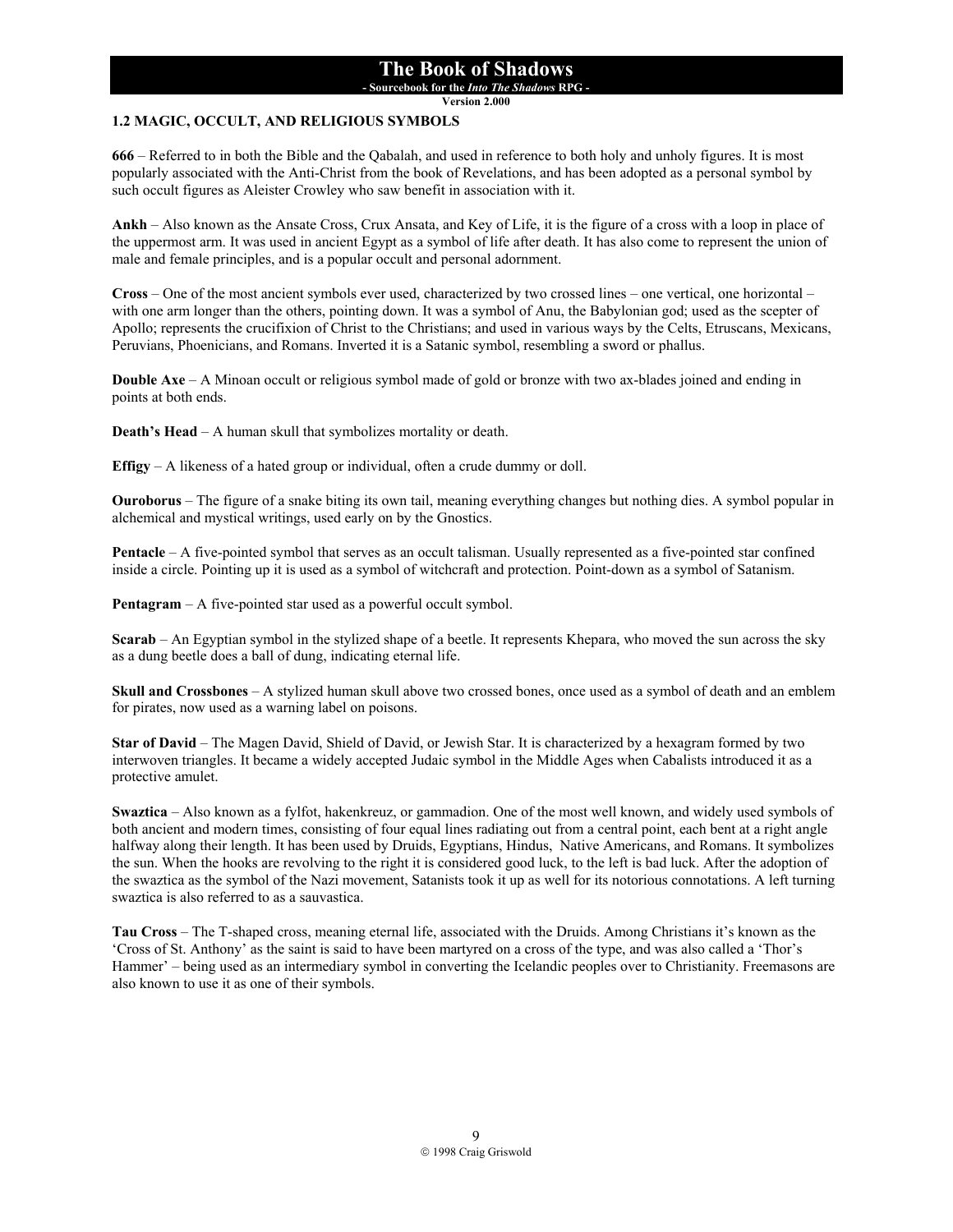## **- Sourcebook for the** *Into The Shadows* **RPG -**

**Version 2.000**

#### **2.0 LOCATIONS**

"*We do not have to visit a madhouse to find disordered minds; our planet is the mental institution of the universe.*" -Goethe-

#### **2.1 ADVENTURE LOCALES**

 An interesting location can be extremely important to how an adventure plays out. A scenario could take place in a lonely cabin in the woods, onboard a cruise ship in the Bermuda Triangle, in the dungeon of an ancient haunted castle, or in the middle of a modern urban city. Keep in mind that the location often has a major effect on the adventure, not just in how it is played out, but in the feel and mood of the adventure as well.

 To aid the GM's thinking about locations I've classified several different types of settings that may be used in an adventure, a description of each, and a basic idea of what is often required in game terms. When designing an adventure – think about what type of setting is appropriate.

#### **GEOGRAPHICAL SETTINGS**

 These settings are the most basic, and are only specified to mark where the characters are. The location has little or no effect on the adventure itself, it's at best a reference so that characters remember where the events took place. These are nondescript towns and highways, both urban and rural areas. Usually the only special setup required is to pick it out on a map.

#### **MOOD SETTINGS**

 Some settings are provided simply for mood, often to a melodramatic degree. These include old (haunted) houses, amusement parks, darkly wooded roads, graveyards, churches, and other places often associated with a particular emotion. The main setup work here is in description. The GM should decide what emotions to associate with the area, and describe it accordingly. The mood may simply be designed to unsettle the players, or to put them completely off guard for what's about to happen.

#### **HISTORICAL SETTINGS**

 Historical settings are generally particular to an adventure, and include places whose history generally figures into the adventure. These include old colleges, museums, temples, cathedrals, ruins, mines, and just about any 'old' place where Shadows lurk. Description is important here, but more in the form of detail than emotion. Maps are especially useful, as well as lists of equipment and paraphernalia lying around.

#### **ALIEN LOCALES**

 These include places designed to put the characters off balance. They often fall into one or both of the categories above, but are separated by special attributes. They may include alien planets, other dimensions, and strange temples or constructs. These places may have their own unique laws of physics where the rules of the game do not apply normally – so it becomes even more the GM's realm to determine what happens in a given situation. Description of the area is a must, though detail depends on the setting and the natural laws applicable. The GM may also need to come up with 'house rules' applicable to the area. Do the character's senses operate normally? How about magic, psionics, and other equipment?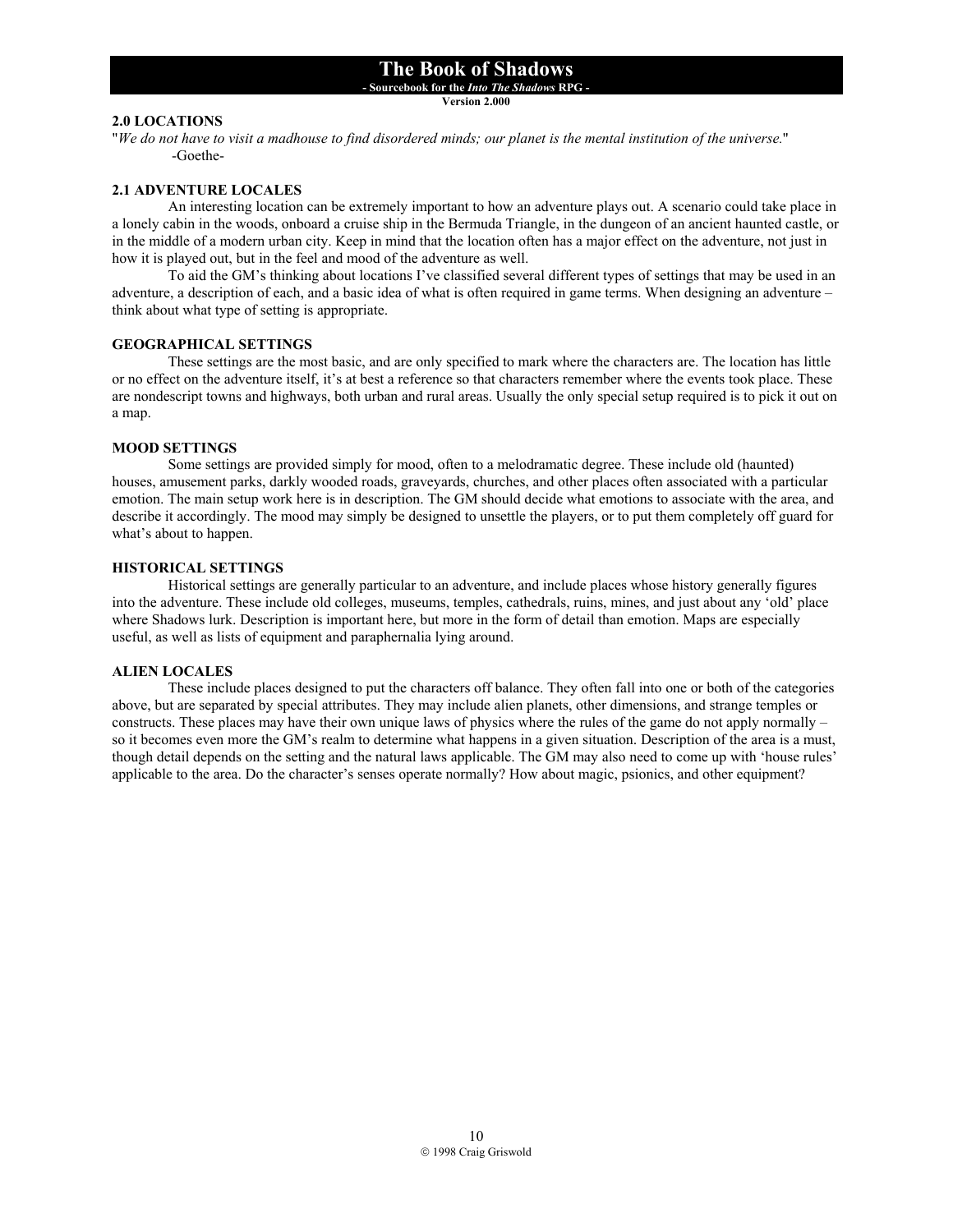**- Sourcebook for the** *Into The Shadows* **RPG -** 

**Version 2.000**

#### **2.2 UNUSUAL FEATURES AND LOCATIONS**

 Included here are some unusual features and locations from different periods in history. These can be incorporated into adventures, either through reference such as historical background, or as the actual setting for the adventure. The descriptions given are by no means complete, and GMs interested in using these places may wish to do more research on the individual entries before incorporating them into their game.

**Agharti** – A vast subterranean world, somewhere beneath Asia, connected by a maze of underground passages to each of the continents. This world is home to a super-race in control of a potent force known as "vril power" with which they seek to control the surface world. Adolph Hitler believed so strongly in the potential might of vril power that he launched expeditions in search of the subterranean world, and a prominent occult group of Nazi Germany was called the Vril Society.

**Alternate Dimensions –** There are some who believe that in addition to the acknowledged three dimensions – height, width, depth – a fourth or even fifth dimension may also exist, that of matter. Human beings may be unaware of these dimensions, incapable of experiencing them, but other beings are posited to exist that can exist in different dimensions through the use of technology or natural abilities. These other dimensions are said to be mirror images of our own and inhabited by a race of beings called "Ethereans." There have been attempts to connect UFO phenomena with alternate dimension theories, intimating that these unexplained sightings are beings from another dimension instead of a different planet.

**Area 51** – A secret military installation located 95 miles north of Las Vegas, Nevada, on the shores of the dry bed of Groom Lake. Also known as the 'Pig Farm,' 'Paradise Ranch,' 'The Box,' or 'Dreamland' the area is completely off-limits both on the ground and in airspace. It is believed to be the birthplace and test area for the U2 spy plane, the SR-71 Blackbird, the F-117A, and most recently the unverified Aurora aircraft. It is also reputed to house a fleet of up to 9 recovered extra-terrestrial vehicles that are being studied so that new versions can be reverse-engineered. The area is protected by security personnel who wear camouflage fatigues sans insignia, and vehicles are escorted by unmarked, silent, black helicopters.

 The United States Air Force completely denies the installation's existence, as well as rumors that they have 'flying saucers.' They will only state that the area is classified.

**Atlantis** – The name of the continent and advanced, ancient civilization first described by the Greek philosopher Plato in his works Timaeus and Critias. The continent was reportedly destroyed by volcanic activity, described as earthquakes and floods, and sank into the ocean around 10,000 BC. The exact location is unknown, but has been theorized at being anywhere from the Atlantic Ocean, to the Pacific or the Mediterranean.

**Bermuda Triangle** – An area of the Atlantic Ocean that lies roughly between Miami, Puerto Rico, and Bermuda. A large number of planes and water craft have been reported lost in the area, as well as a range of strange phenomena including unusual storms, magnetic disturbances, and temporal aberrations. The most famous occurrence was the disappearance of five Avenger torpedo bombers in the Triangle in December, 1945.

**Bodie, California** – An old west ghost town on the California-Nevada border. It's noted for a peculiar curse that affects anyone who attempts to take something from the town, even small souvenirs like nails. The type of bad luck varies on a case-by-case basis, but many former skeptics have been known to express-mail back anything taken shortly after they return home. Once the object is returned, the curse is gone and the afflicted person's life returns to normal.

**Costa Rica's Giant Spheres:** Thousands of perfect stone spheres of sizes varying from that of a tennis ball to 8 ft. in diameter have been found in the region of the Diquís Delta in Costa Rica. Who created Las Bolas Grandes (the giant balls), why and when they were made, have yet to be determined. The spheres were first brought to the attention of the public by archeologist Dr. Samuel Lothrop in the 1940's. The nearest likely quarries for the stone the sphere's are composed of is 30 miles away.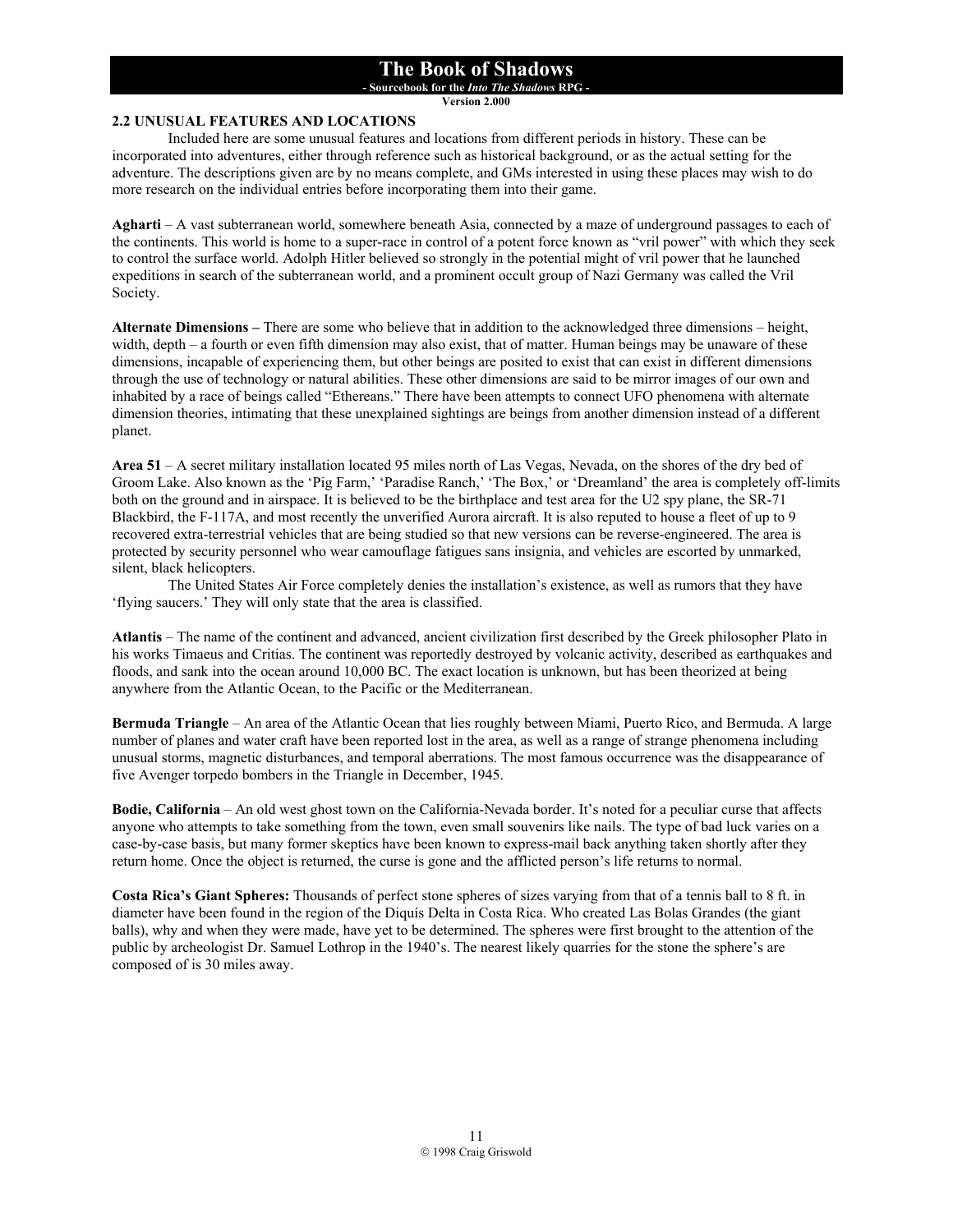#### **The Book of Shadows - Sourcebook for the** *Into The Shadows* **RPG -**

**Version 2.000**

**Crop Circles** – Complex formations that appear primarily in the farm fields of south-eastern England. They have appeared on an increasingly regular basis since the late 1980's to early 1990's. Although it has been proven that many of these circles can be, and are, created by humans for various reasons – many theories persist that "genuine" crop circles are the result of UFO activity, plasma vortexes, unusual atmospheric conditions, faerie activity, or any number of other strange phenomena. The circles are authenticated by experts, known as cereologists, to determine which are real or faked. Many circles have been linked to psychic phenomena, and reportedly exhibit strange energy signatures.

**Easter Island** – The easternmost island of Polynesia, located in the south Pacific approximately 2000 miles west of Chile. It is the home of colossal stone statues, called Moai, up to 40 feet tall, carved and raised on burial platforms by a pre-Columbian culture. The Moai stand, facing the ocean, all the way around the island. The Rapanui natives had a oncethriving culture that devolved into bloody civil war and cannibalism. Most of the Moai were pushed down by the natives around this time, and are only upright today because of the efforts of modern archeologists.

The island may have once supported as many as 10,000 Rapanui, but after contact with Western Civilization disease and slavers reduced the population of the island to about 111 by 1888. Today, following annexation by Chile, the population has recovered to over 2,000.

**Geoglyphs** – In the American southwest, Mexico, and South America there are a number of giant figures of humans and animals on scales up to 170 or even 300 feet tall. Several of these have only been discovered in the past 60 years or so, despite their great size and occasional proximity to urban areas. One such group of man and animal figures ranging from 12 to 95 ft in size was found by a pilot flying over the area near Blythe, California in 1932.

 In Peru's Nazca desert a massive group of lines, geometric figures, and figures of birds, fish, and a monkey have been found. The lines do not indicate any astronomical phenomena, but may serve as pathways between a network of shrines. Peru also boasts a giant 'candelabra' that overlooks the bay of Pisco. And the Atacama desert of Chile, part of the same desert as Nazca, is home to the Giant of Atacama – the largest such depiction of a human at 393 ft. tall and accompanied by a vast array of line-work.

 Such figures are also well known in the British Isles. There is a 126 ft. stylized white horse near Uffington in Berkshire that probably dates to 100 BC. There is a 180 ft. tall white, naked, male figure called the Cerne Giant in Dorset that is believed to be significantly more modern. And, the Long Man of Wilmington, in East Sussex, is a 231 ft. tall outline figure. There have been a number of other such figures that have become lost through time.

**Hangar 18** – A secret storage hangar or room is believed by UFOlogists to be located at Wright-Patterson Air Force Base in Dayton, Ohio. Also known as the Blue Room, it is said to store the remains of crashed UFOs and bodies recovered from these crashes. The military is also said to have a collection of secret information regarding UFO activity stored at a secret computer center at the same base.

 Wright-Patterson was also the home of the Air Force's various UFO projects. Project Sign was the first USAF effort to study UFO reports from 1947 to 1949. Project Grudge took over from Project Sign, but was largely concerned with debunking UFO reports. Project Blue Book took over from Grudge in 1952 until it was terminated in 1969.

**Hollow Earth** – There is reputed evidence that the interior of the Earth is hollow, and may be entered by either specially constructed passages, such as may exist beneath the pyramids of Egypt, or through open areas in the crust at either pole. The inner world is lit by an inner sun, providing 24 hours of light and heat per day.

 There has even been some suggestion that the Nazis were aware of an Inner Earth, and were in contact with a race there for some time. Hitler and his Last Battalion are reported to have retreated there at the end of World War 2.

**Lemuria** – The ancient lost continent that may have preceded Atlantis. It is believed to have bridged the Indian Ocean, linking the Asia, India, Africa, and Madagascar. The proof of this being that Lemurs, and related species are found throughout this wide geographical area. While scientific theories of continental drift seem to replace and discount this idea, it still persists. A number of prominent occultists including Madame Blavatsky even regard it as the land of origin for humanity.

**Ley Lines** – Channels of geophysical or mystic energy along the Earth that tend to align the positions of stone rings, mounds, barrows, and pagan and early Christian religious sites.

**Machu Picchu** – An ancient Inca city built on a remote mountaintop in the Andes, it was discovered in 1911 by Professor Hiram Bingham. The city was built around 1300 AD, over 200 years prior to Spanish colonization of the area. The city was well fortified, and had several large areas probably used for religious ceremonies.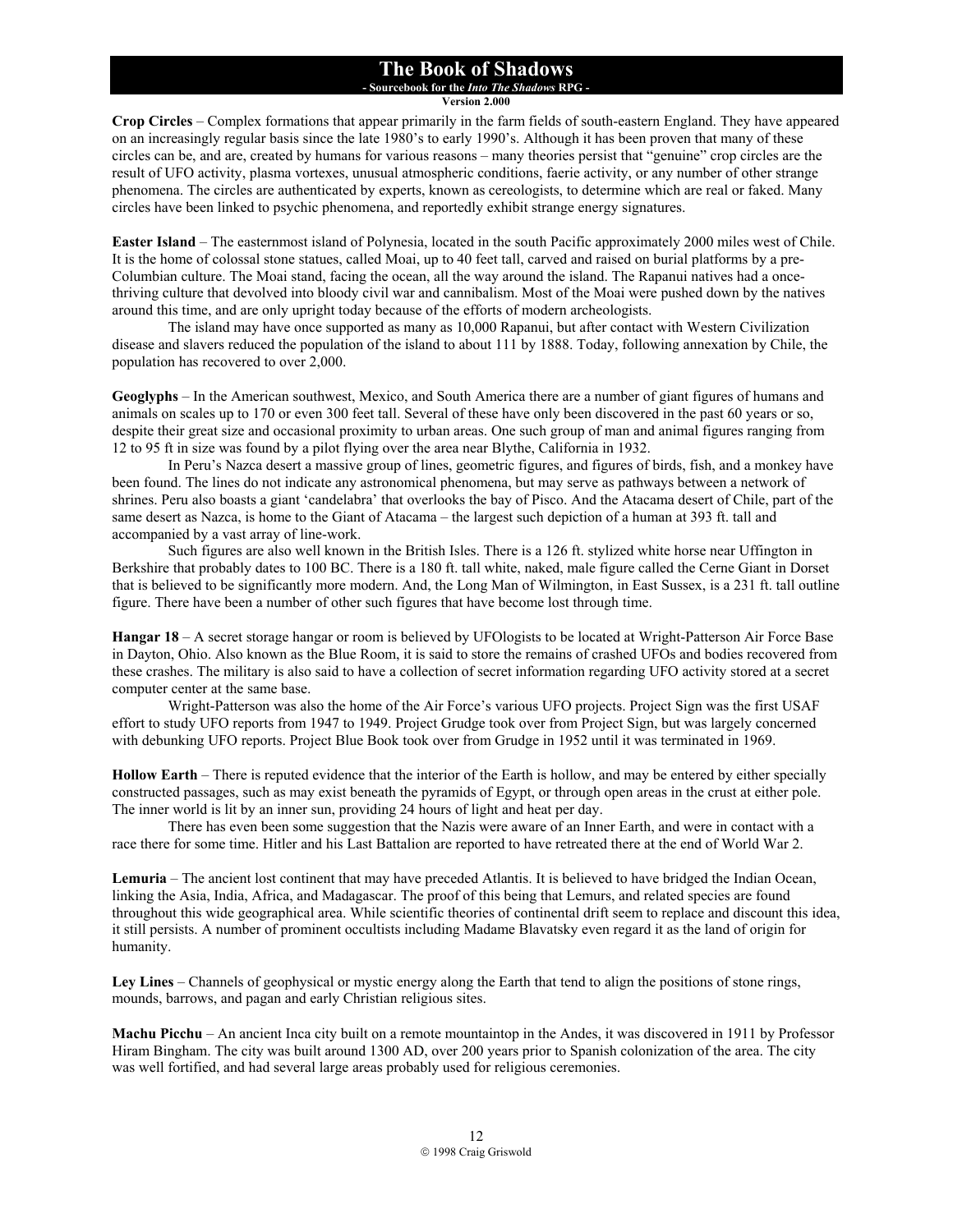**- Sourcebook for the** *Into The Shadows* **RPG -** 

**Version 2.000**

**Mounds** – There are several mysterious man-made mounds in various shapes found around the world. One of the largest is Britain' Silbury Hill. It was built about 2500 BC. It is a large conical hill covering roughly 5 acres at the base. As far as modern methods have determined the hill is devoid of tombs or treasure, making its purpose a complete mystery.

 There are mounds found at various sites in the United States as well. It was at one point assumed that a race of mound-builders created them before the time of the Native Americans discovered by European settlers. These mounds were built by early Native American tribes, however. Some served as tombs, others as the platforms for temples. Others, known as effigy mounds, are shaped into the forms of animals and birds. The Great Serpent Mound of Adams County, Ohio is the largest at more than 400 yards long. The exact reasons for the effigy mounds are unknown, but are presumably similar to those of the geoglyphs.

**Mu** – A lost continent that may have existed in the Pacific ocean from Marianas and the Hawaiian Archipelago south to Fiji and Easter Island. An account of Mu's history was first written in the late 1800's by Col. James Churchward. Churchward was a former Bengal Lancer who claimed that a Hindu priest in India or Tibet showed him four sacred stone tablets in the Naacal language of Mu, detailing the history of the continent and its people.

 Humankind arose on Mu almost 50 million years ago, and rose to a civilization of 64 million composed of 10 distinct races. The people of Mu eventually spread across the world, initiating all other human civilizations including Atlantis. Then about 12,000 years ago a brutal storm of earthquakes, tidal waves, and volcanic activity sank the continent beneath the ocean.

**Pyramids** – Massive stone monuments constructed in Egypt and Central Mexico. The pyramids of Egypt are extremely precise, relatively smooth-sided, and constructed as tombs for the pharaohs. These are also rumored to be one of the entrances to the realm of the Inner, or Hollow, Earth. The Mexican pyramids are of blocky, step construction, and were built as temples by the Aztecs.

 There is also reputed sonar evidence that there may be sunken pyramids off the island of Bimini, potential ruins of Atlantis.

**Shambhala** – A lush, fertile valley surrounded by snow-capped mountains, and containing a repository of ancient esoteric knowledge. It is populated by a race of enlightened humans, who instructed the Budda in their ancient wisdom. The area is completely invisible from the outside, even from airplanes, and inaccessible save for a network of tunnels that connect with the Dalai Lama's palace. The valley may be located in Tibet itself, or possibly in the mountains to the north or west.

**Stone Rings** – There are a vast array of stone rings built throughout most of the British Isles and Northern France. They are believed to have been built between 3250 and 1500 BC. The rings are of varied shapes, including ellipses, flattened rings, egg-shaped, and circular. They vary in size from just 9 ft in diameter to one that covers 28 ½ acres. Complexity of their construction varies as well, with circles in the west of England being more open, and those in north-east Scotland being smaller with a more intricate arrangement.

 Who built the rings, and exactly why, remains a mystery. The druids, who are often mistakenly associated with the rings, flourished 1000 years too late to be the true architects. The alignment of some, if not all, of the stones with astronomical phenomena is obvious. The rings may have been built for religious purposes, or simply as community calendars. In certain cases tombs were built along with, or possibly before, corresponding rings. These tombs are often aligned so that the tombs are illuminated by the setting or rising sun on the winter solstice.

 In recent years the remains of wooden temples have been found on the sites of stone rings. One such temple is known to have existed at Stonehenge, and another near Stanton Drew is believed to have been constructed around 3000 BC. These temples have so far only been found in Britain, and consist of several massive wooden posts, probably carved in spiral patterns, as much as 30 ft tall.

**Vanishing Islands** – There have been several accounts of islands that disappear mysteriously. A group of three islands, known as the Auroras, was discovered midway between the Falklands and South Georgia and named in the late 18<sup>th</sup> century – but which disappeared over the course of the  $19<sup>th</sup>$  century. Other islands, including an archipelago, have come and gone mysteriously to the west of Chile, near Easter Island, and even off the coast of Ireland.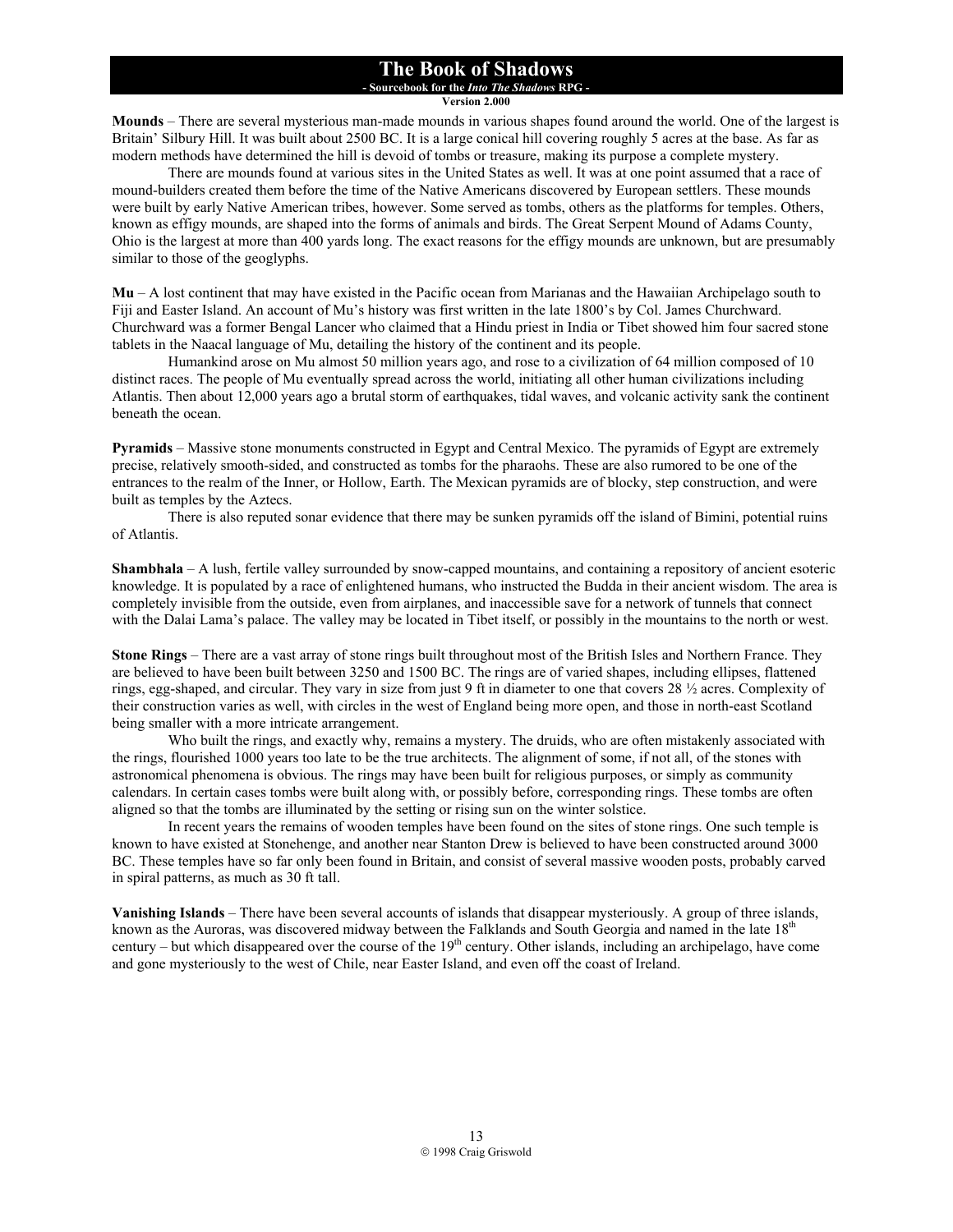**- Sourcebook for the** *Into The Shadows* **RPG -** 

**Version 2.000**

#### **3.0 TOMES AND MANUSCRIPTS**

"*I thought, too, of The King in Yellow wrapt in the fantastic colors of his tattered mantle, and that bitter cry of Cassilda, 'Not upon us, oh King, not upon us!' Feverishly I tried to put it from me, but I saw the lake of Hali, thin and blank, without a ripple or wind to stir it, and I saw the towers of Carcosa behind the moon. Aldebaron, The Hyades, Alar, Hastur, glided through the cloud rifts which fluttered and flapped as the passed like the scolloped tatters of The King in Yellow.*" -from 'The King in Yellow' by Robert W. Chambers-

 A staple for many horror stories and movies has become the ancient tome or manuscript of unspeakable, forbidden knowledge. Among the most notable are Robert W. Chambers' creation, the play entitled The King in Yellow, and H. P. Lovecraft's Necronomicon. While it's not difficult to create or use such tomes in your own campaigns, it can help to follow guidelines in determining the portrayal of your text.

#### **(TITLE)**

**Type:** The type of book: handwritten manuscript, audio tape, paperback manual, etc. **History:** The book's past owners, revision history, life of its author, etc. **Physical Description:** The size, and appearance of the print run or individual book. **Effects:** What spells the book contain, what Difficulty – if any – it poses for a Sanity roll, etc. **Quote:** A piece of sample text, if appropriate, from the book.

Every such text requires a few basic essentials. First, you must determine the type of book being designed, and give it a name. A name doesn't have to be as colorful or evocative as the names above, but it should be something to attract more than cursory attention. The type of book can be just about anything. Some suggestions are listed below:

- Art, print, or sketch book.
- Diary of a witch-finder, demonologist, or even UFOlogist.
- Historic reference of people and events.
- How-to book of a specific magic discipline.
- Ledger, or account book, possibly containing soul contracts.
- Scroll or tablet from ancient civilization.
- Text copied from another source: such as an alien temple, or cave wall.
- Transcript of a spiritualist, xenoglossic, or schizophrenic episode.

Next, create the history of the text. This doesn't have to be comprehensive, just a few lines that indicates the origins of the text, as well as any important revisions. The text could be the product of a deranged mind, a scientist, ancient civilization, alien, demon, or god. The text could be hundreds of years old, or freshly printed. It is also useful to note how many copies were created, and how many are believed to still exist. Certain types of texts may be intentionally vague in this area.

The book's physical description includes such things as the volume's size, thickness, materials, and condition. For example, one tome might be a leather bound book 3" thick, with iron bindings and lock – of which several copies were water-damaged in transit to America. Another could be a copper-colored metal tablet exactly  $23$ " square and  $\frac{3}{4}$ " thick with carved alien script.

Effects include any important game effects attributed to the tome. This could include a list of spells included in the book, any skill bonuses the book imparts while it is being used, or if the book is particularly dangerous – the difficulty of the Sanity roll required when reading or using the book. Please note that any skill bonuses should only be given when the character is spending adequate time to consult the book.

Quotes are simply example passages from the text. It isn't necessary, but can be useful in creating a specific impression on players.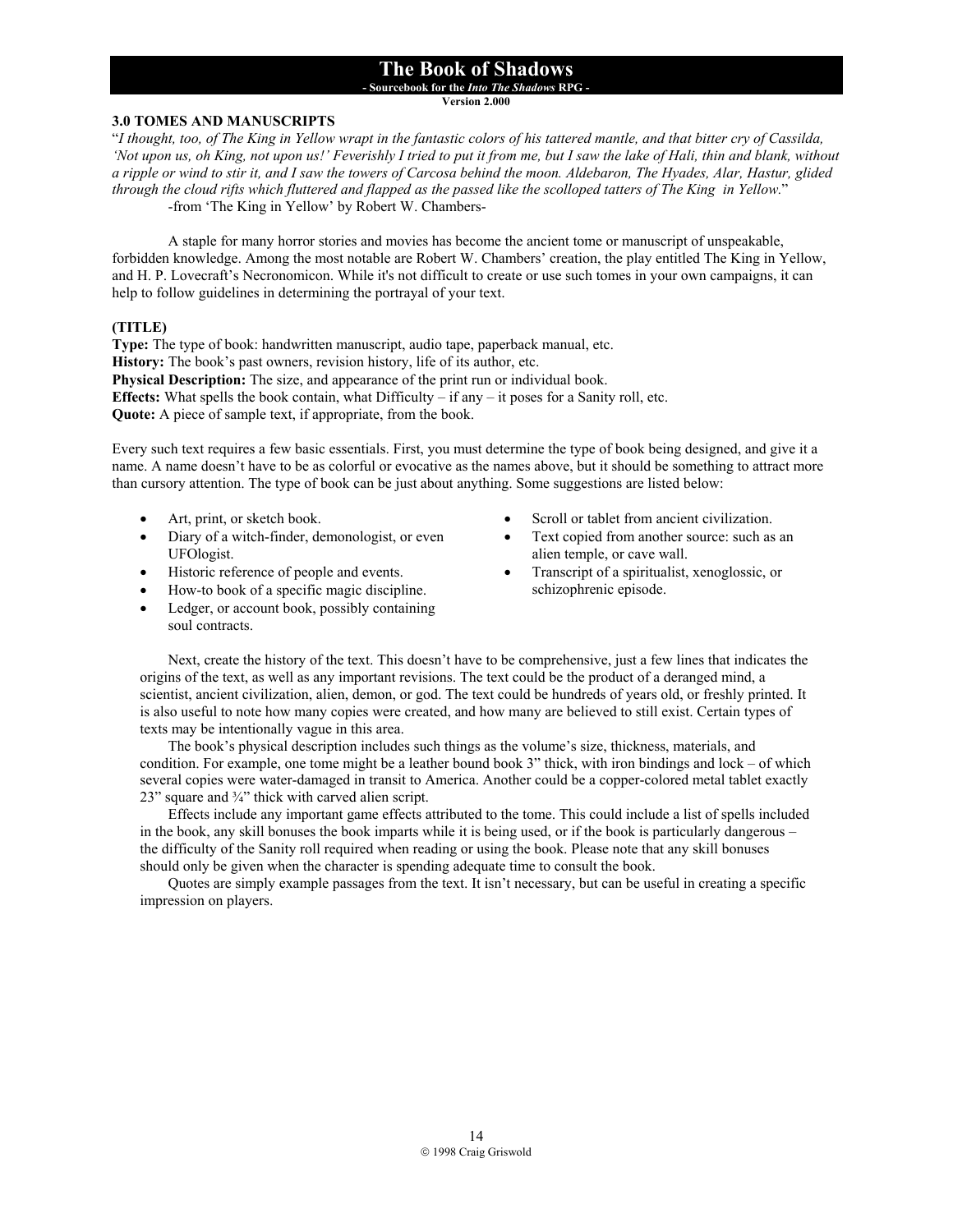**- Sourcebook for the** *Into The Shadows* **RPG -** 

**Version 2.000**

#### **3.1 TOME DESCRIPTIONS**

#### **CH'NEE TABLET**

#### **Type:** Alien Tablet

**History:** The tablet was uncovered in 1910 by Hans Verhoven at an archeological dig in north-west Colorado, in rock estimated at 3 million years old. The find was immediately discredited, and was publicly proclaimed to be a hoax. No positive estimation of it's age, or an exact composition of the metal, has been made to date. The tablet rests in the storage room for the University of Colorado, Archeology Department, and the university has so far turned down several offers from collectors who wish to purchase or publicly display the tablet. It was named the CH'NEE tablet after the first few characters on tablet, which seem to spell this out.

 The tablet is actually one of the few examples of Xorn writing that exist on Earth. The Xorn came to the planet about 3 million years ago after the death of their last world. The tablet is a remnant of their first landing, and is simply a historical document that explains the death of the last world they inhabited, and their migration to this one.

**Physical Description:** A 10" square tablet of yellow metal,  $\frac{1}{2}$ " thick, with alien characters carved  $\frac{1}{4}$ " deep into it on one side. The surface is covered to a distance of about 1" from the edge on all sides with writing.

**Effects:** Staring at the tablet for longer than a minute seems to bring on strange hallucinations at the edge of the viewers vision, until they look away, Sanity difficulty of 15. The tablet resonates magic, and will make anyone with Magic Sensitivity uncomfortable holding it.

#### **MALLEUS MALEFICARUM**

#### **Type:** Essential Witch-finder's Guide

**History:** Written in 1486 by Jakob Sprenger and Heinrich Kramertrans, it originally appeared in a Latin version, but has been translated into most languages since that time. The name means "The Hammer of Witches" and it provides a detailed text on identification of, and methods of dealing with, witches and various supernatural creatures.

**Physical Description:** Various, both old and new hardcover and paperback editions are available. **Effects:** The book gives users a +5 to the Magic and Supernatural skills when adequate time is taken to use the book.

#### **TOTENTANZ**

#### **Type:** Disturbing Art Book

**History:** The artist known as Franz Hobeil was raised in the darkness of post-WW2 Germany. He grew on stories of the concentration camps, the Sturm-Abteilung in the streets, and Krystalnacht. In mid-1980's he began his career as an artist, providing scenes of horror for books and magazines. As time went on Hobeil's work became more and more disturbing. He became involved with various occult groups, and spent late nights reading forbidden texts. Eventually his work degenerated to a point where it was no longer marketable. Hobeil put the last of his money into a special collected volume of his last, otherwise unpublished works – the product of a fevered week of sleepless nights. Then, on the eve of the volume's distribution, Franz Hobeil committed suicide by slitting his throat with a sacrificial dagger.

**Physical Description:** A large, glossy, softcover volume. The cover is black, with the title in silver block letters. There are 100 pages, with no introduction, reprinting plates of the artist's charcoal sketches, as well as watercolor and acrylic paintings. The subjects of the work vary, some appear to be battlefield sketches of a landscape scattered with corpses, others have nameless horrors waiting in the darkness for an unsuspecting victim. **Effects:** The book requires a Sanity roll against a difficulty of 17. Those who succeed receive a temporary bonus of +10 to any Mythos/Pantheon Lore skill rolls that pertain to the Chthonic mythos, for a period of 1 week. They will also have a difficult time getting the disturbing images out of their head for some time.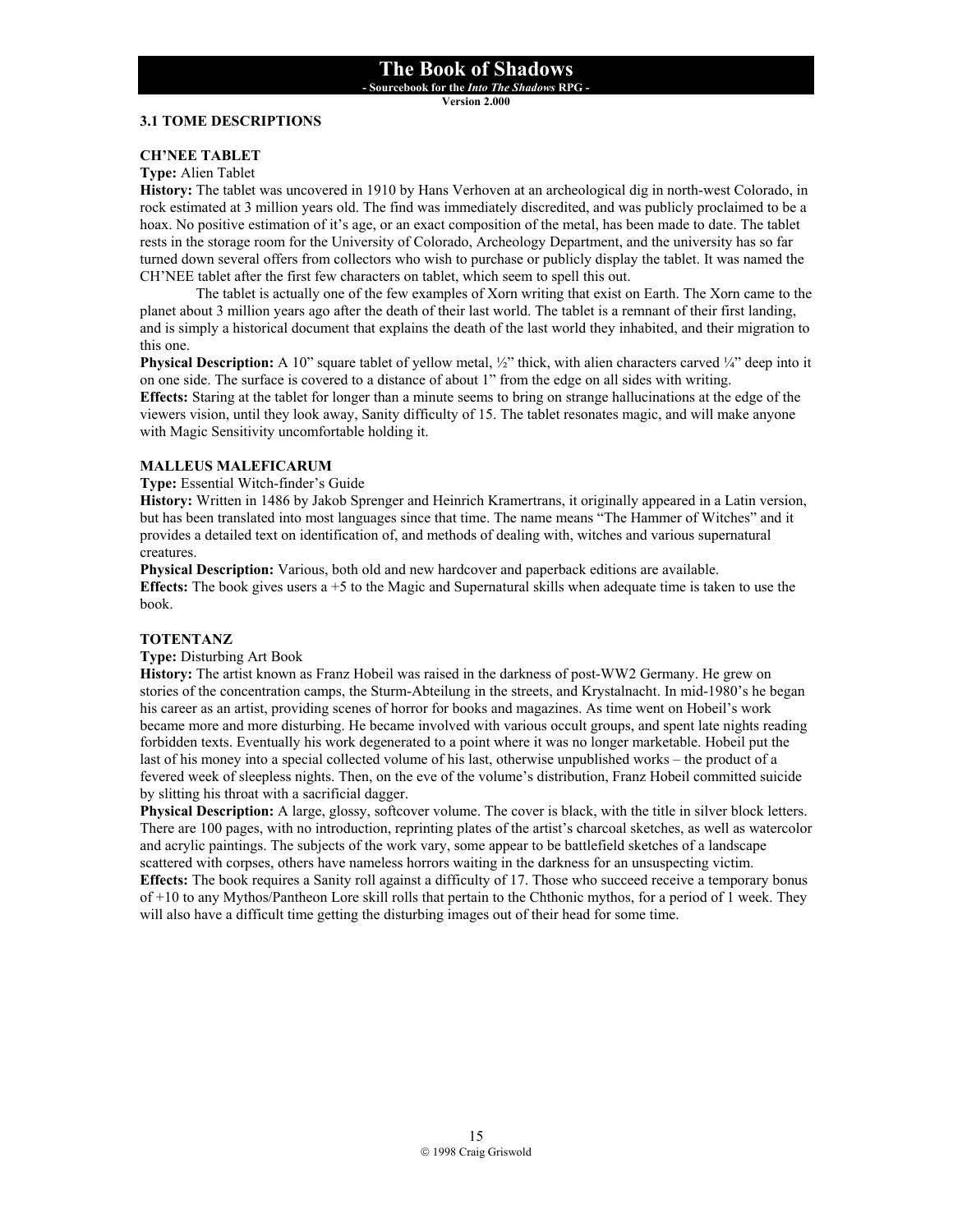**- Sourcebook for the** *Into The Shadows* **RPG -** 

**Version 2.000**

#### **VOYNICH MANUSCRIPT**

**Type:** Illustrated Manuscript

**History:** According to the letter accompanying the text, dated 1666, the author was identified as Roger Bacon – an English alchemist from the 13<sup>th</sup> century. It was purchased from a Jesuit college in Frascati, Italy in 1912. The language, or code, it is written in was found to be indecipherable to WWI code-breakers who attempted to translate the work in the late 1910's. It was sold to a book dealer in 1960, who became frustrated with attempts to market it and donated it to Yale University.

**Physical Description:** Only a single copy of the 200 page original manuscript exists, though a failed print run was made in the 1960s from which a few dozen may remain. It is a medieval manuscript, richly illustrated with color paintings of strange plants – none of which exist in nature – and astronomical symbols, as well as a varied selection of nude women.

**Effects:** Initially the book will have little effect on readers, unless they manage a translation through extraordinary means. Should a translation be made it will be shown to have complete alchemical instructions for the creation of the listed plants, as well as a variety of uses for such – including healing, poisoning, and aphrodisiac properties. Some of these plants are carnivorous, and there are hints that these plants once grew freely, either raised by a strange krinoid race millions of years ago, or brought from the stars by a strange chthonic race.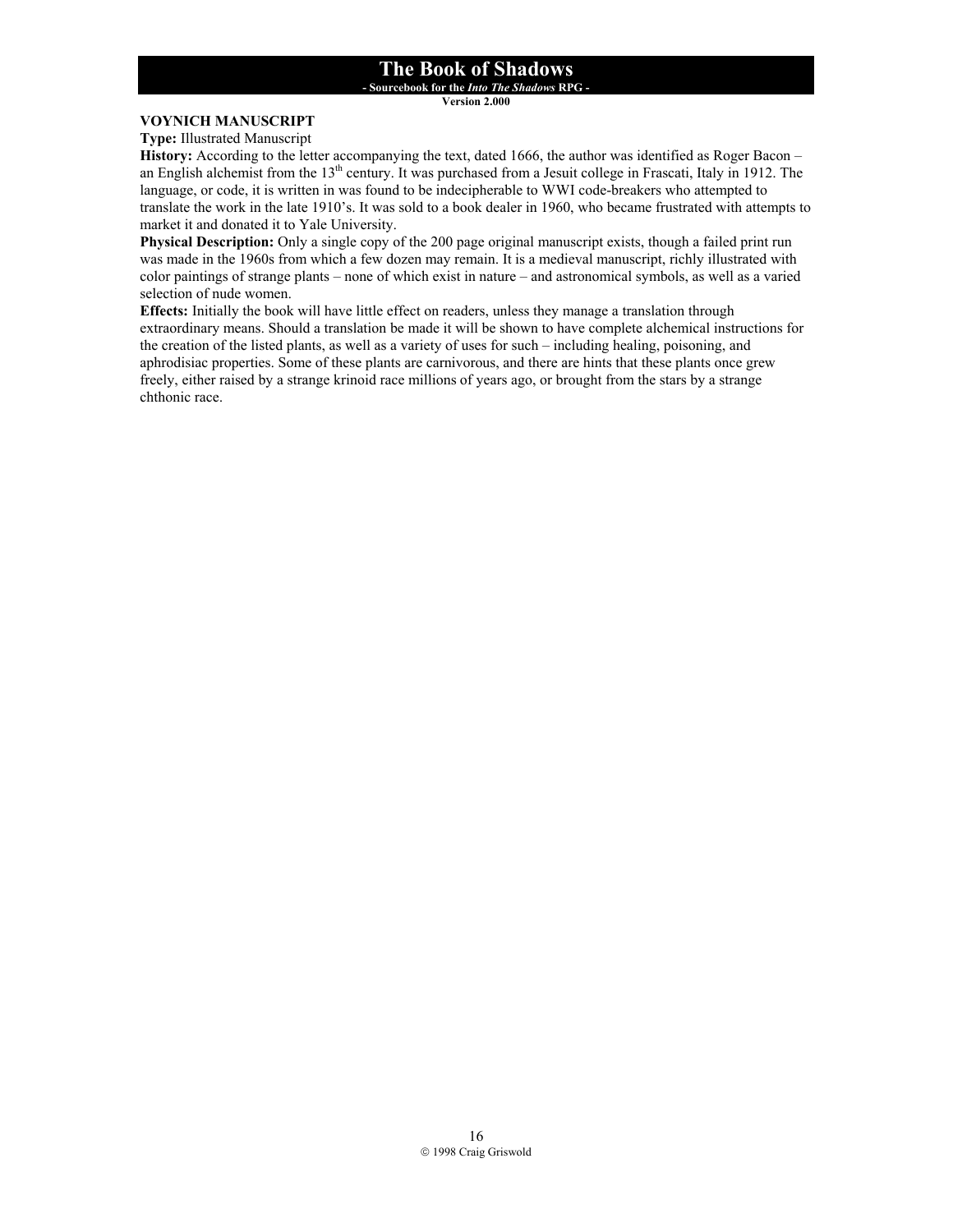**- Sourcebook for the** *Into The Shadows* **RPG -** 

**Version 2.000**

#### **4.0 ANIMALS**

 "*…the screams and struggles of the old lady (during which the hair was torn from her head) had the*  effect of changing the probably pacific purposes of the Ourang-Outang into those of wrath. With one determined *sweep of its muscular arm it nearly severed her head from her body. The sight of blood inflamed its anger into phrenzy. Gnashing its teeth, and flashing fire from its eyes, it flew upon the body of the girl, and imbedded its fearful talons in her throat, retaining its grasp until she expired.*"

-from 'The Murders in the Rue Morgue' by Edgar Allan Poe-

There are a number of common animals that may find frequent use in RPG adventures. These could be creatures that the characters encounter randomly, they may be responsible for acts attributed to supernatural creatures (as in Poe's Murder of the Rue Morgue), or be kept as pets by deranged cultists.

#### **(ANIMAL TYPE OR NAME)**

**Type:** A brief classification of the creature.

**Attributes and Skills:** Non-sentient creatures only have the attributes of Physique, Reflex, Canny, and Will. Some creatures also have skills under these attributes, such as Climbing/Jumping, Lifting, and Running. **Special Abilities/Disadvantages:** Any natural abilities that set the creature apart, including claws, tusks, or the ability to breathe water will be listed, in addition to unusual weaknesses, with their game effects.

**Life Points:** The amount of damage the creature is capable of withstanding before death.

**Survival Points:** Typical animals don't have Survival Points, but a recurring pet or a sentient creature may have 0-3 or more.

**Move:** The number of meters the creature goes in a full move. **Size:** The common range of adult sizes for this type of creature.

**Scale:** Creatures are considered to be Character scale on the combat scale unless otherwise noted.

#### **4.1 ANIMAL DESCRIPTIONS**

**BEAR, GRIZZLY Type:** Large Ursine Omnivore **Physique:** 7D **Reflex:** 2D **Canny:** 2D **Will:** 1D **Special Abilities:** *Claws* – PHY+1D damage *Territorial* – Bears defend their territory from intruders, and mothers are known to violently defend cubs. **Life Points:** 50 **Move:** 14 **Size:** 1.8-2.13 m tall A massive bear with brown to yellowish fur having pale guard hairs that give it a 'grizzled' appearance.

Confined to Alaska and NW Canada. They are omnivores who eat everything from berries, to fish, to large game and livestock. They can weigh up to 386 kg.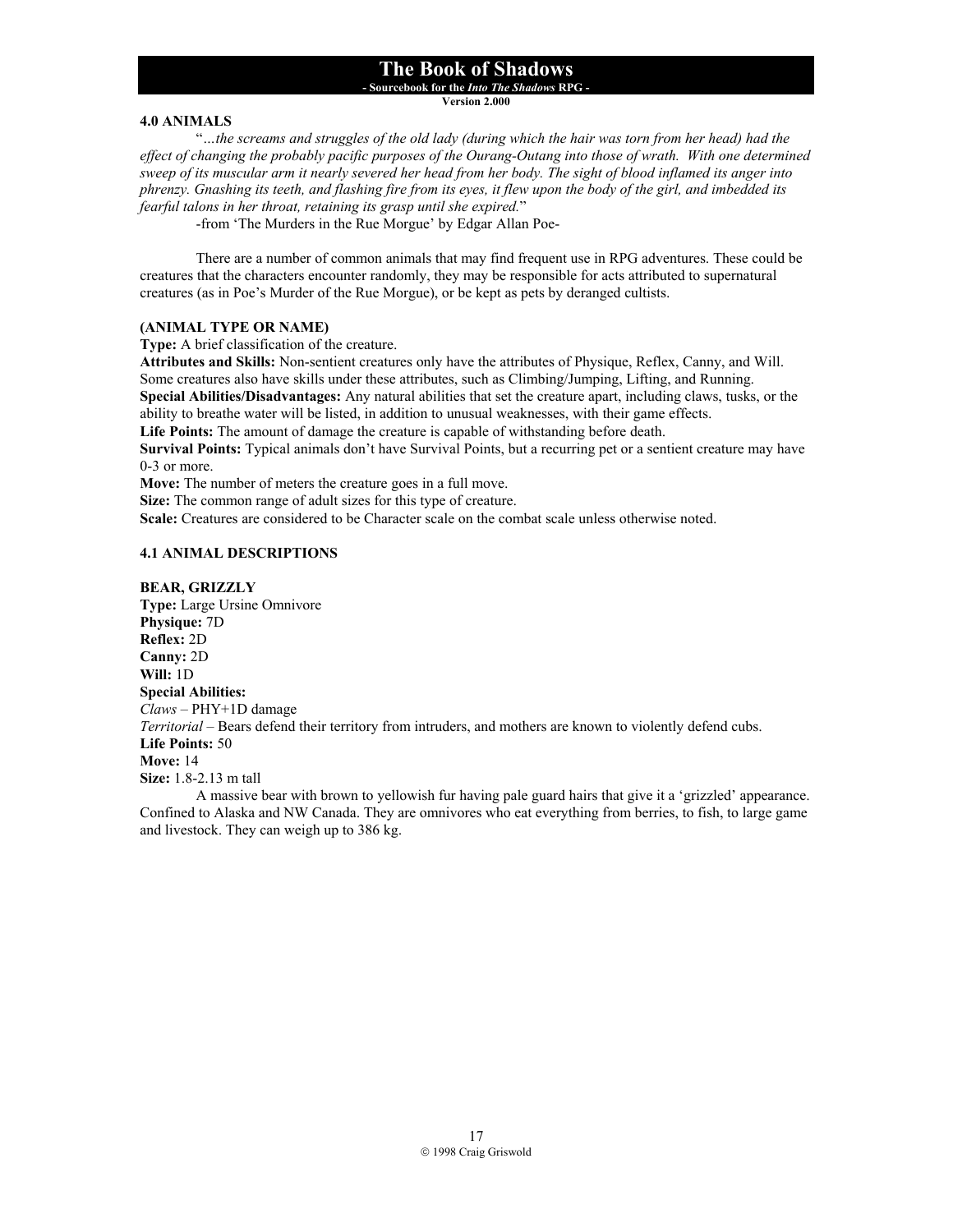**- Sourcebook for the** *Into The Shadows* **RPG -** 

**Version 2.000**

**BAT, BROWN Type:** Flying Mammal **Physique:** 1D **Reflex:** 3D **Canny:** 2D **Will:** 1D **Special Abilities:** *Flying* – The bat flies at a Move of 22. *Nocturnal Adaptation* – The bat has active sonar that allows it to 'see' its prey in the dark. It also has excellent nightvision. **Life Points:** 22 **Move:** 22 Flying **Size:** 4-5" total length, 13" wingspan The brown bat is widespread across southern Canada and across the US. It is a large bat with dark to reddish-brown fur, a broad muzzle, and rounded ears. It normally houses in barns, churches, and other dwellings.

#### **CATTLE, EUROPEAN**

**Type:** Domesticated Bovine **Physique:** 3D **Reflex:** 2D **Canny:** 1D **Will:** 1D+1 **Special Abilities:** *Horns* – PHY+1D damage (not all species or sex) **Life Points:** 30 **Move:** 8 **Size:** 2-2.5 m long **Scale:** Car

Modern cattle are domesticated relatives of bison, ox and aurochs. They are found throughout the world in special breeds for dairy production and beef production, as well as mixed-use breeds.

#### **CROCODILE**

**Type:** Reptilian Predator **Physique:** 5D **Reflex:** 3D+1 **Canny:** 2D Hide/Sneak 4D **Will:** 2D **Special Abilities:** *Armor* - +1D to resist damage *Bite* – PHY+1D damage **Life Points:** 35-40 **Move:** 10 / 16 swimming **Size:** 3-6 m long **Scale:** Character to Car

Crocodiles are an aquatic reptile related to the smaller alligators, gavials, and caimans. They are distinguished from alligators by a narrower snout, with the teeth visible when the mouth is closed, and high ridges down their backs to their tails. They attack prey with their mouths and shake their heads back and forth, or twist over and drag prey underwater to drown it. They are common in many of the warmer regions of the world and attacks on humans are not unusual. The largest of these creatures weigh over a ton.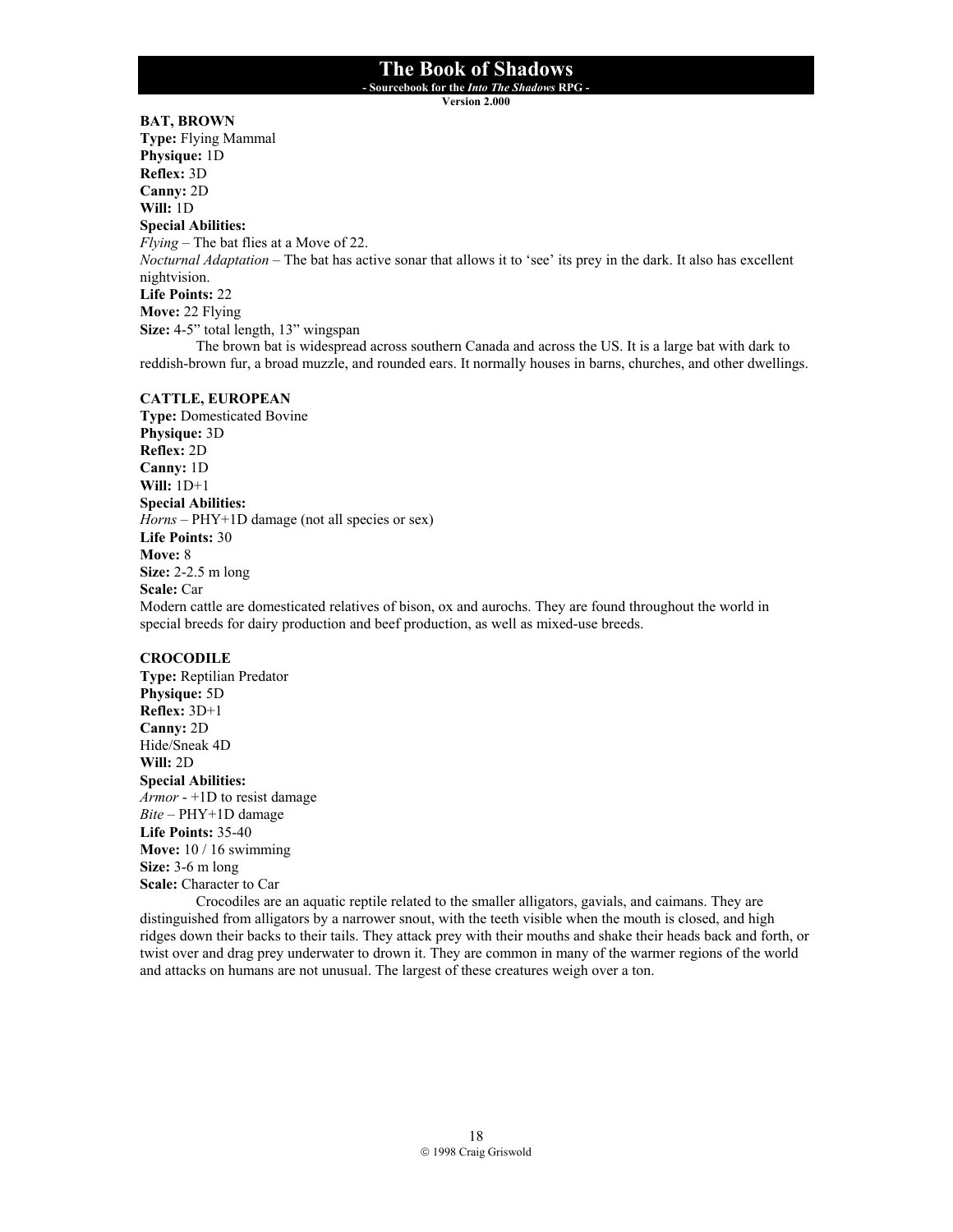**- Sourcebook for the** *Into The Shadows* **RPG -** 

**Version 2.000**

**DOG, GUARD Type:** Domesticated Canine **Physique:** 2D+1 **Reflex:** 3D **Canny:** 2D **Will:** (1D barking) or (2D silent) **Special Abilities:** *Acute Smell* – dogs have a +2D to Canny rolls based on scent. *Teeth* – PHY+2 damage **Life Points:** 25 **Move:** 14 **Size:** 1.0-1.5 m long

Mankind has made use of various breeds of domesticated dogs for thousands of years. Specially bred and trained, guard dogs are used at various private and commercial sites to dissuade most prowlers. There are two distinct types, those trained to bark and those trained to bite. Those who bark will be less pressed to attack an intruder, but they will bark loudly, growl ferociously, and attempt to intimidate the intruder, or potential intruder. They can sometimes be overcome with a food bribe, or a certain amount of violence or intimidation. More disciplined dogs are trained to be silent, and attack intruders by surprise. They are trained to kill and are much more difficult to dissuade.

#### **EAGLE, GOLDEN**

**Type:** Predatory Bird **Physique:** 2D **Reflex:** 2D+2 **Canny:** 2D **Will:** 1D **Special Abilities:** *Acute Vision* – Eagles have a +2D to Canny rolls based on vision *Claws/Beak* – PHY+1D+2 damage *Flying* – The eagle flies at a Move of 25. **Life Points:** 24 **Move:** 25 Flying **Size:** 30-35" total length

Golden Eagles are found across the Northern Hemisphere. They prey on animals up to the size of deer fawn, game birds, and small domesticated animals.

#### **GORILLA**

**Type:** Primitive Anthropoid **Physique:** 6D **Reflex:** 2D **Canny:** 1D+2 **Will:** 2D Intimidation 4D+2 **Special Abilities:** *Territorial* – Gorilla males defend their groups and territories when they feel threatened. They will attempt to intimidate an opponent before actually attacking. **Life Points:** 40 **Move:** 10 **Size:** 1.6 m tall fully upright The gorilla is found in North Africa, living both in mountains and lowlands. Gorillas are playful,

intelligent creatures, living in groups of 3-30 with a single adult male leader – the silverback. Coloration is black or brown-gray fur with black skin on the face, hands, feet, and chest – males develop a silver coloration on their back as they mature.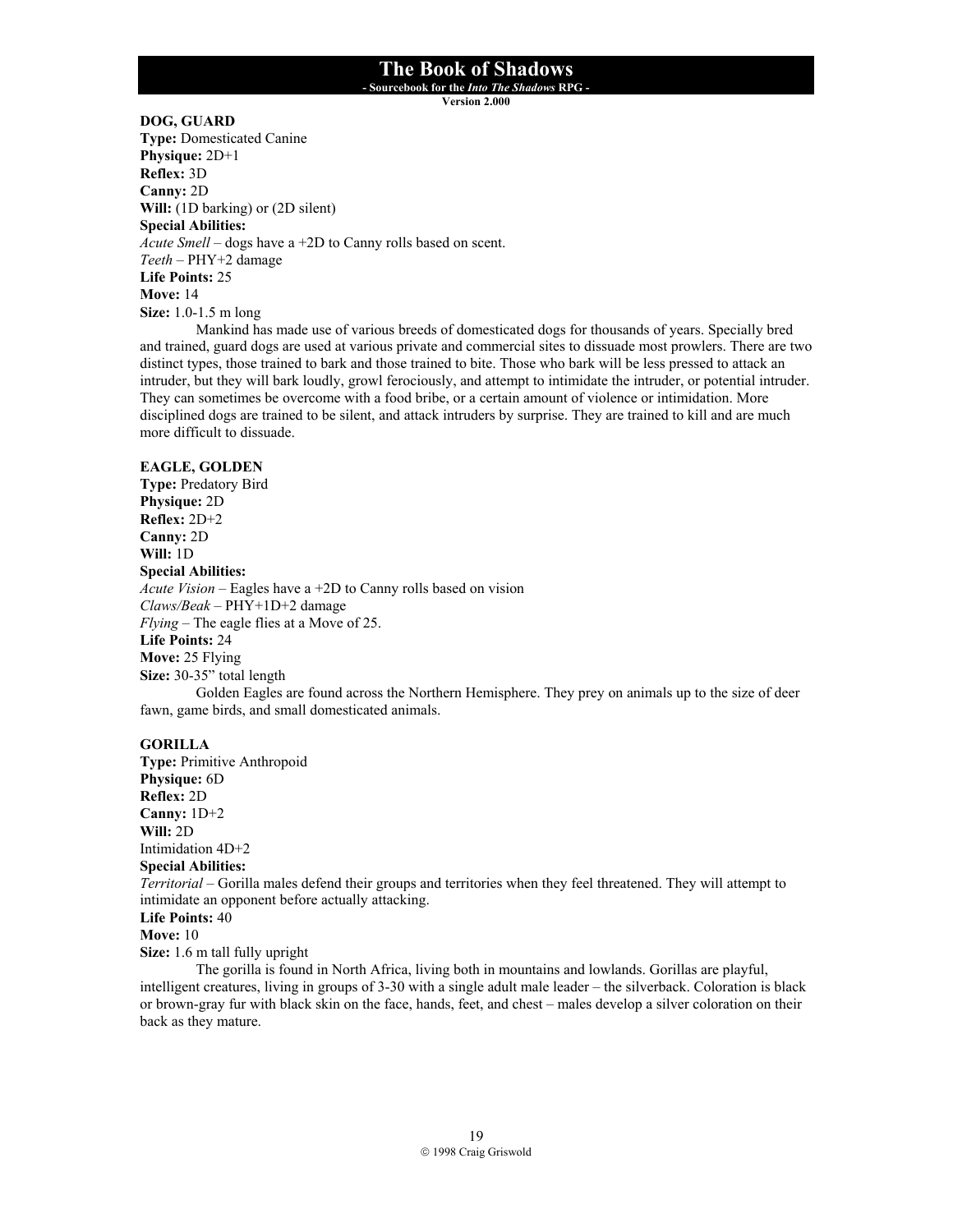**- Sourcebook for the** *Into The Shadows* **RPG -** 

**Version 2.000**

#### **HAWK, RED-TAILED**

**Type:** Predatory Bird **Physique:** 1D **Reflex:** 3D **Canny:** 2D **Will:** 1D **Special Abilities:** *Acute Vision* – Hawks have a +2D to Canny rolls based on vision *Claws/Beak* – PHY+1D+2 damage *Flying* – The hawk flies at a Move of 25. **Life Points:** 24 **Move:** 25 Flying **Size:** 19-25" total length

The red-tailed hawk is the commonest hawk in North America and ranges from Alaska to Mexico. They prey on small mammals, snakes, lizards, insects, and ground-living birds. These birds are sometimes used by modern falconers too.

#### **KANGAROO, GIANT RED**

**Type:** Marsupial Herbivore **Physique:** 3D+1 Climbing/Jumping: Jumping 6D **Reflex:** 3D+2 **Canny:** 2D+2 **Will:** 1D **Special Abilities:** *Leaping* – Giant Red Kangaroos are able to leap as much as 29 feet in distance and up to 6 or more feet in height. **Life Points:** 32 **Move:** 14

**Size:** up to 1.9 m tall with a 1.3 meter tail

Kangaroos are large, bipedal marsupials native to the grassy plains areas of inland Australia. They travel in groups called "mobs" led by an older male. They are easily spooked, and will almost always flee rather than fight. They graze primarily at night, resting by day.

Coloration of the males – or "boomers" – is reddish, while females – or "does" – are blue-gray. Juveniles are referred to as "joeys." The animal has short fore legs that function like arms, while the rear legs are extremely long. They are able to leap as much as 29 feet in distance and up to 6 or more feet in height, but will avoid leaping over fences as low as 5 feet. They are able to attain speeds of up to 35 mph for short distances, and normally sustain a speed of 12 mph for hours. Kangaroos commonly live to 13 years or older in captivity.

Since 1899 there have been reported sightings of wild kangaroos in parts of the US and Canada. Many of these sightings are accepted as they often come from police officers, and at least two encounters have resulted in photographs. The origins of these animals remain unknown, but as with big cat sightings they are presumed to be former pets or escapees from zoos and circuses.

#### **MONKEY, CAPUCHIN**

**Type:** Small Primate **Physique:** 1D+1 Climbing/Jumping 5D **Reflex:** 3D+1 **Canny:** 2D **Will:** 1D **Special Abilities:** *Prehensile Toes* – The monkey's feet act as extra hands, giving the animal +2D to most movement skills. **Life Points:** 30 **Move:** 8 **Size:** .6-1 m long

Capuchin monkeys are native to the northwestern coastal areas of Colombia, and north through Honduras. They are the most intelligent of all 'New World' monkeys, easily trainable to perform simple tasks, and are popular as pets. They are well known for their use by organ grinders as well. Omnivorous, they eat mainly fruit and insects.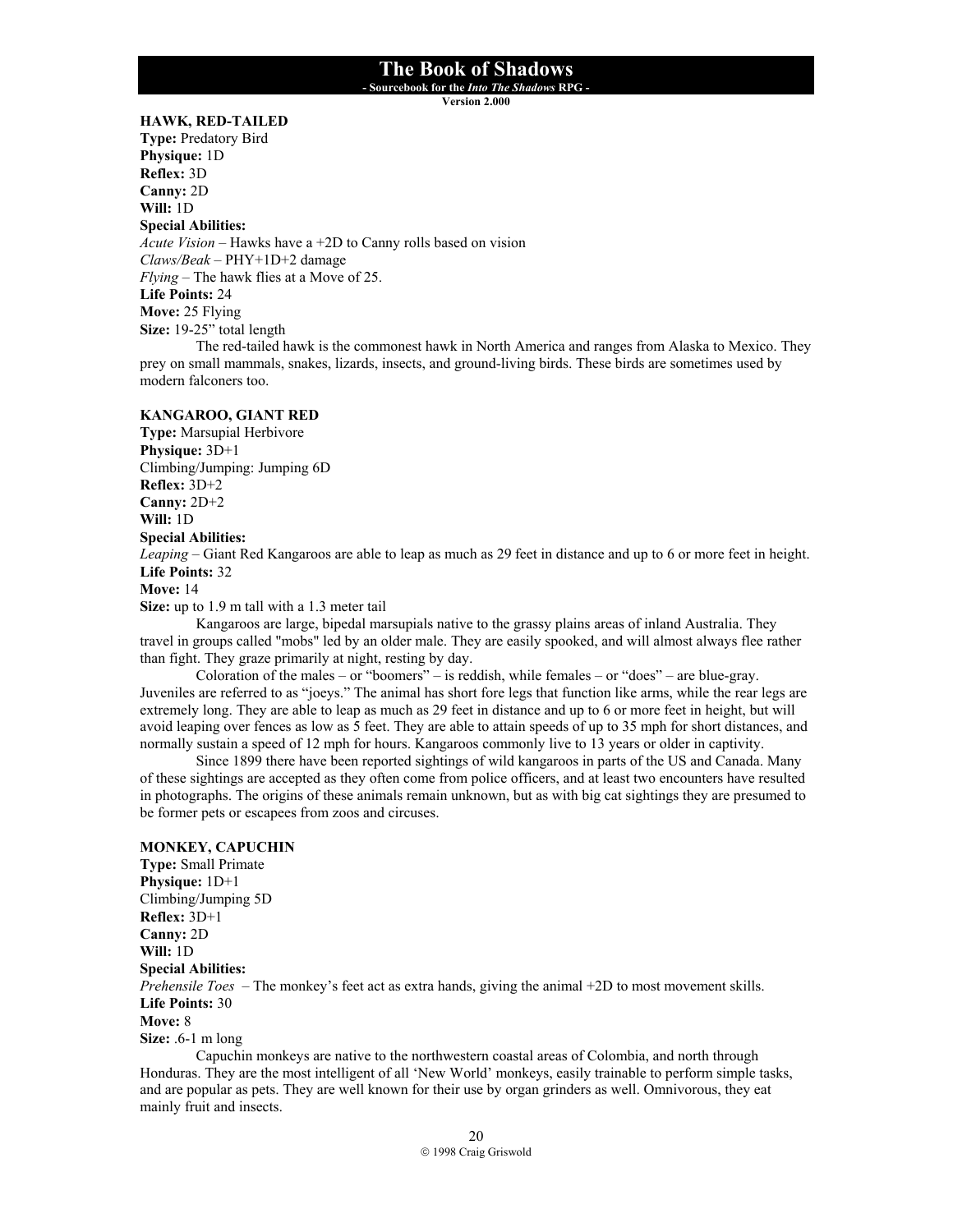**- Sourcebook for the** *Into The Shadows* **RPG -** 

**Version 2.000**

#### **MOUNTAIN LION**

**Type:** Predatory Feline **Physique:** 4D **Reflex:** 3D **Canny:** 2D **Will:** 1D **Special Abilities:** *Acute Smell* – Mountain Lions have a +2D to Canny rolls based on scent. *Claws/Teeth* – PHY+1D damage, +5 climbing **Life Points:** 38 **Move:** 15 **Size:** 1.5-2.7m long

A large cat found in the western US, the Appalachians, and Florida. It feeds on a variety of game and domesticated animals, rarely attacking humans. They commonly weigh up to 275 pounds.

Other, similar, cats have been reported across the United States, Great Britain, and Australia. Many of these sightings appear to be black panthers, and though no pelts have been recovered, foot-prints and reliable eyewitness accounts seem to back up their existence. The origin of such creatures remains a mystery though it is likely that the animals may be former pets released into the wild, or the descendants of such animals. Sightings of this type are often referred to as Alien Big Cats (ABCs). "Alien" referring to the fact that the animals are nonnative, and not meant to imply extraterrestrial involvement.

#### **ORANGUTAN**

**Type:** Primitive Anthropoid **Physique:** 4D **Reflex:** 2D+1 **Canny:** 2D **Will:** 1D+1 Intimidation 4D+2 **Special Abilities:** none **Life Points:** 40 **Move:** 10 **Size:** 1.4 m tall fully upright

Native to the forests of Borneo and Sumatra. They eat primarily leaves and fruit. The male is twice the size of the female, and has an air sac hanging down from its throat, which it inflates to make the "long call" - a throaty series of groans that can be heard up to a kilometer away. Orangutans have reddish-brown hair, thicker on the arms and thighs.

They are adapted to swinging through trees, with extremely long arms that reach a span of about 2 meters, despite their short legs. Orangutans are also very intelligent, making them more trainable than other large apes.

#### **SHARK, GREAT WHITE**

**Type:** Predatory Fish **Physique:** 6D+2 **Reflex:** 3D **Canny:** 3D **Will:** 2D **Special Abilities:** *Bite* - PHY+1D *Sense Magnetic Fields* - Sharks are able to sense magnetic fields, giving them +2D for certain Canny rolls, including Blind Fighting. *Underwater Adaptation* – Sharks swim and breathe underwater. Their sense of smell is extremely acute, giving them +2D to smell-based Canny skill rolls. Their natural camouflage makes them more difficult to detect by sight alone than most creatures. **Life Points:** 45

**Move:** 20 swimming **Size:** up to 7.5m for females, 5m for males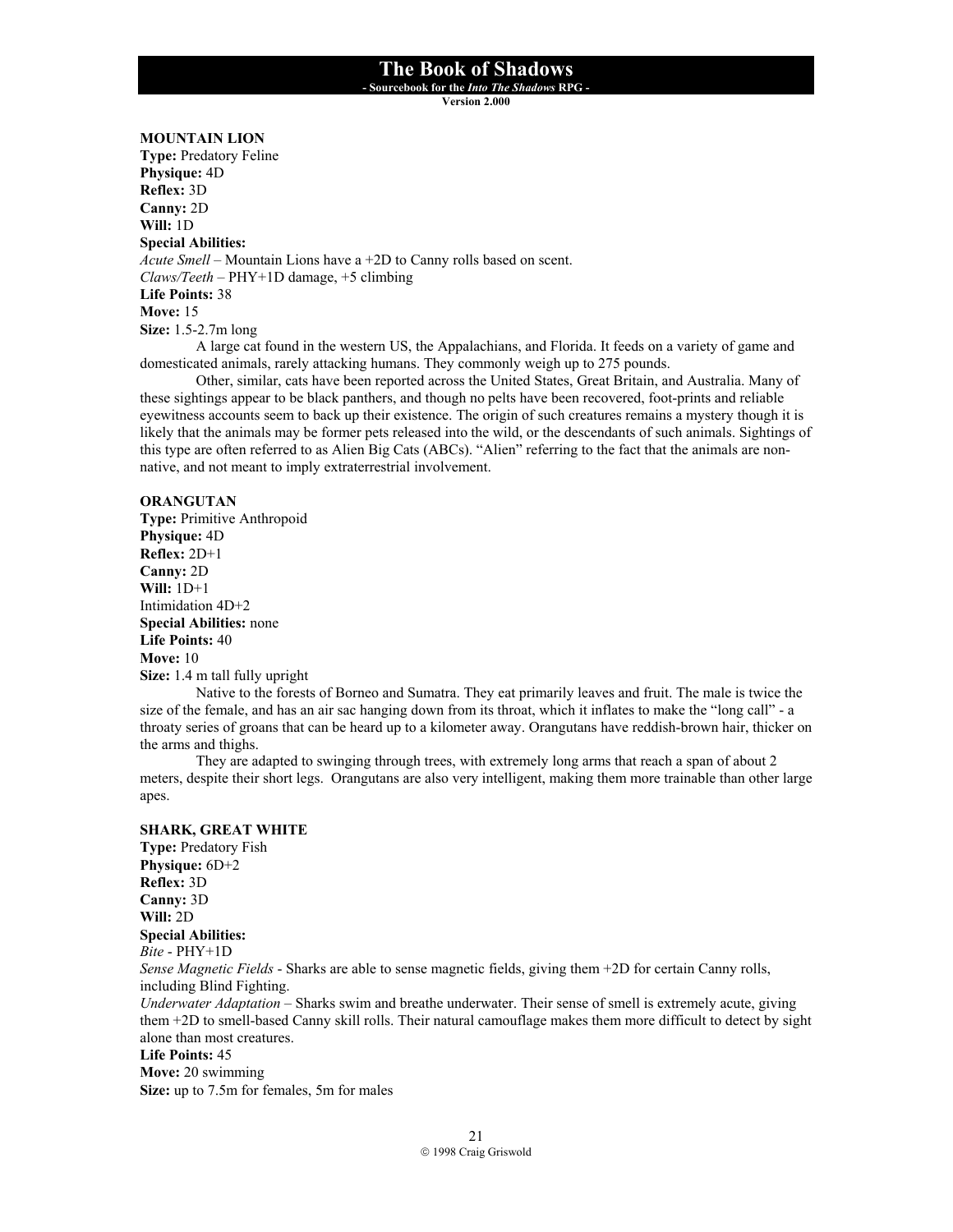**- Sourcebook for the** *Into The Shadows* **RPG -** 

**Version 2.000**

The Great White Shark lives primarily in coastal waters, especially around islands or headlands with seal colonies, or fish reefs. On sandy beaches they can range right up to where waves are breaking and occasionally enter bays and harbors. They may even journey across oceans. They are found off the eastern coastline of North America, southern Africa, Australia, New Zealand, Chile, Japan, the western-central Mediterranean and the Adriatic. They also appear in the Caribbean, off Brazil, Argentina, Hawaii, the Aegean Sea, the Azores and along northeastern Atlantic coasts. So far no Great White has managed to survive more than a few weeks in captivity.

Great whites are not as solitary as once believed, though they keep physical contact with one another to a minimum. They hunt by stealth on the seabed, relying on camouflage to sneak up on prey. They are colored a dark or medium gray on top to white below, and grow up to 1500kg in weight. Their staple foods are fish, smaller sharks, stingrays, tuna, swordfish and other invertebrates. They target seals and sea lions and will hunt dolphins and porpoises in the Mediterranean, where seals are rare. Great Whites may also scavenge on whale or giant squid carcasses. They rarely attack humans, and in cases where they may have mistaken humans for seals such as coming up on a surfer from below - they generally release the victim after one bite and move on.

#### **SNAKE, BOA CONSTRICTOR**

**Type:** Ophidian Predator **Physique:** 5D **Reflex:** 3D+1 **Canny:** 1D+2 **Will:** 1D **Special Abilities:** *Crushing Attack* – PHY+1D damage per round, once the snake has successfully coiled around it's prey it takes a successful opposed PHY roll by the victim to break free. **Life Points:** 35-40 **Move:** 10 / 16 swimming **Size:** 3-10+ m long **Scale:** Character to Car (or Tank?)

Boas are non-venomous snakes that kill their prey by coiling around it, and crushing or suffocating it to death. They feed mainly on birds and small animals, though larger specimens have been known to attack and kill humans, and giant species are said to have killed and eaten animals as large as horses. They are found in tropical America, and the West Indies. They patrol on the ground, in trees, and in the water.

#### **SNAKE, DIAMONDBACK RATTLESNAKE**

**Type:** Ophidian Predator **Physique:** 1D+1 Swimming 2D+1 **Reflex:** 2D+1 **Canny:** 1D+1 **Will:** 1D **Special Abilities:**

*Sense Heat* – The snake can detect sources of heat up to 10 meters away.

*Venomous Bite* – PHY+1D damage, the rattlesnake's venom is hemotoxic - meaning it damages the blood and blood vessels - the victim must make a roll on their PHY against the amount of damage the bite inflicted. If the victim fails the roll, then they will take an additional 3D of damage immediately, and every 10 minutes after for an hour unless either an anti-venom is injected, or the character receives medical assistance (requires a Difficult First Aid roll for the caregiver).

**Life Points:** 24

**Move:** 8

**Size:** 1-3 m long

The Diamondback Rattlesnake is the largest, and the deadliest snake native to North America. It is readily identifiable by a diamond-shaped pattern on its back of dark brown or black on cream or yellow background. Rattlesnakes have a segmented rattle on their tails which grows every time the snake sheds its skin. These rattles are used to make a warning sound, much like sizzling bacon, when the snake perceives a threat – allowing predators and other animals to avoid it.

 The rattler eats small mammals and birds, and ranges all along the southern US. Annual round-ups are held in several states to control or decrease their numbers.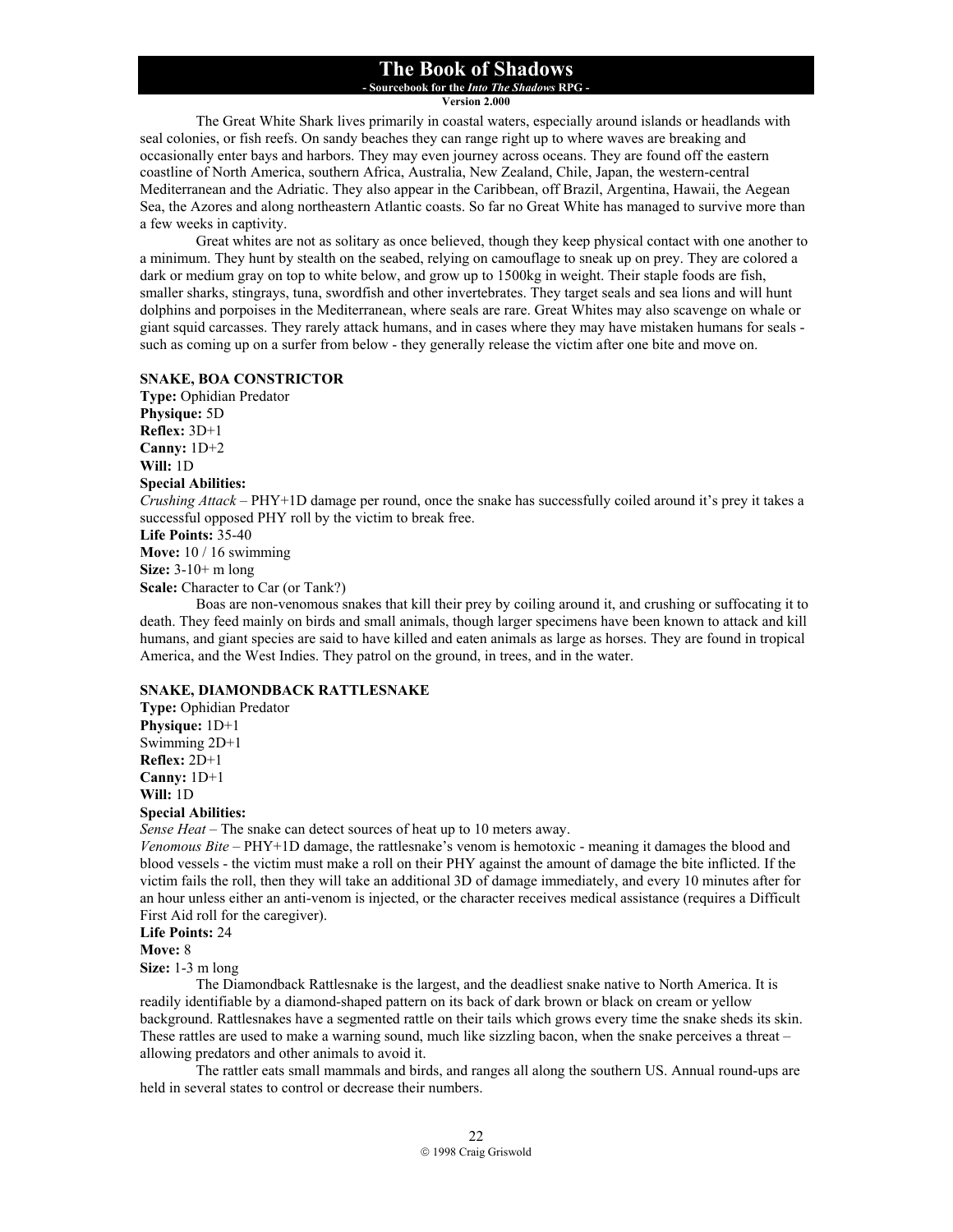**- Sourcebook for the** *Into The Shadows* **RPG - Version 2.000**

**SNAKE, KING COBRA** 

**Type:** Ophidian Predator **Physique:** 2D+1 **Reflex:** 3D **Canny:** 1D+1 **Will:** 1D

**Special Abilities:**

*Deaf* – Cobras cannot hear, but have acute smell, and motion-based vision

*Venomous Bite* – PHY+1D damage, the cobra's venom is neurotoxic - meaning it attacks the nervous system, paralyzing the nerve centers that control respiration and heart action - so the victim must make a roll on their PHY against the amount of damage the bite inflicted. If the victim fails the roll, they are paralyzed and suffer 4D damage every minute for the next 6 hours unless either an anti-venom is injected, or the character receives medical assistance (requires a Difficult First Aid roll for the caregiver).

#### **Life Points:** 25

**Move:** 10

**Size:** up to 6 m long (can rear up to half it's length in height)

King Cobras are the world's longest venomous snakes, and are found in India, and through parts of Southern Asia. They are the commonly used by snake charmers, but it should be noted that they are deaf – and only respond to the movements of the charmer. They are distinct from other snakes by the ability to spread out the ribs in their neck to form a 'hood' when alarmed.

 They are extremely aggressive, and will lunge at almost anything they consider a threat. Despite this they respond well in captivity and may live almost 17 years.

#### **WOLF, GRAY**

**Type:** Canine Predator **Physique:** 3D **Reflex:** 3D **Canny:** 2D **Will:** 2D **Special Abilities:** *Acute Smell* – wolves have a +2D to Canny rolls based on scent. *Teeth* – PHY+2 damage **Life Points:** 30 **Move:** 16 **Size:** 1.3-1.8 m long

The gray wolf is a large canine ranging from gray with a black-tipped tail, to snowy white, black, and reddish-brown. They are found in Alaska, Canada, and in some areas of the American Rockies. They eat animals up to moose and caribou in size, and hunt and live in packs of around eight.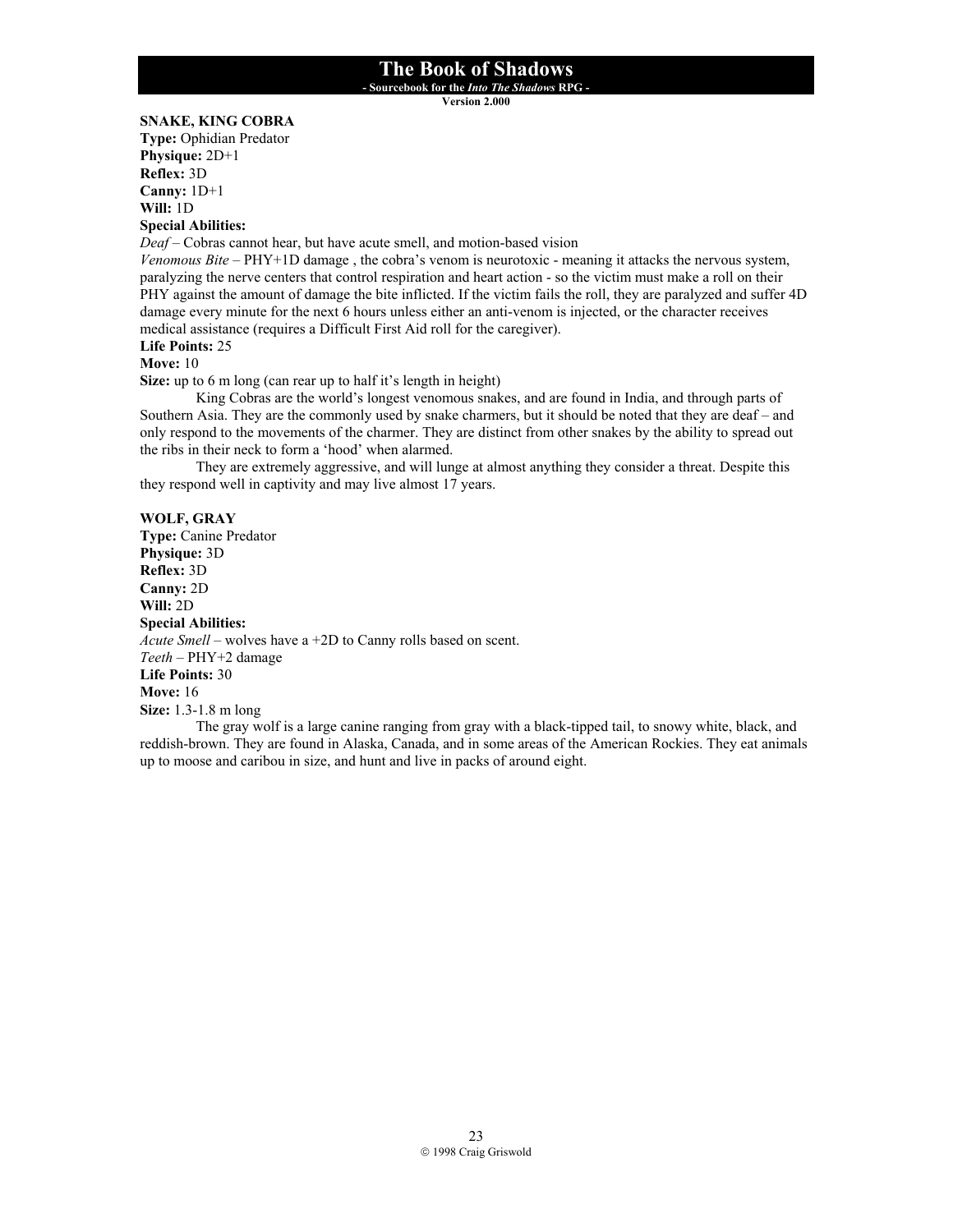**- Sourcebook for the** *Into The Shadows* **RPG -** 

**Version 2.000**

#### **5.0 NON-PLAYER CHARACTERS**

Mr.Nutt: "*...for example.. I've taken in your all American features, your dour demeanor, your unimaginative necktie design and concluded that you work for the government. An FBI agent. But do you see the tragedy here? I have mistakenly reduced you to a stereotype… a caricature, instead of regarding you as a specific, unique individual.* "

Mulder: "*But I am an FBI agent.*"

-from the TV series The X-files (Humbug)-

 There are a number of common character types that characters involved with paranormal phenomena may run across. Here are some examples of the such characters, fleshed out and ready for use in most campaigns.

#### **ANGOLOGIST**

**Name:** Hiram Buck **Physique:** 1D+2 **Reflex:** 2D **Canny:** 1D+2 **Education:** 2D+2 Religious Doctrine 4D+1, Supernatural Creatures 3D+2, Supernatural Creatures: (Angels) 6D+2 **Technical:** 2D Photography 2D+1 **Will:** 2D Magic Resistance 2D+2, Mental Defense 2D+1 **Special Abilities/Disadvantages:** None **Story Hooks:** *Zeal* – Always looking for definitive evidence to prove the existence of angels to others. **Life Points:** 28 **Survival Points:** 6 **Move:** 10 **Equipment:** Camera, Notebook, Bible

Hiram was always fascinated in the paranormal as a child, and being raised in a devout Christian household was given the idea that angels and devils were responsible for much of the inexplicable things that go on. He has become one of the world's leading experts on angels and angel lore, and has had several books published on them and the miracles that follow in their wake.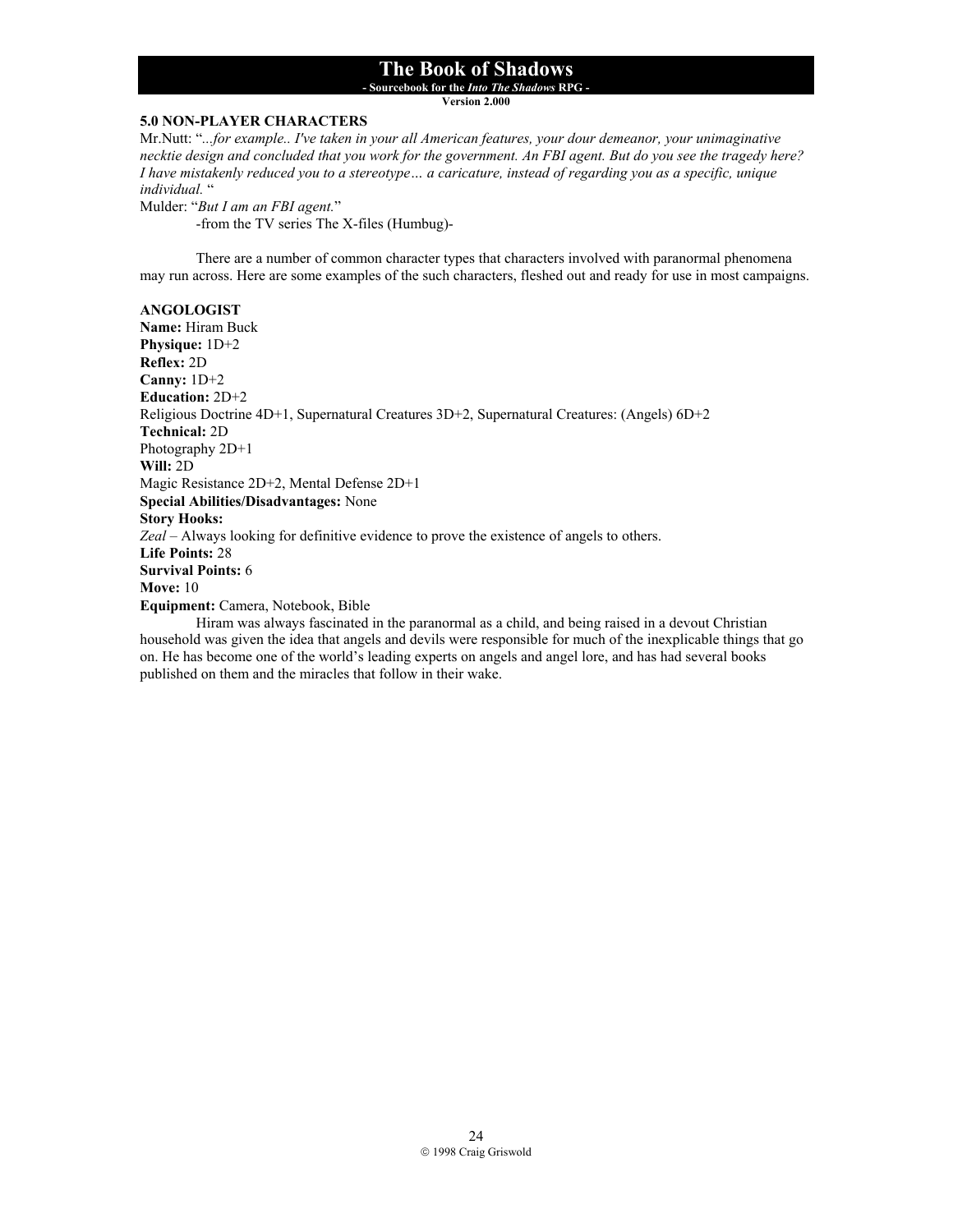**- Sourcebook for the** *Into The Shadows* **RPG -** 

**Version 2.000**

**ASSASSIN**

**Name:** Rudy Patalano **Physique:** 2D Climbing/Jumping 3D **Reflex:** 2D Dodge 4D, Firearms 5D+2, Melee Weapons 5D, **Canny:** 2D+1 Disguise 4D+2, Surveillance 5D+1 **Education:** 1D+2 **Technical:** 2D Arson 4D, Demolition 4D, Electronic Surveillance 3D+2, Motor Vehicle Operations 3D+2 **Will:** 2D Mental Defense 3D, Sanity 3D+2 **Special Abilities/Disadvantages:** None **Story Hooks:** *Sanctioned Killer* – Rudy works for some of the highest government officials that will often shield him from official action or notice. **Life Points:** 28 **Survival Points:** 3 **Move:** 10 **Equipment:** S&W .38 Special (3D+2), Dragunov Sniper Rifle (7D+2), \$10,000 cash Rudy grew up on the streets of New York, and as a matter of survival joined the gangs - and later

organized crime. He became a hit man for the mob, until a major shakedown occurred and he found himself in prison. There his life changed. He was approached by a senior government official and offered amnesty and a formal pardon in return for services rendered. He now acts as a 'black kite' an agent who can be disassociated easily from the agencies he works for and who specializes in assassination.

#### **CRACKPOT SCIENTIST**

**Name:** Dr. Erwin Ziegler **Physique:** 1D+1 **Reflex:** 1D+1 **Canny:** 1D+2 Research 4D **Education:** 3D Esoteric Science 5D+2, Parapsychology 4D+2 **Technical:** 3D Chemistry 4D+1, Computers 3D+2 **Will:** 1D+2 **Special Abilities/Disadvantages:** None **Story Hooks:** *Vehemence* – Dr. Ziegeler often find ways of attracting attention to his outlandish claims, regardless of the

outcome. He is viewed with contempt or humor by his colleages. **Life Points:** 25 **Survival Points:** 0 **Move:** 10

**Equipment:** Small laboratory, \$50,000 to 100,000 in anonymous backing per year

Erwin Ziegeler was a brilliant scientist who constantly baffled his peers and professors by his pursuit of the more outlandish theories of science. He has championed the Flat Earth, Hollow Earth, and Orgone theories. He has sought the most outlandish causes of crop circles and UFOs, and powers of the mind. Though he is often ridiculed or ignored by the press he has found some serious, anonymous backers for his research.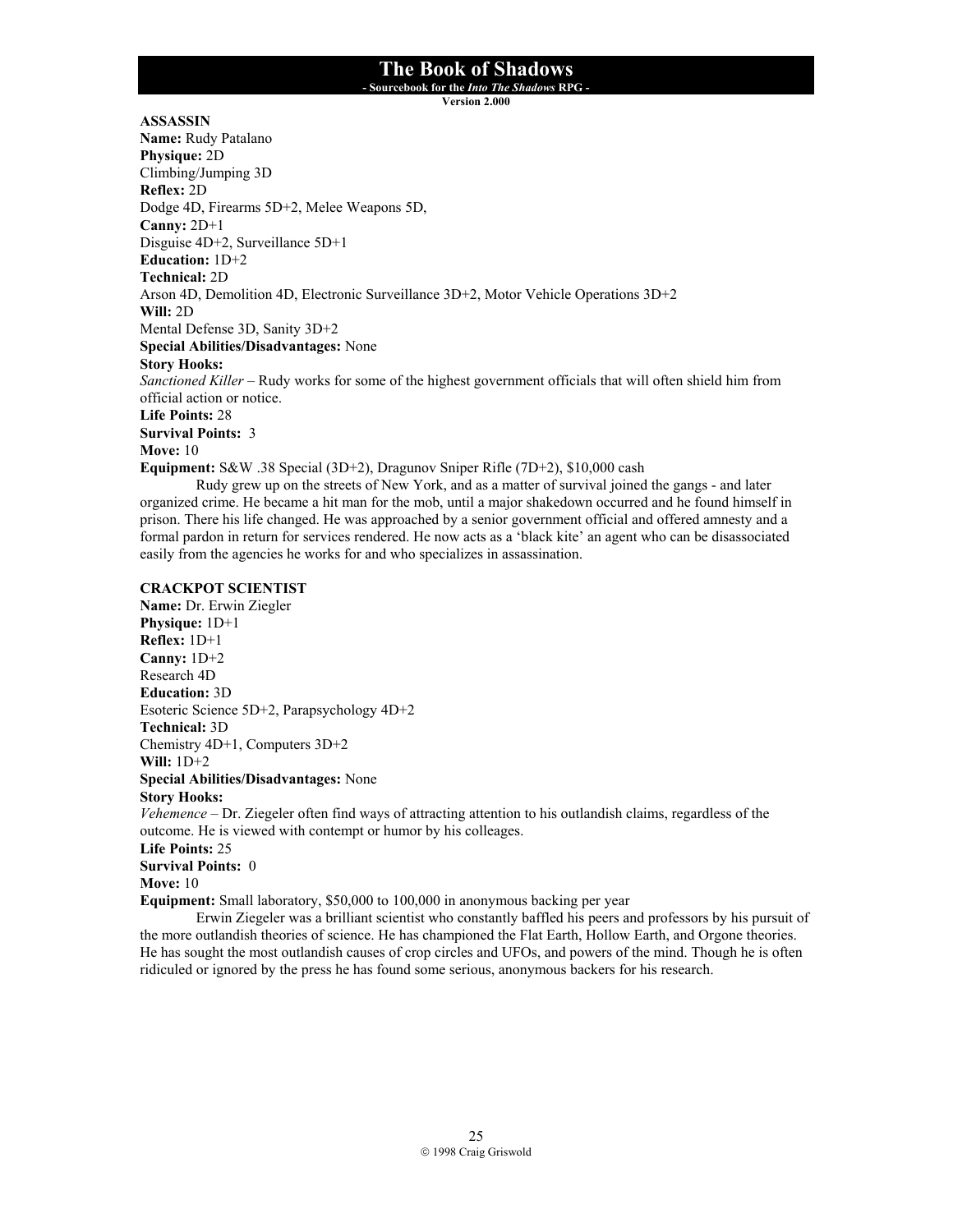**- Sourcebook for the** *Into The Shadows* **RPG -** 

**Version 2.000**

#### **DEMONOLOGIST**

**Name:** Roland Nagel **Physique:** 1D+2 **Reflex:** 2D **Canny:** 2D Research 4D+2, Streetwise 3D+2 **Education:** 2D+2 Religious Doctrine 3D+2, Supernatural Creatures 4D, Supernatural Creatures: (Demons) 5D+2 **Technical:** 1D+2 Computers 2D+2 **Will:** 2D Magic Resistance 3D+1 **Special Abilities/Disadvantages:** None **Story Hooks:** *Persecution Complex* – Roland knows his field, though old, is not widely accepted. He tries to avoid the humiliation of the spotlight. **Life Points:** 26 **Survival Points:** 2 **Move:** 10 **Equipment:** Laptop Computer, IAR Model 1872 Derringer (2D+2),

Roland has always been fascinated by the darker aspects of religion, but when he got drunk with some college buddies and summoned up a demon in his dorm room accidentally one night he became obsessed. Roland began to study the old demonology texts, and took up corresponding with experts in demonology and religion. He has published a few articles in minor papers, and often consults on books and movies, but is careful to keep his name out of the public eye for fear of ridicule.

#### **FBI AGENT**

**Name:** Eric Wlodarski **Physique:** 2D **Reflex:** 2D Dodge 3D+1, Firearms 4D+1 **Canny:** 2D Find 4D, Surveillance 5D **Education:** 2D Bureaucracy: FBI 4D+2, Crime 3D+1, Law Enforcement 4D+2 **Technical:** 2D Criminal Investigation 5D, Electronic Surveillance 5D+2 **Will:** 2D Interrogation 4D+1, Mental Defense 3D **Special Abilities/Disadvantages:** None **Story Hooks:** *Seeking Evidence* – Eric is always on the edge of something big, but he never manages to find evidence of the conspiracies and strange phenomena that plague him. **Life Points:** 28 **Survival Points:** 3 **Move:** 10 **Equipment:** Colt M1991-A1 (5D), FBI badge, black 2-piece suit, Fort Centaur

Eric is the son of a former FBI agent who felt it only natural to follow in his father's line of work. Since joining the FBI though, he has rethought his decision several times. Eric's work on various cases has brought him close to several strange things, and he has found hints of government conspiracies at the highest level. He is in the dark on these matters though, and is trying to investigate them quietly.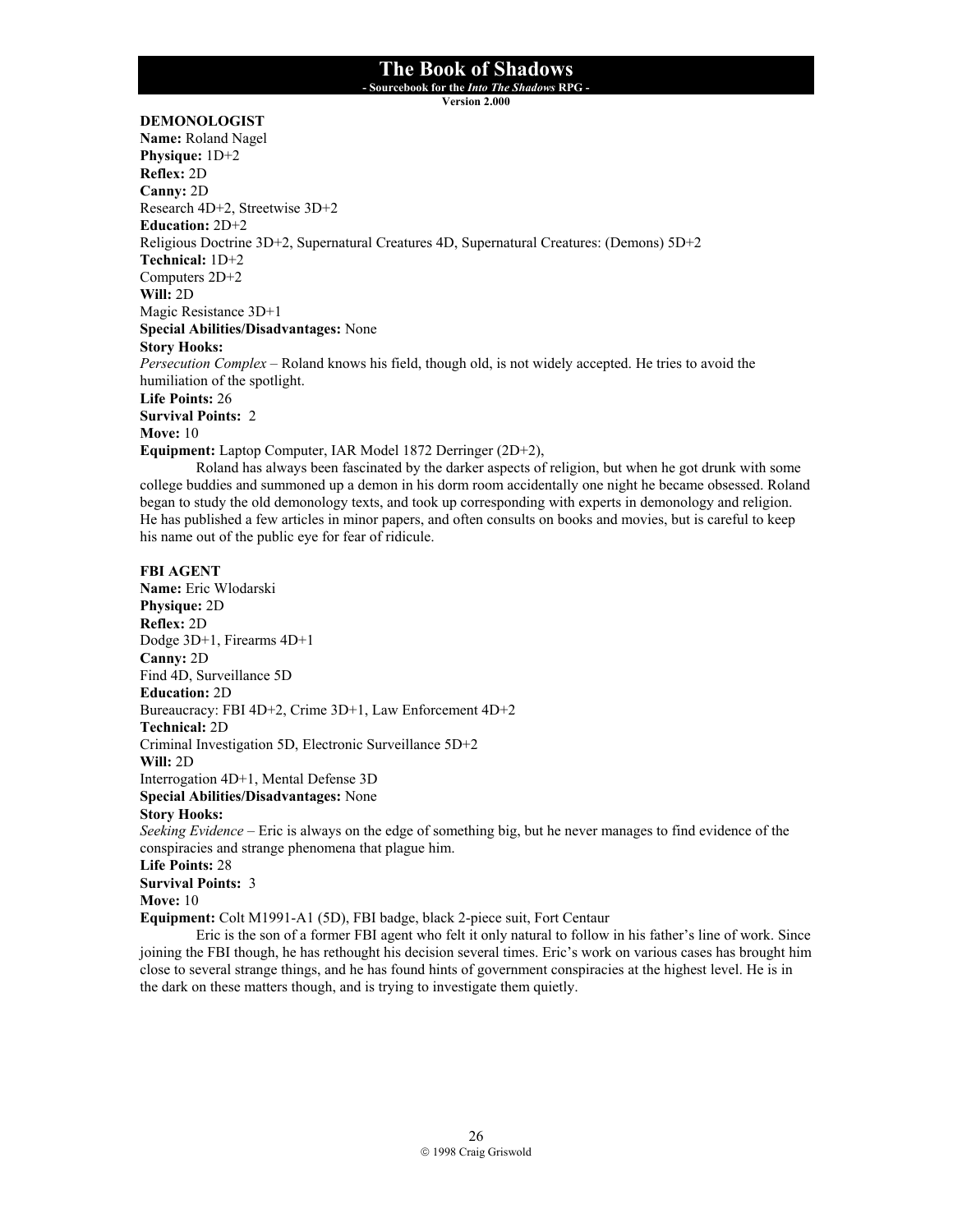**- Sourcebook for the** *Into The Shadows* **RPG -** 

**Version 2.000**

#### **FORTEAN INVESTIGATOR**

**Name:** Parker Wise **Physique:** 1D+2 **Reflex:** 2D **Canny:** 2D Find 4D, Research 3D+1, Surveillance 3D, Writing 4D+2 **Education:** 2D+1 Esoteric Science 5D+2, Parapsychology 5D+1, Supernatural Creatures 4D **Technical:** 2D Computers 3D+2, Photography 3D, Sensors 3D+2 **Will:** 2D Interrogation 3D+2, Sanity 3D+1 **Special Abilities/Disadvantages:** None **Story Hooks:** *Fascination* – Parker has a natural affinity for strange phenomena that drives him to investigate and report. **Life Points:** 27 **Survival Points:** 3 **Move:** 10 **Equipment:** Notebook, Pen, Camera

Fortean phenomena is a reference to Charles Fort. In the early  $20<sup>th</sup>$  century Fort became dissatisfied with scientific explanations for strange and unusual events, investigated these occurrences and presented his findings in a non-judgmental, though skeptical, format.

 Parker Wise has always been fascinated by strange phenomena – UFOs, lake monsters, spontaneous human combustion, ghosts, faeries, et al – and in his voracious reading as a teen came across the work of Charles Fort. Fort's approach inspired him, and he took it to heart. At first he investigated these things in his spare time, but eventually he was able to investigate full time and write about his experiences for various magazines.

#### **LAWYER**

**Name:** Milo Vincenzo **Physique:** 1D+2 **Reflex:** 2D **Canny:** 2D Diversion 3D+1, Research 4D **Education:** 2D+1 Business 4D+1, Law 5D+2, **Technical:** 1D+2 Computers 2D+1 **Will:** 2D+1 Acting 2D+2, Bargain 4D, Interrogation 4D+1, Intimidation 4D, Persuasion 4D **Special Abilities/Disadvantages:** None **Story Hooks:** *Total Lack of Morality* – Milo is the quintessential ambulance-chaser. **Life Points:** 25 **Survival Points:** 5 **Move:** 10 **Equipment:** Briefcase, Business Cards, 3-piece Suit, Luxury Car, Nighthunter .357 (4D+1)

 Milo is grew up in a wealthy household, the son of an attorney and a stenographer. He bullied the other children, pulled the wings off flies, and tied together the tails of neighborhood cats. His parents nurtured this potential and he eventually made it to a prominent law school.

 Milo enjoys the misery of others, and has an uncommon level of greed. Towards this end he tends to specialize in injury and accident lawsuits. He has driven several small companies out of business with his noholds-barred lawsuits, and has been investigated several times for fraud.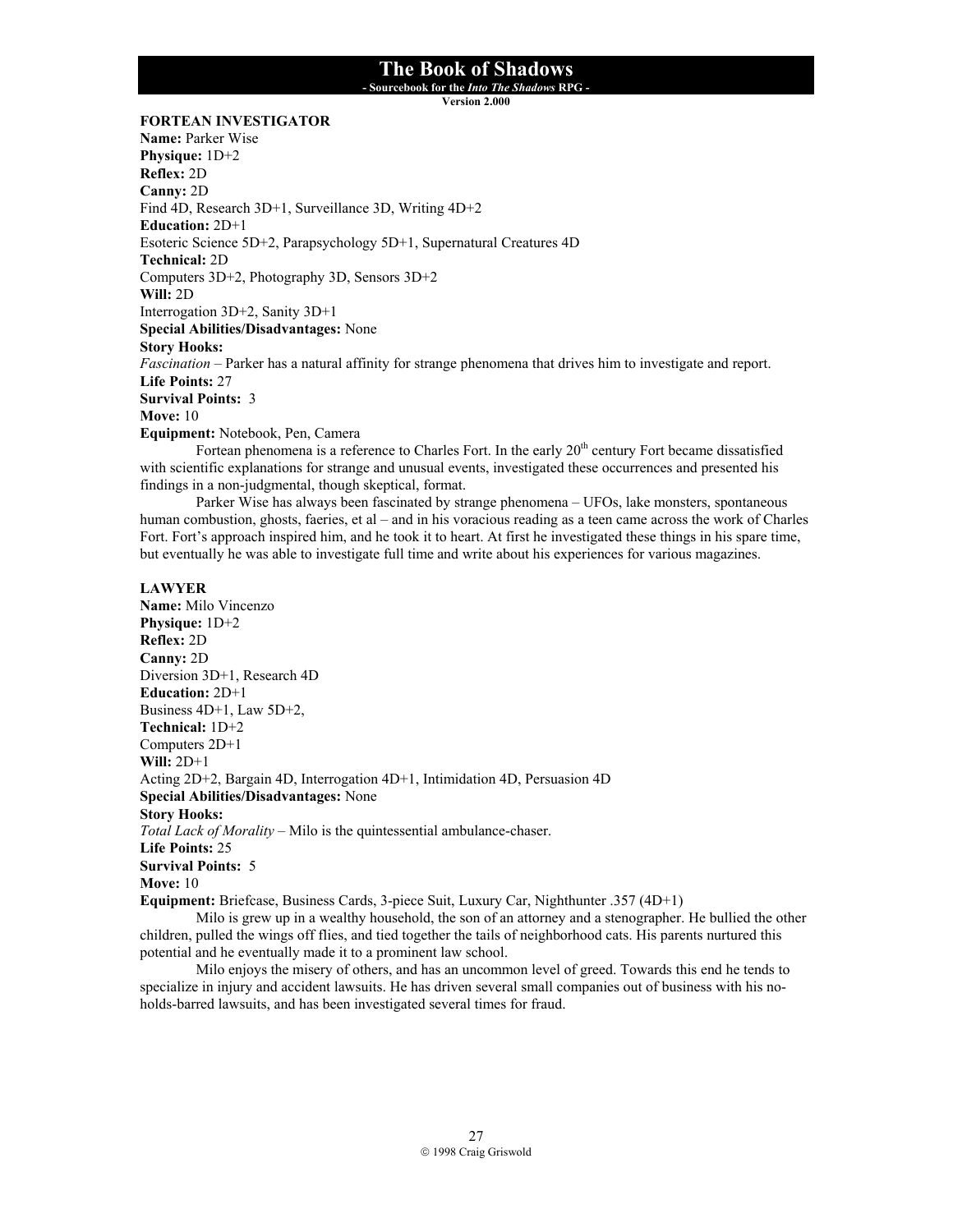**- Sourcebook for the** *Into The Shadows* **RPG -** 

**Version 2.000**

#### **NEWS REPORTER**

**Name:** Grace Dickerson **Physique:** 1D+2 **Reflex:** 2D Running 3D **Canny:** 2D+2 Find 3D+2, Research 4D+1, Streetwise 3D+1, Writing: Journalism 5D+2 **Education:** 2D Crime 3D, Locale: Washington DC 4D **Technical:** 1D+2 Communications Technology: TV Broadcasting 4D+2, Computers 2D+1 **Will:** 2D Bargain 3D+1, Interrogation 5D, Persuasion 4D+1 **Special Abilities/Disadvantages:** None **Story Hooks:** *Inquisitive* – Grace is relentless in her pursuit of the back-story. **Life Points:** 27 **Survival Points:** 3 **Move:** 10

**Equipment:** Micro-cassette recorder, pen, notebook, Make-up, Economy Sedan, Pepper Gas

 Grace is the daughter of a noted newspaper correspondent who took her natural talents in the field to the television industry after graduating with a journalism degree. She is a popular reporter for her drive and knack in getting the story behind the news event. This investigative nature often puts her in difficult positions.

#### **PAGAN**

**Name:** Kaye Vandal **Physique:** 2D **Reflex:** 2D **Canny:** 2D Hide/Sneak 3D, Research 2D+2 **Education:** 2D+1 Esoteric Science: Kirlian Photography 3D+1, Magic: New Age 5D+1, Mythos Lore: Egyptian 3D+1 **Technical:** 1D+2 Computers 2D+2, Motor Vehicle Operations 2D+1 **Will:** 2D Magic Resistance 3D, Meditation 4D **Special Abilities/Disadvantages:** None **Story Hooks:** *Flaky* – Kaye is completely committed to the pagan flavor of the month. **Life Points:** 23 **Survival Points:** 0 **Move:** 10

**Equipment:** Economy Car, New Age Book Collection, Crystal Collection, Fantasy Art Posters

 Kaye is the product of a dysfunctional family and an overactive imagination. The divorce of her parents, and splitting apart of her siblings contributed to feelings of powerlessness and inadequacy. In her rebellious High School years she encountered books on various New Age religions and decided that by becoming a part of such an ancient tradition she would be more in touch with the soul of the universe.

 The exact nature of these millennia-old traditions seems to elude her though. Despite the veracity of the authors of these various New Age works, many of these ancient traditions passed down faithfully through the ages seem to conflict and contradict each other. As a result Kaye, like many Pagans, is more confused than she will admit – and changes the specifics of her calling more often than she washes her hair.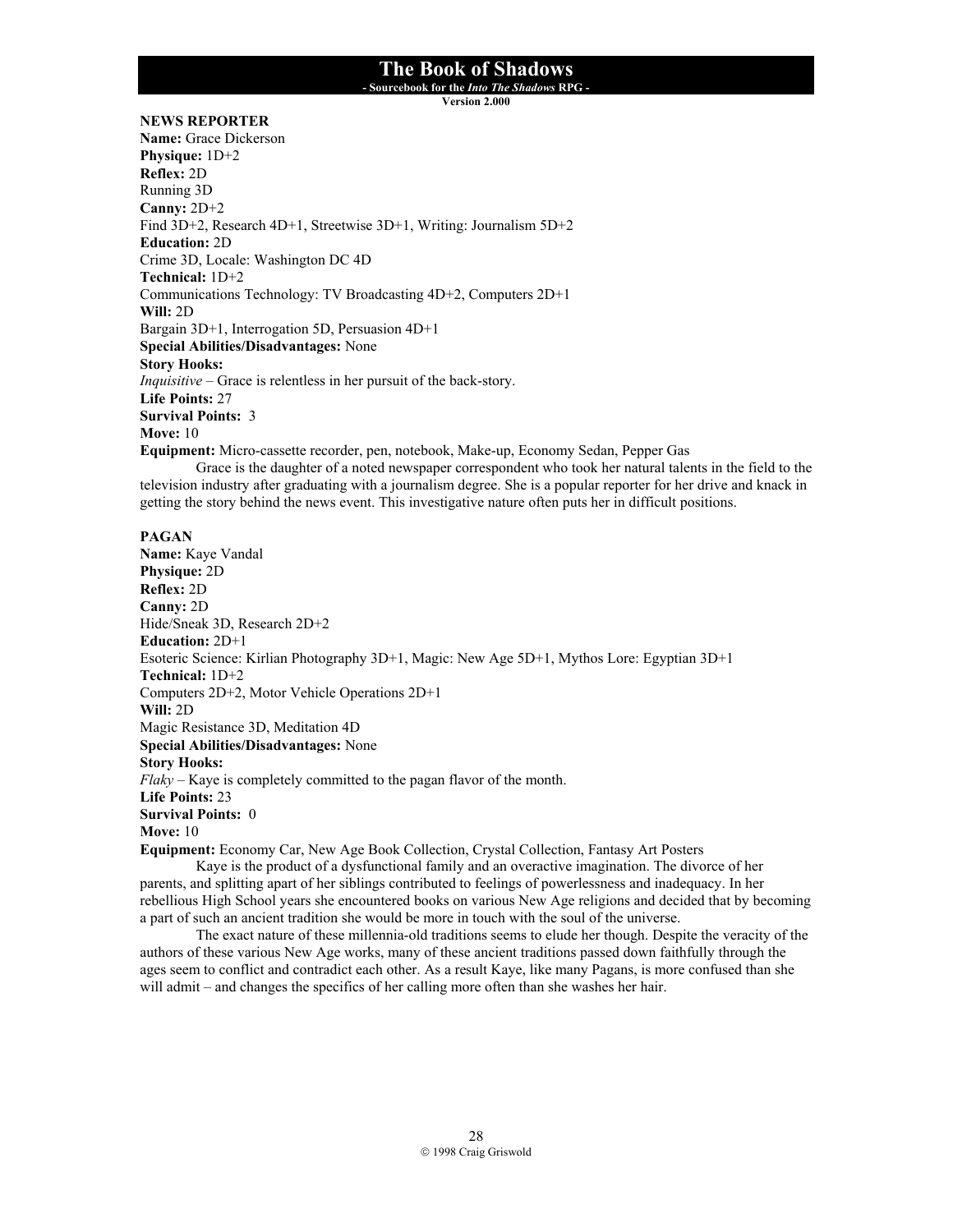**- Sourcebook for the** *Into The Shadows* **RPG -** 

**Version 2.000**

#### **PATHOLOGIST**

**Name:** Nora Nook **Physique:** 2D Lifting 2D+2 **Reflex:** 1D+2 **Canny:** 2D Find 4D+1, Research: Medical Databases 4D+2 **Education:** 2D+1 Anthropology 3D, History 3D+1 **Technical:** 2D+1 Biology 4D, Chemistry: Biochemistry 4D+1, Criminal Investigation 4D+2, First Aid 5D, Medicine: Pathology 5D+1 **Will:** 1D+2 Sanity 5D+1 **Special Abilities/Disadvantages:** None **Story Hooks:** None **Life Points:** 27 **Survival Points:** 2 **Move:** 10 **Equipment:** Lab Coat, Doctor's Bag, ,Walther PPK (3D+1) Nora has always had a certain fascination with life and death. From an early age she questioned what

caused life to stop, and this drove her to a career in the field of pathology. Nora has seen any number of strange and unusual things cross her cold metal table. She deals with each in the same methodical manner that has made her a favorite of many homicide detectives. Most people regard her as dour and methodical, but Nora secretly enjoys a rich fantasy life and on slow nights in the morgue may be surprised dancing around in her socks.

#### **POLICE DETECTIVE**

**Name:** Dan Purcell **Physique:** 2D Climbing/Jumping 3D **Reflex:** 2D Dodge 3D+2, Firearms 5D, Running 3D, Unarmed Combat 4D+2, Unarmed Combat Parry 2D+2 **Canny:** 2D Find 4D, Gambling 2D+2, Hide/Sneak 3D, Lock-picking 3D+2, Streetwise 4D, Surveillance 4D+2 **Education:** 2D Crime 3D+2, Law 4D+1, Law Enforcement 5D, Locale 2D+2 **Technical:** 2D Computers 4D+2, Criminal Investigation 5D+1, Electronic Surveillance 5D+1, First Aid 3D, Motor Vehicle Operations 4D+1, Security Technology 5D **Will:** 2D Interrogation 5D+1, Intimidation 5D+2, Sanity 4D+2 **Special Abilities/Disadvantages:** None **Story Hooks:** *Peace Officer* – Dan Purcell serves the public trust in the position of Homicide Detective. **Life Points:** 28 **Survival Points:** 3 **Move:** 10 **Equipment:** Police Badge, Unmarked Police Sedan, Smith & Wesson .38 Special, Light Kevlar™ Vest Dan Purcell is a 15 year veteran of police service. He has been shot at, maligned, vilified, and beaten.

He goes back to work every day out of a strong sense of duty, and an intense need for justice. He does not tolerate lawlessness, vigilantism, or reckless endangerment of the public. Should he encounter such individuals he will go above and beyond to apprehend them and see that they stand trial.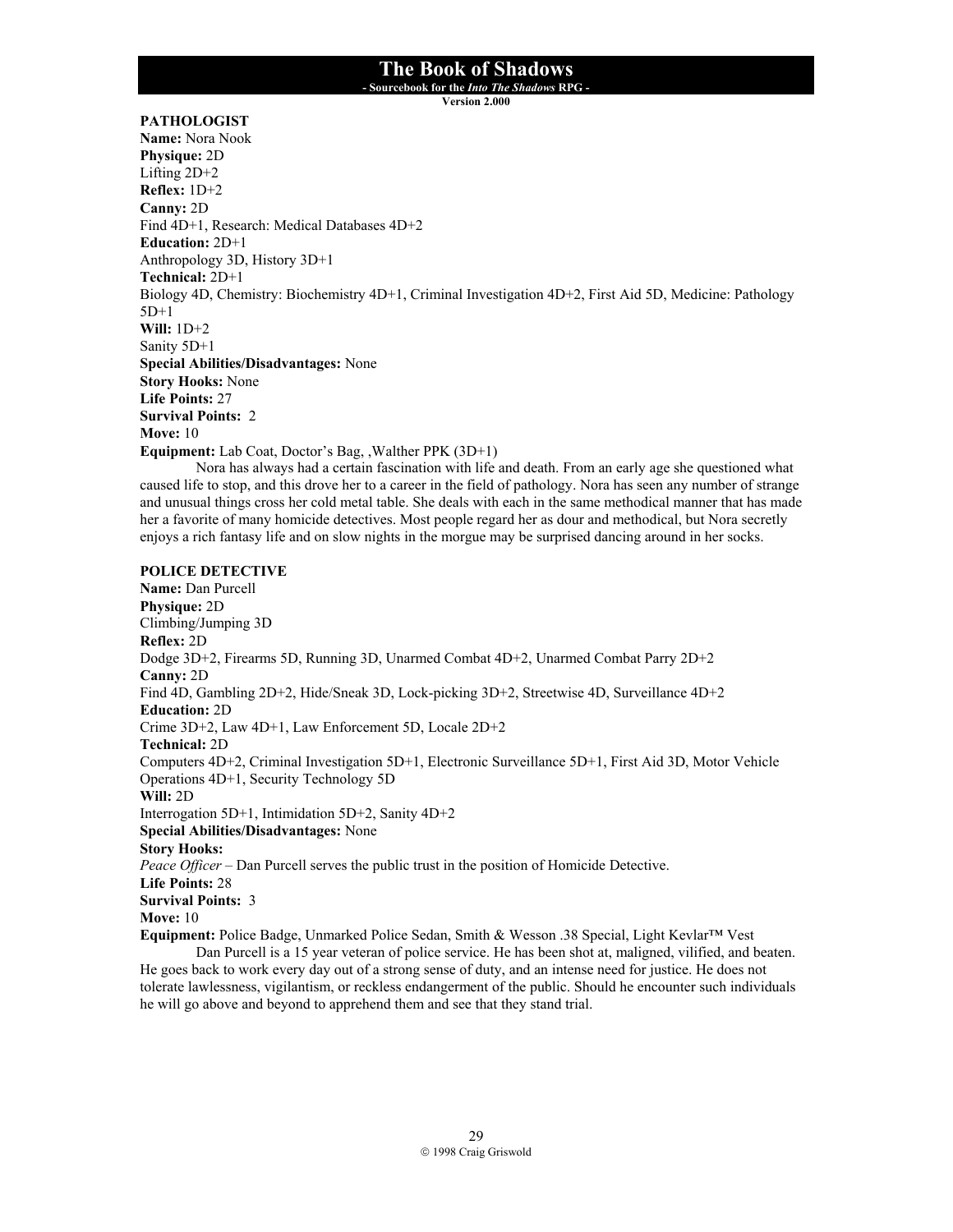**- Sourcebook for the** *Into The Shadows* **RPG -** 

**Version 2.000**

#### **PRIVATE INVESTIGATOR**

**Name:** Hank Veriopoulos **Physique:** 2D+1 **Reflex:** 2D+1 Dodge 3D, Firearms 3D+1, Unarmed Combat 3D+2 **Canny:** 2D+1 Find 4D+2, Hide/Sneak 4D, Lock-picking 4D+2, Streetwise 5D+2, Surveillance 4D+2 **Education:** 1D+1 Crime 4D+2 **Technical:** 1D+2 Photography 2D+2 **Will:** 2D **Special Abilities/Disadvantages:** None **Story Hooks:** *Aggressive* – Hank is easily provoked and tends to get into a lot of avoidable scuffles. **Life Points:** 28 **Survival Points:** 0 **Move:** 10 **Equipment:** Trenchcoat, Hat, 35mm Camera, Camcorder, White Van, 6-pack of Beer, Colt M1991-A1 (5D), Ithaca Stakeout Shotgun (6D+1), \$500

Hank's life has largely been one of short rises and long falls. He started out with a promising military career, that was cut short when he struck an officer during a bar brawl. He managed to get into a good position on a small town police force, but again suffered for his short fuse. Hank figured that a private investigation business would allow him a way to use his skills without putting him into violent situations, but he has barely managed to stay out of prison so far.

#### **PSYCHOLOGIST**

**Name:** Dr. Theresa Bennet **Physique:** 1D+2 **Reflex:** 1D+2 **Canny:** 2D Research 5D, Writing 2D+2 **Education:** 2D+2 Bureaucracy 4D+1, Language: Latin 2D, Parapsychology 4D, Psychology 5D+1 **Technical:** 2D First Aid 4D **Will:** 2D Interrogation 5D+1, Mental Defense 4D, Persuasion 4D+2, Sanity 3D+1 **Special Abilities/Disadvantages:** None **Story Hooks:** *Ambitious* – Dr. Price seeks out new and unusual patients all the time, attempting to perfect new methods of treatment and earn a place in the textbooks. **Life Points:** 24 **Survival Points:** 0 **Move:** 10

**Equipment:** Laptop Computer, Micro-cassette Recorder, Dress Suit, Luxury Sedan, TASER Pistol

Theresa believes that reality is based on perception, and those unfortunate individuals labeled insane are simple those unable to perceive reality as it is. She does not believe in magic or monsters, but is surprisingly open to the possibility of psychic phenomena.

Whenever an unusual case turns up Dr. Bennet will attempt to meet it at the police station or hospital and take charge of the case. Despite any circumstantial evidence to the contrary, she will automatically work a case from the standpoint that the subject is a victim of skewed perceptions.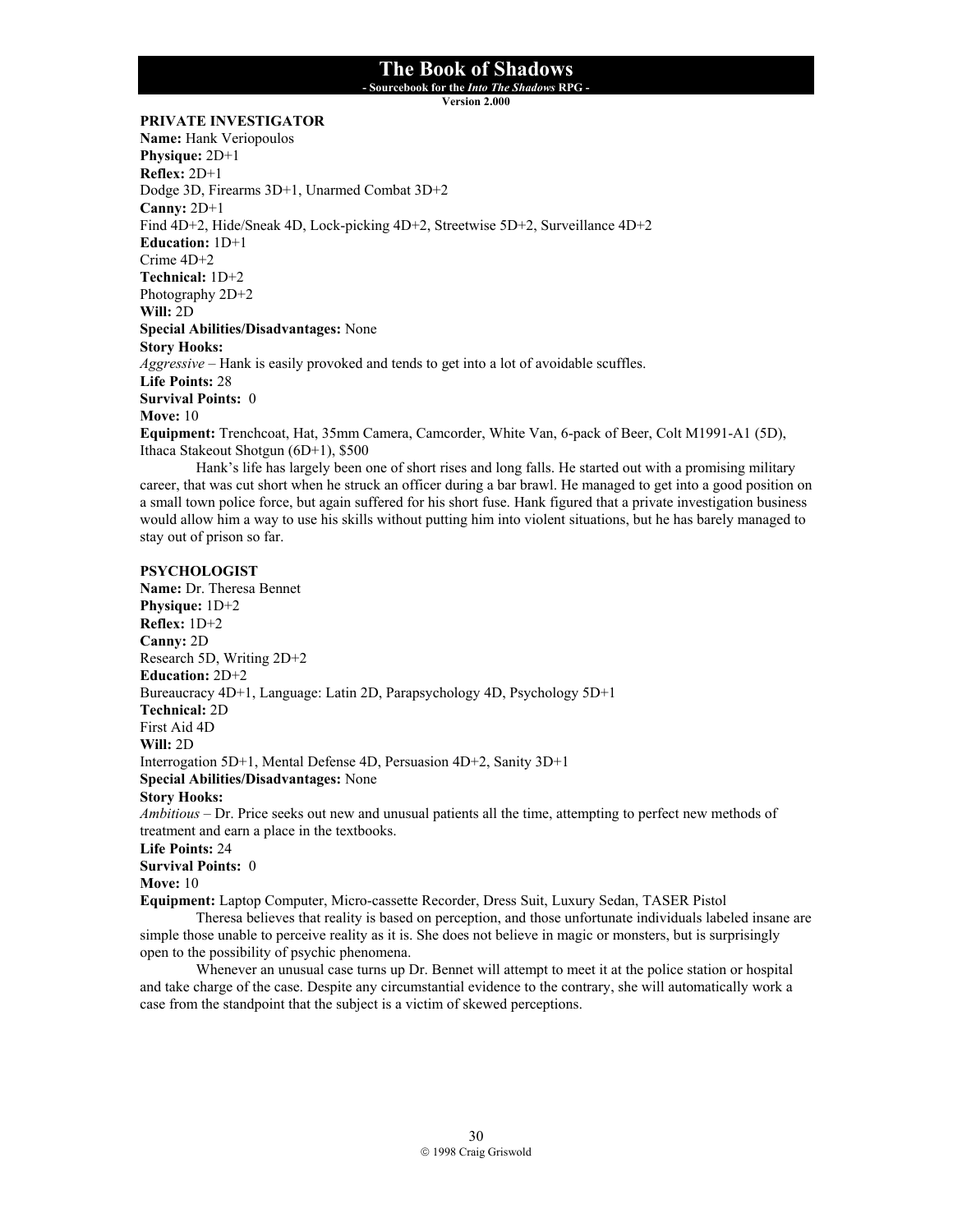**- Sourcebook for the** *Into The Shadows* **RPG -** 

**Version 2.000**

#### **RELIGIOUS ZEALOT**

**Name:** Rev. Zechariah Cash **Physique:** 1D+2 **Reflex:** 1D+2 **Canny:** 2D Diversion 4D+2, Research: Bible 5D, Value 3D+2, Writing: Non-Fiction 4D **Education:** 2D Business 5D+1, History: Christianity 4D, Religious Doctrine 5D **Technical:** 1D+1 Communications Technology 3D+2 **Will:** 2D+1 Acting 4D, Bargain 3D+2, Intimidation 4D+2, Persuasion 4D **Piety:** 1D Ceremony 4D, Sermon 5D **Special Abilities/Disadvantages:** None **Story Hooks:** *Religious Fervor* – Rev. Cash truly believes in his crusade against the modern destruction of morality. **Life Points:** 27 **Survival Points:** 1 **Move:** 10 **Equipment:** Gilded Bible, Large Gold Cross, White 3-Piece Suit, White Luxury Sedan, \$3000 Reverend Zechariah Cash was born and bred a Southern Baptist, destined to follow the footsteps of his

father and grandfather to a life as a man of the cloth. Despite his fervor, though, he is composed more of channeled aggression than piety, thus his rites do not have the effect of a truly devout priest. His lack of divine abilities is unknown to him and his followers, and any short-comings that did become known would be attributed to the machinations of the infernal empire below.

 Reverend Cash is popular enough to have a small television audience for his Sunday worship. He also appears semi-regularly on the nightly news as he vehemently declares what products and businesses his flock will boycott in protest of the breakdown of morality.

#### **UFOLOGIST**

**Name:** Gordon Thule **Physique:** 1D+2 **Reflex:** 2D **Canny:** 3D+1 Cryptography 3D+2, Research: Internet 5D **Education:** 2D+1 Bureaucracy: Freedom of Information Act 4D+1, Esoteric Science: UFOlogy 6D+1, Parapsychology 4D **Technical:** 2D Computers 4D+1, Electronic Surveillance 2D+2 **Will:** 2D+2 **Special Abilities/Disadvantages:** None **Story Hooks:** *Paranoia* – Gordon knows that the government is out to get him for his public views on UFOs and has engaged in a subversive smear campaign that makes him difficult to take seriously in the media.

**Life Points:** 25

#### **Survival Points:** 1

**Move:** 5

**Equipment:** Laptop Computer, Electronic Bug Detector, IAR Model 1872 Derringer (2D+2), Stunner

 Gordon Thule believes that he saw 10-15 separate UFOs between the age of 13 and 21. This led him into the realm of UFO studies ostentatiously called UFOlogy. Gordon regards himself as one of the experts in the field. He's written books and pamphlets on the subject, and appeared on talk shows.

 Normally this moderate dose of fame would be enough to win him a large circle of friends and admirers. However, Gordon suffers from two important shortcomings. First, he is morbidly obese. Not simply fat, he is life-threateningly overweight. This might be overlooked, but any endearing traits he might possess are eclipsed by acute paranoia. Gordon believes that he is constantly followed, and that a secret government conspiracy is out to kill or control him. He is convinced that their control of the media is responsible for the less than impressive support he receives from the media and the mainstream scientific community.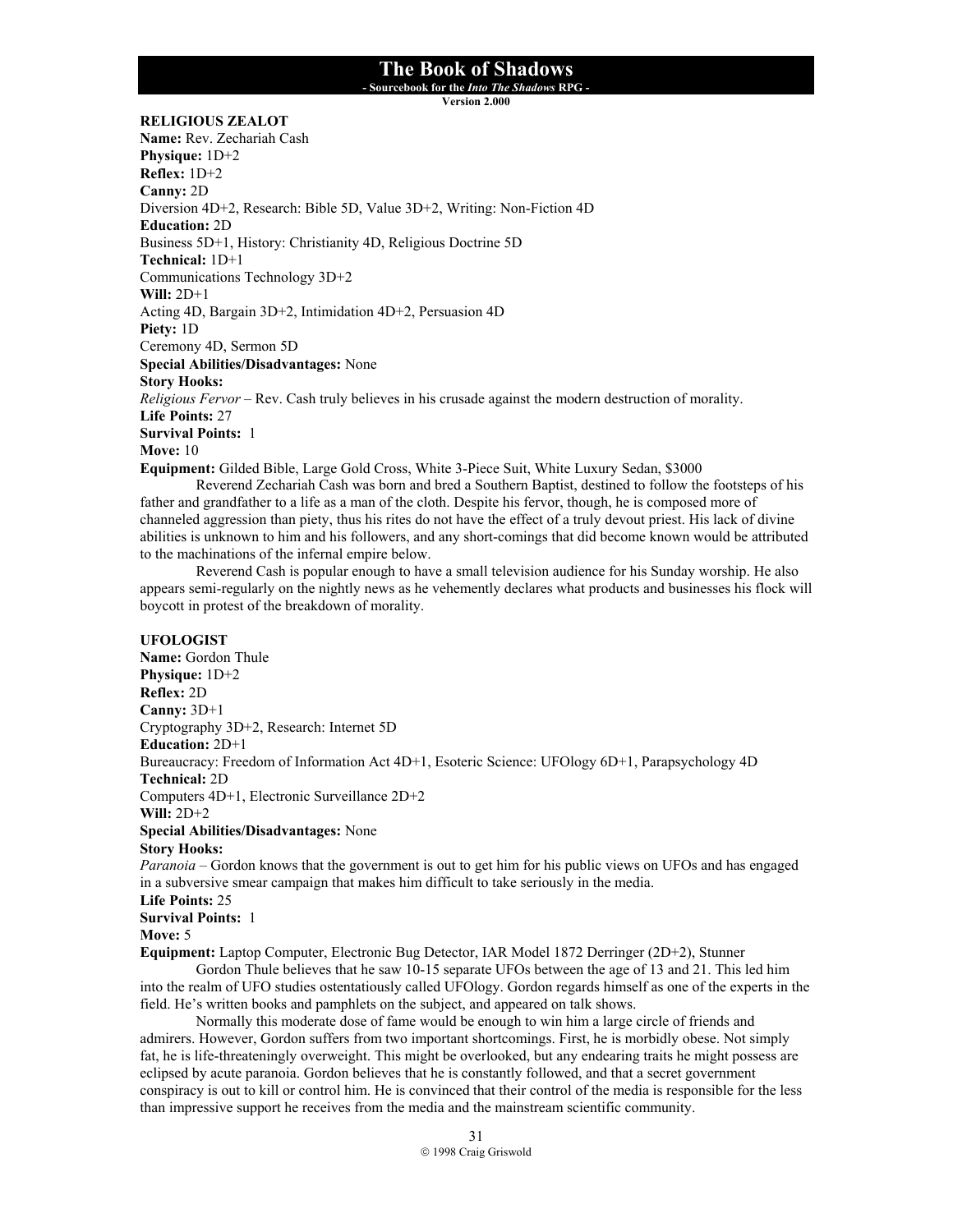#### **- Sourcebook for the** *Into The Shadows* **RPG -**

**Version 2.000**

#### **6.0 CULTS**

"*What a waste it is to lose one's mind. Or not to have a mind is being very wasteful. How true that is.*" -Dan Quayle-

There are various conflicting meanings ascribed to the word "cult." It has been used to refer to:

- A system/community of religious worship and rituals.
- Obsessive devotion to a concept, person, or other item.
- Any group of persons sharing such obsessive devotion.
- A small religious group that is in conflict with locally accepted ideals.
- A small religious group, often recently established, that is not a variant of or affiliated with another established religion.
- A small religious group, usually with a single charismatic leader, that engages in brainwashing and mind control techniques.

Most religious organizations try to avoid using the term "cult" today, referring to them as a "religious group" of various types. The word "cult" though, being integral to horror fiction, will be used in its more common fictitious use here. For game purposes, cults in Into The Shadows are usually small, secret, religious organizations with affiliations to archaic or obscure pantheons and mythos. Cults don't have to be evil, though they may be categorized as dangerous or destructive. As described in the basic rules, ITS has no alignment system – characters, and cults, are judged on their actions alone. An example of a cult would be a group that worships Dagon, or the Egyptian pantheon.

#### **SECTS**

 A sect is an offshoot of an established religion that holds true to the majority of that religion's beliefs – but has one or more disparate concepts that set them apart. An example of a sect would be one that holds largely true to Lutheran faith, but purports that Martin Luther came from Mars.

#### **MIND CONTROL CULTS**

 These are cults which practice some form of brainwashing or mind control techniques on their members, and potential recruits. Often these organizations are formed simply for the personal gain of their leadership, with the members being forced to give all of their possessions to the cult and live in a cult commune, doing free manual labor for the good of the cult. These groups are usually local, Christian-based groups with a single, charismatic leader, and make high demands on their members.

 Mind Control Cults follow a number of common methods for keeping their membership tightly controlled:

- Member's access to outside information and communication outside the cult are severely restricted.
- Behavior is controlled by humiliation, public confessions, and isolation. Members are forced to conform to some form of dress code, or ritualistic tattooing, scarring, piercing, or shaving.
- Thoughts and beliefs are controlled using restricted sleep, absence of leisure time, repetitious prayers and chants, paranoiac propaganda, and unquestionable leadership.

Membership is not physically restrained from leaving, but there is strong peer pressure to remain. Members who leave are shunned, cut off from the group, and threatened with divine punishment or damnation.

#### **DOOMSDAY CULTS**

 Cults that base their system of religious beliefs on an impending apocalypse are often referred to as 'Doomsday Cults.' These cults tend to practice mind control techniques on their membership, in one form or another, to preserve a devout following. They sometimes result in a ritualistic mass suicide of the membership at a predetermined time and place. Doomsday Cults share several common attributes:

- Beliefs based on an imminent apocalypse. They may believe that they are destined to play an important role in the final days, or are simply instructed to wait and they will be transported to a favored place in return for their loyalty.
- The are generally led by a single charismatic, usually male, leader who dominates and controls the membership on physical, emotional, and sometimes sexual, levels.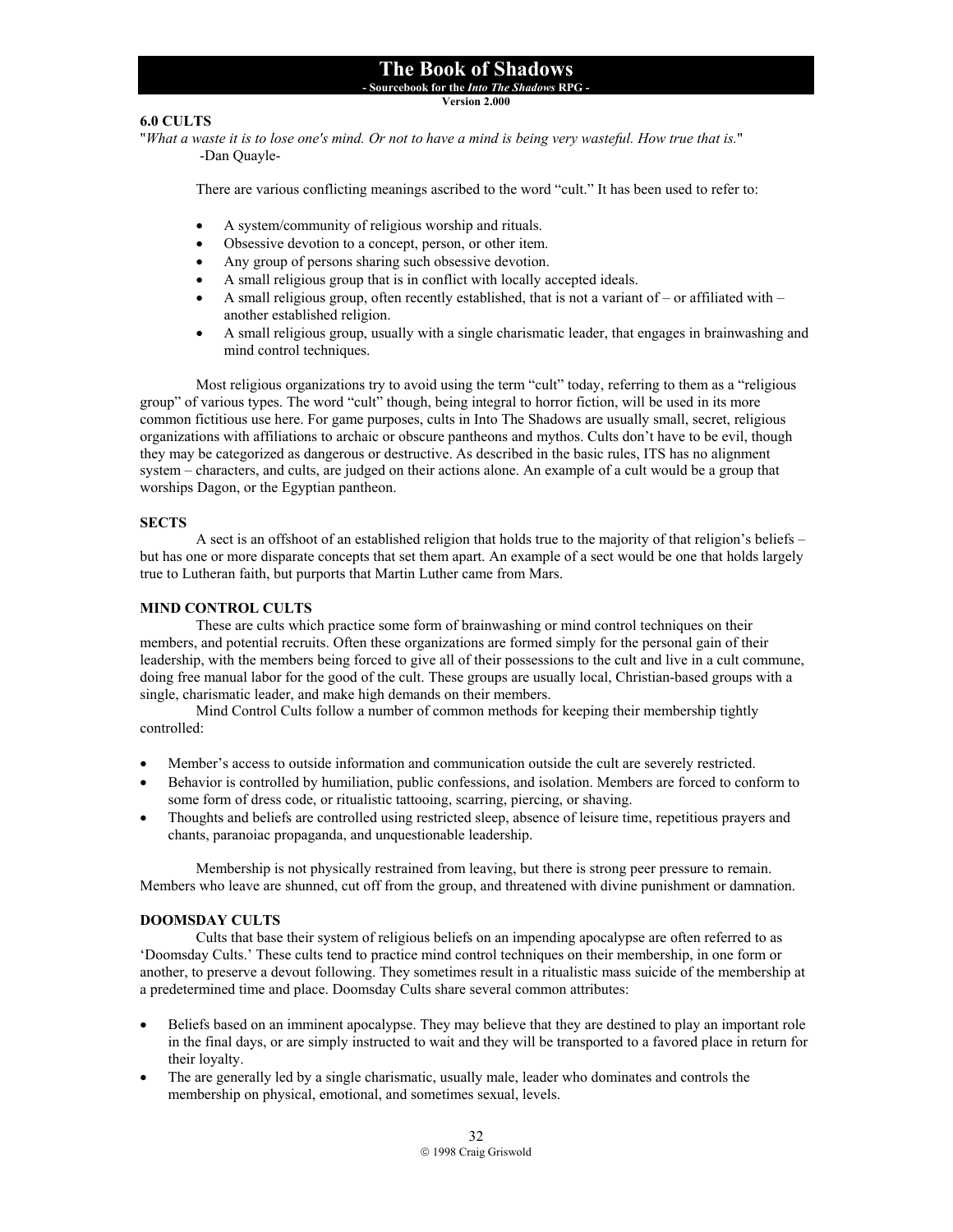**- Sourcebook for the** *Into The Shadows* **RPG -** 

**Version 2.000**

- They are small or medium sized groups, often living together in communal style living. The group is often isolated from contact with the outside world.
- The beliefs are extremely paranoiac, they believe they are in danger and under constant scrutiny and persecution from the government and people outside the group.
- As a result of the group's beliefs and/or paranoia, they amass a large store of weaponry, prepare defensive structures, and may surround themselves with barbed wire and traps.
- These groups often follow Christian theology, with major disparages from common beliefs and accepted prophecies.

#### **6.1 CULT DECRIPTIONS**

#### **(CULT NAME)**

**Type:** Whether the organization is a cult or sect, and a general description like 'Mind-Control Cult' or 'Doomsday Cult.'

**Beliefs:** A basic outline of the belief system that sets this cult apart.

**Leadership:** The groups form and number of leaders, possibly including names or ranks.

**History:** A brief outline of the cult's history, possibly including a timeline.

**Size:** A description of the groups membership, could be a specific number, or a general range like small (3-20), medium (21-100), large (100-1000), or huge (1001+).

#### **AMMIT**

**Type:** Vengeful Cult

**Beliefs:** The members believe in the existence of the entire pantheon of ancient Egyptian deities, but worship Anubis in particular. They do this by acting as his agents on Earth, protecting the dead and destroying the unworthy. Most members are versed in the use of magic.

**Leadership:** Ibn Al Hazred, an Egyptian rug merchant is the high priest of the cult

**History:** The cult was formed around 1910 by native Egyptians wishing to combat the desecration of sacred and historical sites in their country by outsiders. At the time, most were worshippers of the old gods and as the cult grew its religious associations became more important. The cult is responsible for at least some of the deaths associated with the Howard Carter expedition which uncovered the pharaoh Tutankhamen. **Size:** Medium (roughly 100 world-wide)

 Anubis, the jackal-headed Lord of the Dead to the ancient Egyptians serves as a guide of souls in the afterworld and the protector of tombs and cemeteries. He is the patron of the embalming and mummification processes, and is responsible for weighing the heart and soul of new arrivals to the underworld on special scales that indicate whether they are worthy of immortality. If so they are led before Osiris, Judge of the Dead. If not, they are summarily fed to the monster Ammit, a monster with the body of a lion, the head of a hippopotamus, and the jaws of a crocodile.

 It is in Anubis' name that the cult called Ammit was formed, partly to worship the Lord of the Dead, and partly to act in his behalf – protecting the tombs and cemeteries of Egypt. Towards this end the group uses a combination of magic and terrorist tactics to have Egyptian artifacts returned to the tombs they were removed from, and to prevent exploitation of newly discovered tombs. The cult has recently perfected a process of creating animate mummies which they intend to use in their attacks.

 Cult members encountered may be outfitted with the Uzi and black BDU's of a conventional terrorist, but the majority are adept at sorcery and dress themselves in the finery of Egyptian priests and arm themselves with ceremonial Egyptian swords (Kopesh: Medium, PHY+1D+2 damage) during convocations.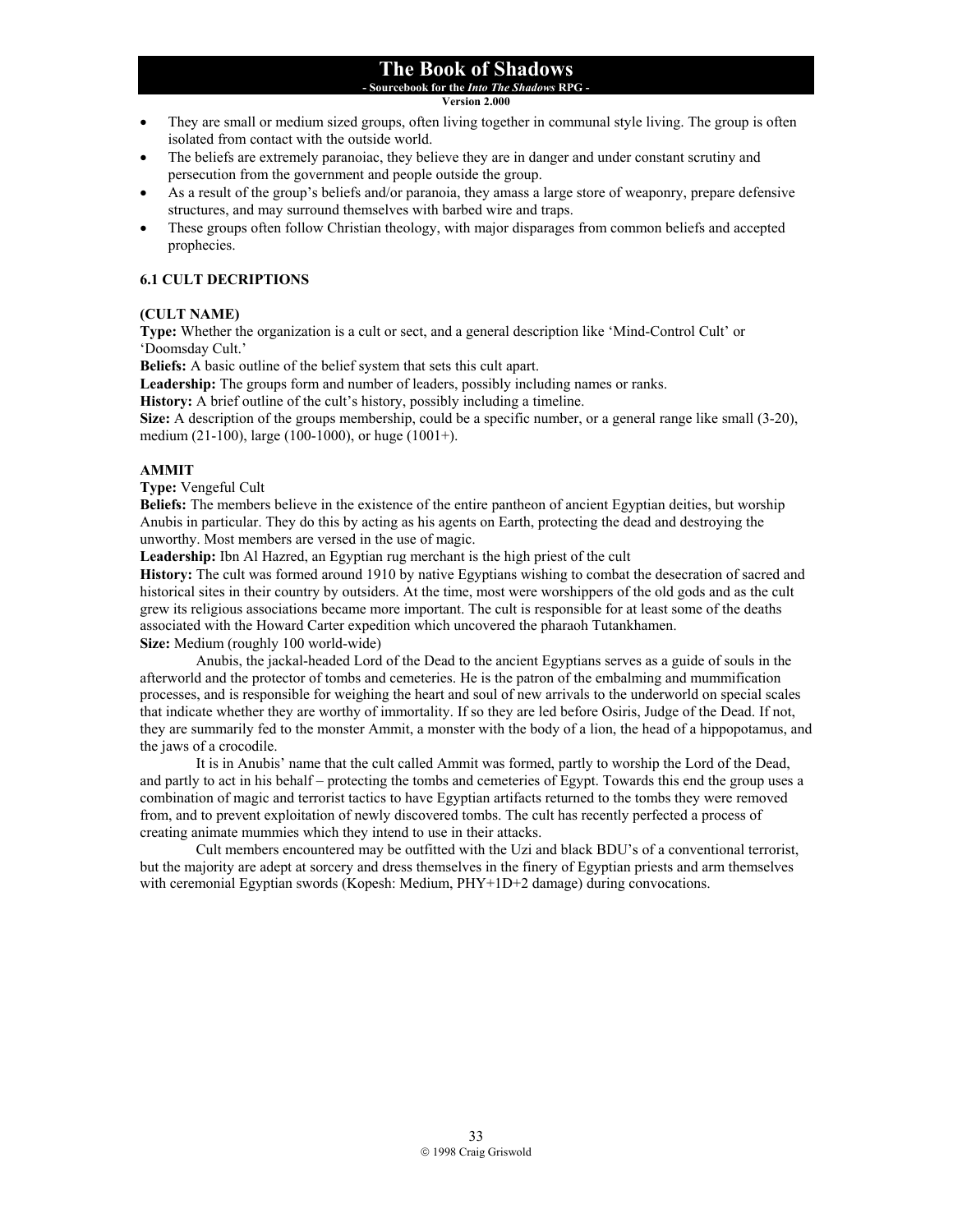**- Sourcebook for the** *Into The Shadows* **RPG -** 

**Version 2.000**

#### **ARMY OF LEVIATHAN**

**Type:** Doomsday Cult

**Beliefs:** The group believes in that the great serpent Leviathan, mentioned in the Bible, will return at the end of creation to tear everything down so that it may begin again. Those that help Leviathan will find a favored place awaiting them

#### **Leadership:** High Priest of Leviathan, Reverend Levi Wilson

**History:** The Reverend Levi Wilson appeared from nowhere one day and began preaching his doomsday gospel to the homeless and oppressed. His stories of doom and destruction were picked up by the streets and they listened. He opened a mission, feeding and sheltering his followers while he told them how one day the end time would begin with the coming of Leviathan, many-headed serpent of the deep.

 Police and religious organizations have tried to shut the missions down, but the ACLU has championed his cause to protect him from legal interference. His missions have been bombed, and other strange things have forced him to move occasionally from city to city, but he persists in rebuilding each time. **Size:** medium (and growing)

Levi Wilson is a charismatic speaker, and obviously in tune with his chosen 'flock.' He is a tall, gaunt man with long, scraggly, gray hair held in place with an old headband, dirty, ripped up sweatpants and a tank top, wild green eyes, and a gap-toothed, crooked mouth. He starts in a town by finding where the homeless and forlorn frequent and begins preaching to them. After several days he tends to have an impressive following and opens the door to his mission. Once he has his people inside he brings them in deeper, and discusses how they can help the cause by recruiting others and being ready to fight when the time comes. He has opened two missions so far, one in Phoenix, Arizona, and one in El Paso, Texas. Both have been destroyed under mysterious circumstances with minimal loss of life. Mr. Wilson claims the US Government is responsible.

#### **DARK YOUNG**

#### **Type:** Mind Control Cult

**Beliefs:** The group believes in the power of the elder gods, specifically Dagon, and works to bring 'his message' to the youth. They believe that worship and sacrifice will bring them personal power.

**Leadership:** An inner council of members called the Dark Lords

**History:** What began as an experiment by a few college kids into the world of dark magic, has become a growing social trend on high school and college campuses. The original membership, now known as the Dark Lords, have brought their message of the power of the elder gods to the youth of America and Great Britain. Many kids join it under peer pressure, or as a fad, so their membership has grown enormously. The Dark Lords filter this mass influx to find out who has real potential, and work on them. As a result they have a number of extremely dedicated members, whose activities are masked by the less serious majority. **Size:** large (several hundred)

This group has been compared to both the Hitler Youth and the Young Republicans, but because of the nature of the general membership they are taken no more seriously than a simple fraternity. They exert the insidious mind control technique of peer pressure to recruit and maintain their membership, but the general membership is only invited to take part in simple cosmetic rituals designed to help control the thoughts and behavior of the group as a whole. Many of the groups members are easily recognizable, as they are also avid participants in the 'Goth' and 'Pagan' subcultures, and the groups preferred mode of dress includes black hat, black overcoat, and sunglasses.

#### **RIDERS OF THE APOCALYPSE**

**Type:** Doomsday Biker Cult

**Beliefs:** The group believes that the coming apocalypse will cleanse the planet, making way for the elder gods. They believe that by speeding up, or triggering, the end of human civilization they will be in a favored position in the new order.

#### **Leadership:** Tony "Reaper" Crump

**History:** A biker gang whose leader became interested in the elder knowledge of the Chthonic gods and converted the rest. They have been involved in white slavery, smuggling, and occasionally help provide sacrifices for other cults to use in their rituals.

#### **Size:** 25±

This cult is an avid group of doomsday fanatics, not geared towards preventing or surviving the apocalypse – but in bringing it on as fast as possible. They act both independently, and sometimes as muscle for other groups. Many of the members are easily recognizable by collections of mystic symbols tattooed on their bodies, and a propensity for scarring, piercing, war paint, and the fact that they all ritualistically shave their heads.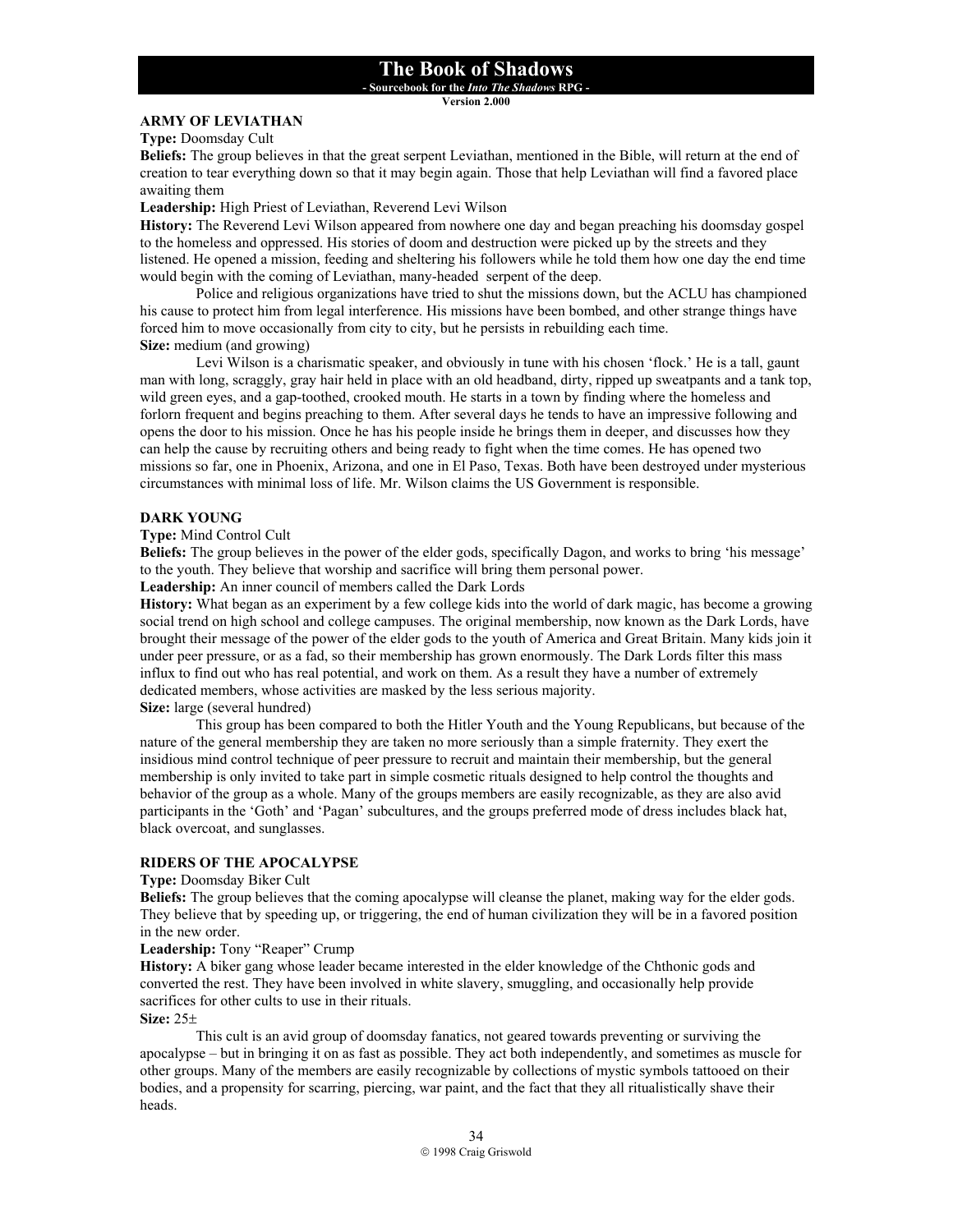**- Sourcebook for the** *Into The Shadows* **RPG -** 

**Version 2.000**

# **THUGEE CULT**

**Type:** Nihilist Cult

**Beliefs:** This band believes in the Hindu goddess Kali, and worships her by sacrificing nonbelievers through ritualistic murder.

**Leadership:** Sarojini Khorana

**History:** The cult of Kali existed for an unknown time in the form of largely roaming bands who crisscrossed India. They were believed to have been wiped out by the British in the late 1800's. In reality the group went into hiding and has only recently resurfaced in any significant numbers.

**Size:** Medium

The worshippers of Kali have been performing ritual murders by stabbing or garroting nonbelievers since at least the 1600's. After the victims are dead, they are buried in graves dug with a ceremonial pick-axe - representative of a tooth of the terrible death goddess. After the cult suffered heavy losses in the late 1800's to British soldiers in India the cult moved deeper underground, performing their sacrifices only rarely and often outside India. In recent years the cult has moved its base of operations to America, and has attracted a large influx of worshippers by adding Tantric sex rites to the ritual killings. Several small convenience store chains act as camouflage, safe houses, and local headquarters for the cult members.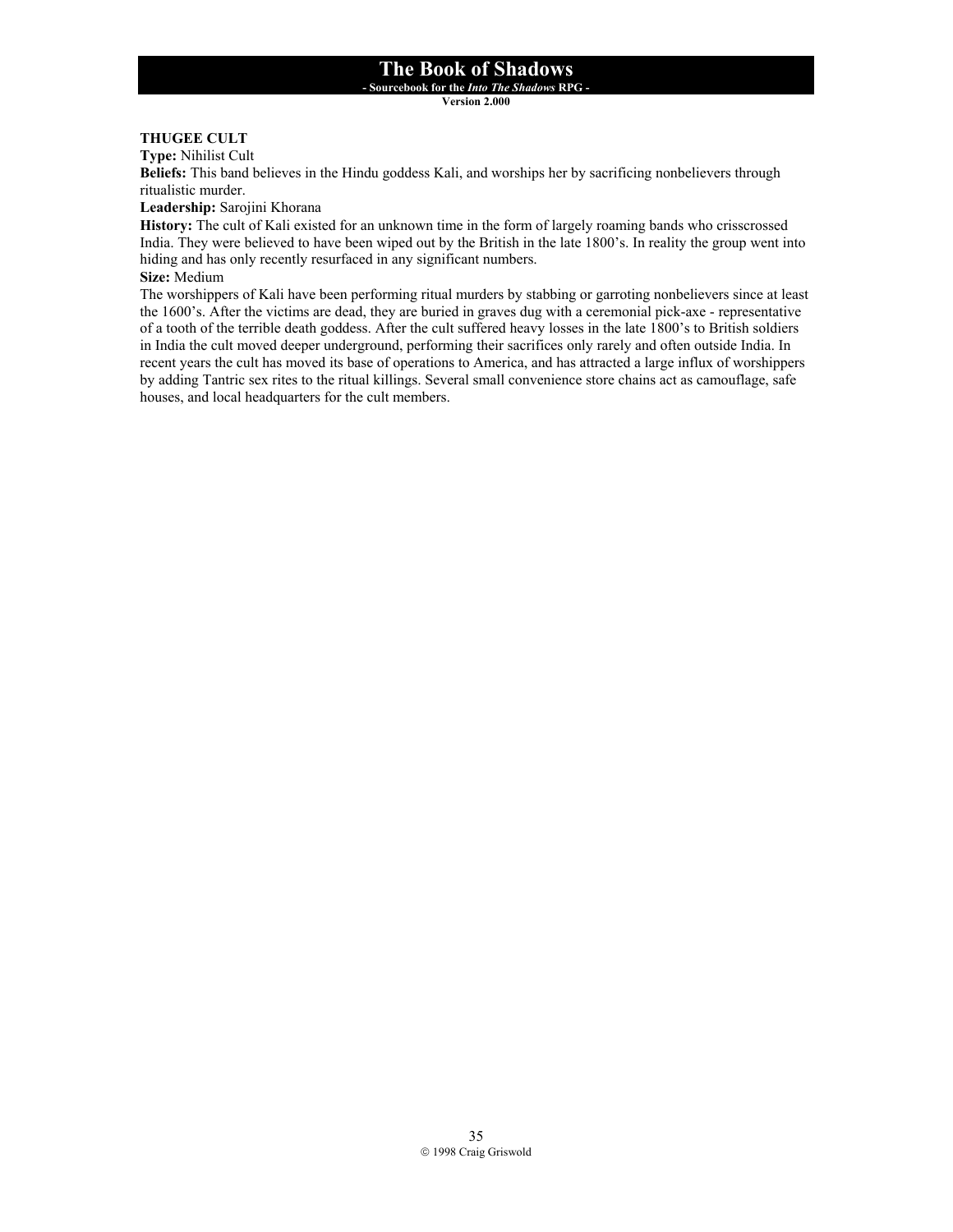**- Sourcebook for the** *Into The Shadows* **RPG -** 

#### **Version 2.000**

# **7.0 CONSPIRACIES AND SECRET SOCIETIES**

"*It is a man's own mind, not his enemy or foe, that lures him to evil ways.*" -Buddha-

 To conspire is to plan together secretly, usually to perform an illegal act. A conspiracy then, is the collected conspirators and their plot. Since conspiracies are, by their nature, secretive, there is little historical documentation on them – but they have existed, undoubtedly, for thousands of years. This much can be accepted. What is not often so readily accepted, is the scope, breadth, and number of such groups.

 Conspiracy theories, which seek to explain the causes of irrational or mysterious events, have in common a quality of dark paranoia. They all tend to point towards a vast, insidious, and preternaturally effective international network, or secret society, set to undermine and destroy a way of life. These theories are both accepted and denied from all social levels and walks of life.

 Such organizations as included in these theories, have existed since the beginnings of civilization. They often begin life as fraternal organizations and may be elevated to near-mythic status. Several ancient societies are reputed to have survived through the years. Often this reputation is a direct result of the society's own literature and claims.

#### **ANCIENT AND MYSTICAL ORDER ROSAE CRUCIS** / **ROSICRUCIANS**

This is nothing more than a mail-order scam that was started in 1915 by H. Spencer Lewis. The group sells secrets of the ancient Egyptians by mail, and dress their work with secret ceremonies and passwords.

#### **BILDERBERGS**

In May 1954 the first meeting of the American and European elite took place in the Hotel de Bilderberg. They met to discuss (decide) the fate of the wold. The meeting has taken place once or twice yearly since then, each time in a different place and different time, but retaining the name Bilderberg because of the first meeting site.

#### **COUNCIL ON FOREIGN RELATIONS**

The Council was formed in 1921, after the end of World War I. American participants of the Paris Peace Conference decided that the international responsibilities and obligations of the United States were increasing, and more private American citizens should become familiar with them. The organization is dedicated to the continuous study of U.S. foreign policy for the benefit of its members as well as other interested Americans. The Council has effectively dominated US foreign policy since before World War II, and includes a host of influential people.

While the CFR itself is actually a public organization, and lists of its membership are available to the public, the group's meetings are highly secretive with a policy of 'non-attribution' being a key requirement for membership. This means that nothing said by members in the meetings will be disclosed or made public in any way, or characterized to the individual who made the statements.

#### **ILLUMINATI OF BARVARIA**

Started by Adam Weishaupt in Bavaria in 1776 as the 'Order of Perfectibilists.' It was mistakenly linked to Freemasonry, and suppressed in 1784. It had completely disappeared by 1800, but has enjoyed a renewed fame in the past several years with the fictional 'Illuminatus' series by Robert Anton Wilson and Robert Shea. These books are highly recommended for anyone wanting to use conspiracies in a gaming environment.

#### **MJ-12 / MAJESTIC**

 A secret group representing the US government in deals with extraterrestrials. They are believed to have negotiated with aliens around 1970 for the use of alien technology, in return for which they would ignore the abduction of humans by aliens. Things may have gone wrong for them, as there seems to be evidence that the aliens are not abducting humans for peaceful scientific purposes.

#### **ORDER OF FREE AND ACCEPTED MASONS**

One of the oldest known fraternal organizations, and also the largest – with a worldwide membership over 6 million. Modern Freemasonry began in 1717 when the Grand Lodge of England was founded, though Masons trace the organization back to medieval stone mason associations. Though often attributed with vast influence the organization is intended to promote brotherhood and morality, through the use of elaborate secret rituals.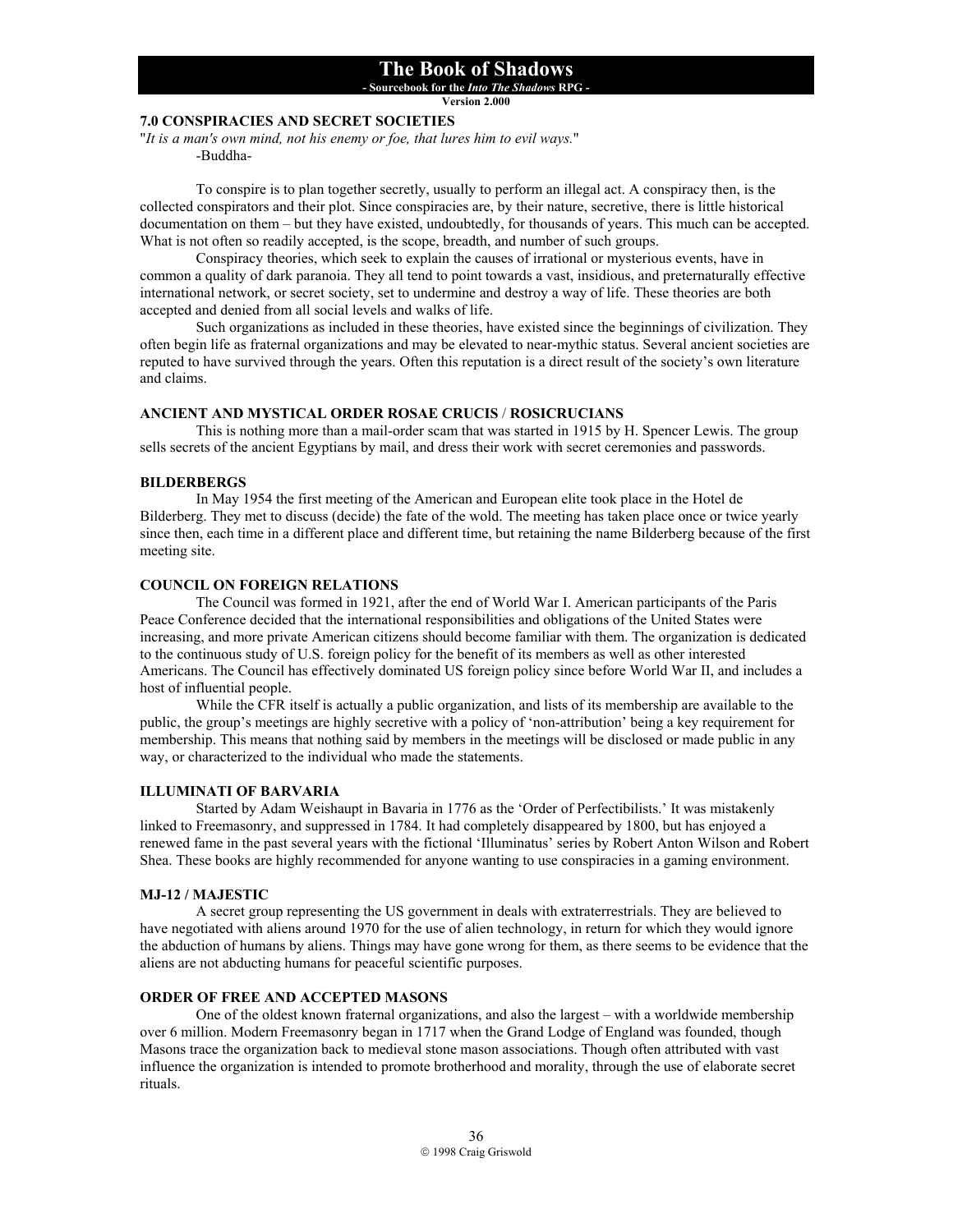**- Sourcebook for the** *Into The Shadows* **RPG -** 

**Version 2.000**

# **ORDER OF THE KNIGHTS TEMPLAR**

The Order was founded in 1118 to provide security to kings and pilgrims en route to the Holy Lands, recently captured in the Crusades. Though the brotherhood of knights was sworn to poverty, the Order became extremely wealthy. In 1187 Jerusalem fell to the Saracens, and in 1291 the last fortress of the Crusaders fell – forcing the Order to relocate to Cyprus.

 In 1307, King Philip of France had the Templars arrested and the Order's possessions confiscated. They were put on trial on accusations of blasphemy, heresy, and illicit behavior. Under pain of torture many of the Order's members admitted to the charges, and in 1314 the Order was found guilty by a papal court and it was dispelled. Two of the Order's members were burned at the stake. It's possessions were reclaimed by the church, but much of the Order's treasure was never accounted for and has been the source of a great deal of speculation to this day.

#### **SKULL & BONES**

 Known as 'The Order' to it's members, it was once known as 'The Brotherhood of Death' – or possibly Chapter 322 of a German secret society. It was founded in the US in 1833 at Yale university, and is apparently still restricted to Yale today. It is a Senior society, a practice peculiar to Yale, that recruits 15 members annually in their Junior year. The order is extremely powerful, though no more than 100-200 of the 500-600 living members are believed to be active at any time. Among the members who have benefited significantly from membership are George Bush, the Rockefellers, and William Taft.

#### **7.1 SECRET SOCIETY DESCRIPTIONS**

 GMs can create their own secret societies, following the real and theoretical organizations above or based on their own ideas. Though similar to cults in some respects, most secret societies have little on no religious associations.

#### **(SOCIETY NAME)**

**Type:** Whether the society is public or secret, and a general description like 'Secret Intelligence Junta' or 'Secret Cabal.'

**Agenda:** A basic outline of the society's goals.

**Leadership:** The groups form and number of leaders, possibly including names or ranks.

**History:** A brief outline of the society's history, possibly including a timeline.

**Size:** A description of the group's membership. It could be a specific number, or a general range like small (3- 20), medium (21-100), large (100-1000), or huge (1001+).

#### **BROTHERHOOD OF THE DRAGON**

**Type:** Mystic Cabal

**Agenda:** Enhancement of the personal power of the membership through covert cooperation. **Leadership:** Lu Sin, Chinese Arts/Antiquities Dealer.

**History:** The Brotherhood arose several thousand years ago from a variety of scattered groups of mystics throughout China, Mongolia, Tibet, and Japan. The membership was not satisfied with the lives of mystics, and sought to expand their power-base by secretly cooperating to influence the development of their respective countries.

#### **Size:** Medium (75-100)

The various members of the Brotherhood vary greatly in their mystic beliefs, background, power, and prowess. They are joined only by a mutual desire for fellowship and power and knowledge of the various mystic arts.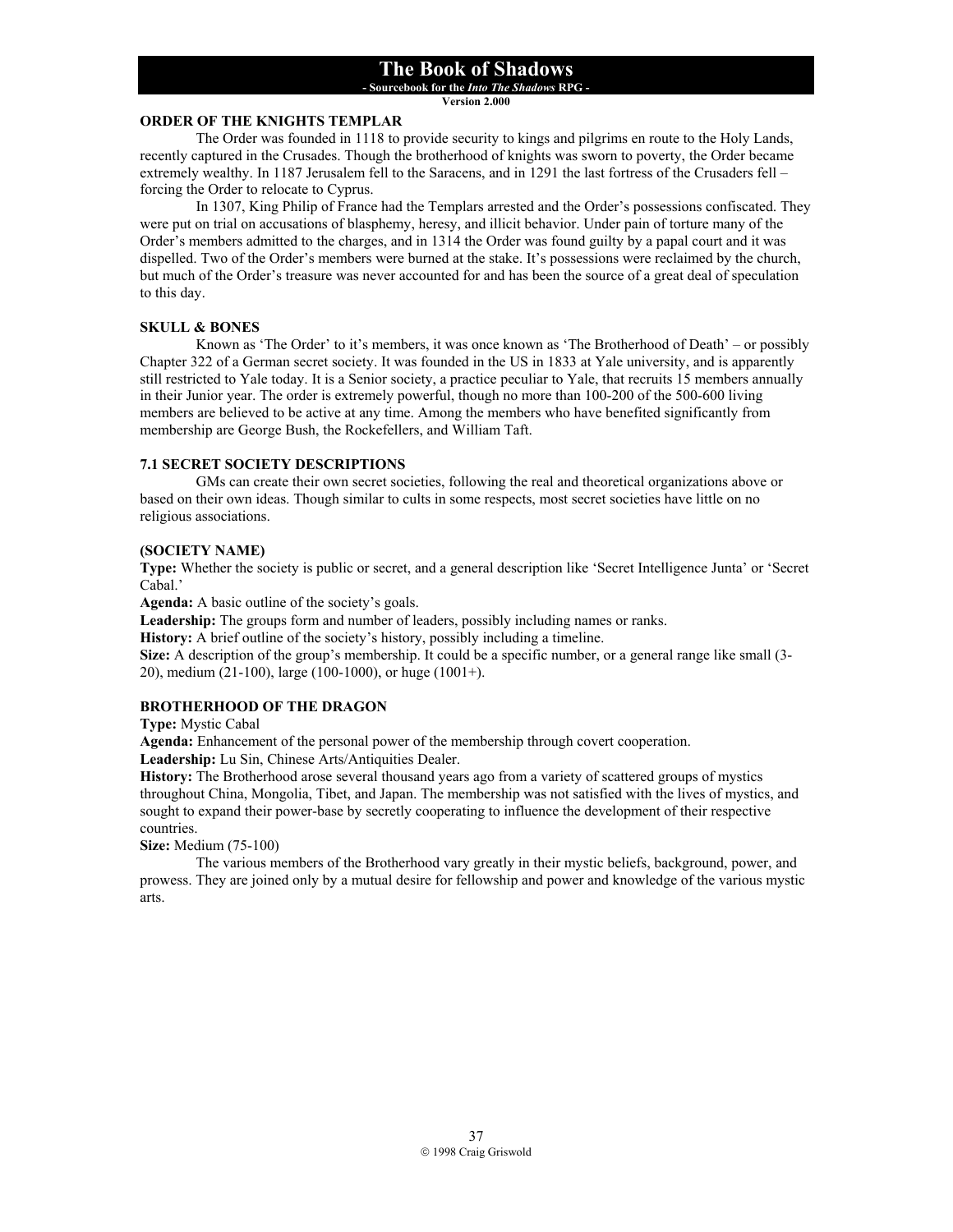**- Sourcebook for the** *Into The Shadows* **RPG -** 

**Version 2.000**

# **VEIL – VECTOR INTELLIGENCE**

**Type:** Secret Intelligence Junta

**Agenda:** Control of the US through subterfuge, advanced technology, and obfuscation.

**Leadership:** J. Edgar Hoover, former director of the FBI who faked his death in 1972.

**History:** Hoover became the director of the Bureau of Investigation in 1924, and during the course of investigations into political corruption he came across a small cabal of Senate and House members, backed by big business, who were attempting to secretly influence the government and the people. Instead of exposing them he assimilated the group secretly into his organization and changed its scope. Instead of guiding the country towards his own ends he took on the task of building a vast utopia. His first experiments resulted in the Stock Market crash of 1929. Over the years, the organization slowly grew and adapted. Agents were recruited from all branches of government and in the private sector.

In July 1947, VEIL agents learned of the existence of extraterrestrial life. Since then they have engaged in a vast campaign of collection, coercion, and misinformation. They have recovered 5 alien space craft and 13 EBEs, all dead. A great deal has been learned from private research, as well as reverse-engineering on alien craft and equipment. Within a few years VEIL hopes to have in place a series of defensive satellites capable of detecting and destroying all incoming extraterrestrial craft, isolating the Earth from outside influence. **Size:** Large (200+) from most federal law enforcement and intelligence agencies.

VEIL agents dress in black and are equipped with extremely well-outfitted vehicles, including whisperquiet helicopters. They are mostly recruited from US intelligence agencies, but many come from the private sector and other forms of service.

 They are most commonly involved with the intervention in possible alien activity, and the spreading of false or misleading information to cover their tracks. They believe that they are protecting the Earth from alien influence, and are not above harming or killing innocent humans when necessary to do so.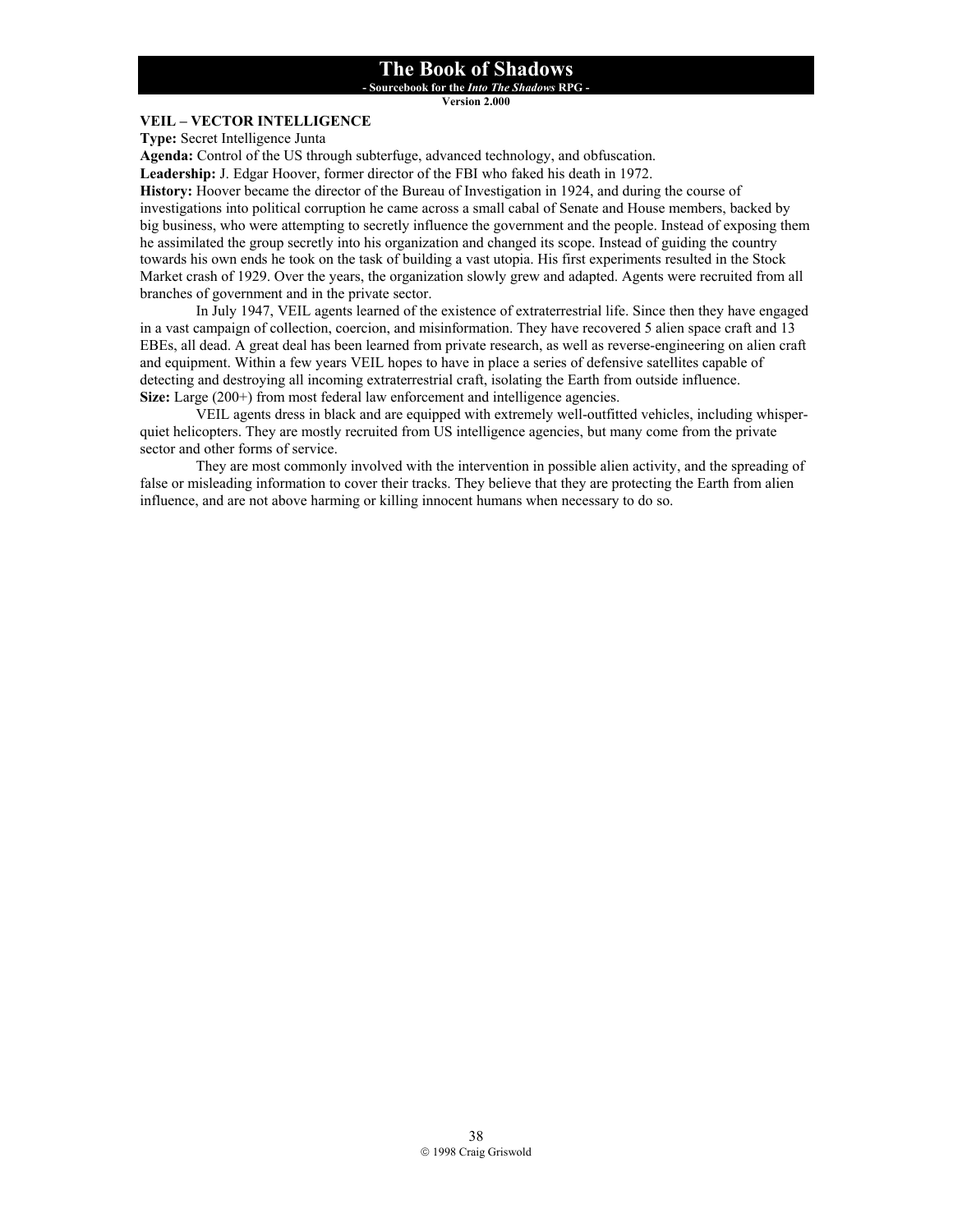**- Sourcebook for the** *Into The Shadows* **RPG -** 

**Version 2.000**

# **8.0 POISON**

"*Death and taxes are both certain...but death isn't annual.*" -Anonymous-

### **8.1 NEW TECHNICAL SKILL**

**Poisoning (A)** *– Specialties:* One type of poison or one species of victim *Minimum Time Required*: minutes to days

**Advanced Skill - requires Biology of at least 4D and Chemistry of at least 3D.** This skill covers all of the basic abilities associated with acquiring, preparing, and administering poisons to both humans and animals. The basic abilities that are included in their skills are detailed below:

- 1. **Identifying Poisons:** This includes telling the difference between various forms of poisonous and nonpoisonous fungi, plants, animals, minerals, etc..
- 2. **Collecting Poisons:** This includes safe collection techniques to maximize the quantity, usability, and quality of a substance while minimizing the danger to the user. Failing a collection roll could mean that the character is poisoned.
- 3. **Preparing Poisons:** This includes preparing the various forms in which poisons may be administered. This includes milking venomous animals, mixing oils, grinding powders, drying plants and fungi, and every other way of getting a poison ready for use. This also includes synthesizing new poisons from the proper chemicals.
- 4. **Calculating Dosages:** This includes a knowledge of a variety of animal metabolisms, and their resistance and vulnerabilities to various substances. A substance may kill a human with a 100mg dose, but may be considered no more than a food seasoning to a elephant.
- 5. **Administering Poisons:** This includes basic tactics for poisoning food, drinks, eating utensils, poison weapons and darts, etc.. Successful use of this ability often requires a modicum of creativity. Using poisoned weapons also requires skill with that particular weapon. Poisons can be ingested (eaten or drunk), injected (with a needle or weapon), inhaled (as a gas or steam), or absorbed (on contact with skin).

 Different poisons available for the poisoner's use include fungi, plants (seeds, flowers, fruit), animal (venom, blood, excretions, saliva, skin, meat), minerals, and synthetically produced. The poisoner has a number of ways to procure poisons - harvesting or manufacturing it themselves or relying on black market and over-thecounter sources - to fill specific requirements. Keep in mind that almost every substance is toxic, but lethal dosages vary heavily between species.

 A skill roll should be made whenever the GM feels appropriate based on the type of action being performed. It should be rolled when poisoning a blade, but not necessarily when the blade is used in combat. Skill rolls should be made for determining poisons and dosages to be used, and when poisoning food and drinks, as well as when performing any of the actions listed above (identifying, collecting, preparing, etc.). Poison can be detected by a Medicine skill roll, Chemistry, Biology, or by specialized skills like Food Tasting.

| Identifying: |                                                      |  |
|--------------|------------------------------------------------------|--|
| $+10$        | Unique appearance                                    |  |
| $+5$         | Unusual looking                                      |  |
| $-5$         | Looks similar to non-poisonous plant, animal, etc.   |  |
| $-10$        | Looks identical to non-poisonous plant, animal, etc. |  |
|              |                                                      |  |

| Collecting:             |                                  |  |  |  |
|-------------------------|----------------------------------|--|--|--|
| $( +5 \text{ to } +15)$ | Protection (gloves, armor, etc.) |  |  |  |
| $\sim$ (-5 to -15)      | Hazardous (fangs, thorns, etc.)  |  |  |  |

|       | <b>Calculating Dosage:</b> |
|-------|----------------------------|
| $-10$ | Unusual/Alien species      |
| $-5$  | Unfamiliar species         |
| $+5$  | Familiar species           |
| $+10$ | Same species as character  |

| <b>Preparing:</b>      |                                  |  |  |  |
|------------------------|----------------------------------|--|--|--|
| $( +5$ to $+15)$       | Protection (gloves, armor, etc.) |  |  |  |
| $(-5 \text{ to } -15)$ | Hazardous (fangs, thorns, etc.)  |  |  |  |

| <b>Administering Dosage:</b> |                                  |  |
|------------------------------|----------------------------------|--|
| $+5$                         | Obvious poisoning                |  |
| $-5$                         | Hard to detect poisoning         |  |
| $-10$                        | Difficult to detect poisoning    |  |
| $-15$                        | Virtually undetectable poisoning |  |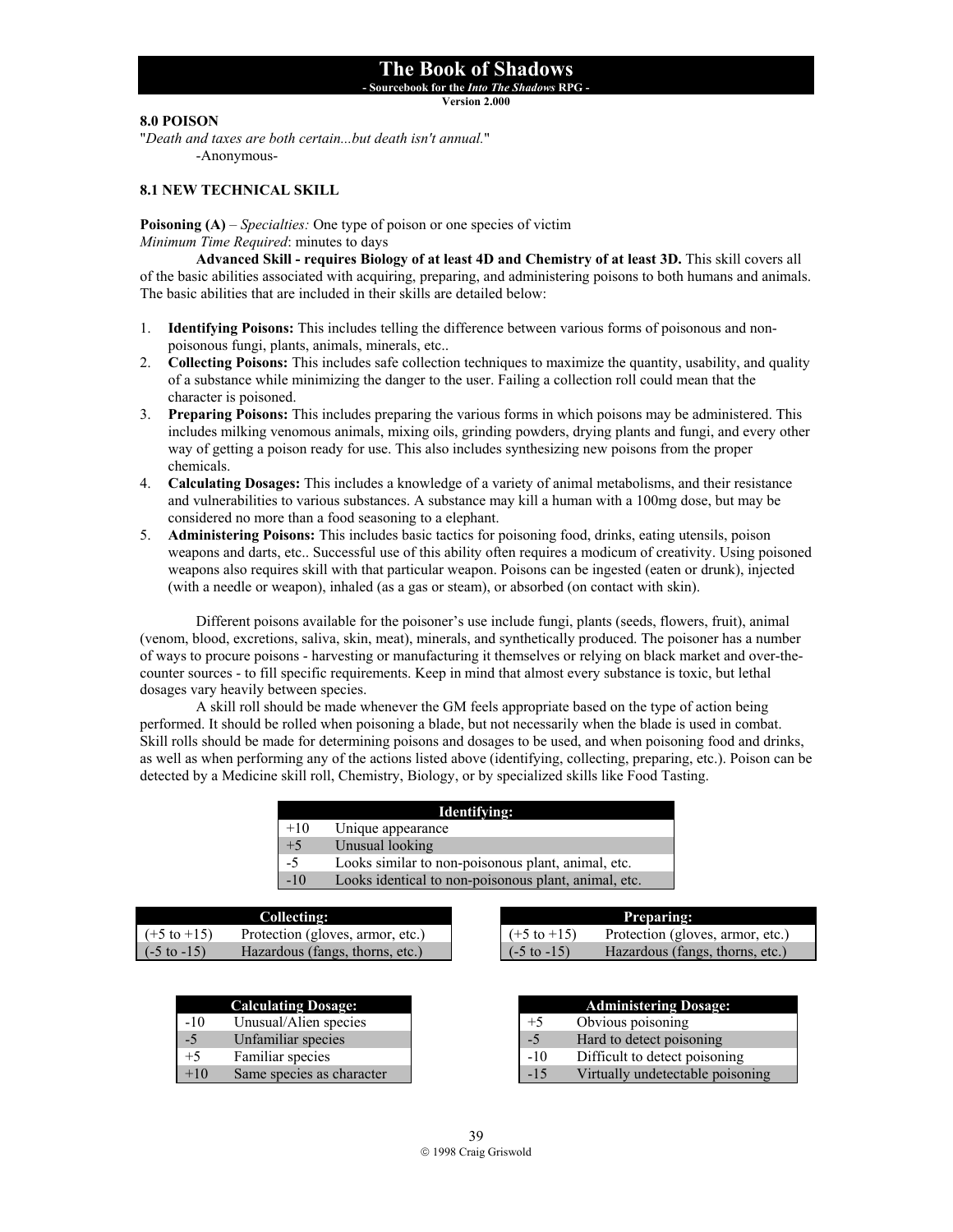**- Sourcebook for the** *Into The Shadows* **RPG -** 

**Version 2.000**

### **8.2 POISON EFFECTS**

 The effects of poisons range from diarrhea and discomfort, to vomiting, convulsions, delirium, and death. A poisoner will not always be concerned with killing a victim, they may simply want to induce symptoms that would occupy or disable the victim at a key time.

#### **Corrosives:**

 Strong acids and alkalis that cause direct tissue damage are classified as corrosives. They can be used internally, on the stomach and intestines, or externally, on the skin. These poisons are designated a damage value like a normal weapon, but internal damage is handled differently. The first round damage is the D value specified, the second round it is that value -1D, the third -2D, etc. For example, lursinia is a powerful alkali that does 5D internally the first round, 4D the second, 3D the third, 2D the fourth, and 1D the fifth. GMs can modify base damage for dosage, and the species being used against.

#### **Irritants:**

 Irritants act on the mucous membranes, causing inflammation often accompanied by pain and vomiting. Dilute corrosive poisons have a similar effect. Damage is sometimes limited to stun only and figured the same way that damage for corrosives are, with the modification that recovery times - such as recovering from being stunned or wounded - should be doubled. There may be additional effects such as vomiting and diarrhea at the GM's discretion.

 Irritants also include *cumulative poisons* that can build up gradually without obvious harm until a potent, often lethal dosage is reached. Damage for cumulative poisons is related to how each dosage affects a specific individual. At minimum lethal dosage the character must make a Moderate STR roll. As dosage increases they will make another roll at Difficult level, then Very Difficult, and later at Heroic level, if they do not stop the intake of poison. If they make the roll by 10 or more there is no noticeable effect. If they make the roll by 5-9 points they will be nauseous and pale, and suffer a –1D to their STR until they recover. If they make the roll by 1-4 they will be –2D STR and extremely ill, most likely bed ridden. If a character's STR is reduced to 0, they will be rendered comatose. A failed STR roll means death.

#### **Narcotics:**

 Narcotic poisons work directly on the nervous systems, internal organs, respiratory and circulatory systems. These poisons cause convulsions, delirium, coma, and death. Damage is figured the same way that it is figured for cumulative poisons, above, but effects are much quicker since the poison doesn't build up over time it must be administered in near lethal or greater dosages.

#### **Asphyxiates:**

 Asphyxiates restrict the body's ability to absorb life-giving gasses. This type of poison is usually found in the form of a gas, though poison gasses can also be corrosives or irritants. The easiest way to handle this type of poison is to make it a cumulative stun damage. The gas does 1D stun the first round, 2D the second, etc. until the character is unconscious. *Once unconscious* the character will take normal damage starting at 1D the first round, 2D the second, until the character dies or is rescued from the gas.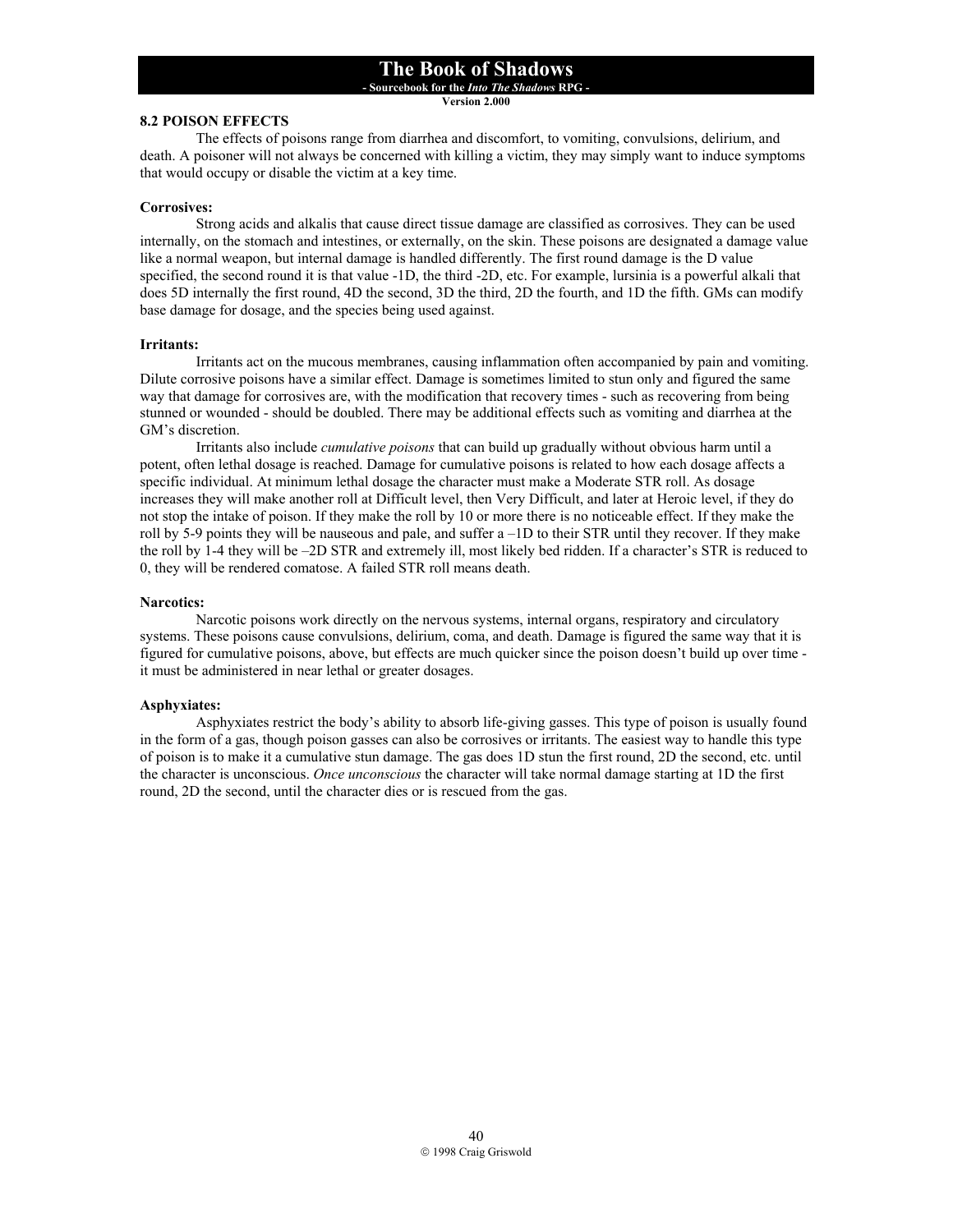**- Sourcebook for the** *Into The Shadows* **RPG -** 

**Version 2.000**

# **9.0 WEAPONS, ARMOR, & VEHICLES**

"*A well-regulated militia, being necessary to the security of a free State, the right of the people to keep and bear arms shall not be infringed.*"

-Second Amendment, U.S. Constitution-

#### **9.1 WEAPONS**

# **9.11 MELEE WEAPONS**

| MELEE WEAPONS QUICK REFERENCE TABLE         |                          |             |                 |         |
|---------------------------------------------|--------------------------|-------------|-----------------|---------|
| Weapon:                                     | Skill:                   | Difficulty: | Damage:         | Cost:   |
| Ax, Battle                                  | Melee Weapons: Ax        | E           | $PHY+2D$        | \$100   |
| Ax, Pick                                    | Melee Weapons: Ax        | M           | $PHY+2D$        | \$80    |
| Bagh Nakh                                   | Melee Weapons: Bagh Nakh | <b>VE</b>   | $PHY+2$         | \$25    |
| Blackjack/Cosh                              | Melee Weapons: Blackjack | E           | $PHY+1D+2*$     | \$7     |
| Cleaver                                     | Melee Weapons: Ax        | E           | $PHY+1D+1$      | \$10    |
| Flail                                       | Melee Weapons: Flail     | M           | $PHY+1D+2$      | \$180   |
| Gaff                                        | Melee Weapons: Gaff      | E           | $PHY+1D+1$      | \$15    |
| Garrote                                     | Melee Weapons: Garrote   | M           | see description | \$5     |
| Halberd                                     | Melee Weapons: Polearms  | M           | $PHY+1D+2$      | \$190   |
| Knife, Kris                                 | Melee Weapons: Knife     | <b>VE</b>   | $PHY+1D$        | \$30    |
| Knife, Kukri                                | Melee Weapons: Knife     | VE          | $PHY+1D+2$      | \$30    |
| Knife, Obsidian                             | Melee Weapons: Knife     | <b>VE</b>   | $PHY+2$         | \$45    |
| Lariat/Lasso                                | Melee Weapons: Lasso     | M           | see description | \$20    |
| Phurba                                      | Melee Weapons: Knife     | <b>VE</b>   | $PHY+1D+1$      | \$40    |
| Razor, Straight                             | Melee Weapons: Knife     | VE          | $PHY+1D$        | \$10    |
| Sai/Jitte                                   | Melee Weapons: Sai       | E           | $PHY+1D+1$      | \$40    |
| Sickle                                      | Melee Weapons: Sword     | E           | $PHY+1D+1$      | \$25    |
| Scythe                                      | Melee Weapons: Scythe    | D           | $PHY+2D+1$      | \$50    |
| Sword, Arthame                              | Melee Weapons: Sword     | E           | $PHY+1D+1$      | $$150+$ |
| Sword, Cutlass                              | Melee Weapons: Sword     | M           | $PHY+1D+2$      | \$285   |
| Sword, Katana                               | Melee Weapons: Sword     | M           | $PHY+2D$        | \$250   |
| Sword, Kopsh                                | Melee Weapons: Sword     | M           | $PHY+1D+2$      | \$300   |
| Sword, Ninjato                              | Melee Weapons: Sword     | E           | $PHY+1D+2$      | \$200   |
| Sword, No-Dachi                             | Melee Weapons: Sword     | D           | $PHY+2D+1$      | \$400   |
| Sword, Wakizashi                            | Melee Weapons: Sword     | E           | $PHY+1D+2$      | \$200   |
| Tactical Baton, Expandable                  | Melee Weapons: Club      | E           | $PHY+1D+2$      | \$50    |
| Tonfa                                       | Melee Weapons: Club      | E           | $PHY+1D+1$      | \$15    |
| Whip, Cat o' Nine Tails                     | Melee Weapons: Whip      | M           | 3D              | \$30    |
| Whip, Chain                                 | Melee Weapons: Whip      | M           | $3D+2$          | \$20    |
| *When used on back of head/neck (stun-only) |                          |             |                 |         |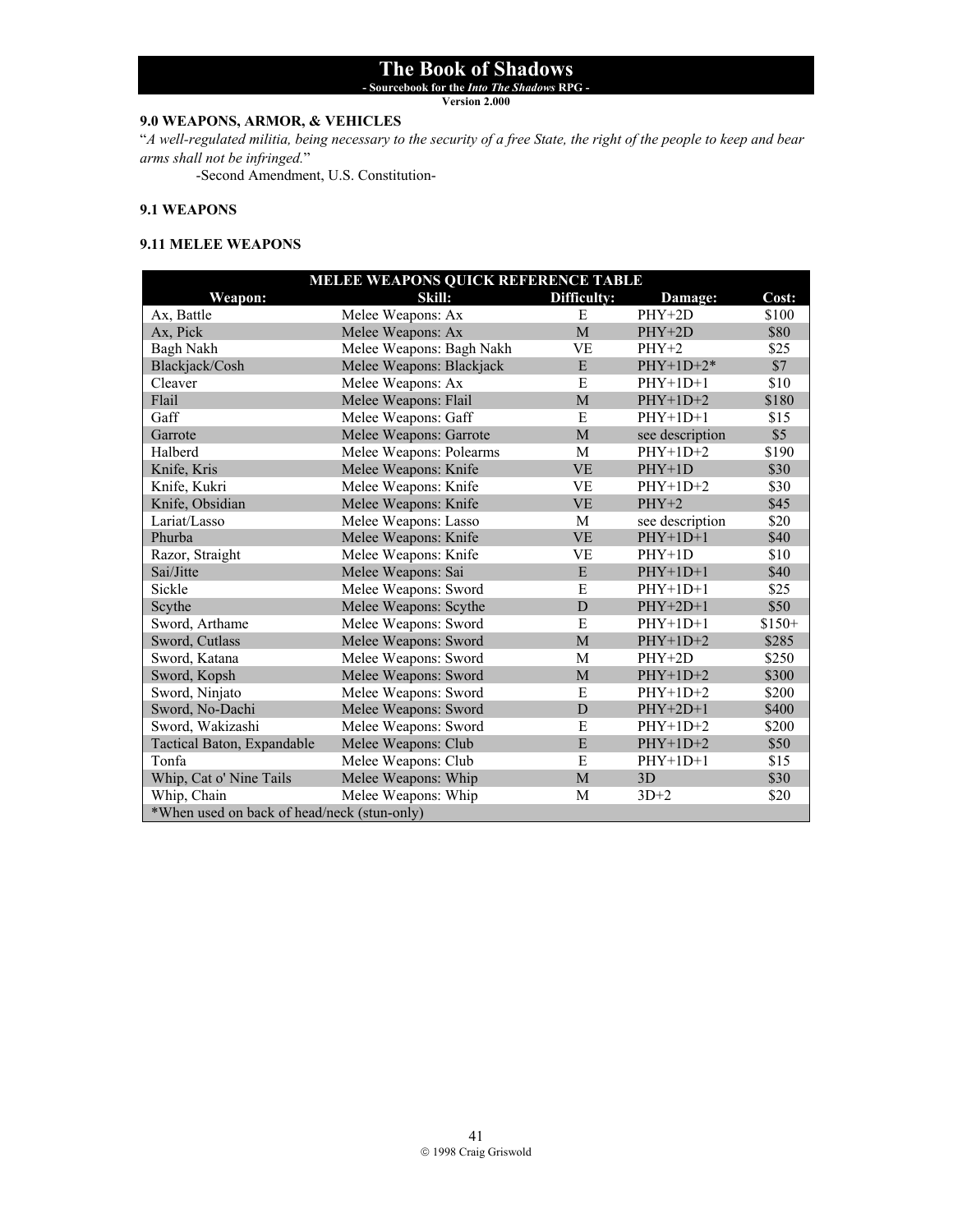**- Sourcebook for the** *Into The Shadows* **RPG - Version 2.000**

**Ax, Battle:** A heavy, two-handed ax with either one large blade, or two facing opposite.

**Ax, Pick:** A tool for breaking earth and rock with a long handle with a curved bar attached. One end of the bar is pointed, and the other is flattened into a chisel-like edge.

**Bagh Nakh:** Indian "Tiger Claws" composed of two rings which slip over the outermost fingers, connected by a piece of metal with four sharp claws attached so that they protrude from roughly the user's knuckles.

**Blackjack/Cosh:** A heavy, leather-covered bludgeon – either flexible or hard – used to knock an opponent unconscious with a blow to the back of the neck or head. Damage is stun-only when used properly. If used in any other way damage is only PHY+1.

**Cleaver:** A heavy, broad-bladed hatchet - often used by butchers.

**Flail:** Originally a European threshing device, composed of a long wooden handle with a shorter, free-swinging, stick or ball attached to one end.

Gaff: Large iron hook attached to a pole or handle, used for landing large fish.

**Garrote:** A cord or wire used to strangle victims. Used primarily by assassins, and the Thugee cult of India. A successful strike from behind means the user has the victim in a choke hold, use the suffocation rules under the swimming skill. The victim may make an opposed roll once per round to break free using their PHY against the user's Garrote skill.

**Halberd:** European pole-arm with an ax-like blade and spike mounted on one end of a pole over 2 meters long.

**Knife, Kris:** A Malayan dagger with a doubleedged blade forged in a wavy, back and forth, pattern.

**Knife, Kukri:** Famous thick, angled knife used by the Gurkhas of Nepal. 17" long with a 12" blade, 1lb. 6 oz..

**Knife, Obsidian:** A small, primitive knife with a blade of chipped, razor-sharp obsidian.

**Lariat/Lasso:** A long rope or thong with an adjustable noose at one end, used primarily for roping horses and cattle. The rope causes no damage to the target, but can be used to bind, pull, or restrain. Add  $+10$ , or more, to the difficulty to restrain a target's limbs with the rope.

**Phurba:** Ornate, Tibetan spirit-dagger, over 8" long, 13 oz. with a 3-edged triangular blade.

**Razor, Straight:** A razor with a hinged blade that folds into the handle when not in use.

**Sai/Jitte:** Japanese weapons used to parry swords, consisting of an iron bar, sometimes sharpened to a blade, with a hooked guard attached on one side in the case of jitte - or both sides in the case of sai.

**Scythe:** Farm implement used for reaping and mowing that consists of a long, bent staff – often with two handles – with a long, curved, singleedged blade attached to one end.

**Sickle:** Originally a farm implement used for reaping grain. It consisted of a semi-circular blade attached to a short handle.

**Sword, Arthame:** A short sword, often ornate or enchanted, used as both a real and ceremonial weapon by some types of spellcasters. Also used to describe a sorcerer's consecrated knife.

**Sword, Cutlass:** A short, heavy sword with a curved, 20-25" single-edged blade. Once favored by pirates and other sailors.

**Sword, Katana:** An oriental long sword, over a meter long, with a slightly curved blade used for slashing.

**Sword, Kopesh:** Egyptian sword, roughly .6 meters long, with a wide, curved blade in the shape of a sickle or question-mark shape.

**Sword, Ninjato:** Oriental short sword used as one of the primary weapon of the Ninjas. It has a longer handle and more flexible blade than similar swords. The extra-wide guard allowed the sword to be used as a stepladder when sheathed, and the scabbard had a removable cap for use as a breathing tube or blowgun.

**Sword, No-Dachi:** Oriental two-handed sword, almost 2 meters long.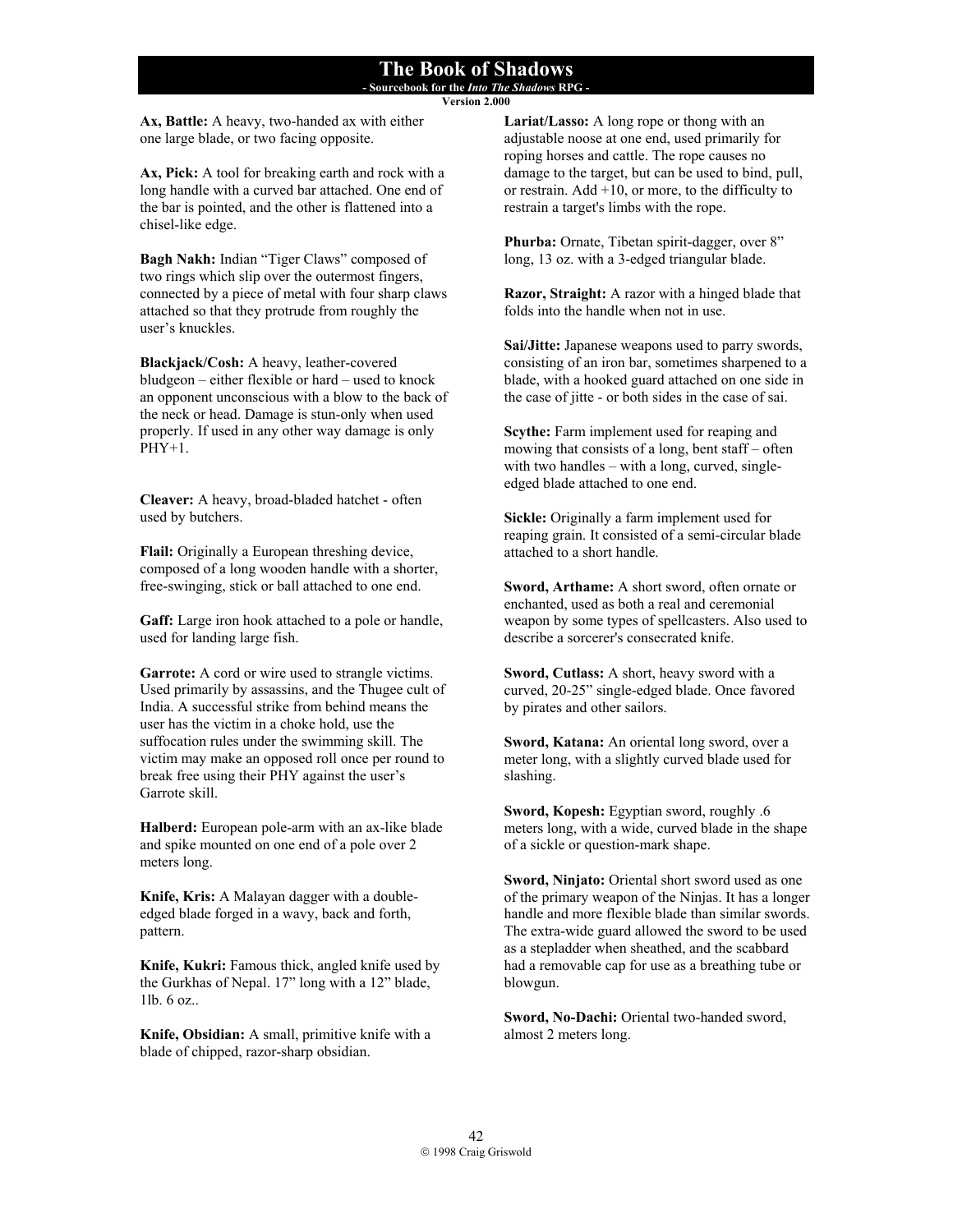**- Sourcebook for the** *Into The Shadows* **RPG - Version 2.000**

**Sword, Wakizashi:** Oriental short sword, about .6 meters long, slightly curved, and used for slashing. Often paired with a katana by Samurai, in a set called a dai-sho. It was also the blade used for ritualistic suicide, called seppuku.

**Tactical Baton, Expandable:** This is a metal baton, spring-loaded to expand to up to 36". Used by police and military as a non-lethal or riot control weapon.

**Tonfa:** Originally a oriental farm implement used for threshing grain. It consists of a short wooden staff with a shorter handle attached at a right angle towards one end.

**Whip, Cat o' Nine Tails:** A whip consisting of nine knotted cords, usually leather, attached to a handle.

**Whip, Chain:** A length of coil or roller chain used as a short whip.

### **9.12 MISSILE WEAPONS**

| <b>MISSILE WEAPONS QUICK REFERENCE TABLE</b> |                |            |                      |        |  |  |
|----------------------------------------------|----------------|------------|----------------------|--------|--|--|
| Weapon:                                      | <b>Ranges:</b> | Damage:    | <b>Rate of Fire:</b> | Cost:  |  |  |
| Arbalest, Heavy                              | 100/200/375    | $6D*$      | 1/minute             |        |  |  |
| Catapult, Heavy                              | 50/100/200     | $1D-6D^*$  | 1/minute             |        |  |  |
| Grapple Gun                                  | 15/35/55       | $4D+2$     |                      | \$1500 |  |  |
| Hurlbat                                      | 4/8/15         | $PHY+2D$   |                      | \$35   |  |  |
| Javelin                                      | 20/50/100      | $PHY+1D+1$ |                      | \$70   |  |  |
| Knife, Spring-loaded                         | 3/5/10         | .5D        |                      | \$25   |  |  |
| Nail Gun                                     | 2/5/10         | 5D         |                      | \$350  |  |  |
| * Tank scale                                 |                |            |                      |        |  |  |

#### **Arbalest, Heavy**

Medieval era launcher designed much like a giant crossbow that shot massive bolts. **Scale:** Tank **Skill:** Heavy Weapons: Arbalest **Ranges:** 100/200/375 **Damage:** 6D **Rate of Fire:** 1/minute (for a 3-man team)

# **Catapult, Heavy**

Medieval era launcher designed to hurl a variety of missiles, such as stones, over fortress walls. **Scale:** Tank **Skill:** Heavy Weapons: Catapult **Ranges:** 50/100/200 **Damage:** 1D-6D (depending on missile type) **Rate of Fire:** 1/minute (average for a 3-man team – depends on missile type)

# **Grapple Gun**

Spring-loaded launcher for extendible grapple-claw and 100', 1000 lb. test line. **Skill:** Firearms: Grapple Gun **Ranges:** 15/35/55 **Damage:** 4D+2 (if used as weapon) **Cost:** \$1500

### **Hurlbat**

European throwing ax with angled blade. **Skill:** Throwing Weapons: Ax **Ranges:** 4/8/15 **Damage:** PHY+2D **Cost:** \$35

# **Javelin**

A Greek throwing spear. **Skill:** Throwing Weapons: Spear **Ranges:** 20/50/100 **Damage:** PHY+1D+1 **Cost:** \$70

#### **Knife, Spring-loaded**

Spring-loaded 5"+ knife blade that can be launched from the handle. **Skill:** Throwing Weapons: Spring-loaded Knife **Ranges:** 3/5/10 **Damage:** 5D **Cost:** \$25

# **Nail Gun**

Tool designed to use small charges of gunpowder to drive nails. **Skill:** Firearms: Nail Gun **Ranges:** 2/5/10 **Damage:** 5D **Ammo:** 100 **Cost:** \$350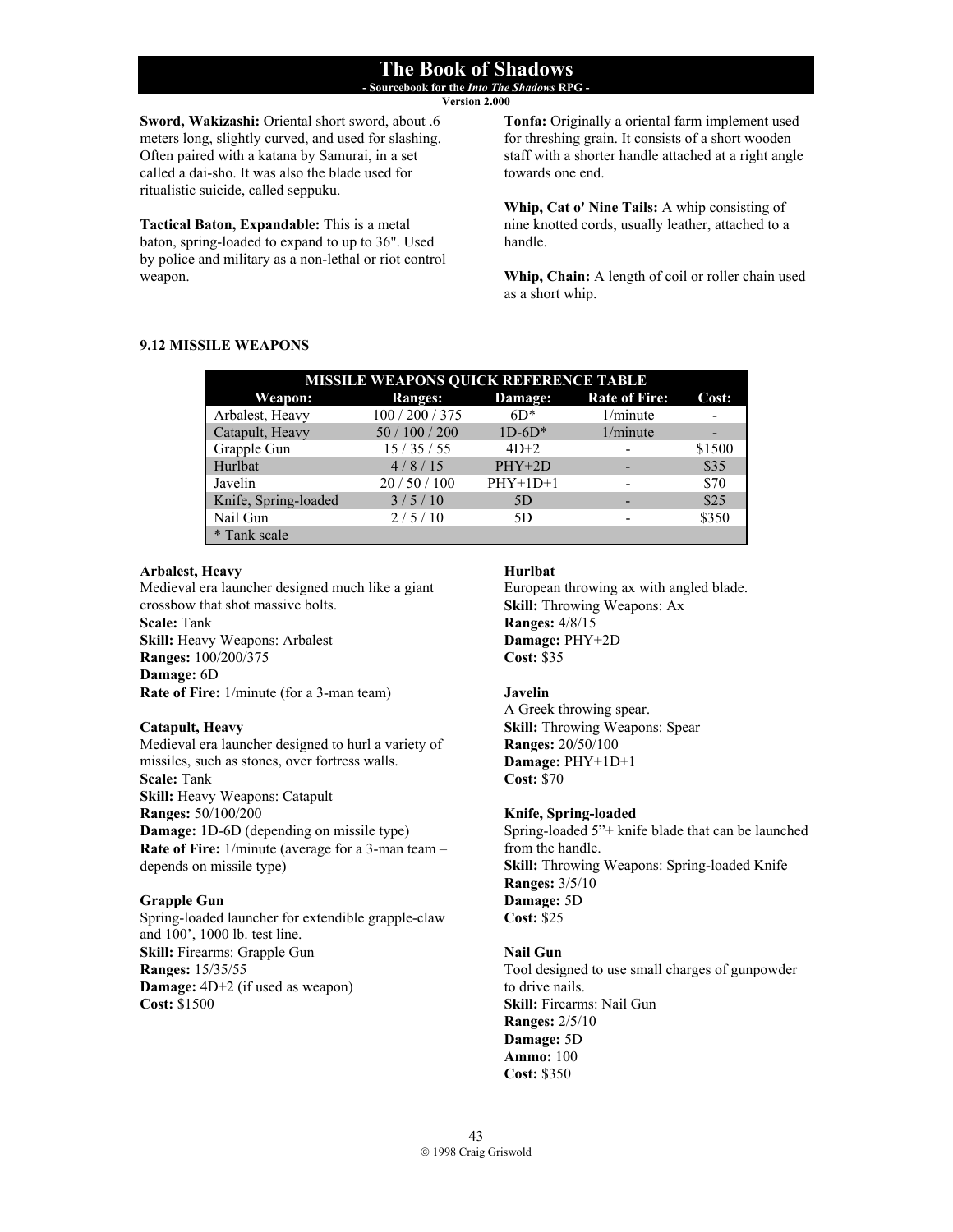**- Sourcebook for the** *Into The Shadows* **RPG -** 

**Version 2.000**

# **9.13 FIREARMS**

| <b>FIREARMS QUICK REFERENCE TABLE</b> |                |         |       |            |
|---------------------------------------|----------------|---------|-------|------------|
| Weapon:                               | <b>Ranges:</b> | Damage: | Ammo: | Auto:      |
| Colt M1917 Revolver                   | 10/25/50       | $3D+2$  | 6     | no         |
| Webley Mark 6 Revolver                | 10/25/50       | $3D+2$  | 6     | no         |
| Beretta Model 1934 Pistol             | 10/20/40       | 3D      |       | yes        |
| Luger 9mm Model 1908 Pistol           | 12/25/50       | 4D      | 8     | yes        |
| Mauser Model 1930 Pistol              | 12/20/40       | 4D      | 10    | yes        |
| <b>Tokarev TT-33 Pistol</b>           | 15/30/45       | 4D      | 8     | yes        |
| Browning Automatic Rifle M1918        | 100/200/350    | 7D      | 20    | yes        |
| Enfield M1917                         | 100/200/400    | 7D      | 5     | no         |
| FN P90 Carbine                        | 50 / 100 / 200 | 7D      | 50    | yes        |
| German 9mm MP28 SMG                   | 40/90/180      | 4D      | 32    | <b>ves</b> |
| Browning M1917 MG                     | 100/200/400    | $4D*$   | 250   | yes        |
| Mossberg M9200 A1                     | 20/40/60       | $6D+2$  | 4     | <b>ves</b> |
| * Tank Scale                          |                |         |       |            |

### **REVOLVERS**

#### **Colt 'New Service' M1917**

A US Army service revolver brought back for World War 1. It was chambered for .45 ACP. **Model:** .45 Colt 'New Service' M1917 **Skill:** Firearms: revolver **Ranges:** 10/25/50 **Damage:** 3D+2 **Ammo:** 6

### **Webley Mark 6**

A British revolver, made for police and military use. Available from 1915 the Mark 6 had a 6" barrel, all Webley pistols were .441 caliber. **Model:** Webley & Scott Ltd. Pistol, Webley, Mark 6 **Skill:** Firearms: revolver **Ranges:** 10/25/50 **Damage:** 3D+2 **Ammo:** 6

# **AUTO PISTOLS**

#### **Beretta Model 1934**

Popular, if under-powered, Italian military pistol. **Model:** 9mm Beretta Model 1934 **Skill:** Firearms: auto pistol **Ranges:** 10/20/40 **Damage:** 3D **Ammo:** 7 **Auto:** yes

### **Luger 9mm Model 1908**

The most famous Luger model, produced until 1945 by various companies. **Model:** Luger 9mm Parabellum Model 1908 **Skill:** Firearms: auto pistol **Ranges:** 12/25/50 **Damage:** 4D **Ammo:** 8 **Auto:** yes

### **Mauser Model 1930**

An updated version of the original C/96 with a 10 shot magazine. Included a 3-position universal safety. Produced until 1937, supplied to Norway and China. Capable of being fitted with a shoulder stock. **Model:** 7.63mm Mauser Model 1930 **Skill:** Firearms: auto pistol **Ranges:** 12/20/40 **Damage:** 4D **Ammo:** 10 **Auto:** yes

# **Tokarev TT-33**

The Russian equivalent to the US M1911, still in production in Poland, China, and elsewhere. **Model:** 7.62mm Tokarev TT-33 **Skill:** Firearms: auto pistol **Ranges:** 15/30/45 **Damage:** 4D **Ammo:** 8 **Auto:** yes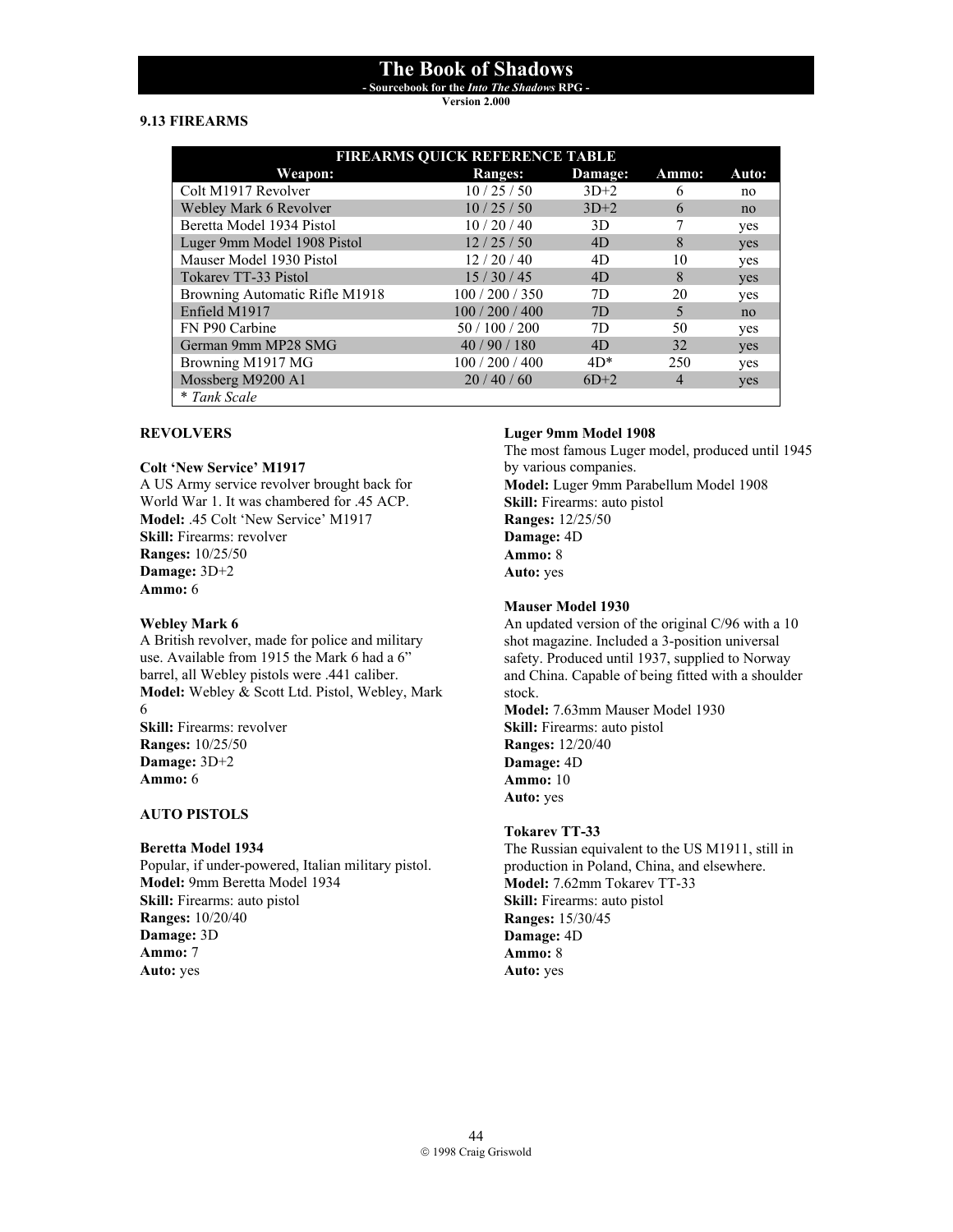**- Sourcebook for the** *Into The Shadows* **RPG -** 

**Version 2.000**

#### **RIFLES**

#### **Browning Automatic Rifle M1918**

The BAR, Browning Automatic Rifle, was quickly designed and produced for use in WW1, it could be set to single-shot or full auto mode. **Model:** US Automatic Rifle Cal .30, M1918 **Skill:** Firearms: rifle **Ranges:** 100/200/350 **Damage:** 7D **Ammo:** 20 **Auto:** yes

### **Enfield M1917**

A near duplicate of the British .303 Pattern 1914 rifle, made in vast numbers to support the quickly expanding US Army in World War 1. The 5-shot magazine is internal. **Model:** .30 M1917 (Enfield) **Skill:** Firearms: rifle **Ranges:** 100/200/400 **Damage:** 7D **Ammo:** 5 **Auto:** no

#### **SUB-MACHINE GUNS**

#### **FN P90**

A popular carbine designed for use by SWAT teams. **Model:** FN P90 5.7x28mm Carbine **Skill:** Firearms: SMG **Ranges:** 50/100/200 **Damage:** 7D **Ammo:** 50 **Auto:** yes

### **German 9mm MP28**

Updated version of the MP18 used in WW1, sold commercially to Belgium and South America. **Model:** 9mm (Parabellum) MP28 **Skill:** Firearms: SMG **Ranges:** 40/90/180 **Damage:** 4D **Ammo:** 20, 32, or 50 **Auto:** yes

### **MACHINE GUNS**

#### **Browning M1917**

Ground-based machine gun produced for the US starting in World War 1. **Model:** Browning M1917 **Scale:** Tank **Skill:** Firearms: Machine Gun **Ranges:** 100/200/400 **Damage:** 4D **Ammo:** 250 (fabric belt) **Auto:** yes

### **SHOTGUNS**

#### **Mossberg 9200 A1**

A.K.A. – the "Jungle gun." A military gas-operated autoloader shotgun designed for use with antinarcotic maneuvers in tropical terrain. It's 39" long with an 18  $\frac{1}{2}$ " barrel, metal trigger housing, fully parkerized finish, and ambidextrous safety are standard. **Model:** Ithaca Auto-Burglar Shotgun **Skill:** Firearms: shotgun **Ranges:** 20/40/60 **Damage:** 6D+2 (12 Gauge) **Ammo:** 4 **Auto:** yes **Cost:** \$ 627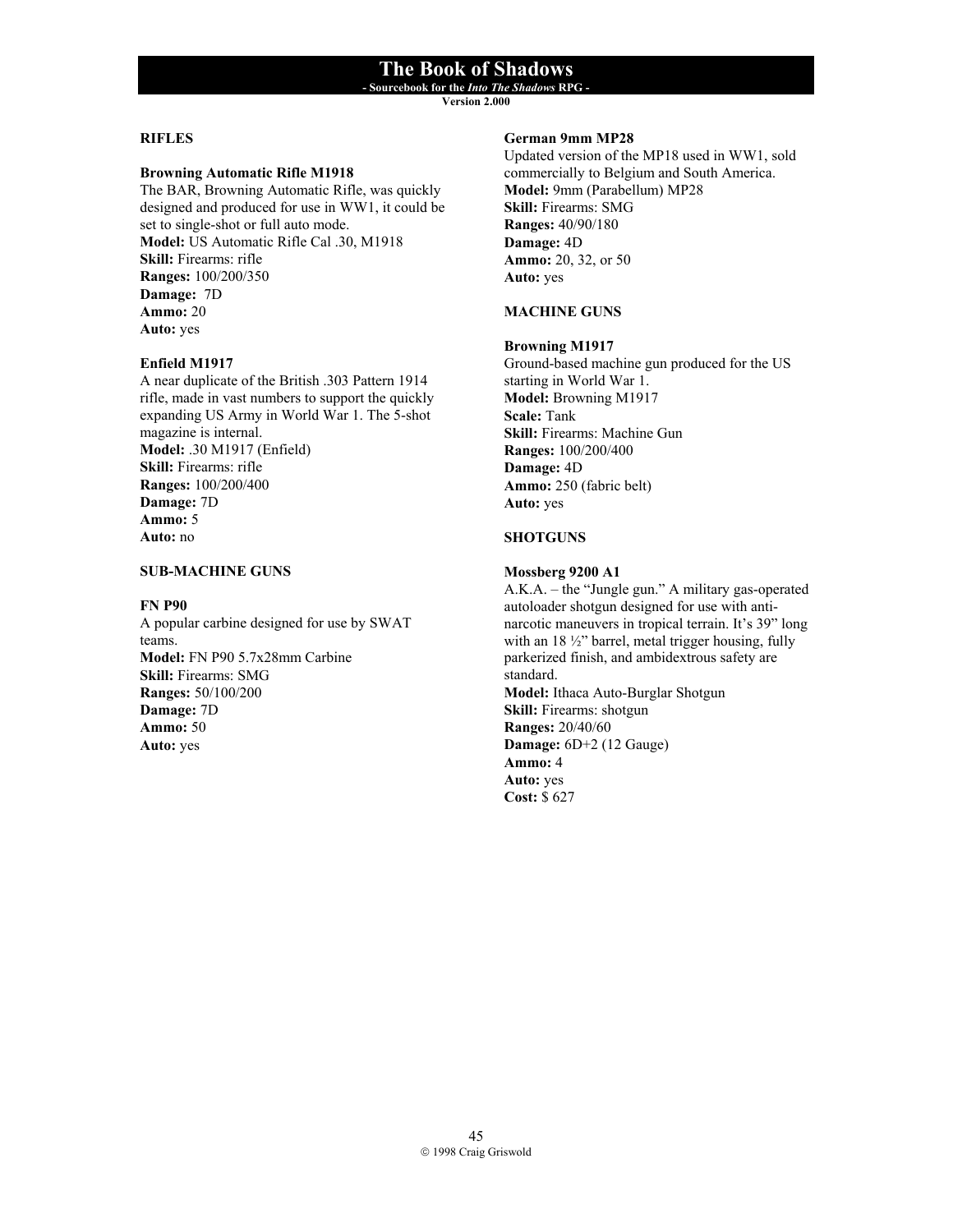**- Sourcebook for the** *Into The Shadows* **RPG -** 

**Version 2.000**

### **9.14 AMMUNITION**

 Certain types of ammunition may affect how much damage a weapon does, or how difficult it is to use. The Damage Bonus should be added to the weapon's base damage, and the To-Hit modifier applied to the character's skill roll, NOT the base difficulty. It is up to the GM to determine what rounds should be made available, for what firearms, and what the cost should be. It should be noted that many of these rounds would be highly illegal if the characters were caught using them.

| <b>Ammunition Type</b>                                         | <b>Damage Bonus</b> | <b>To-Hit</b> |  |
|----------------------------------------------------------------|---------------------|---------------|--|
| AET                                                            | $+1D$               | $-2$          |  |
| <b>Armor Piercing</b>                                          | $+2$                | $+1$          |  |
| Armor Piercing (Pointed)                                       | $+1D+1$             | $+2$          |  |
| <b>BPI-issue Silver Glaser</b>                                 | $+2D$               |               |  |
| <b>BPI-issue Stopper Glaser</b>                                | $+1D+2$             | $+1$          |  |
| Depleted Uranium                                               | $+2D$               | $+2$          |  |
| Dum-Dum                                                        | $+1$                | $-2$          |  |
| Explosive, High                                                | $+2D+2$             | $-2$          |  |
| Explosive, Light                                               | $+2$                |               |  |
| Explosive, Standard                                            | $+1D$               | $-1$          |  |
| <b>Flat Point</b>                                              | $+2$                | $-2$          |  |
| Frangible, Glaser                                              | $+2D+1***$          | $+1$          |  |
| Freak Load                                                     | See description     | $-2$          |  |
| Full Jacket                                                    | $+1$                | $+1$          |  |
| <b>Hollow Point</b>                                            | $+2$                | $-2$          |  |
| Soft Point                                                     | $+2$                | $-1$          |  |
| Tracer                                                         | $+1D*$              | $+2$          |  |
| **1/2 damage to hard, non-living targets<br>* Burn Rules Apply |                     |               |  |

**AET:** An Accelerated-Energy-Transfer round designed to be lightweight, primarily copper or aluminum, thus stopping faster, transferring its kinetic energy quickly into the target. Produced for pistols only.

**Armor Piercing:** Full metal jacketed round with a Teflon cap for greater penetration.

**Armor Piercing (Pointed):** As armor piercing, but with a pointed cap for greater effect.

**BPI-issue Silver Glaser:** This is a custom round designed by the Bureau of Paranormal Investigation and based on Glaser designs. It incorporates silver pellets encapsulated within a thin metal jacket. The main limitations to the design are cost, and that if the round hits any angled cover, such as a window, door, etc. the round will be totally defeated. Designed for pistols only.

**BPI-issue Stopper Glaser:** Another custom round developed by the Bureau of Paranormal Investigation and based on Glaser designs. It incorporates a mix of silver and iron shot in an epoxy container, topped by a wooden pellet. This makes the round effective against vampires, werewolves, ghosts, and several other classes of Shadow. It is difficult to make, and expensive. In addition, since the round is designed to break up easily to cause maximum internal damage – it has very little penetration and if the round hits any angled cover, such as a window, door, etc. the round will be totally defeated. Designed for pistols only.

**Depleted Uranium:** An extremely dense round that does not deform to the degree most rounds do.

**Dum-Dum:** An outdated term for a standard cartridge with an "X" carved into the tip. This increases the bullet's tendency to expand and do internal damage, but reduces range and penetration.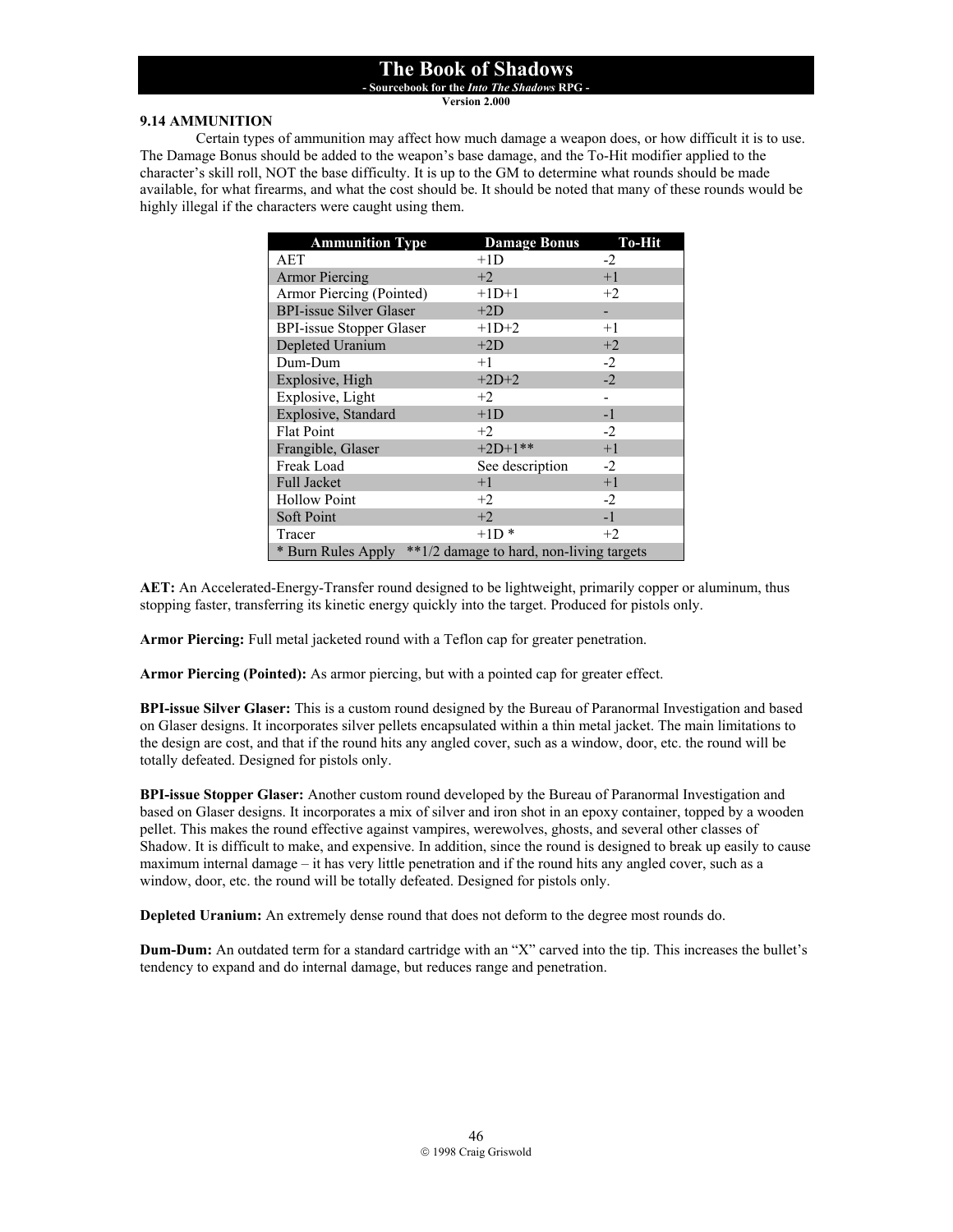### **The Book of Shadows - Sourcebook for the** *Into The Shadows* **RPG -**

**Version 2.000**

**Explosive:** Explosive rounds have a secondary charge in the round, designed to explode on contact with a target. The size of the charge determines the adjusted damage, but also makes the round unstable. A mishap with explosive rounds could result in the entire firearm exploding like a bomb.

**Flat Point:** Also known as a wadcutter, the round has a flattened nose developed to increase the wound channel. This keeps the wound from closing behind the bullet, inflicting greater damage and loss of blood. Available for handguns, SMGs and rifles.

**Frangible, Glaser:** Frangible rounds are designed to break up on impact. The Glaser has a number of 12 shot pellets encapsulated within a thin metal jacket. The main limitations to the Glaser are cost, and that if the round hits any angled cover, such as a window, door, etc. the round will be totally defeated. Designed for pistols only.

**Freak Load:** This is a generic term used to describe non-standard bullets made from wood, silver, ice, or any other unusual substance. These rounds are inherently unstable, leading to reduced range and accuracy. Adjustments to damage should be based on the individual round or substance, and may be reduced.

**Full Jacket:** A fully metal jacketed round designed for combat use.

**Hollow Point:** The tip is exposed and hollowed out into a small bowl, causing the bullet to rapidly expand on impact and create massive tissue damage. Available for pistols, rifles, and SMGs.

**Soft Point:** Has an exposed tip to increase expansion, like the hollow points, without sacrificing range.

**Tracer:** Has a cavity in the bullet which contains phosphorous, creating light and heat. The primary purpose is to create an easily visible line of fire for the gunner, which aids in targeting especially at night. The intense heat of the round can also start fires. Automatic weapons which use at least 1 tracer round in every burst of 5 or more rounds will get a +1 bonus to hit for the entire burst.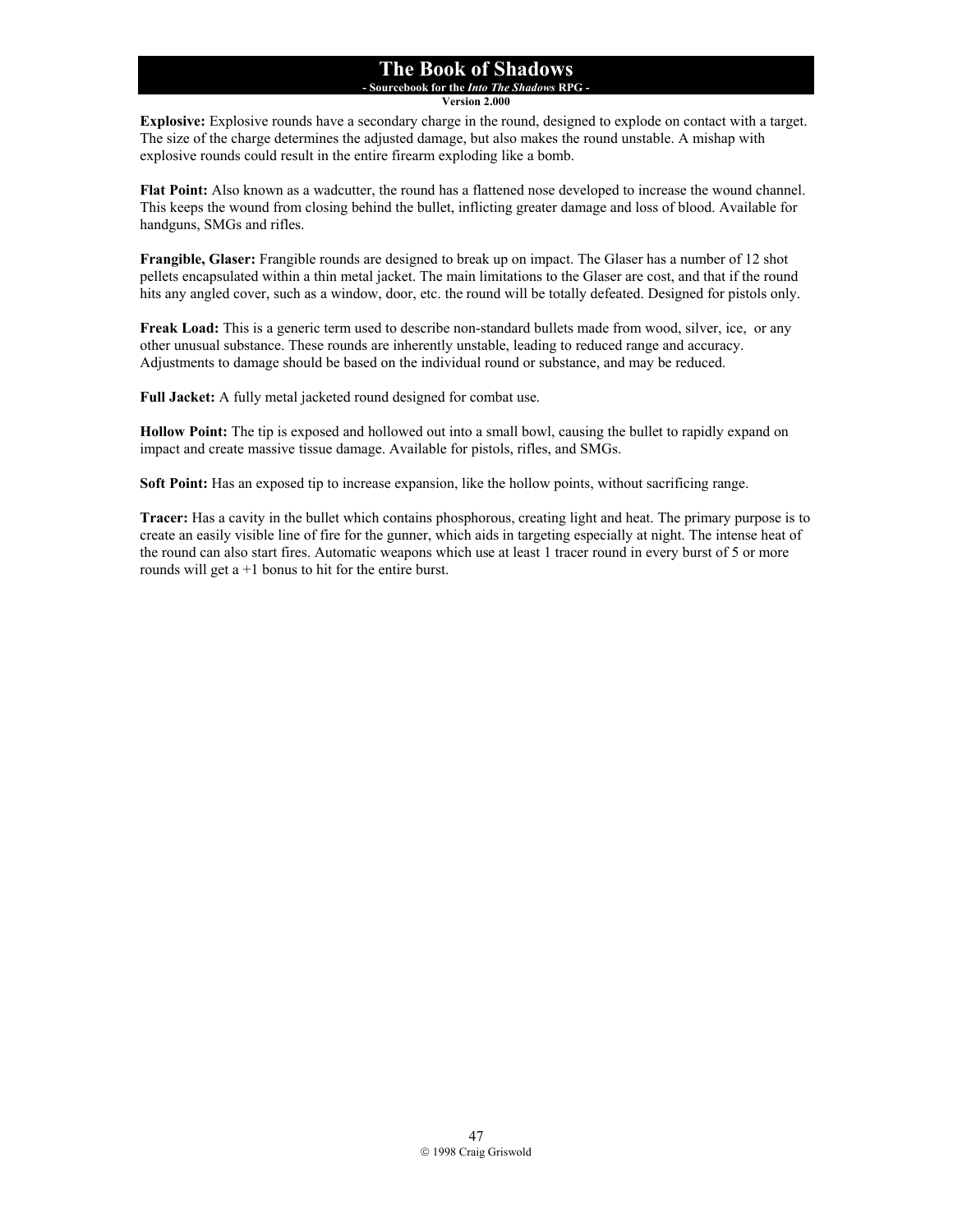**- Sourcebook for the** *Into The Shadows* **RPG -** 

**Version 2.000**

# **9.15 STUN WEAPONS**

### **CN Teargas Grenade**

Standard CN tear gas to temporarily blind victim. It irritates the upper respiratory passages and may cause skin irritation. **Model:** Teargas Grenade **Skill:** Grenade **Ranges:** 5/15/30 **Blast Radius:** 10 m radius cloud that lasts 3 to 30 minutes depending on conditions **Damage:** Blindness for 2D minutes, all visual skills –3D; then blurred vision for 1D minutes, vision skills at –1D; victim must make successful Difficult Will roll to act while blinded

#### **CR Teargas Grenade**

Standard CR tear gas formula to temporarily blind victim. It causes eye pain, discomfort, and excessive tearing. **Model:** Teargas Grenade **Skill:** Grenade **Ranges:** 5/15/30 **Blast Radius:** 10 m radius cloud that lasts 3 to 30 minutes depending on conditions **Damage:** Blindness for 7D minutes, all visual skills –3D; then blurred vision and light sensitivity for 2D minutes, vision skills at –1D; victim must make successful Difficult Will roll to act while blinded

#### **CS Teargas Grenade**

Standard CS tear gas formula to temporarily blind victim. It irritates the upper respiratory passages, and can be lethal in large doses. **Model:** Teargas Grenade **Skill:** Grenade **Ranges:** 5/15/30 **Blast Radius:** 10 m radius cloud that lasts 3 to 30 minutes depending on conditions **Damage:** Blindness for 3D+1 minutes, all visual skills –3D; then blurred vision for 1D minutes, vision skills at –1D; victim must make successful Difficult Will roll to act while blinded

#### **Dart Pistol**

A specialized pistol for launching tranquilizer darts. The dosage of tranquilizer varies based on the type of animal being sought, the damage listed below is intended for use with roughly man-sized targets. **Model:** dart pistol **Skill:** Firearms: dart pistol **Ranges:** 10/20/40 **Damage:** 7D (Stun only) **Ammo:** 1

### **Dart Rifle**

A specialized rifle for launching tranquilizer darts. The dosage of tranquilizer varies. The damage listed below is intended for use with roughly mansized subjects. **Model:** .30 M1917 (Enfield) **Skill:** Firearms: dart rifle **Ranges:** 50/100/250 **Damage:** 7D (Stun only) **Ammo:** 1

### **Flash-Bang Grenade**

A disorientating non-lethal weapon that produces intense light and sound, accompanied by light smoke and a shower of sparks. Sound may reach 175 decibels, with light at 8-9 million candela, light smoke screen will last 1D rounds. These grenades are reusable, with a recharger or special modules. **Model:** Teargas Grenade

**Skill:** Grenade

**Ranges:** 5/15/30

**Blast Radius:** 2 meters for sound, 6 meters for light

**Damage:** Targets within 2 meters lose hearing for 1D rounds, targets within 6 meters must make a Difficult Canny roll or suffer –2D on initiative and all skill rolls for 1D rounds.

#### **Flash-Bang Pole**

Steel pole, extendable to 13', with an internal lanyard for manually detonating Flash-Bangs and Teargas grenades. To move such grenades into position near or through vents or windows or around corners. Comes with mirror mount, spare clips, belt-mount support. **Model:** Grenade Delivery System **Skill:** Grenade **Difficulty:** Easy **Damage:** (see appropriate grenade)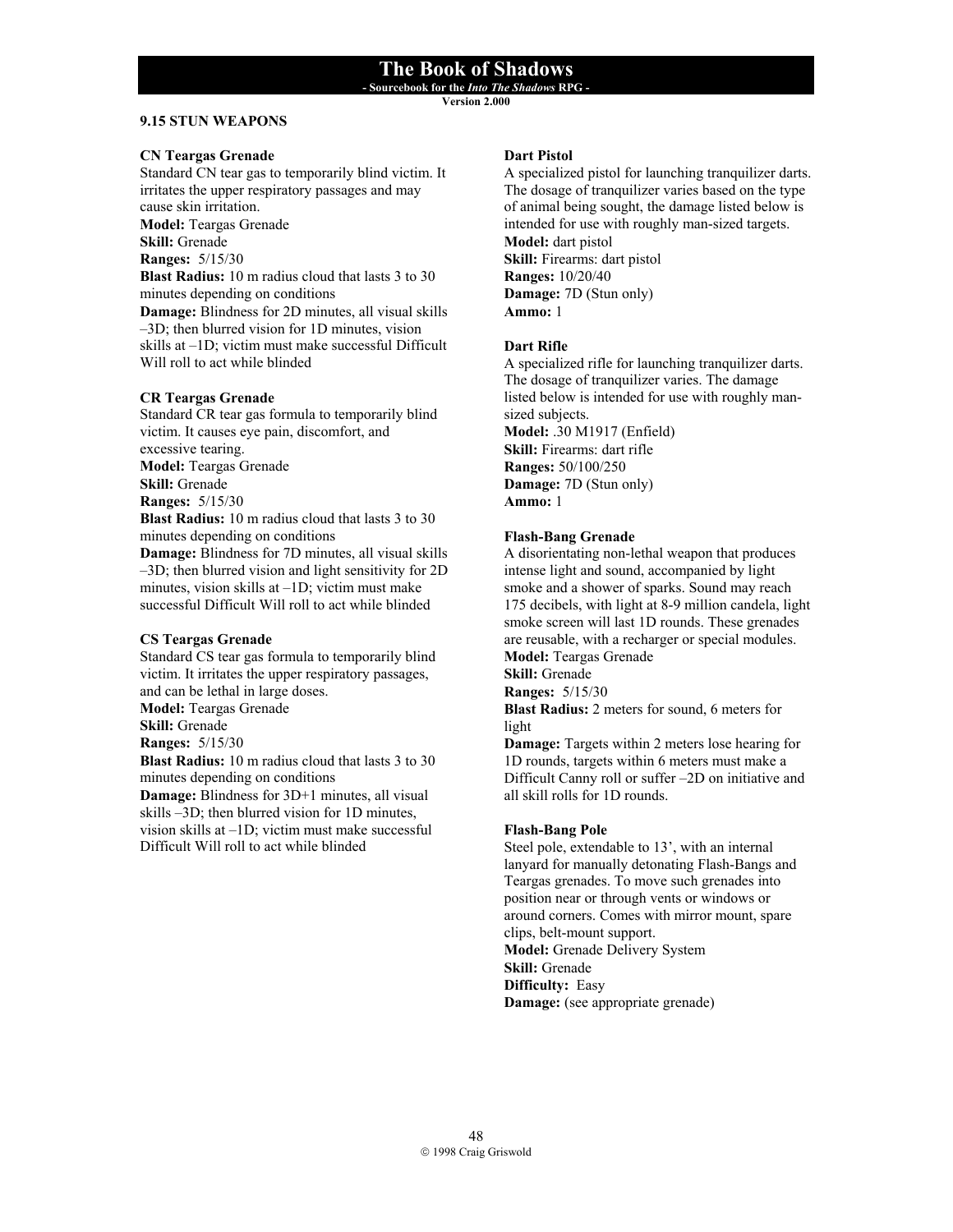**- Sourcebook for the** *Into The Shadows* **RPG -** 

**Version 2.000**

### **9.16 HEAVY WEAPONS**

#### **ABC-M9-7 Portable Flame Thrower**

Standard issue US military flame-thrower that sprays a gasoline and oil mixture, or other proprietary flammable liquid.

**Model:** ABC-M9-7 **Skill:** Heavy Weapons: Flame-throwers **Ranges:** 10/20/45 **Damage:** 8D (Burn Attack rules apply, see 7.7 in the main rulebook) **Ammo:** 5 (15 liters of fuel)

#### **M202A2 Portable Flame Weapon**

A light, reusable, shoulder-fired weapon using a pre-loaded four cartridge clip in a four tube rocket-launcher. The incendiary rockets it uses produce a flame-thrower like effect. **Model:** 66mm M202A2 Multi-Shot Portable Flame Weapon **Scale:** Car **Skill:** Heavy Weapons: Rocket Launcher **Ranges:** 150/300/600 **Blast Radius:** 3/6/9/12 **Damage:** 11D/9D/6D/3D (Burn Attack rules apply, see 7.7 in the main rulebook) **Ammo:** 4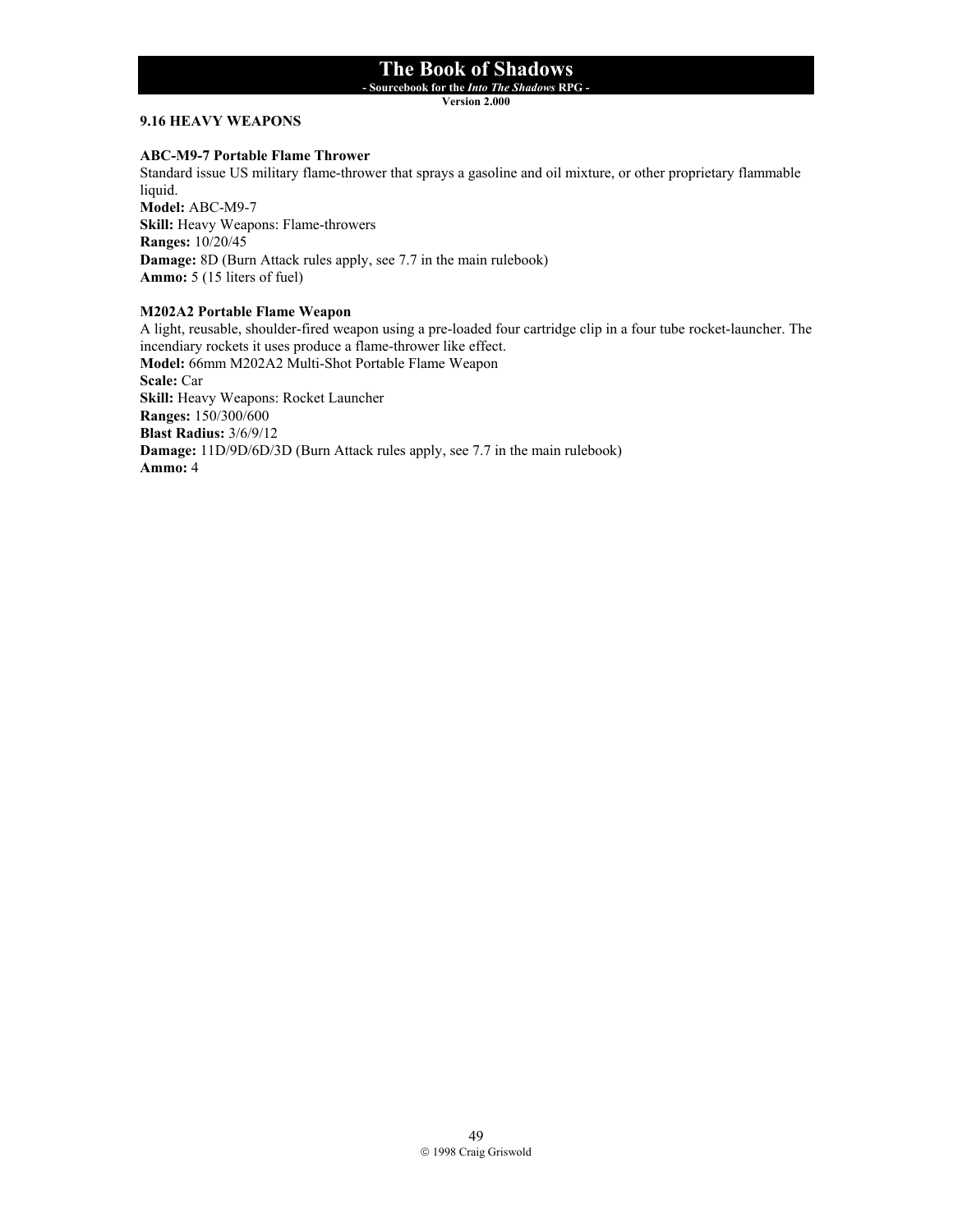**- Sourcebook for the** *Into The Shadows* **RPG -** 

**Version 2.000**

# **9.2 EQUIPMENT**

# **9.21 GENERAL EQUIPMENT**

| Belt Pouch, hard leather                       | \$5       |
|------------------------------------------------|-----------|
| Blank Book, Large Leather-bound                | $$50+$    |
| Blanket, Wool or Fleece                        | \$20      |
| Bolt Cutter, 14"                               | \$37      |
| Boots, Hiking                                  | \$40      |
| Boots, Work (Steel-toed)                       | \$50      |
| Camcorder, Palmcorder VHS-C                    | $$300+$   |
| Camera, Digital                                | $$300+$   |
| Camera, Polaroid™ (instant)                    | $$30+$    |
| Camp Stove, Solid Fuel                         | \$8       |
| Camp Stove, Gas                                | $$20-60+$ |
| Canoe, (2-4 person)                            | \$100     |
| Canteen, 1/2 gallon                            | \$10      |
| Censer, Single Chain with Boat                 | $$225+$   |
| Chemical Light Stick (12 hour)                 | \$3       |
| Cleaner, Waterless hand                        | \$7       |
| Ciboria (for holding communal Host)            | $$210+$   |
| Cot, Folding                                   | $$30+$    |
| Cross, Processional, with metal pole           | \$895     |
| and base                                       |           |
| Crucifix, Sterling Silver                      | $$40+$    |
| <b>Eye Protectors</b>                          | \$2       |
| Flashlight, aluminum, rechargeable             | \$90      |
| Flashlight, Headband-mounted                   | \$40      |
| Flashlight, Weapon-mounted                     | \$70      |
| Generator                                      | \$250     |
| Gloves, Kevlar <sup>TM</sup> (+2D+1 for hands) | \$35      |
| Gloves, Latex (box of 25 pairs)                | \$5       |
| Gloves, Welding                                | \$15      |
| Gloves, Work, leather                          | \$23      |
| GPS, basic                                     | \$189     |
| GPS, with electronic map                       | \$340     |
| Hacksaw                                        | \$10      |
| Hammer, Claw                                   | \$15      |
| Handbag, concealed gun compartment             | \$100     |
| Holster, Ankle                                 | $$55+$    |
| Holster, Inside Trouser                        | $$12+$    |
| Holster, Magazine Pouch                        | $$30+$    |
| Holster, Shoulder                              | $$50+$    |
| Holster, Waist                                 | \$40+     |
| Holster, Waist                                 | \$60      |
| (disguised as cell phone case)                 |           |
| Holy Water Sprinkler, Brass                    | \$90      |
| Holy Water Sprinkler, 24k Gold Plated          | \$225     |
| Insect Repellent (60 uses)                     | \$5       |

| Lantern, Oil (20 hour)<br>Lantern, Propane (18 hours)<br>\$25 |
|---------------------------------------------------------------|
|                                                               |
| Lantern, Recharging Electric (9 hours)<br>\$40                |
| Lock-picking Tools<br>\$25                                    |
| Magazine, 5-18 round<br>\$15                                  |
| Magazine, 20-30 round<br>\$18                                 |
| Magazine, 50 round<br>\$40                                    |
| Magazine, 75 round drum<br>\$90                               |
| \$135<br>Mannequin, Target with stand                         |
| Matches (box of 50)<br>\$.25                                  |
| Mess Kit<br>\$5                                               |
| Mirror, Signal<br>\$8                                         |
| <b>Mosquito Netting</b><br>\$30                               |
| MRE (Meal-Ready-to-Eat)<br>\$3                                |
| Night Vision Scope, hand-held<br>\$200                        |
| \$5<br>Notebook, All-Weather                                  |
| \$12<br>Pads, Elbow                                           |
| Pads, Knee<br>\$18                                            |
| \$35<br>Pads, Shin Guards                                     |
| Parachute (shell, main and reserve<br>\$2800+                 |
| chutes)                                                       |
| Pen, impact resistant, writes upside<br>\$10                  |
| down                                                          |
| Planner, Calendar with concealed<br>\$90                      |
| gun/magazine holder                                           |
| Portable Light/Sound System (adds +5<br>$$175+$               |
| Meditation)                                                   |
| Rosary<br>$$7+$                                               |
| Screwdriver Set<br>\$35                                       |
| Shovel<br>\$10                                                |
| \$40<br><b>Sleeping Bag</b>                                   |
| Speed-loader, for revolvers<br>\$10                           |
| Stakes, Aluminum 9" Skewer<br>\$5                             |
| Sunglasses, impact/scratch resistant<br>\$25                  |
| Thermal Underwear<br>\$20                                     |
| Travel Kit (Aspirin, basic shaving gear,<br>\$15              |
| toothpaste, etc.)                                             |
| Traveling Mass Kit (vestments, linens,<br>$$355+$             |
| cross, etc.)                                                  |
| <b>Trench Coat</b><br>\$80                                    |
| Walking Stick w/concealed 6 oz. flask<br>\$40                 |
| Whistle, Brass<br>\$3                                         |
| Wire Saw<br>$$3+$                                             |
| Wire-cutters<br>\$10                                          |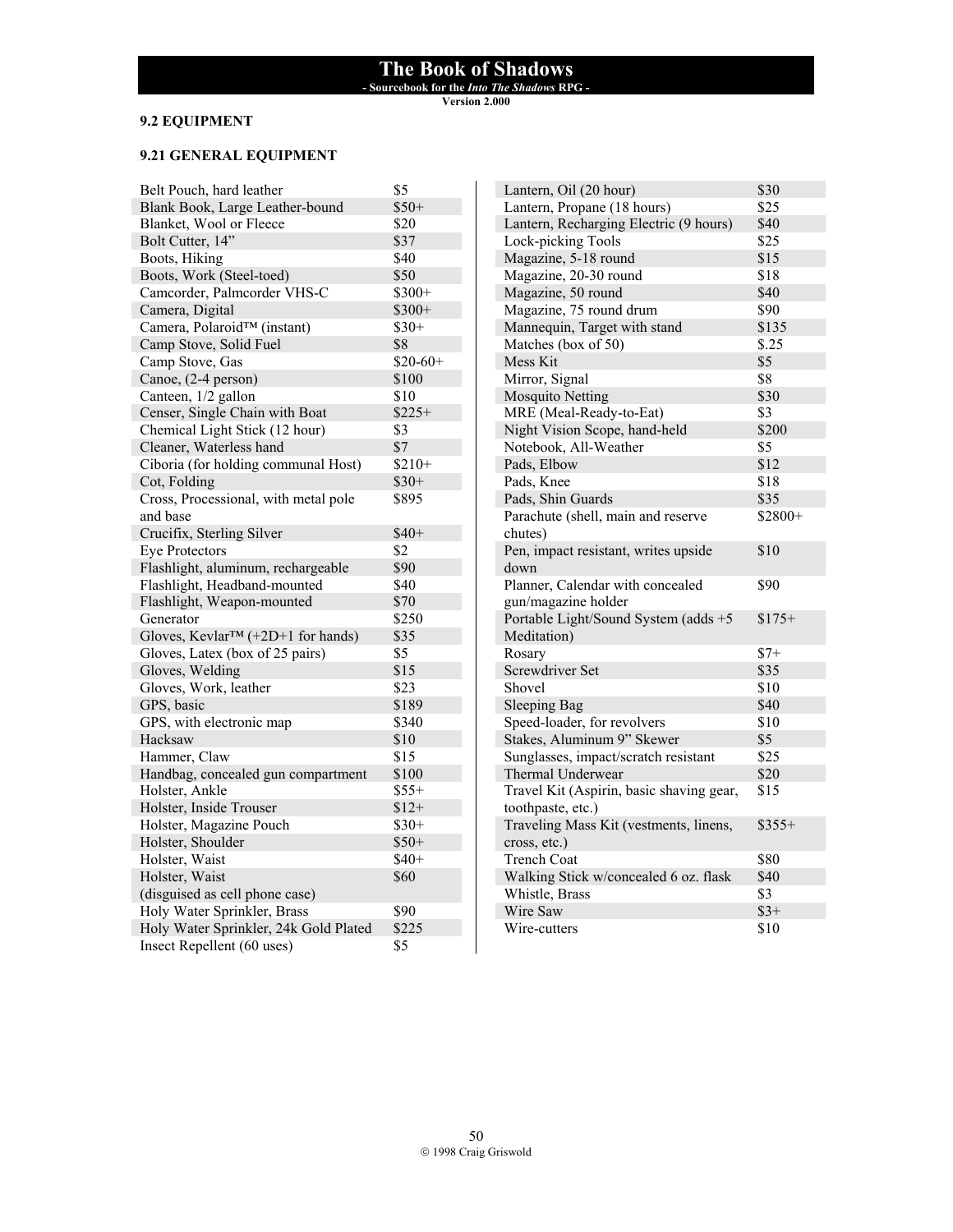**- Sourcebook for the** *Into The Shadows* **RPG - Version 2.000**

# **9.22 HISTORICAL ARMOR**

#### **Heavy Padding**

**Description:** Armor composed of a single layer of thick felt, or two layers of quilted cloth with cotton stuffing between. **Modifiers:** None **Protection:** +1

#### **Leather**

**Description:** Thick, stiff animal hide and/or fur. **Modifiers:** None **Protection:** +1D

#### **Studded Leather**

**Description:** Metal studs attached to a leather backing. **Modifiers:** None **Protection:** +1D+1

#### **Ring Mail**

**Description:** Metal rings sewn onto a leather or quilted backing. **Modifiers:** -1 Reflex **Protection:** +1D+2

**Bezainted, Coin, or Scale Mail Description:** Metal disks or scales sewn onto a leather or heavy cloth backing. **Modifiers:** -1 Reflex **Protection:** +1D+2

#### **Chain Mail**

**Description:** Metal fabric composed of small, interlocking metal rings. **Modifiers:** -1 Reflex **Protection:** +2D

#### **Chain and Plate Description:** A mix of metal plates worn over chain mail fabric. **Modifiers:** -2 Reflex **Protection:** +3D

### **Plate Armor**

**Description:** Full metal plates attached together by a series of straps, laces, buckles, or screws. **Modifiers:** -1D Reflex **Protection:** +3D+2

### **Shield, Buckler**

**Description:** A small round shield, worn or carried on one arm. **Modifiers:** None **Protection:** +2 Melee Parry (Hide, Wood, or Wicker), +1D+1 (Metal)

### **Shield, Standard**

**Description:** A medium-sized round, oval, or rectangular shield about the size of the user's torso. **Modifiers:** -2 Reflex **Protection:** +1D+1 Melee Parry (Hide, Wood, or Wicker), +2D (Metal)

#### **Shield, Kite**

**Description:** A large oval or kite-shaped shield designed to cover most of the area between knees and shoulders. **Modifiers:** -1D Reflex **Protection:** +2D Melee parry (Hide, Wood, or Wicker), +2D+2 (Metal)

# **Helm**

**Description:** Metal helmet with no face cover. **Modifiers:** -1 Canny **Protection:** +2

#### **Great Helm**

**Description:** Metal helmet with face shield. **Modifiers:** -1D Canny **Protection:** +1D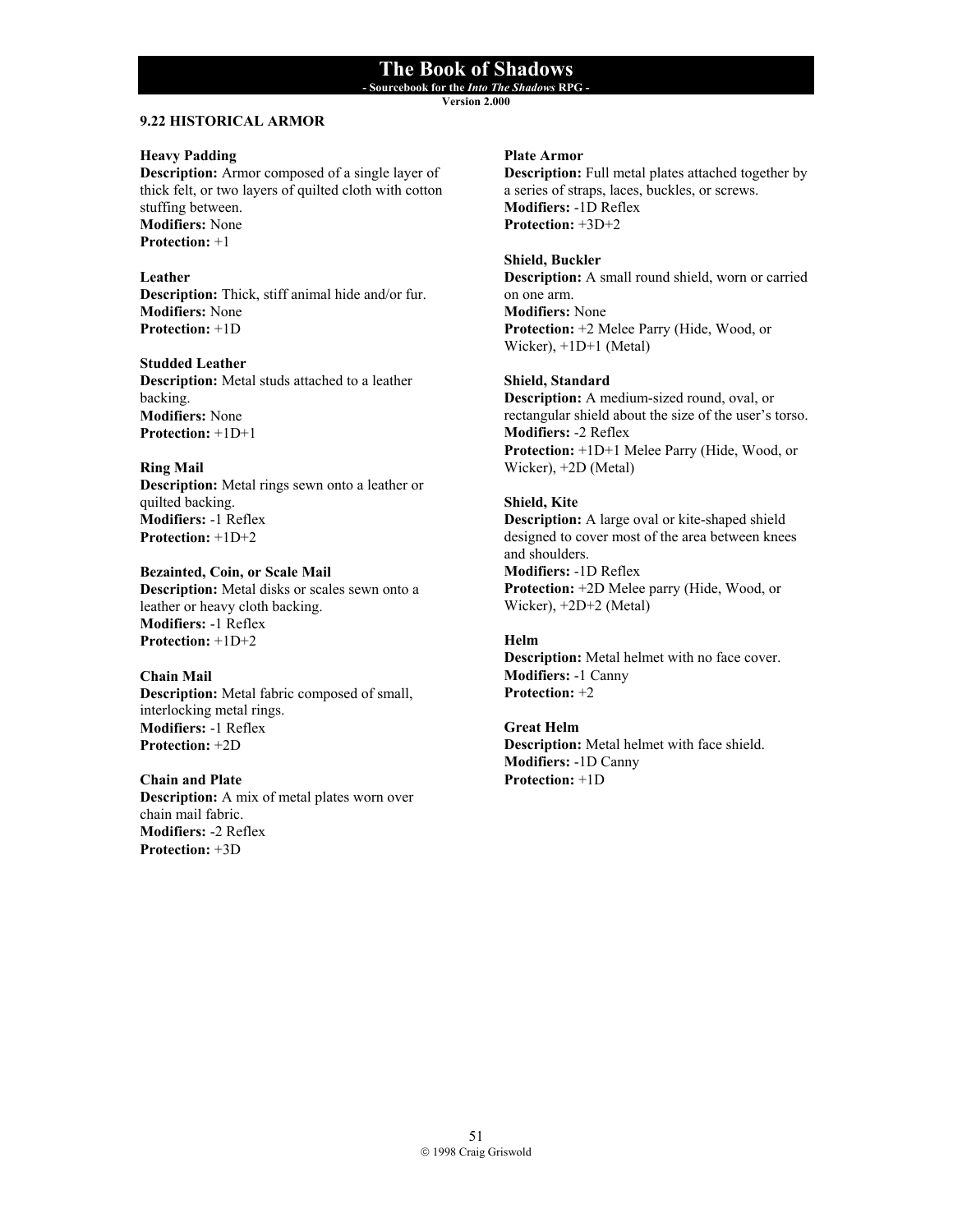**- Sourcebook for the** *Into The Shadows* **RPG -** 

**Version 2.000**

# **9.3 VEHICLES**

#### **9.31 HISTORICAL VEHICLES**

#### **1930-1940 SALOON**

**Type:** 2-Door or 4-Door Saloon **Scale:** Car **Length:** 13' 6" **Width:** 5' 3" **Skill:** Motor Vehicle Operations **Drivers:** 1 **Passengers:** 3 **Cover:** Full **Maneuverability:** 1D+2 **Move:** 45 ; 78 MPH / 125 KPH **Body Strength:** 2D+2

#### **1930-1940 SALOON, LUXURY**

**Type:** 4-Door Luxury Saloon/Limousine **Scale:** Car **Length:** 18' 7" **Height:** 6'10" **Width:** 6' 4" **Skill:** Motor Vehicle Operations **Drivers:** 1 **Passengers:** 4 **Cover:** Full **Maneuverability:** 1D+1 **Move:** 45 ; 82 MPH / 131 KPH **Body Strength:** 3D+1

#### **9.32 HELICOPTERS**

#### **BLACK HAWK**

**Vehicle:** Sikorsky UH-60A Black Hawk **Type:** Assault Helicopter **Scale:** Car **Length:** 12.6m(16.39m rotor diameter) **Height:** 5.13m **Weight:** 4,820 kg **Range:** 373 mi / 600 km **Skill:** Pilot: Helicopter **Drivers:** 3 (1 at +5 difficulty) **Passengers:** 11 **Cargo:** 5,000 kg **Cover:** Full **Maneuverability:** 2D **Move:** 105; 184 mph / 296 kmh **Body Strength:** 3D+2 **Weapons: M60 LMG** 

*Scale*: Tank *Fire Arc*: Right, Left (1 mount in doorway on each side of cabin) *Crew*: 1 (Gunner, or Pilot at -5) *Skill*: Heavy Weapons *Fire Control*: 2D *Range*: 100 / 1000 / 3000 m *Damage*: 3D

TheUH-60 began production for the US Army in 1976. The windscreens and rotors are electrically deiced – and it's outfitted with comprehensive nav-aids, communications, and radar warning. The Special Operations MK-60K, which appeared in 1992, included night-flying systems and in-flight refueling probes as well. Up to 3,600 kg of cargo can be carried in an external sling.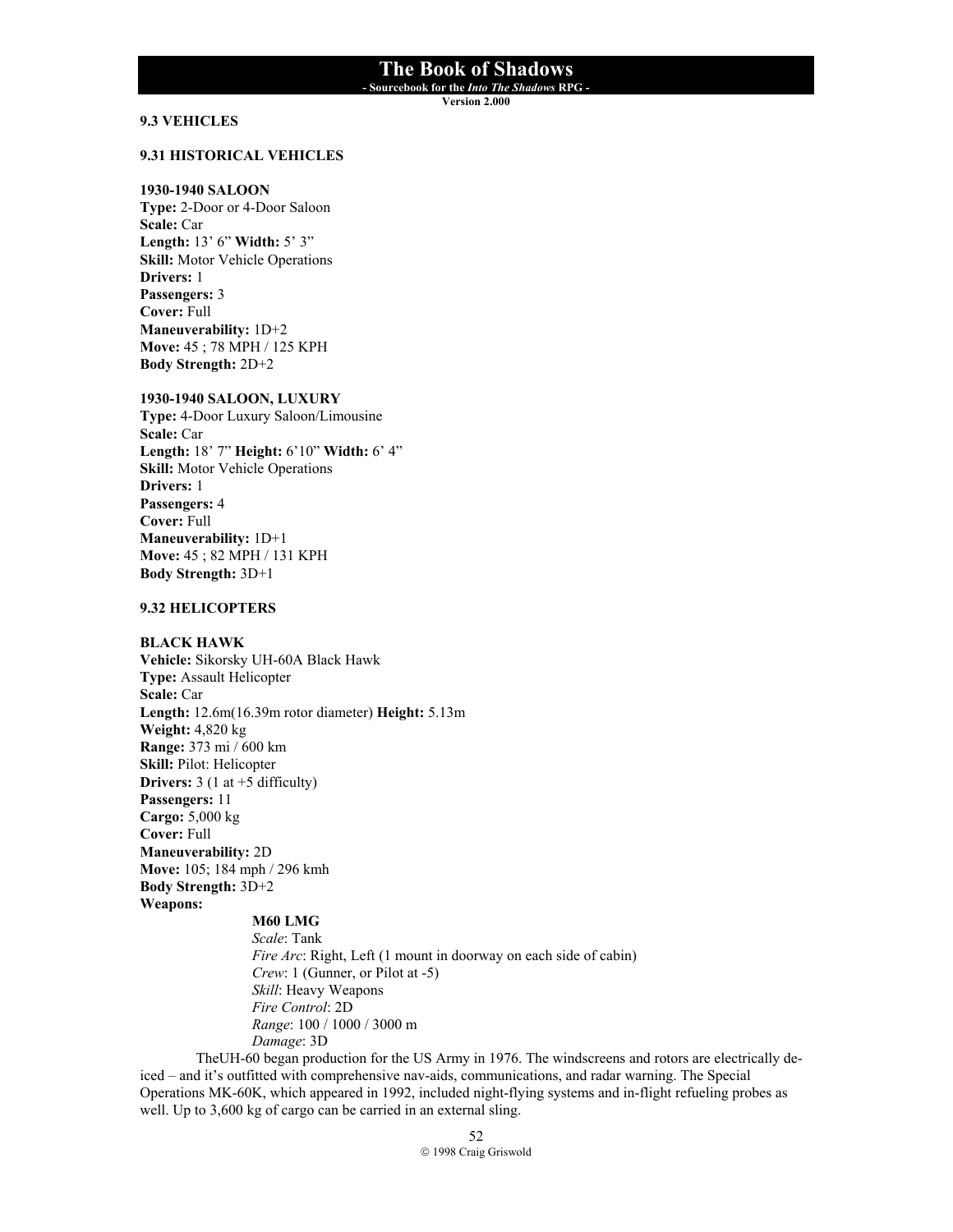**- Sourcebook for the** *Into The Shadows* **RPG -** 

**Version 2.000**

### **CHINOOK**

**Vehicle:** Boeing Vertol CH-47D Chinook **Type:** Medium Transport Helicopter **Scale:** Car **Length:** 15.54m(30.2m including rotors) (18.29m rotor diameter) **Height:** 5.67m **Width:** 2.29m **Weight:** 9,350 kg **Range:** 115 mi / 185 km (23 mi / 37 km) **Skill:** Pilot: Helicopter **Drivers:**  $3(1 \text{ at } +5 \text{ difficulty})$ **Passengers:** 33-55 normally, up to 150 in emergency **Cargo:** 5,500 kg (11,000 kg) **Cover:** Full **Maneuverability:** 1D+2 **Move:** 105; 184 mph / 304 kmh (80; 142 mph / 229 kmh) **Altitude Range:** 4,570 m (2,440 m) **Body Strength:** 4D

The Chinook was first created back in the late 1950's to provide the US ARMY with an all-weather cargo helicopter suited to the most adverse conditions. A recent variant, the MH-47E, for Special Operations includes night-flying systems and in-flight refueling probes as well. The Chinook has three suspended cargo hooks for carrying cargo underneath the cabin.

### **9.33 RECONNAISSANCE VEHICLES**

#### **M93 FOX**

**Vehicle:** M93 Fox Nuclear, Biological, and Chemical Reconnaissance System **Type:** NBC Reconnaissance Vehicle **Scale:** Tank **Length:** 7.74m **Height:** 2.3m **Width:** 2.9m **Weight:** 17,000 kg **Range:** 497 mi / 800 km **Skill:** Motor Vehicle Operation: M93 Fox **Drivers:** 3 (1 at +5 difficulty) **Passengers:** 0 normally, up to 5 in emergency **Cargo:** 3,000 kg **Cover:** Full **Maneuverability:** 1D+2 **Move:** 60; 65 mph / 165 kph **Body Strength:** 2D

The M93 Fox is designed to protect its crew from NBC contamination, enable them to detect and mark areas of such contamination, and collect soil, air, water, and vegetation samples for later analysis. The vehicle uses warning flags to mark contaminated areas, scoops and air locks to retrieve samples, and even has a rubber arm glove so crew can carry out more complicated sampling.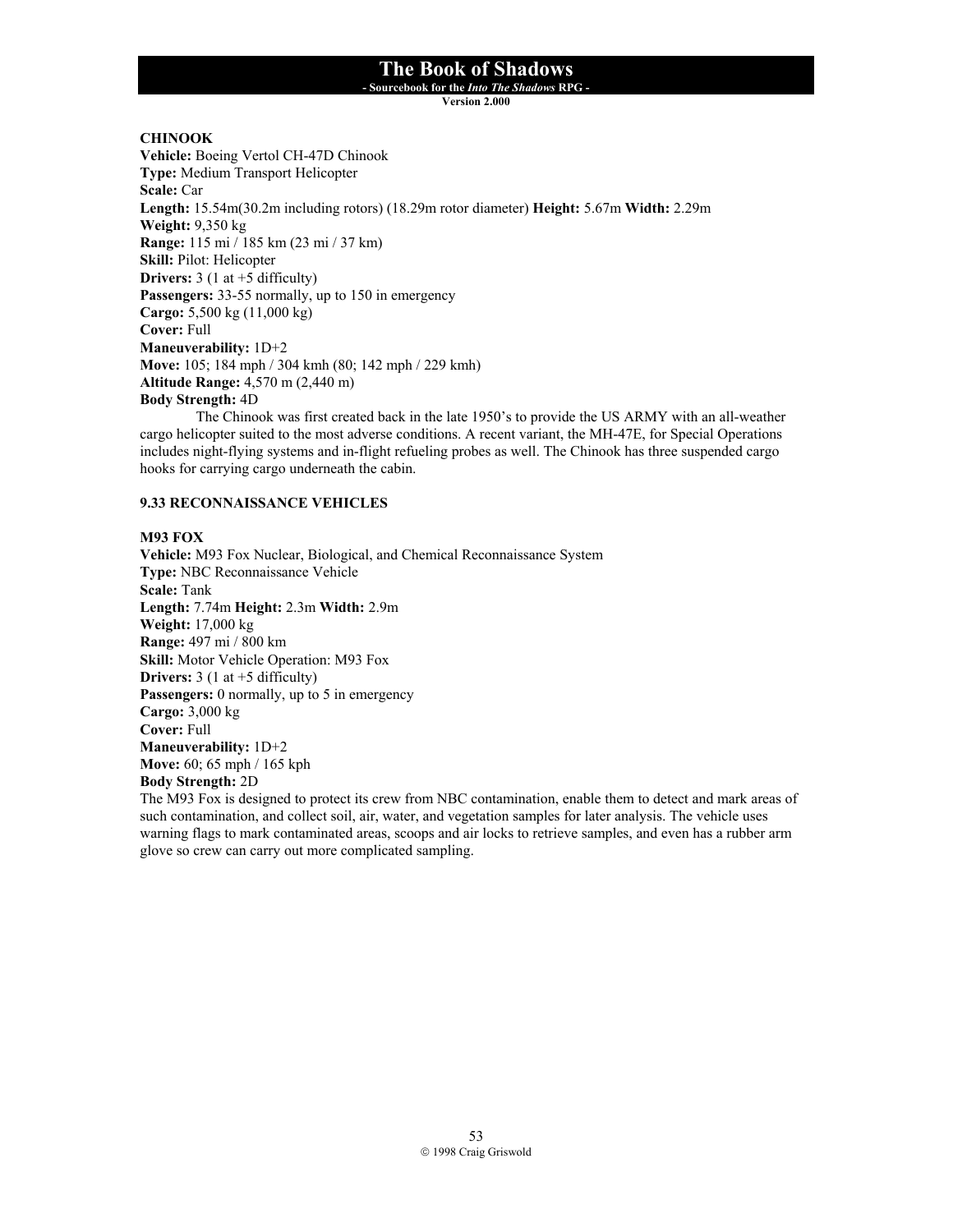**- Sourcebook for the** *Into The Shadows* **RPG -** 

**Version 2.000**

#### **9.34 MISCELLANEOUS**

#### **POWERED PARACHUTE**

**Vehicle:** Personal Powered Parachute Aircraft **Type:** Flight Device **Scale:** Character **Length:** 2 meters **Width:** 3-4 meters **Skill:** Pilot: Rocket Pack **Drivers:** 1 **Passengers:** 0 **Cargo:** 350 **Cover:** ¾ from the rear **Cost:** \$10,000 **Maneuverability:** 4D **Move:** 17 Flying ; 30 mph / 48 kph **Body Strength:** 2D **Altitude Range:** 10,500 ft.

 An easy to use aircraft that relies on a parachute instead of a fixed wing. No pilot's license is necessary for 1-seat models, and training takes only 2-4 hours. Since the wing is formed by the parachute is nearly impossible to roll, loop, or stall – and in the event of engine failure the parachute provides a slow descent while still maintaining limited steering. Should the chute fail, or become damaged, however, the craft will immediately plummet.

#### **ROCKET PACK**

**Vehicle:** Rocket-Powered Personal Flight Device **Type:** Flight Device **Scale:** Character **Length:** 3'+ **Skill:** Pilot: Rocket Pack **Drivers:** 1 **Passengers:** 1 (held) **Cover:** ½ from the rear **Maneuverability:** (-1D to 1D) **Move:** 85 ; 150 MPH / 240 KPH **Body Strength:** 4D

 A standard rocket-pack should be difficult to obtain, control, and maintain, for anyone but the most accomplished pilot and mechanic. Several prototypes are thought to have been created by various world powers and commercial enterprises, with limited success.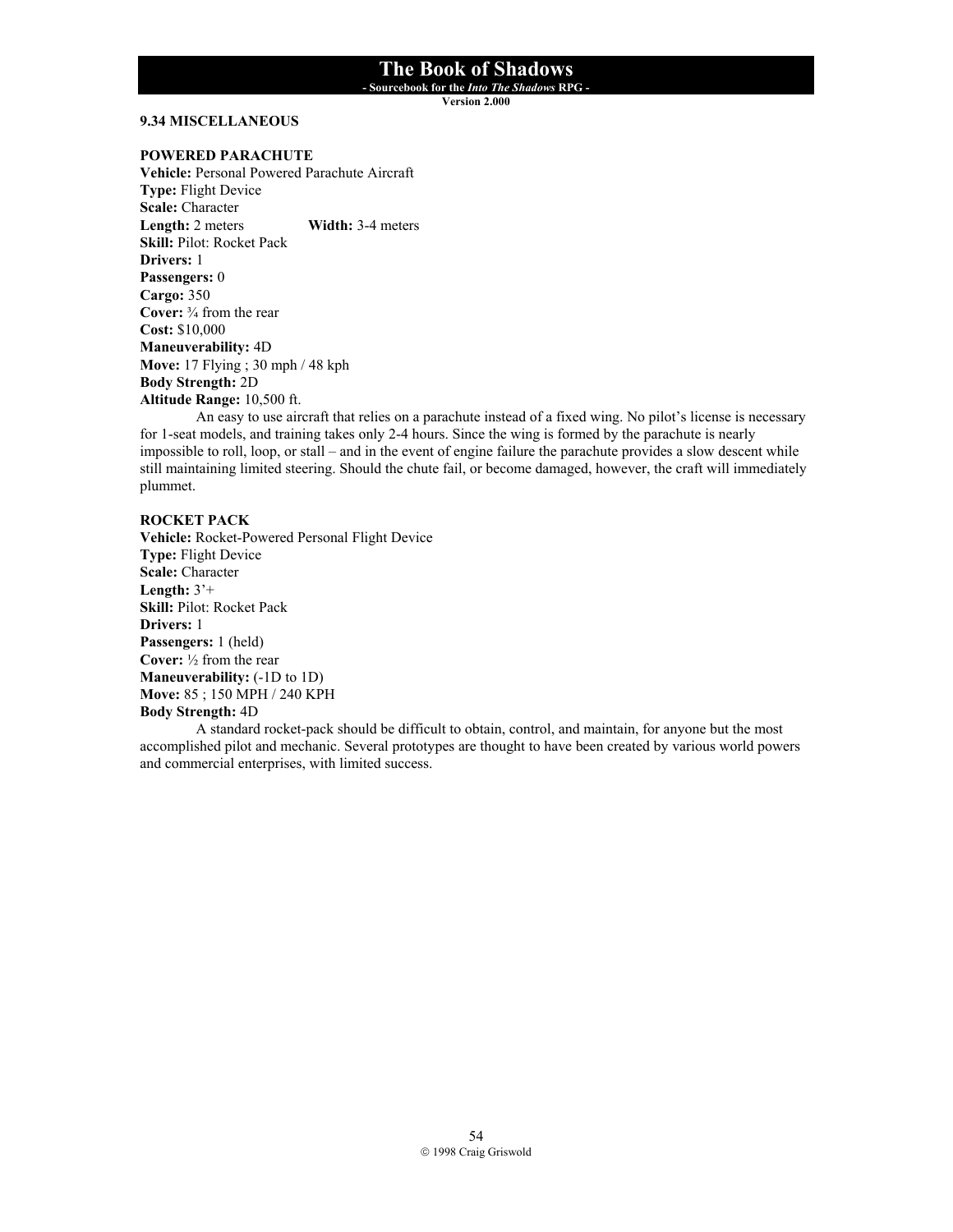**- Sourcebook for the** *Into The Shadows* **RPG -** 

**Version 2.000**

### **10.0 HIGH TECHNOLOGY**

"*When you see something that is technically sweet, you go ahead and do it and you argue about what to do about it only after you have had your technical success. That is the way it was with the atomic bomb.*"

-J. Robert Oppenheimer-

#### **10.1 AUTOMATION**

 Robots, androids, cyborgs, and such have been common to horror and science fiction stories for the past century. Here are presented sample game stats and brief discussions on many of these concepts. An adventure, series of adventures, a campaign, or even and entire game system could easily be devoted to most of these topics. While the level of detail provided here is certainly less than definitive, it should provide a seed or a starting point to game masters looking to incorporate them into their adventures.

**Androids** - Exact definitions vary for androids, but the Greek translation is essentially "man-like." In most science fiction the term is used to define a mobile robot built to mimic, or at least resemble, a human being. The category is pretty wide, and may be used to describe a graceless automaton like "Robbie the Robot" from the classic film Forbidden Planet, the disturbingly bio-mechanical female design from Fritz Lang's early silent film Metropolis, or the cunningly realistic simulations from the film Westworld.

#### **DOPPELGANGER**

**Type:** Android **Physique:** 5D+2 Stamina 7D **Reflex:** 3D+2 Dodge 4D+1, Running 4D+2 **Canny:** 2D+2 Disguise: (Specific Person) 5D+1, Evidence Disposal 4D+2, Find 3D+2 **Education:** 2D **Technical:** 2D **Will:** 3D Acting: (Specific Person) 6D+1, Intimidation 4D, Sanity 5D **Special Abilities/Disadvantages:**

*Android* - As a mechanical entity, doppelgangers do not require sleep, air, food, or water. They also cannot heal themselves and must be repaired to regain Life Points. The androids are insulated to protect against discovery by metal detectors, and cursory doctor's exams.

#### **Story Hooks:**

*Replacement* – Doppelgangers are android duplicates of living beings, designed to replace them for purposes known only to their creators.

#### **Life Points:** 40

**Survival Points:** 0-3 normally

#### **Move:** 12

**Size:** 1.5-2.1 meters tall

 Doppelgangers are android duplicates designed to mimic and replace specific living beings, without the knowledge of that beings friends, family, or coworkers. Their exact origin and larger purpose remains mysterious. So far three such android doubles have been discovered accidentally so far. One, a university professor, was discovered in the aftermath of a car accident. The second, a highranking politician was discovered only when shot by a mysterious lone gunman while travelling in a motorcade. The third, a senior partner in a high-profile legal firm, was struck by lightning on a golf course.

 Each android is programmed with intimate and general knowledge specific to the individual in question, otherwise mirroring the stats listed above. Who created the exquisitely detailed machines, how and when the originals are replaced, and the purpose behind each replacement remain completely unknown. It's possible, though unproven, that the androids are of extraterrestrial origin.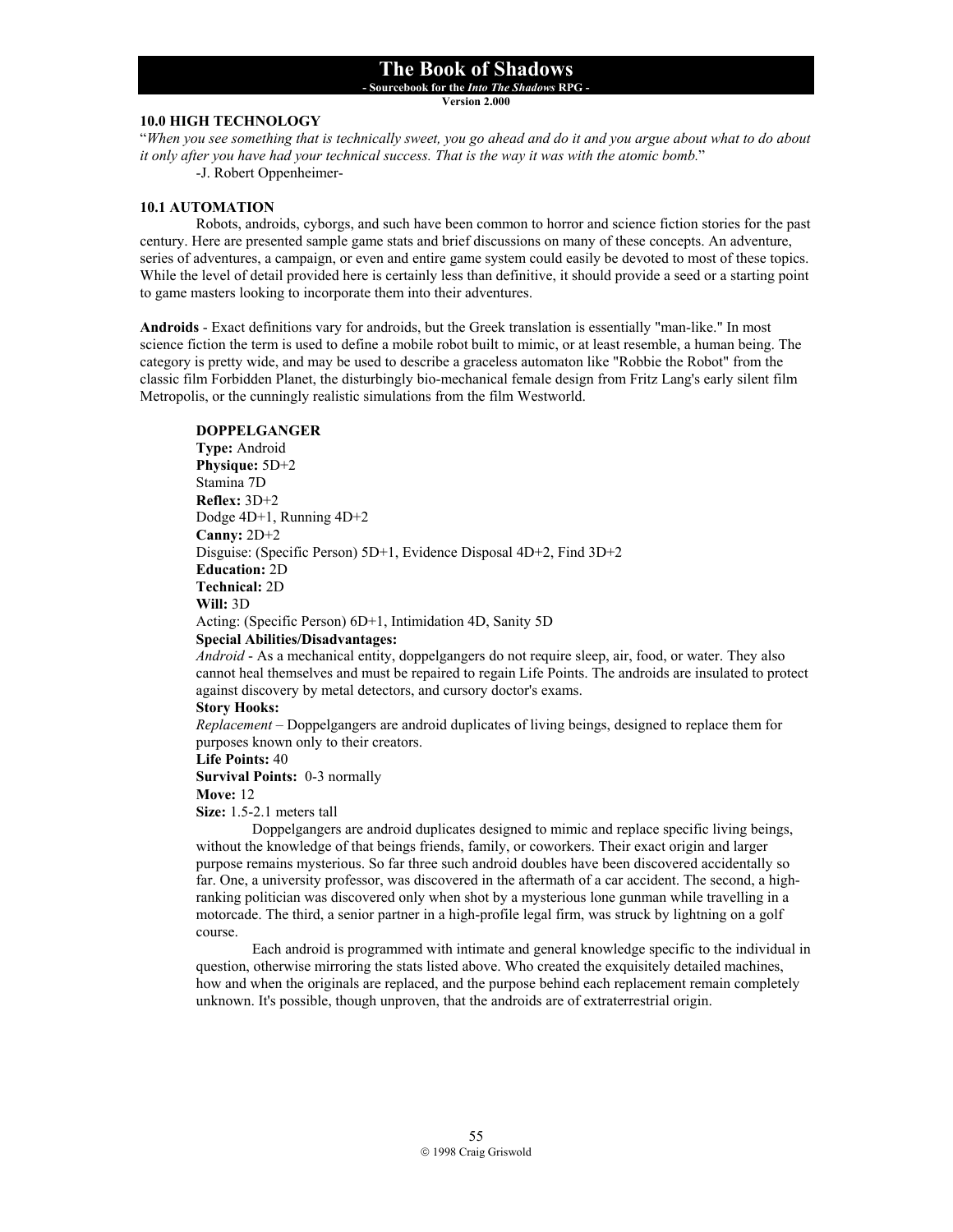#### **The Book of Shadows - Sourcebook for the** *Into The Shadows* **RPG -**

**Version 2.000**

**Artificial Intelligence** - The ability of a machine to perform those functions generally attributed to require intelligence, the ability to acquire and apply knowledge – utilizing thought and reason. The most likely type of machine to fit such a definition is a powerful computer, such as might be used to control a robotic body. Machines with artificial intelligence should be assigned both Canny and Education attributes.

**Cyborgs** - A cybernetic organism - or 'cyborg' for short - is one composed of both cybernetic, or artificial, and organic parts. Player characters may be cyborgs, or have replacement cybernetic parts – but any special abilities gained from these enhancements should be purchased in the same way special abilities are purchased in the main rules, as well as in the chapter on Player Character Monsters.

**Malicious Logic** - Malicious logic is the term used to describe computer code designed with solely malicious, though not necessarily harmful, intent. Three of the most recognized types are detailed below. Malicious logic may be used in conjunction with the other ideas listed in this section to provide an interesting twist. For example, and artificial intelligence that replicates itself like a virus - supplanting the original system with its own files. A virtual reality program with a Trojan Horse logic bomb that affects the minds of its users. Even an android that interfaces with computers directly to spread a terrorist-manufactured virus.

- 1. **Logic Bomb** An element of a virus or Trojan Horse that is executed according to specific criteria, such as date or time. It may harmlessly flash messages on the screen, destroy files, or potentially damage hardware.
- 2. **Trojan Horse** A Trojan Horse is an unauthorized software segment placed in a trusted program, such as a word processor, accounting software, or other commonly used program. It may appear relatively harmless at first, popping up annoying messages and animations, but may progress to damaging system elements.
- 3. **Virus** Unauthorized software segments that copy themselves into other executable programs, they move from computer to computer attached to files either on floppy disks, or through file transfers. As with logic bombs they may be relatively harmless, or they may severely damage a system.

**Robots** - From the Czech robota, meaning work, a robot is an automated machine that simulates and/or replaces human labor. Many robots are decidedly simple and designed to do tedious, repetitive tasks. However, the technology has progressed over time so that there are now robots guided by programs on the verge of artificial intelligence - capable of programming themselves, decision making, and carrying out complex tasks. Their use is increasingly prevalent in situations determined too dangerous for humans, such as handling radioactive materials and long term space exploration. Unlike androids, most robots are designed to suit a specific task, rather than to directly simulate the human form.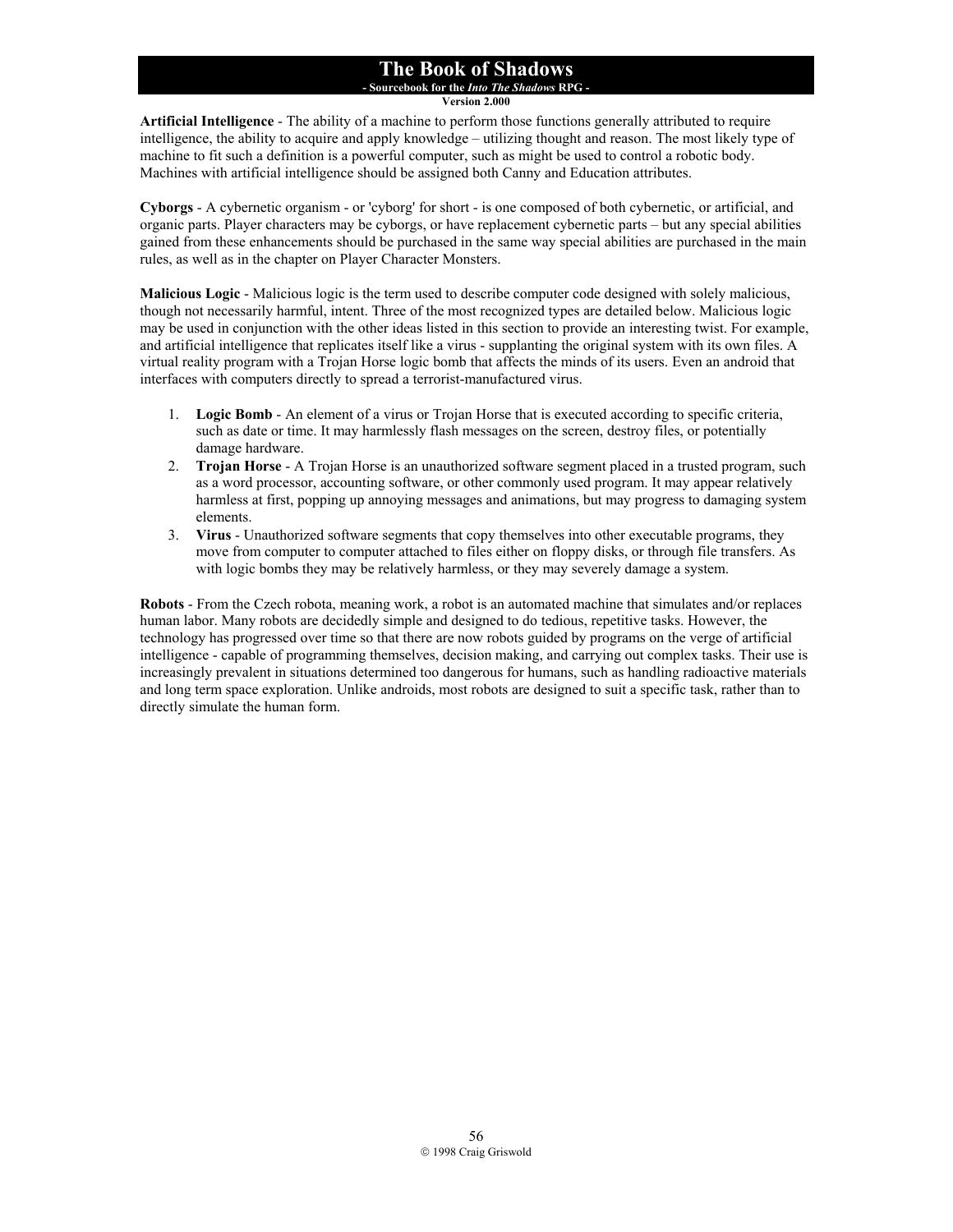**- Sourcebook for the** *Into The Shadows* **RPG -** 

**Version 2.000**

# **FRONDEUR**

**Type:** Robot **Physique:** 6D Stamina 7D **Reflex:** 3D+2 Firearms: AP Guns 5D+1, Heavy Weapons: Sling Missile System 6D **Canny:** 3D+2 Find: Programmed Enemy Targets 4D, Guerilla Warfare 4D, Tracking 4D **Will:** 1D+1 **Special Abilities/Disadvantages:** *Anti-Personnel Guns* - (one mounted machinegun on either side) range: 100/200/400, 4D damage, 500 rounds each, scale: Character. *Armor* - PHY+3D *Missile Launcher* - Holds 6 missiles, range: 100/450/900, blast radius: 1/2/3/4, damage: 10D/8D/4D/1D, scale: Tank *Robot* - As a mechanical entity, Frondeurs do not require sleep, air, food, or water. However, they also cannot heal themselves and must be repaired to regain Life Points. *Sensory Package* - Frondeurs have complete infrared and motion sensor packages that allow them to see in the dark and through smoke - they also receive a  $+2D$  to use Canny or weapon firing skills against a target moving at least 15 meters per round. **Story Hooks:** *Combatant* – Frondeurs are designed and programmed for use in real-world battlefield situations, and once active and difficult to control. **Life Points:** 40 **Survival Points:** 0-3 normally **Move:** 12 **Size:** 2.2 meters tall, 1.5 meter wide, 2 meters long **Scale:** Car The Frondeur, or Slinger, robotic light missile platform was designed in the late 1990's by a French defense contractor for use in prolonged battlefield situations. The idea is to program the Frondeur to recognize enemy targets on sight, and then turn them loose in a proposed region. Whenever the Frondeur encounters enemy forces they will engage using hit-and-run guerilla tactics. Only prototypes have been developed to date.

 One shipment, consisting of three prototypes was hijacked recently and is believed to be in the hands of extremists known as the Supernatural Liberation Organization. The group believes in giving land back to the gnomes and faeries, and is willing to kill people to do it.

**Virtual Reality** - An artificial environment which is experienced through sensory stimuli, normally sights and sounds, provided by a computer interface. There is direct interaction between the user and the virtual environment, the purpose of which could be simple entertainment - as with a game - or the environment could be a working interface designed to allow the user a faster or more intuitive method of interacting with a computerized system. The environment projected could be a simple array of three dimensional polygons, or may be so detailed as to be almost indistinguishable from reality. This type of interface has been highly popularized by a category of science fiction known as 'cyberpunk.'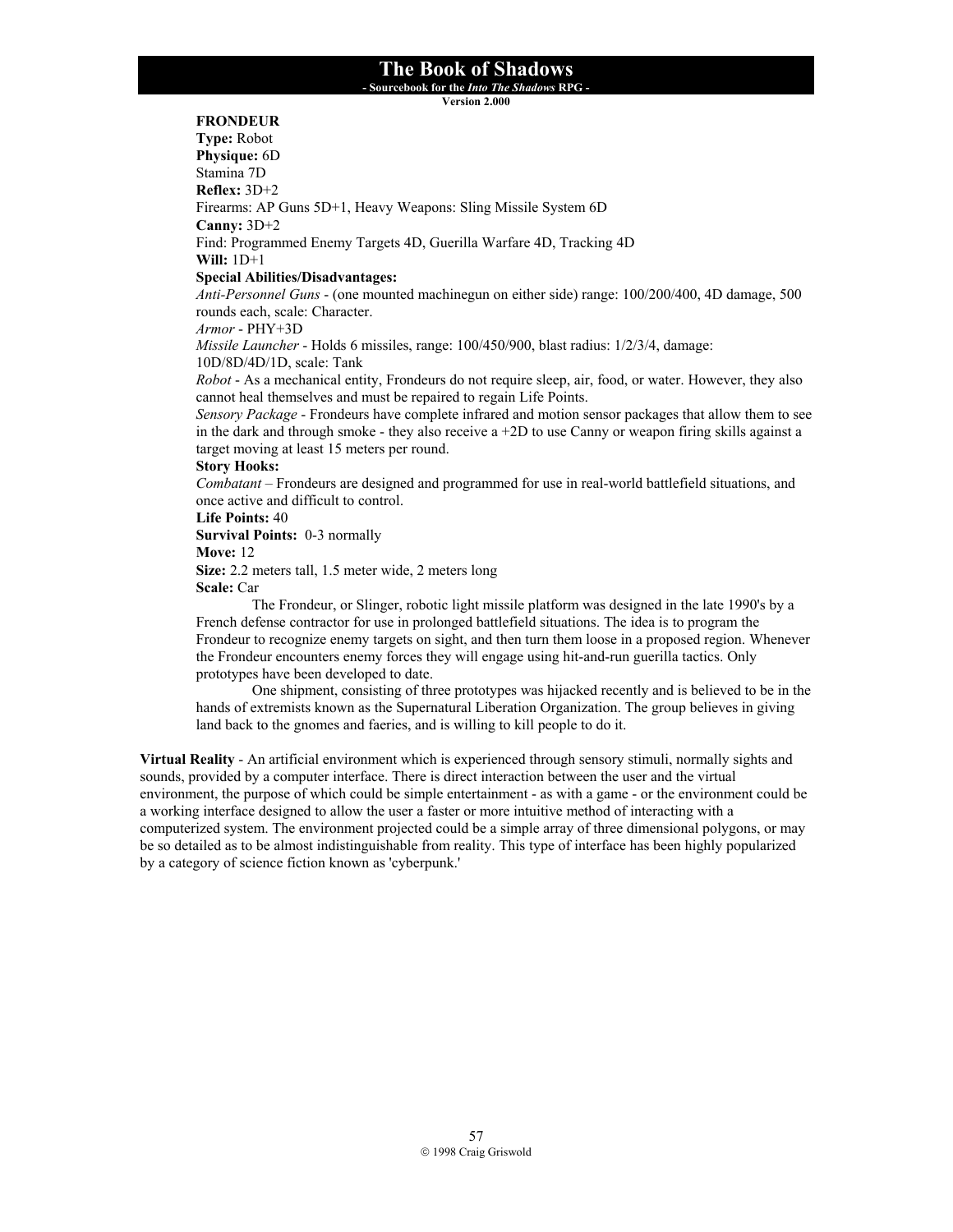**- Sourcebook for the** *Into The Shadows* **RPG - Version 2.000**

#### **10.2 SPECIAL WEAPONS**

 Included below are statistics for a variety of high technology weapons, generally considered to be outside our current level of technology, as well of brief explanations of the technology involved in each. They may be useful for alien or futuristic weaponry.

| <b>ENERGY WEAPONS QUICK REFERENCE TABLE</b> |                                                |            |       |       |  |
|---------------------------------------------|------------------------------------------------|------------|-------|-------|--|
| Weapon:                                     | <b>Ranges:</b>                                 | Damage:    | Ammo: | Auto: |  |
| <b>Acoustic Fixed Dish</b>                  | 100/200/300                                    | $2 - 13D#$ |       | no    |  |
| <b>Acoustic Rifle</b>                       | 15/35/75                                       | $7D***$    | 20    | no    |  |
| Calmative Spray Gun                         | 2/5/10                                         | $7D***$    | 20    | yes   |  |
| <b>Gas Pistol</b>                           | 2/3/6                                          | **         | 5     | no    |  |
| Gas Sprayer                                 | 2/5/10                                         | **         | 20    | no    |  |
| <b>Laser Pistol</b>                         | 10/25/50                                       | $6D+2$     | 20    | yes   |  |
| Laser Rifle                                 | 200/400/800                                    | 8D         | 20    | yes   |  |
| Particle Beam Launcher                      | 50/100/150                                     | $10D+2*$   | 5     | no    |  |
| <b>RG</b> Pistol                            | 15/35/75                                       | $6D+1$     | 20    | yes   |  |
| RG Rifle                                    | 100/250/500                                    | 8D         | 50    | yes   |  |
| <b>Sticky Foam Sprayer</b>                  | 2/5/10                                         | &          | 5     | no    |  |
| * Tank Scale **based on the type of gas     | ***Stun-Only #Stun or Normal & see description |            |       |       |  |

**Acoustic** - These weapons use high power, very low frequency waves emitted from special antenna dishes to create 'sonic bullets.' Results can range from discomfort to blunt trauma or death. The fixed site defense has a two-meter dish and can continue to fire as long as it hooked up to an external power source.

**Calmative Spray** - Any of a selection of calmative, or sleep-inducing, drugs can be used externally through the use of dimethyl sulfoxide (DMSO). The mixture can be delivered to targets using simple motorized or pumpaction spray guns - such as are available in any toy or lawn care department.

**Gas Gun** - Special weapon for delivering toxic, paralytic, knockout gas or nerve agents. The weapon could be as small as a pistol, or as large as a flamethrower.

**Lasers** - LASER stands for Light Amplification by Stimulated Emission of Radiation. Lasers are actually predated by MASERs, which use microwave radiation rather than light. Lasers are not restricted to light however, frequencies ranging from infrared to ultraviolet and X-rays are possible. Laser weapons use pulsed laser beams, delivering its energy in short bursts. This is because a sustained beam will often create smoke where it strikes, which would disrupt the beam, while pulsed bursts allow the smoke to dissipate between strikes. The laser weapons listed here use visible light, invisible lasers that don't have some form of aiming device to compensate give the user a –1D to hit. Visible light lasers cannot shoot through smoke, and may be reflected or refracted by conventional mirrors. Other lasers may not be affected in this way, depending on the wavelengths used. Lasers themselves are silent, though the weapon may make noise as it is cycled. Laser weapons are roughly the same size as conventional firearms and use energy stored in special battery clips. Construction will be a combination of materials in a metal or hardened plastic casing.

**Particle Beams** - A particle beam is simply a beam of charged atoms or subatomic particles accelerated by a particle accelerator, directed by magnets, and focused through a lens at the target. Different types of particles may be used, but the ideal for combat purposes are particles that interact with the target to create heat and X-rays – the actual source of the damage. Particle beam weapons are bulky, and consume large amounts of energy. The beam appears white-hot in an atmosphere, and makes a loud thunderous noise. They have no recoil however, and are unaffected by atmospheric conditions like smoke.

**Railguns** - Railguns create an intense magnetic field between two launch rails to propel a projectile at up to 10 k/sec. They have a greater effective range and accuracy than conventional firearms, and since they do not rely on explosives can be used in almost any environment. Railguns may be detected by energy leaking from the power pack, or residual magnetic charge – but leave very little forensic evidence behind, unlike conventional firearms. They make roughly the same amount of noise as conventional firearms, but are quite distinctive sounding. Most standard-issue railgun designs are similar in appearance to conventional firearms, but are of reinforced plastic and ceramic construction, and are characterized by longer barrels. Since ammunition is smaller, clips incorporate both battery power and ammunition.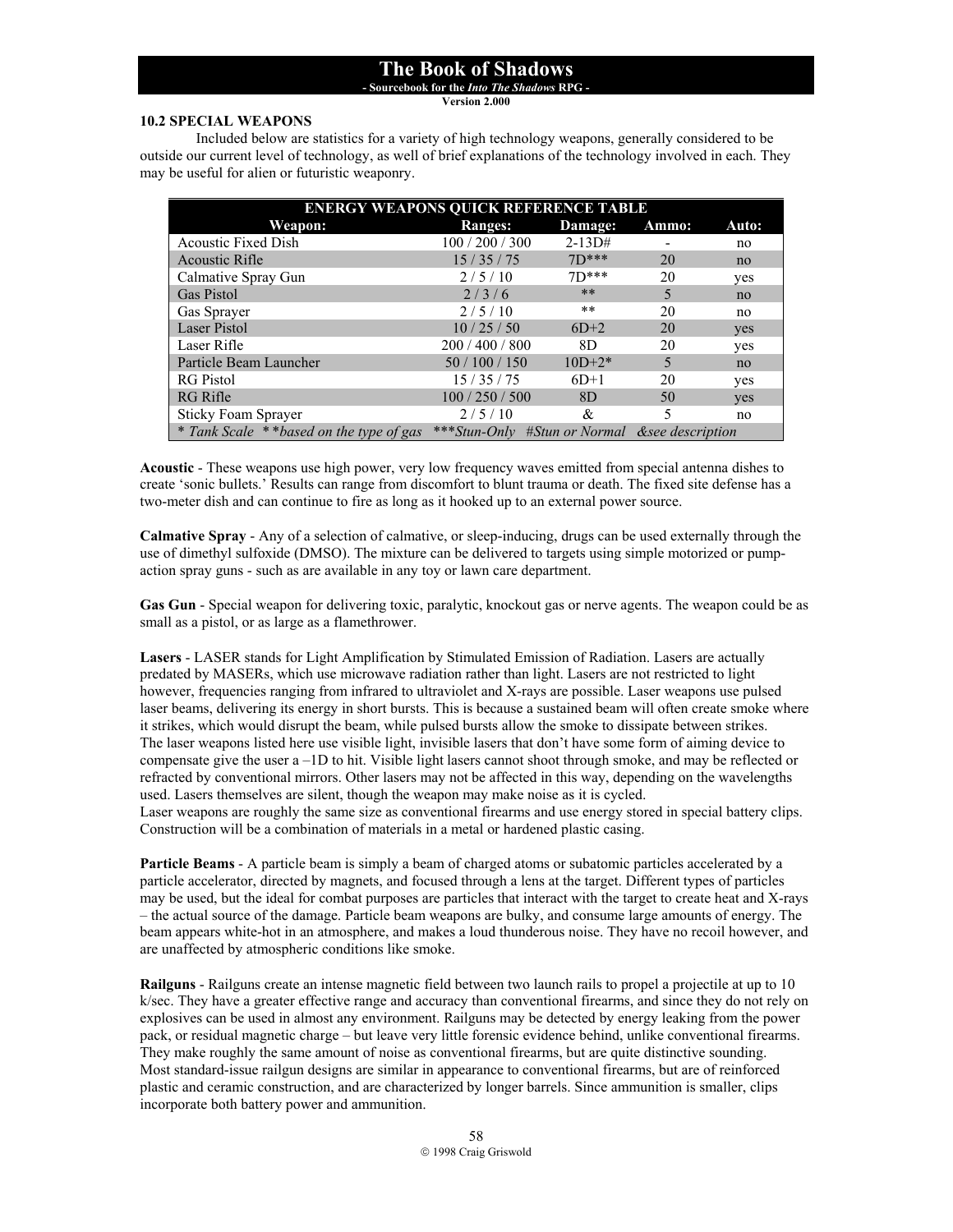**- Sourcebook for the** *Into The Shadows* **RPG -** 

**Version 2.000**

**Sticky Foam** - A polymer agent that will coat a person, hopelessly sticking them to anything. It requires a special solvent to remove. Because of the volume of foam required to immobilize a target, a successful hit requires two actions to perform but only one to-hit roll. Once "stuck" a target must make an opposed roll against a PHY of 7D to break free. Most weapons, once covered, will jam and become useless. The sticky foam projector is roughly the size of a flame-thrower, with a special backpack to hold the compressed polymer foam.

#### **10.3 SPECIAL EQUIPMENT**

 A number of special devices, including non-lethal weapons, that could be used by high technology organizations and societies. These are useful both as alien technology, and as equipment for secret black ops conspirators.

**Acoustic Curdler Unit** - A device that plugs into a high-powered sound system to create a shrill, blatting shriek. It is in use by police and military to irritate and disperse rioters. It produces a "voodoo" effect that can effectively break up chanting, singing, and clapping – such as occurs at staged protests and chthonic rituals. The has a decibel range just below levels dangerous to human hearing.

**Active Camouflage** - Camouflage that dynamically adapts, matching the object to its background colors and light levels to render it virtually invisible to the eye. This requires a sophisticated light and sensor array to detect these conditions, then it is computer matched and reproduced on a pixel array, or through the use of colorchanging chemicals. The system will either add to the objects difficulty to be detected - as with the modifiers for darkness - or subtract a set number of dice from the skill rolls of those attempting to detect the subject.

**Deference Tones** - This device uses a sophisticated array to project a voice or other sound to a desired location, without that sound being audible elsewhere.

**Electromagnetic (EM) Projectors** - Energy can be generated using a specialized electromagnetic device which causes the disruption of electronic systems.

**Laser Protection** - There are three ways of creating laser-defeating protection. The first is simply reflective coatings, the second involves coatings that block specific wavelengths, and the third uses photosensitive dyes to block the beam.

**Liquid Metal Embrittlement (LME)** - Reactant that alters the molecular structure of base metals or alloys, which could degrade or destroy metal used in vehicles, metal treads, bridges, and buildings. LMEs are clear and leave no visible residue whether sprayed onto a target, or applied with a felt-tip marker. Such an attack may be further disguised by applying it with graffiti.

**Microwave Auditory Transmitter** - A special device designed to transmit microwaves into a person's brain. The microwaves cause a rapid thermal expansion, on the microscopic level, which causes stress waves in the head which are then conducted through the cochlea and perceived as sounds originating in the back of the head. These devices are believed to be used primarily in hypnosis and mind control experiments, often on unwilling subjects. A unit the size of a portable radio has a range of roughly 100 meters. There are also rumored to be versions capable of projecting hallucinatory visions as well.

**Optical Dazer** - A battery powered 20,000 candle-power alexandrite laser light used to blind opponents, sensors, and night-vision devices. Shoulder-fired, it is roughly submachine gun sized and weighs 20 pounds.

**Stun Projectiles** - Bean bag ammunition that can be fired from shotguns, rubber bullets for normal pistols and rifles, and rubber-ball grenades should use the same damage stats as their more lethal versions, but cause Stun-Only damage when fired beyond point blank range. Note: rubber bullets must be ricocheted off the ground or a wall for Stun-Only damage, otherwise they do normal damage -1D.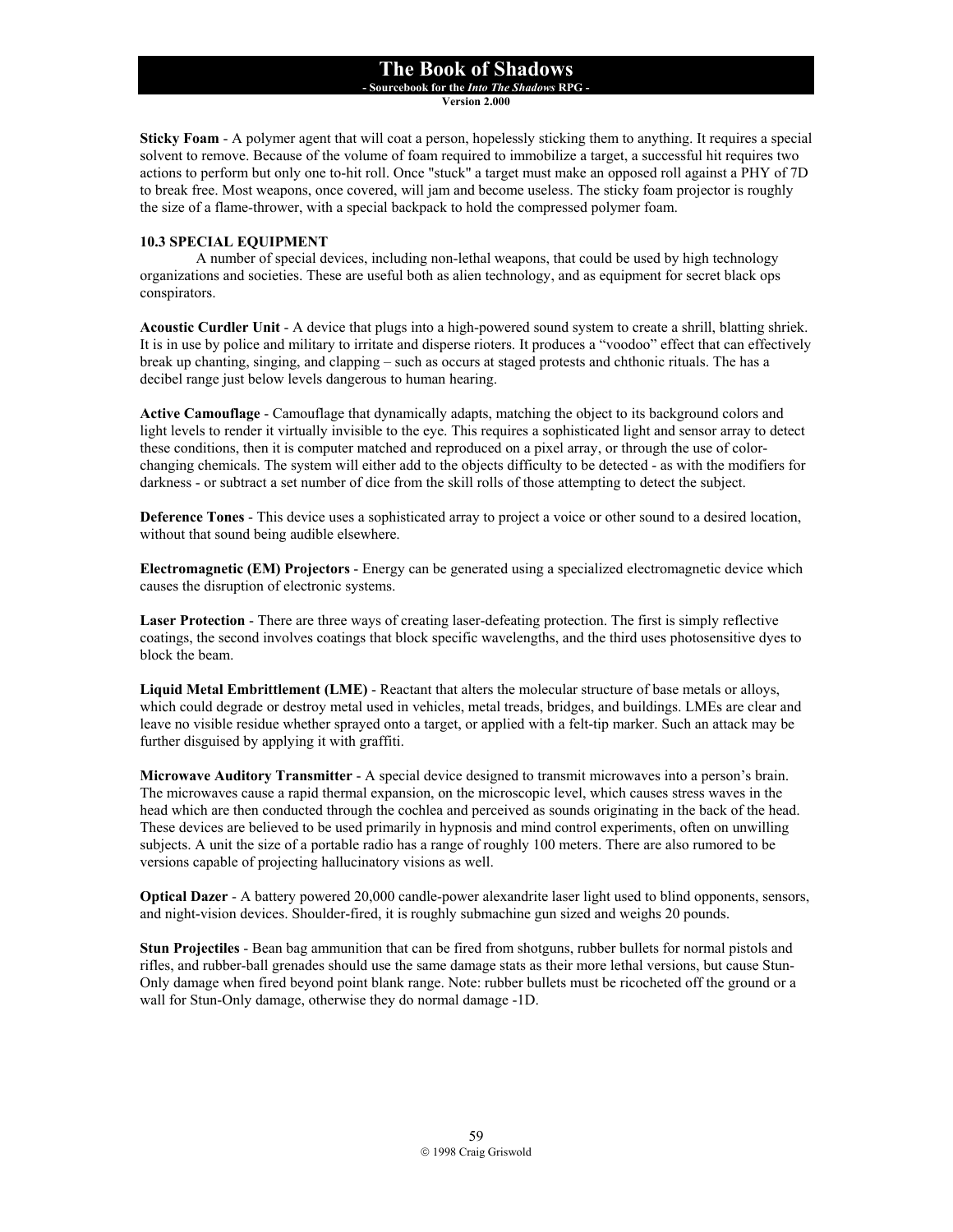**- Sourcebook for the** *Into The Shadows* **RPG -** 

**Version 2.000**

# **11.0 PLAYER CHARACTER MONSTERS**

"*Raise your hands - and all of your flippers.*" -Agent K, Men In Black-

 Not every player wants to be a normal human. This was not accommodated in the original rules because of the optional nature of this extension. If the GM wishes to allow it, the GM and player should work together to come up with an appropriate character or racial template. Racial templates are useful if the character intends to play the member of a new sentient race. Once the template is complete, the player creates a character using the guidelines included in the template, and the GM can use the template to create other members of the characters race for use as NPCs, or Shadows.

 If the player wants to play a mutant, or other human oddity, then they should use the normal guidelines included with the basic rules for creating human characters and consult the expanded list in of special advantages and disadvantages to modify the character. The normal maximum amount of special abilities and disadvantages should still be limited to 3D, unless the GM decides to allow a special exception.

### **11.1 BUILDING RACIAL TEMPLATES**

 Building a player character racial template is similar to creating a player character. The GM and player start with the basic human template as presented in the basic rules and modify it to fit in with the GM and player's concept of that race. The basic racial template follows with a brief explanation of each item.

#### **(RACE NAME OR TYPE)**

**Attribute Dice:** The number of attribute dice a member of this race begins with.

**PHYSIQUE:** The minimum and maximum values for this attribute a member of this race can have.

**REFLEX:** The minimum and maximum values for this attribute a member of this race can have.

**CANNY:** The minimum and maximum values for this attribute a member of this race can have.

**EDUCATION:** The minimum and maximum values for this attribute a member of this race can have.

**TECHNICAL:** The minimum and maximum values for this attribute a member of this race can have.

**WILL:** The minimum and maximum values for this attribute a member of this race can have.

**Special Abilities/Disadvantages:** Any special abilities or disadvantages that have game effects.

**Story Hooks:** Factors about the race which could be used for important aspects in an adventure.

**Move:** The starting number of meters the character goes in a full move, followed by the maximum Move for that race.

**Size:** The common range of adult sizes for this race.

**Scale:** Each race is considered to be character scale unless otherwise noted.

Races start out with 18D of attributes, this is modified by any Special Abilities and Disadvantages that race automatically starts with. Normally the variance for attribute dice should be no more than  $\pm 3D$ , but the GM may allow variances up to  $\pm 6D$  if the race still seems playable without unbalancing the game.

Attributes minimums and maximums are listed next. The normal human ranges are between 1D and 5D for every attribute. In most cases the minimums would remain 1D for every race, though there are exceptions. Maximums will vary considerably for various races. It is normal for these ranges to be somewhat restrictive, forcing players and NPCs to conform to a general stereotype. There is no bonus or subtraction to the base attribute dice for attribute ranges.

Special Abilities and Disadvantages are one of the major things that set apart different races. Special Abilities and Disadvantages affect the total Attribute Dice for a race.

Story Hooks do not have a direct effect on the Attribute Dice available to the race. These are items concerning racial history, reputation, or temperament that don't fit under Special Abilities and Disadvantages. They are often important for the GM in setting up adventures, or even campaigns. For the player, they may be an aid in determining how to role-play the character. Most races should have one or more Story Hooks to set them apart.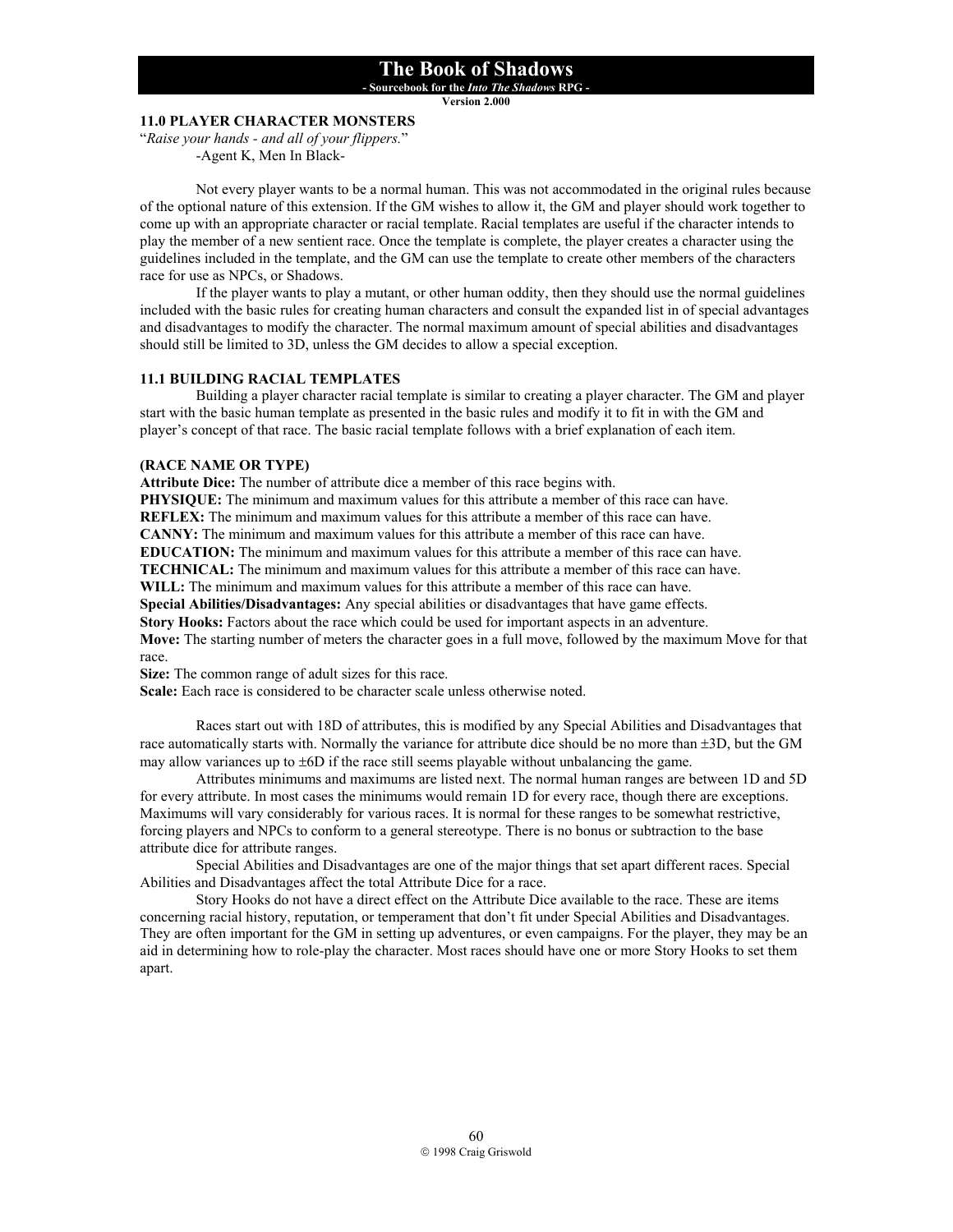**- Sourcebook for the** *Into The Shadows* **RPG - Version 2.000**

 The base Move score, as well as the maximum Move score for the race are listed. Move starts at a base of 10, this is how many meters a character of that race can go in one full movement. Move can be increased to 12 for a cost of 1D from the Attribute Dice. Reducing Move to 8 gives an additional 1D to the base Attribute Dice. Reducing Move to 5, grants a total of 2D. A Move of 0 or 1 would gain a total of 3D, but this would make characters almost useless in game terms so this is not recommended unless the race has a Special Ability that compensates for it.

 Size is simply a measure of the normal height or length range of an adult member of that race. Size has no effect in combat or to the Attribute Dice directly, unless noted under the Special Abilities/Disadvantages – or unless the race is considered to be other than Character scale. Most races are Character scale. It costs 2D to be Car scale, 6D to be Tank scale, and 10D to be Carrier scale. *Use of this should be heavily restricted by the GM*.

#### **11.2 SPECIAL ABILITIES/DISADVANTAGES**

#### **SPECIAL ABILITIES**

 This is an expanded list of abilities, similar to those listed in the Character Creation section of the basic rules. Listed with each is the cost of the ability in initial attribute points, as well as a brief description of the ability. This is not meant to be a superhero game, so I have limited what abilities are available here.

GMs and players are encouraged to come up with other unique traits as needed, using the following guidelines for determining the cost in attribute points: abilities that confer little or no effect in game terms should have no cost; abilities that confer useful, but minor, advantages in game terms should cost up to 1D; abilities that confer an useful ability that has regular or valuable effects in game terms should cost up to 2D; abilities that have a constant or extremely useful effect in game terms should cost up to 3D. Abilities so valuable that they should cost more than 3D should not be available to player characters.

### **Adaptation**

#### *Attribute Cost*: 0-3D

The character is adapted to survive in an unusual environment. This could include anything from leathery skin that conserves moisture in the desert, to a sealed form capable of surviving even deep space. To a large degree this ability excludes the character from making Survival rolls in the environment(s) they are adapted to.

#### **Analgesia**

#### *Attribute Cost*: 1D

The character is insensitive to pain. Results of Stunned on the Damage Effects table are ignored. The character can undergo surgery without anesthesia and drive nails through their arm for fun. This does not reduce the amount of damage the character suffers, it only reduces the effects.

#### **Contortionist**

#### *Attribute Cost*: 1D

The character has an unusual bone structure and/or musculature that allows them to wrench and twist themselves out of shape. The character can dislocate joints at will to simulate trauma, navigate narrow passages, or escape from bonds. The character gets a  $+2D$  on any skill use that includes the use of this ability, at the GM's discretion.

#### **Cryptomnesia**

#### *Attribute Cost*: 1pip+

The character has unconscious memories, which they are unaware of, that may be drawn on in special circumstances. This ability may simply take the form of certain skills purchased by the GM, without the players knowledge, at half the normal cost – or a bonus of 1D or more to certain skills under specific circumstances. For example, the character may possess racial memories that allow them to operate alien equipment millions of years old which the character is not consciously aware of – but which may play an important roll in a specific adventure or the entire campaign.

#### **Electrical Battery**

#### *Attribute Cost*: 1D+

The character has the ability to store up electrical charges in their body and discharge them by touch. For every 1D the character spends on the ability they can issue 3D stun-only damage worth of charge. The voltage is significant enough to charge a battery, though this takes several hours. The character can use this ability at will, and can either do the full amount of stun damage, or alter the flow to do 1D of normal damage per 1D spent on the ability.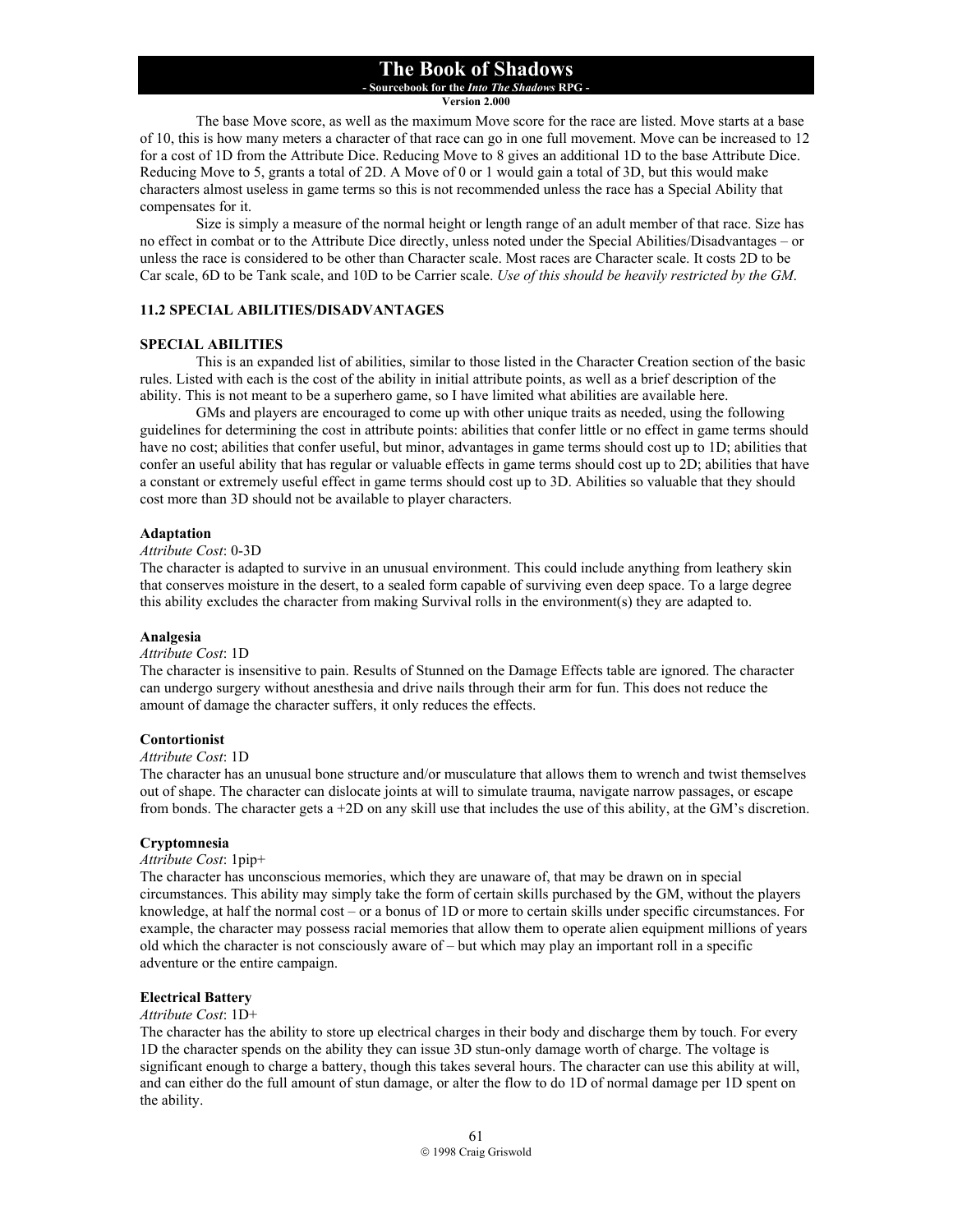**- Sourcebook for the** *Into The Shadows* **RPG -** 

**Version 2.000**

#### **Extended Life-span**

*Attribute Cost*: 1 pip

This ability gives the character an extended life-span, it does not affect how the character heals, nor does it allow them to regenerate lost body parts. The exact natural life-span of the character is up to the GM. This ability actually has little effect in game terms – and will only be used in unique situations, or in an extremely long campaign.

#### **Flight**

*Attribute Cost*: 1D+

For every 1D the character spends on this ability they are able to fly at a Move of 5. The character uses their Reflex attribute for movement rolls, and can increase their chance by adding spending Skill points or Survival Points on a Flying skill, roughly identical to the Running skill. Flying by the use of wings and such does not affect the cost directly, but will give the character a Distinctive Appearance disadvantage that will offset part or all of the cost.

### **Heal From Death**

*Attribute Cost*: 3D

The character can heal, even from death – at their normal rate. When Life Points reach 0 or below, they will be unable to act until their Life Points reach a positive number – and will appear for all purposes to be dead, until their body has time to heal. One or more methods must be established of killing the character, usually decapitation or fire.

#### **Hibernation**

*Attribute Cost*: 1 pip

The character is able to slow their bodily functions and survive for months or even years in a state of hibernation with no food and limited air. If the race is compelled to hibernate under certain conditions, usually cold weather, then this is considered a Disadvantage worth 1 pip or more – but the GM should always enforce this disadvantage if they grant the character any pips for it.

#### **Hyperaesthesia**

#### *Attribute Cost*: 1D

The character has an extreme acuteness of the normal senses. One specific sense is chosen, and the character receives +2D on skill rolls (primarily Canny skills) that sufficiently utilize the sense. For example, a character with acute hearing might often add the bonus to Blind Fighting, Hide/Sneak, Lock-picking, Surveillance, and Tracking.

#### **Hypnotism**

#### *Attribute Cost*: 1D

The character has the biological ability to mesmerize a target, making them open to the character's suggestions. This is not based on knowledge, or psionic ability. It may be caused by pheromones, eldritch power, or mindaltering poison. The source of the ability must be determined when the ability is taken, as well as a simple, suitable defense. For example, the hypnotic stare of a vampire is magical in nature and only works through direct eye contact with a member of the opposite sex. Members of the same sex are not affected, nor are those careful to avoid the vampire's stare.

 The ability requires an opposed roll of the user's Will versus the target's for each suggestion the user attempts to implant. A base roll at least equal to the target's roll is required to recall deeply repressed memories.

 A roll at least 5 higher than the target's is required to implant a minor suggestion, such as confirming a suspicion of the target. A roll of 10 higher is required to implant a moderate suggestion, such as creating suspicion where there was none. A roll of 15 higher is required to implant a major suggestion, such as having the target act completely out of character.

If another character spends an action attempting to restore the character's conscious control, then the target is allowed to reroll their Will and compare it to the user's original roll to see if they can break free. A failed attempt to hypnotize will give the target a +5 bonus to resist further suggestions from that character.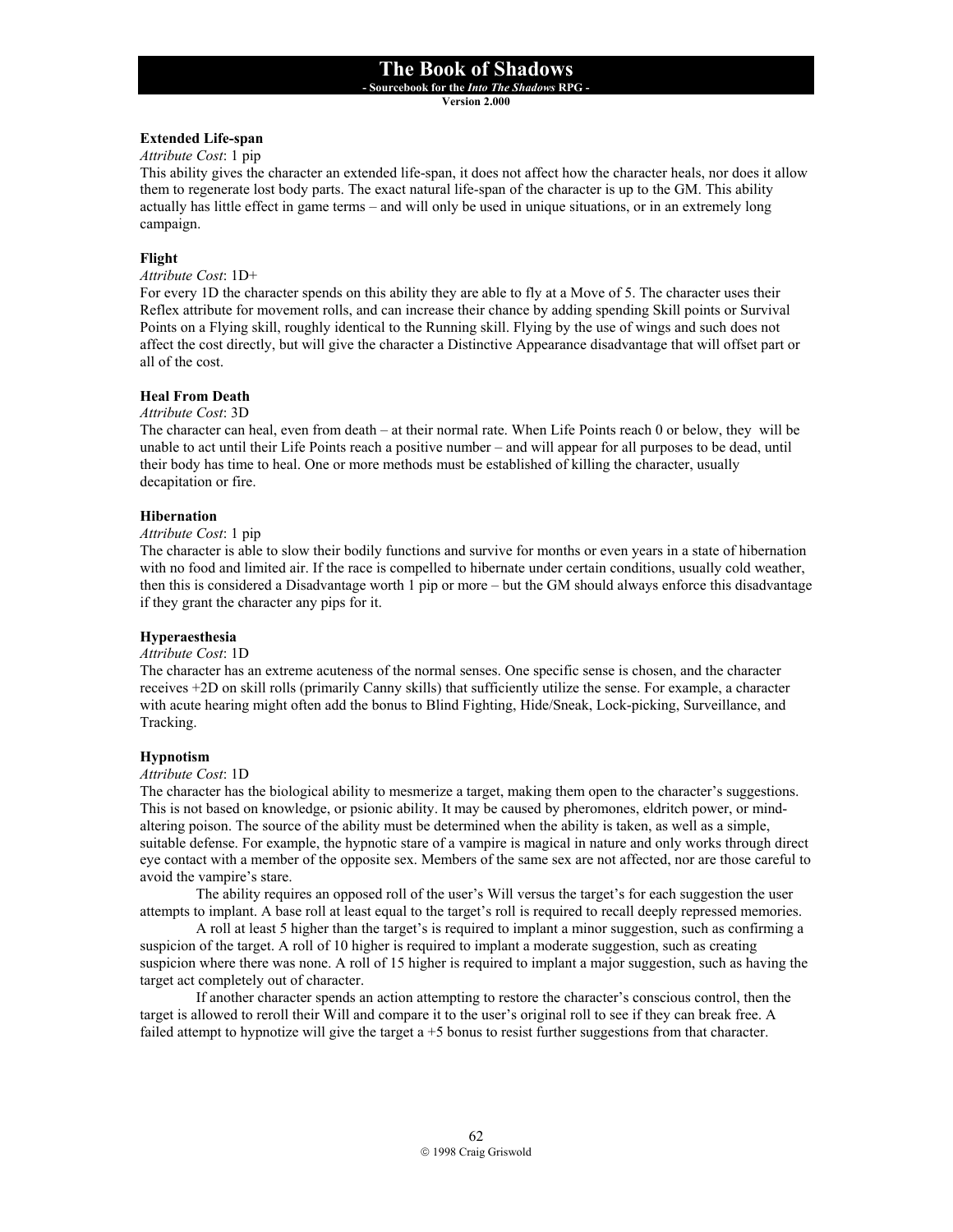**- Sourcebook for the** *Into The Shadows* **RPG -** 

**Version 2.000**

### **Invisibility**

#### *Attribute Cost*: 1D to 3D

The character can either 'cloud minds' or refract light in some fashion, rendering themselves invisible to normal vision. Detecting the character by voice is usually difficult as well. Other characters have a +20 difficulty to use any vision-based skills against the invisible character. Temporary invisibility, controlled by the user, costs 1D – permanent invisibility costs 3D.

 For characters that are not permanently invisible, remaining invisible requires two actions per round, meaning any other actions the character performs while invisible have a –2D modifier minimum. Characters with permanent invisibility do not suffer this penalty.

### **Limbs**

### *Attribute Cost*: 2 pips

The character has one or more extra prehensile limbs that they may use to perform tasks. A non-prehensile, or otherwise useless, limb does not cost anything directly – though it does affect the character's appearance. The cost for each extra limb is 2 pips.

### **Magnetism**

#### *Attribute Cost*: 1 pip+

The character is naturally magnetic, and can hold metal objects to their body. For every pip spent on this ability, the character can hold up to 5 pounds of ferrous material to their skin without visible support. This ability works only on touch, and is always 'on.'

### **Nictalopia**

#### *Attribute Cost*: 2D

The character has the ability to see in extremely low-light conditions. They suffer no modifiers from darkness, unless it is absolute.

### **Poison/Toxin**

#### *Attribute Cost*: 1 pip+

The character has the ability to generate a harmful substance that can be delivered by spray, touch, or injection with fangs or claws. Even if the poison is delivered using another attack as a 'carrier,' the poison damage is figured separately. Sprayed poison has an initial cost of 2 pips for a range of 2/5/10, cost is doubled each time range is doubled.

 Poison that causes damage costs 1 pip for every 1D of Stun-Only damage, or 2 pips for every 1D of normal damage. Damage that cannot be resisted by normal means, such as a Physique roll, costs double – and the GM and player should agree on some reasonably suitable defense. *For example, an extremely deadly toxin that bypasses normal defenses may be completely negated by doses of anti-venom taken before the victim is affected.*

If the poison/toxin has a non-combat effect – such as turning the victim blue – then the GM should base the cost on the desired effect, with a minimum of 1 pip per 1D of effect. If the effect roll exceeds the victim's resistance roll then the effect is initiated.

#### **Regrowth**

#### *Attribute Cost*: 1 pip or 1D

This ability allows the character to regrow lost extremities. It does not give the character the ability to heal damage any quicker than normal. For 1 pip the character can only regrow small extremities, such as fingers and toes, that have become severed. It takes 6 months to regrow small extremities. The ability to regrow larger extremities, such a severed limbs, costs 1D and requires a full year to perform. The GM may speed up regrowth considerably if the character also has the regeneration ability.

#### **Regeneration**

# *Attribute Cost*: 1-3D

This is the character's ability to heal rapidly. For a cost of 1D the character may heal every 12 hours, instead of once per day. For 2D the character can heal every 6 hours. For 3D the character heals hourly.

 Optionally – the GM can specify that the character recover 1 Life Point automatically every 2 hours for 1D, 1 every hour for 2D, or, 1 every 10 minutes for 3D.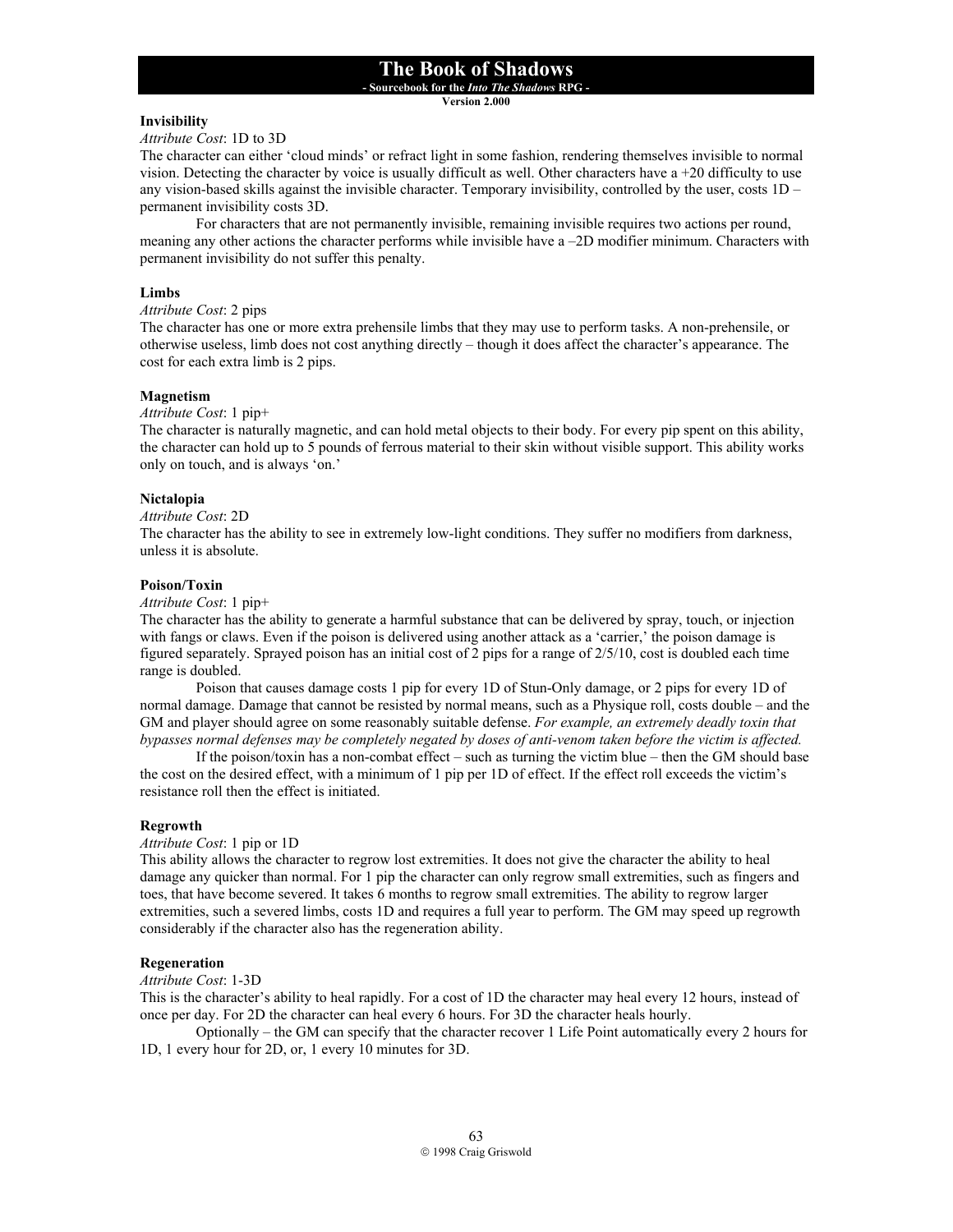**- Sourcebook for the** *Into The Shadows* **RPG -** 

**Version 2.000**

#### **Simultaneous Concentration**

*Attribute Cost*: 1D

This is the ability to split the character's awareness, allowing the character to perform two actions without suffering an initial -1D skill penalty so long as at least one of these actions is completely cerebral. Penalties begin as normal at -1D to all skills for three actions, -2D for four actions, and so on.

#### **Skill Bonus**

*Attribute Cost*: 1D or 1 pip

The character has a special affinity for a restricted category of skills that gives them  $a + 2D$  to skills of that nature *when the character is initially created*. The skills should be of narrow scope – such as piloting skills, thieving skills, or acting skills – and not encompass more than a quarter of the common skills under the appropriate attribute. It is the GM's decision which skills are appropriate. Bonuses that only affect one limited skill or skill specialization, such as Climbing or Find: Mushrooms should cost only 1 pip.

#### **Spirit Communion**

*Attribute Cost*: 1pip

The character can communicate with spirits in such a way that the spirit takes control of some conscious function of the character's body. This may include what is known as Automatic Speaking, Automatic Writing, Autoscoping (Ouiji), Direct Drawing or Direct Painting. The character does not automatically understand the output of such communication; they must interpret the results as anyone else would.

#### **Spirit Sight**

# *Attribute Cost*: 2 pips

This ability allows the character to see and hear ectoplasmic or discarnate entities that are otherwise undetectable to normal perception. Normal humans sometimes gain this ability as a result of near-death experiences, or as the result of intense feelings of alienation or depression. To be able to hear the spirits normally requires an additional pip.

#### **Water Breathing**

*Attribute Cost*: 1D

The character has the ability to breathe underwater for unlimited amounts of time. If the character can NOT breathe air then this becomes a Disadvantage worth 2D.

#### **Weaponry**

### *Attribute Cost*: 1 pip+

The character has some form of natural weaponry such as claws, fangs, horns, hooves, or quills – specified when the advantage is purchased – that gives them a bonus to damage in unarmed combat. For every pip the character spends they receive  $a + 2$  pips bonus to unarmed combat damage.

#### **DISADVANTAGES**

 This following is an expanded list of disadvantages, similar to what is included in the basic rules. Included with each is the dice value that is added to the character or racial template for accepting the disadvantage, as well as a brief description of each.

GMs and players are encouraged to come up with other unique disadvantages as needed, using the following guidelines for determining the value in attribute dice: disadvantages that confer little or no effect in game terms should have no value; disadvantages that confer minor effects in game terms should confer no more than 1D; abilities that confer an definitely hampering disadvantage that has continuous effects in game terms should confer no more than 2D; disadvantages that have a constant and extremely hampering effect in game terms should confer no more than 3D. Disadvantages that are so hampering that they would be worth more than 3D should not be available to player characters.

#### **Chromidrosis**

#### *Attribute Value*: 1 pip

The character's sweat is colored – usually black, though any color is possible. This is easily recognizable when the character is overheated, stressed, or has been exerting themselves.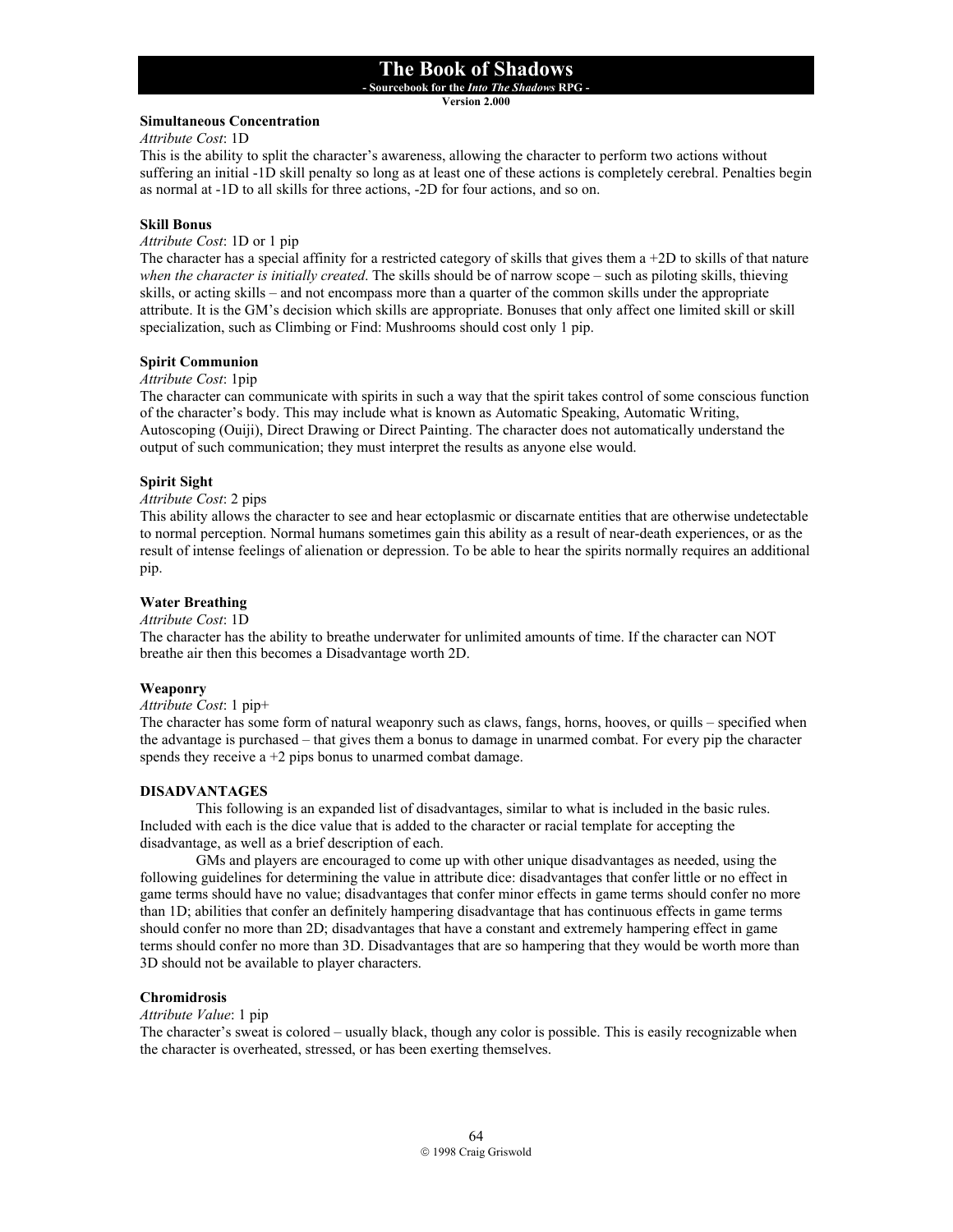**- Sourcebook for the** *Into The Shadows* **RPG -** 

**Version 2.000**

#### **Distinctive Appearance**

*Attribute Value*: 0-2D

The character has some unusual, often unique traits that make them easy to identify. The value for this disadvantage varies based on the type of appearance. Please note – *this disadvantage can only be taken once. It is for the character's entire appearance*.

 Normal scars, tattoos, moles, birthmarks, piercing, shaving, hairstyles, and such should be listed on the character sheet under Physical Appearance, and are not considered to be worth attribute points. Everyone is unique to a certain degree. Anything more unusual that can be disguised in some way is worth 1D, even it must be disguised with a generous application of make-up, sunglasses, large hats, or overcoats. These include whole body tattoos; small horns, odd skin colors and textures, glowing eyes, and massive burn scars. Distinctions that can NOT be disguised are worth 2D. These include things like a snake or fish tail in the place of legs, a hand growing out of the character's face, or a crescent shaped head.

#### **Luminosity**

### *Attribute Value*: 2 pips

The character has luminous patches - blue, red, green, or yellow - on their body that glow in the dark. Their sweat or urine may be luminous, as well as any open wounds. The unusual nature of this condition makes the character easily identifiable – but can be hidden relatively easily with heavy clothing.

#### **Poikilothermism**

#### *Attribute Value*: 0D

The character's body assumes the temperature of its surroundings, much like cold-blooded animals. This makes touching the character unpleasantly like touching a corpse. The character also does not appear as easily on infrared heat sensors, and others suffer a –2D penalty for attempts to locate them this way.

#### **Sensitivity**

#### *Attribute Value*: 0-3D

The character suffers in some way from exposure to a common substance – such as sunlight, holy objects, or water. Aversion, or even extreme discomfort, is worth nothing. Stun-only damage is worth 1 pip for every 1D/Round the character suffers in direct exposure. If the character takes normal damage from contact they receive 2 pips for each 1D/Round. If the character suffers irresistible damage – which they may not use their Physique to resist – they receive 1D for every 1D/Round.

#### **Skin Shedding**

#### *Attribute Value*: 0D

The character annually sheds their skin. The shedding is preceded by a hardening of the skin, which then begins to peel away in large sections revealing a soft pink 'new' skin underneath.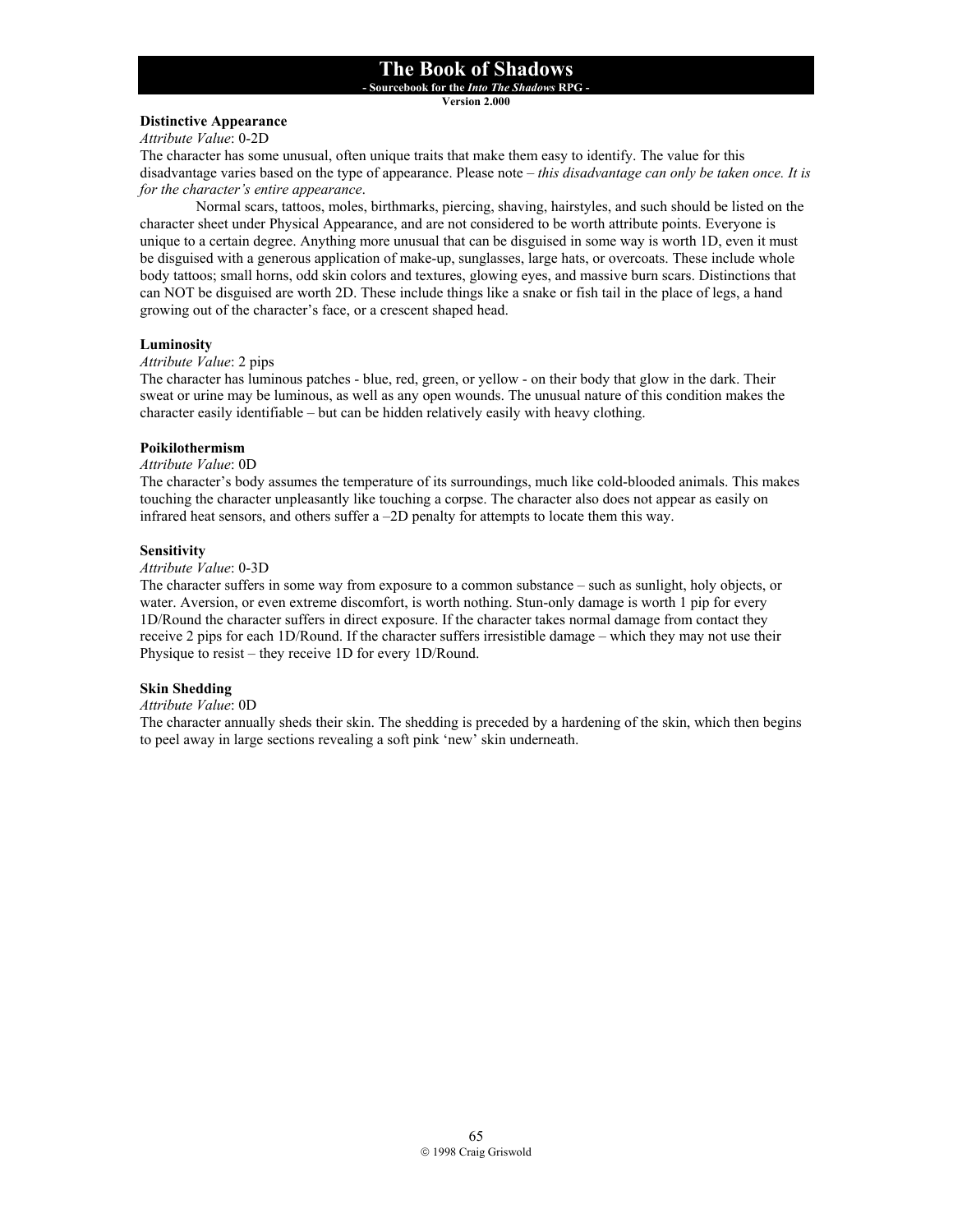**- Sourcebook for the** *Into The Shadows* **RPG -** 

**Version 2.000**

### **11.3 SAMPLE RACIAL TEMPLATES**

#### **DWELLERS**

**Attribute Dice:** 18D **PHYSIQUE:** 3D/6D **REFLEX:** 1D/5D **CANNY:** 2D/5D **EDUCATION:** 1D/5D **TECHNICAL:** 2D/6D **WILL:** 1D/5D

# **Special Abilities/Disadvantages:**

*Distinctive Appearance* – Dwellers are short, hairy humanoids. They have swarthy features and often grow long, scraggly beards. In low light their eyes tend to reflect back red, producing a glowing effect.

*Skill Bonus* – Dwellers receive rigorous training in metalworking skills from a young age and receive a +2D bonus to any metalworking or related mechanical skills when the character is initially created.

*Subterranean Adaptation* – Dwellers can see into the infrared and ultraviolet wavelengths. They are comfortable at normal cave temperatures (around  $45^{\circ}$  F), and have an uncanny directional sense perhaps tied to detecting the magnetic poles. Due to a reduced metabolism they normally live 2-3 times as long as a normal human.

### **Story Hooks:**

*Secretive* – Dwellers guard their cities closely, and never share their secrets with outsiders.

**Move:** 5/8

**Size:** .5-1.2 meters tall

 Dwellers are an ancient race of subterranean humanoids featured strongly in the mythology and folklore of a variety of cultures all over the world. They live in vast underground cities, utilizing ancient technology and metalworking skills to survive largely unnoticed by the surface world. They live in a communal society, necessary for their survival, with extended families of sometimes five generations living under the same 'roof.' They are highly regarded for their metalworking skills, and their adeptness at enchanting weapons.

#### **ICTHYOSAPIENS**

**Attribute Dice:** 17D **PHYSIQUE:** 2D/6D **REFLEX:** 1D/5D **CANNY:** 1D/5D **EDUCATION:** 1D/5D **TECHNICAL:** 1D/3D **WILL:** 1D/5D

### **Special Abilities/Disadvantages:**

*Distinctive Appearance* – Icthyosapiens are humanoid, with green to gray skin covered in fins and dark splotches, their faces are flat with only slits where their noses would be, and black staring eyes.

*Water Adaptation* – Icthyosapiens can breathe water or air interchangeably. They also have tinted eyes capable of seeing at great depth, and bodies designed to withstand great pressure.

#### **Story Hooks:**

*Territorial* – Icthyosapiens in the wild will often attempt to drown any sailors or swimmers they come across. **Move:** 10/12

#### **Size:** 1.5-2.5 meters tall

Icthyosapiens, or mer-people, are an ancient race of humanoids who inhabit the depths of the ocean in colossal undersea cities that may represent the remains of Lemuria or Atlantis. They have a history of attacking sailors and swimmers who come too close to their undersea cities.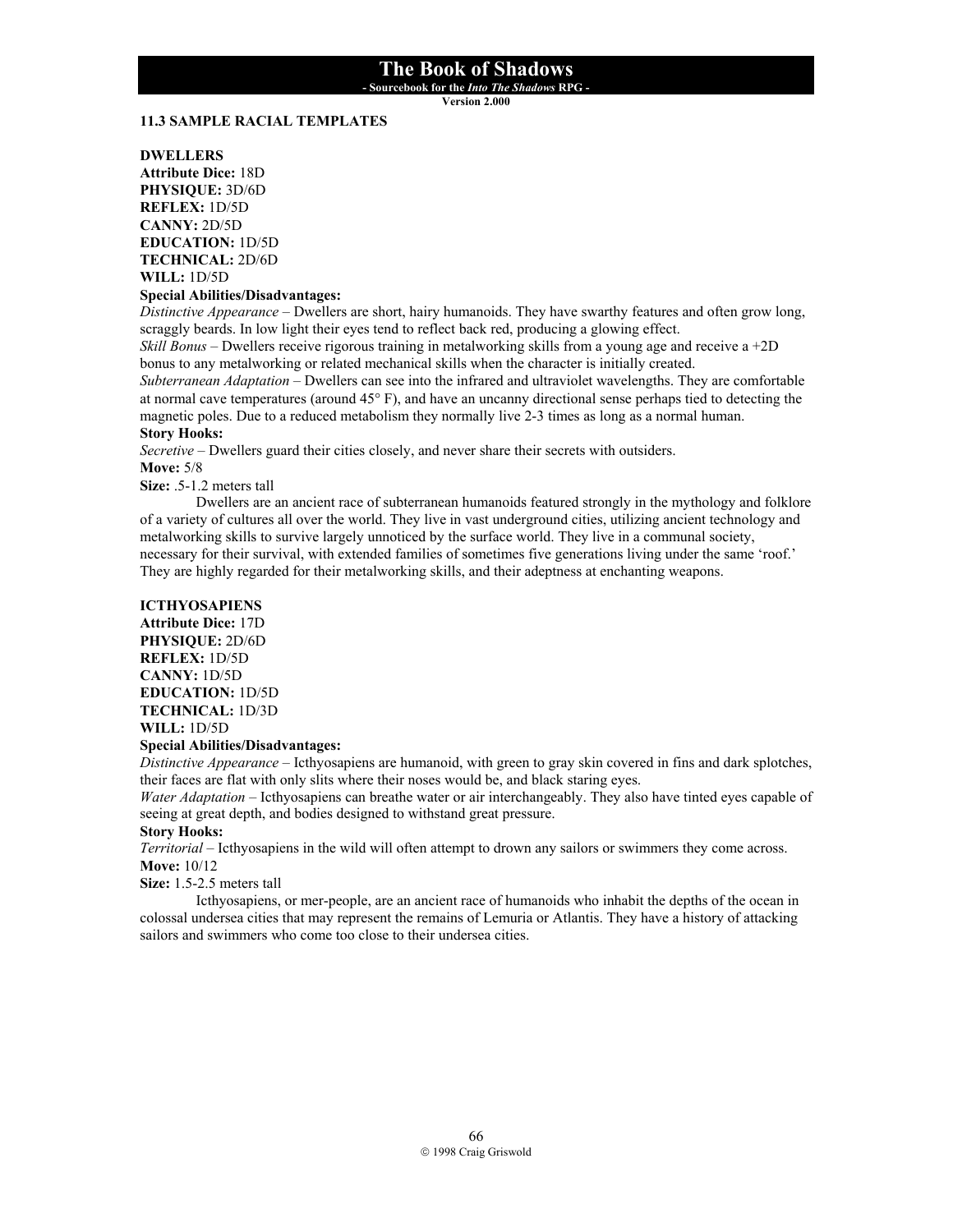**- Sourcebook for the** *Into The Shadows* **RPG -** 

**Version 2.000**

**SERPENT PEOPLE Attribute Dice:** 15D **PHYSIQUE:** 1D/5D **REFLEX:** 1D/5D **CANNY:** 1D/5D **EDUCATION:** 1D/5D **TECHNICAL:** 1D/5D **WILL:** 1D/6D

#### **Special Abilities/Disadvantages:**

*Hypnotism* – See description above. Serpent People have hypnotic eyes that allow them to immobilize victims whose eyes they stare into. This hypnosis *only* works to immobilize the victim.

*Poison Bite* – PHY+2 damage bite, the venom does 5D Stun-Only damage.

*Sensitivity* – Serpent People have an extreme aversion to cold, though they suffer no extra damage from it. *Skin Shedding* – The character annually sheds their skin. The shedding is preceded by a hardening of the skin, which then begins to peel away in large sections revealing a soft pink 'new' skin underneath.

#### **Story Hooks:**

*Secretive* – Serpent People have survived since ancient times by hiding among humans.

**Move:** 10/12

**Size:** 1.5-2.5 meters tall

The Serpent people have lived alongside humanity since ancient Mu. Several times they have tried to subjugate humanity – but humans always manage to rally together and rout them, exterminating great numbers of them in the process. For the past thousand years they have taken a new approach infiltrate human governments and societies – hoping to one day exploit their hidden power base and take control.

### **WERE-JAGUAR**

**Attribute Dice:** 15D **PHYSIQUE:** 2D/5D **REFLEX:** 1D/5D **CANNY:** 2D/5D **EDUCATION:** 1D/5D **TECHNICAL:** 1D/4D **WILL:** 1D/5D

# **Special Abilities/Disadvantages:**

*Acute Smell* – Were-jaguars have a +2D to Canny rolls based on scent, even in human form.

*Climbing* – Were-jaguars are expert climbers and receive +2D to Climbing rolls even in their human form. *Distinctive Appearance* – Were-jaguars have small areas of discoloration on their skin, often overlooked unless the viewer is looking for them, that correspond to their markings in jaguar form.

*Transformation* – Were-jaguars can transform to a jaguar, and back to human, at will. They retain their natural intelligence in jaguar form. It requires one complete round to change to either form. (Use the stats for Mountain Lion in their jaguar form.)

#### **Story Hooks:**

*Animalistic* – Were-jaguars have simple needs, and prefer to exist in harmony with nature. They tend to live singly or in pairs, though a culture does exist and several have been known to act cooperatively. **Move:** 10/12

### **Size:** 1.5-2.1 meters tall

 Were-jaguars have been present in Central and South America as long as mankind. The origins of the race are lost to antiquity, but they were recognized and respected by the Olmec civilization over 3000 years ago. Unlike some forms of shape-shifters they can change form at will. Originally they lived in the steamy tropical rainforests of Central America, but they have spread with civilization and can be found in most major population centers in North, Central, and South America.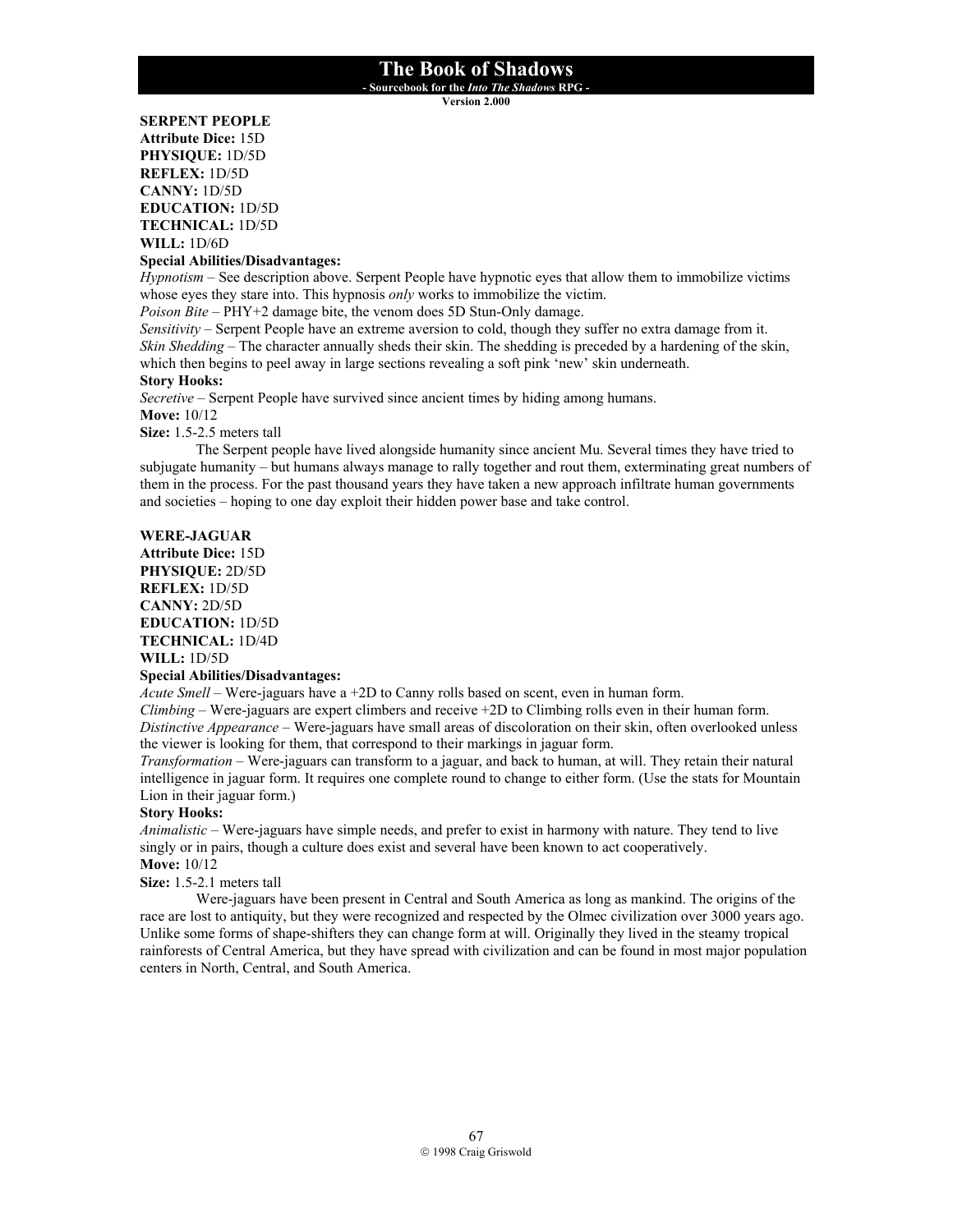**- Sourcebook for the** *Into The Shadows* **RPG -** 

**Version 2.000**

# **12.0 SHADOWS**

Janine Melnitz: "*Do you believe in UFOs, astral projections, mental telepathy, ESP, clairvoyance, spirit photography, telekinetic movement, full trance medium, the Loch Ness monster and the theory of Atlantis?*" Winston Zeddmore: "*Ah, if there is a steady paycheck in it, I'll believe anything you tell me.*"

-Excerpt from the film Ghostbusters-

 The statistics presented for most Shadows should be regarded as stereotypes at best. Individuals vary considerably, and may have additional or unique skills, spells, and special abilities. The GM should feel free to modify these as needed, or simply to throw a wrench into a player's plans.

#### **12.1 ALIENS**

 It has been asserted during the last century that man has, for thousands of years, been visited for various reasons by intelligent life of extraterrestrial origin. Evidence is often sketchy at best, and easily disputed. Links have frequently been made to various government conspiracies.

**Hynek Classification System:** A system of classifying UFO encounters pioneered by Dr. J. Allen Hynek, which includes the following definitions:

**UFO** – Unidentified Flying Object. This does not necessarily indicate alien activity, it is just not readily identified.

**Nocturnal Light** – Anomalous light seen in the night sky whose description rules out known astronomical phenomena.

**Daylight Disks** – Seen by day. Not restricted by shape, just viewing time.

**Close Encounter of the First Kind** – UFO seen within approximately 500 feet of witness.

**Close Encounter of the Second Kind** – UFO that leaves physical evidence, such as burn or markings, paralyzes humans, or interferes with electrical devices.

**Close Encounter of the Third Kind** – A close encounter with visible occupants of the craft.

**Close Encounter of the Fourth Kind** – UFO abductions. (unofficial)

**Close Encounter of the Fifth Kind** – Communication between a human and an extraterrestrial intelligence. (unofficial)

**Roswell, New Mexico July 1947:** The most well known, and often disputed, UFO case to date. A rancher near Corona, New Mexico found unidentified wreckage spread over a half mile area. Three days later he showed the local Sheriff the debris, who in turn contacted Roswell Air Army Field. Debris was collected and flown to Washington DC, as well as examined locally. The Army initially released a story indicating that the remains of a flying saucer had been found, but quickly retracted it stating that the wreckage was from a weather balloon. The rancher was reportedly under house arrest for a week while Army personnel recovered the main body of the saucer.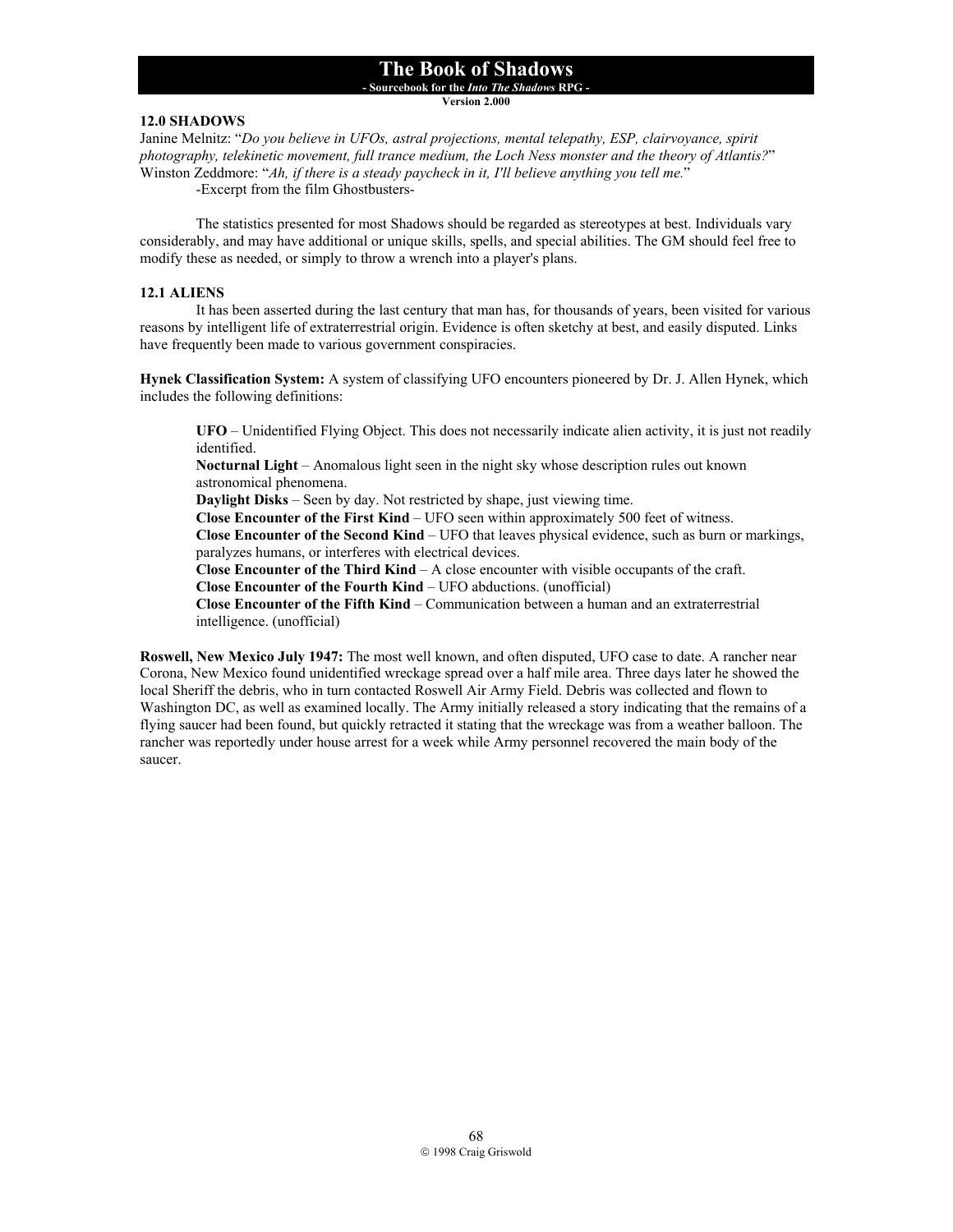**- Sourcebook for the** *Into The Shadows* **RPG -** 

**Version 2.000**

#### **12.11 ALIEN DESCRIPTIONS**

#### **GREY**

**Type:** Extraterrestrial Biological Entity **Physique:** 2D **Reflex:** 2D **Canny:** 3D+2 Evidence Disposal 4D+2, Surveillance 5D **Education:** 4D **Technical:** 6D **Will:** 4D **Special Abilities/Disadvantages:**

*Absorption* – Greys feed by absorbing nutrients through their skin. The protein formula absorbed is thought to come from human fluids recovered from abductees.

#### **Story Hooks:**

*Inscrutable* – The actions of these aliens have never been adequately explained, and they have made no apparent moves to communicate with the human race.

#### **Life Points:** 25

**Survival Points:** 0-10 normally

**Move:** 10

**Size:** 1.2-1.5 meters tall

Greys are the most commonly encountered extraterrestrial race. They range in height from  $3\frac{1}{2}$  to  $4\frac{1}{2}$ feet tall, and are grayish-white to grayish-blue or grayish-green in color. They have large, black, oval eyes, and thin slits for their mouth and nose. They are credited with being extremely intelligent and deceitful, they abduct humans for use in inexplicable experimentation and then return them with no memory of the event. The US Government is thought to have recovered the bodies of some Greys from wrecked saucers, and may even have a living subject.

#### **MAN IN BLACK**

**Type:** Agent for Unknown Forces **Physique:** 3D **Reflex:** 3D **Canny:** 3D Surveillance 5D+2 **Education:** 2D+1 Esoteric Science: UFOlogy 8D **Technical:** 3D Electronic Surveillance 4D **Will:** 3D+2 Interrogation 5D+1, Intimidation 5D+1, Mental Defense 4D **Special Abilities/Disadvantages:** *Distinctive Appearance* – MIB are dark, with slightly slanted eyes, foreign accents, and always dress in black two-piece suits. **Story Hooks:** *Counter Intelligence* – The MIB are dedicated to covering up evidence of UFO activity. **Life Points:** 32 **Survival Points:** 3-5 normally **Move:** 10 **Size:** 1.8 meters tall

Sightings of UFOs have, since the 1950's, occasionally been followed by appearances by mysterious agents of unknown forces known as the Men In Black, or MIBs. The only fundamental aspect of these sightings is that nearly all such encounters are with an individual dressed in a plain, though immaculately pressed and clean, black two-piece suit, white shirt, and black tie and shoes.

The beings have been described as pale and hairless or dark skinned and foreign-looking, often with slanted eyes. They may appear singly, or – more commonly – in groups of three. They may talk in a peculiar accent, or in the vernacular of old movies. They often show surprise at common objects – such as ball-point pens. They tend to act 'robotic' – neither friendly nor malign.

They usually attempt to convince people not to speak about UFO sightings and encounters, at times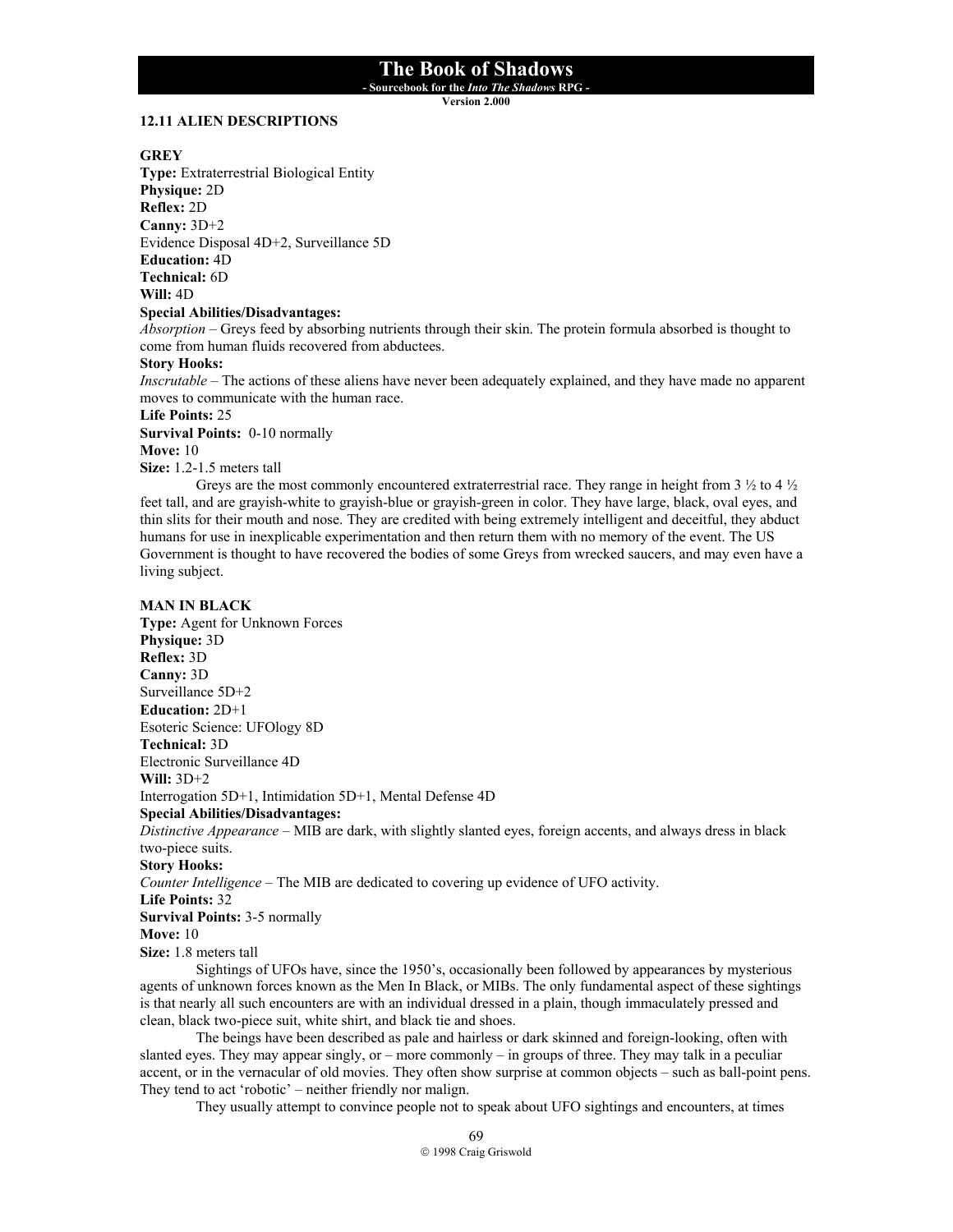# **- Sourcebook for the** *Into The Shadows* **RPG -**

**Version 2.000**

intimidating subjects with threats of bodily harm – though they have not been known to actual resort to such. There is great disparity about the origin of these beings, some intimating government connections – others extraterrestrial.

### **REPTILLIAN**

**Type:** Extraterrestrial Biological Entity **Physique:** 3D **Reflex:** 3D **Canny:** 2D+1 Hide/Sneak 4D, Surveillance 4D **Education:** 2D **Technical:** 3D **Will:** 4D Intimidation 5D **Special Abilities/Disadvantages:** *Scaly Skin* - +2 to PHY to resist damage **Story Hooks:**

*Inscrutable* – The actions of these aliens have never been adequately explained, and they have made no apparent moves to communicate with the human race.

**Life Points:** 28

**Survival Points:** 0-10 normally

**Move:** 10

**Size:** 1.6-1.9 meters tall

Reptilians are believed to be of an origin similar to the Greys, due to a marked resemblance in their appearance. Unlike the Greys, Reptilians have crocodilian skin, and a more lizard-like shape to their head. Reports indicate that they are a more warlike race than the Greys, and they may be either superiors to them, or subservient.

#### **NORDIC**

**Type:** Extraterrestrial Biological Entity **Physique:** 3D+1 **Reflex:** 3D **Canny:** 3D Surveillance 4D **Education:** 3D **Technical:** 5D **Will:** 3D+2 **Special Abilities/Disadvantages:** *Human Appearance* – Nordics can pass as tall, muscular, humans of Scandinavian descent.

**Story Hooks:**

*Benevolent* – These aliens have on occasion made apparent contact with humans and identified that their goal here is to guide us to a new level of existence.

#### **Life Points:** 25

**Survival Points:** 0-10 normally

**Move:** 10

**Size:** 1.7-2.1 meters tall

Nordics are the most unusual of alien visitors, so named for their marked resemblance to humans of Scandinavian ancestry. Encounters with these aliens have a more pleasant, or at least less disturbing, feel than with other aliens. They claim to be benevolent watchers over humanity, and hope to guide us to the next level of existence. There is also some indication that they may have clashed with the Greys at some point in the distant past.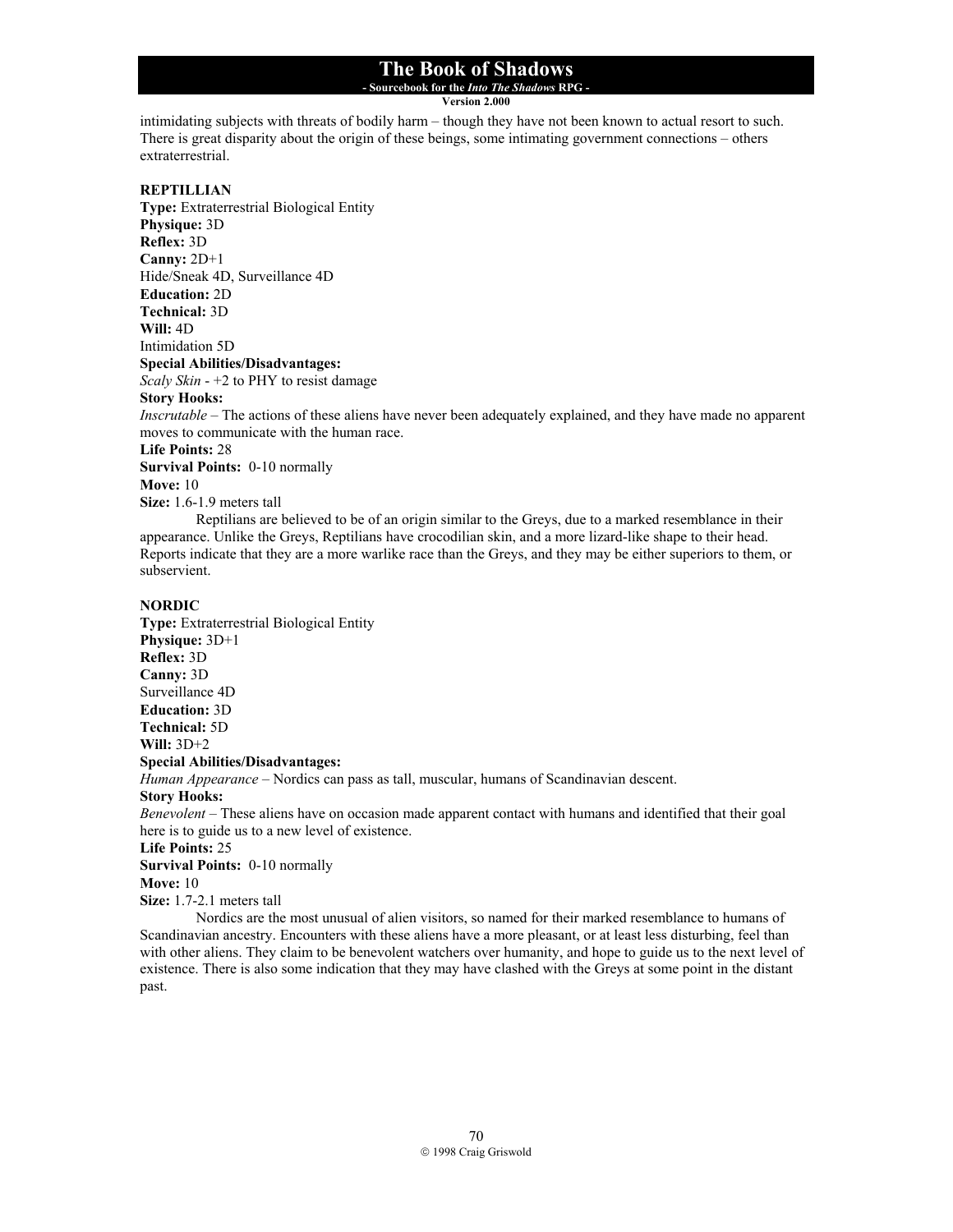**- Sourcebook for the** *Into The Shadows* **RPG -** 

**Version 2.000**

## **12.12 ALIEN VEHICLES**

#### **FLYING SAUCER**

**Vehicle:** Unidentified Spacecraft **Type:** Medium Space Transport **Scale:** Tank **Diameter:** 13m **Height:** 5m **Weight:** 10,000 kg **Range:** unlimited, using antimatter reactor **Skill:** Pilot: Alien Saucer **Drivers:** 3 (1 at +5 difficulty) Passengers: 33-55 normally, up to 150 in emergency **Cargo:** 20,000 kg **Cover:** Full **Maneuverability:** 2D+2 **Move:** 500; 900 mph / 1440 kmh (in atmosphere: space-based speed unknown) **Altitude Range:** Space Capable **Body Strength:** 4D+2 **Weapons: PARALYTIC RAY** 

*Fire Arc*: Bottom-Mounted 360° turret *Crew*: 1 *Skill*: Heavy Weapons *Fire Control*: 5D *Range*: 100 / 1000 / 3000 m *Damage*: 7D (Stun/paralysis effect)

What may be the only saucer in possession of the US is located at Area 51 – Groom Lake – in Nevada. The craft is being reverse-engineered by the US Government, possibly in conjunction with representatives of the 'Grey' race. The metal of the craft appears to be similar to polished aluminum, and is one continuous piece, as is the interior. There are no sharp edges on either the interior or exterior surfaces. There are no obvious weapons on the exterior of the craft, though it is equipped with bottom-mounted projectors capable of producing light, radar , electrical and radio interference, as well as the paralyzing beam.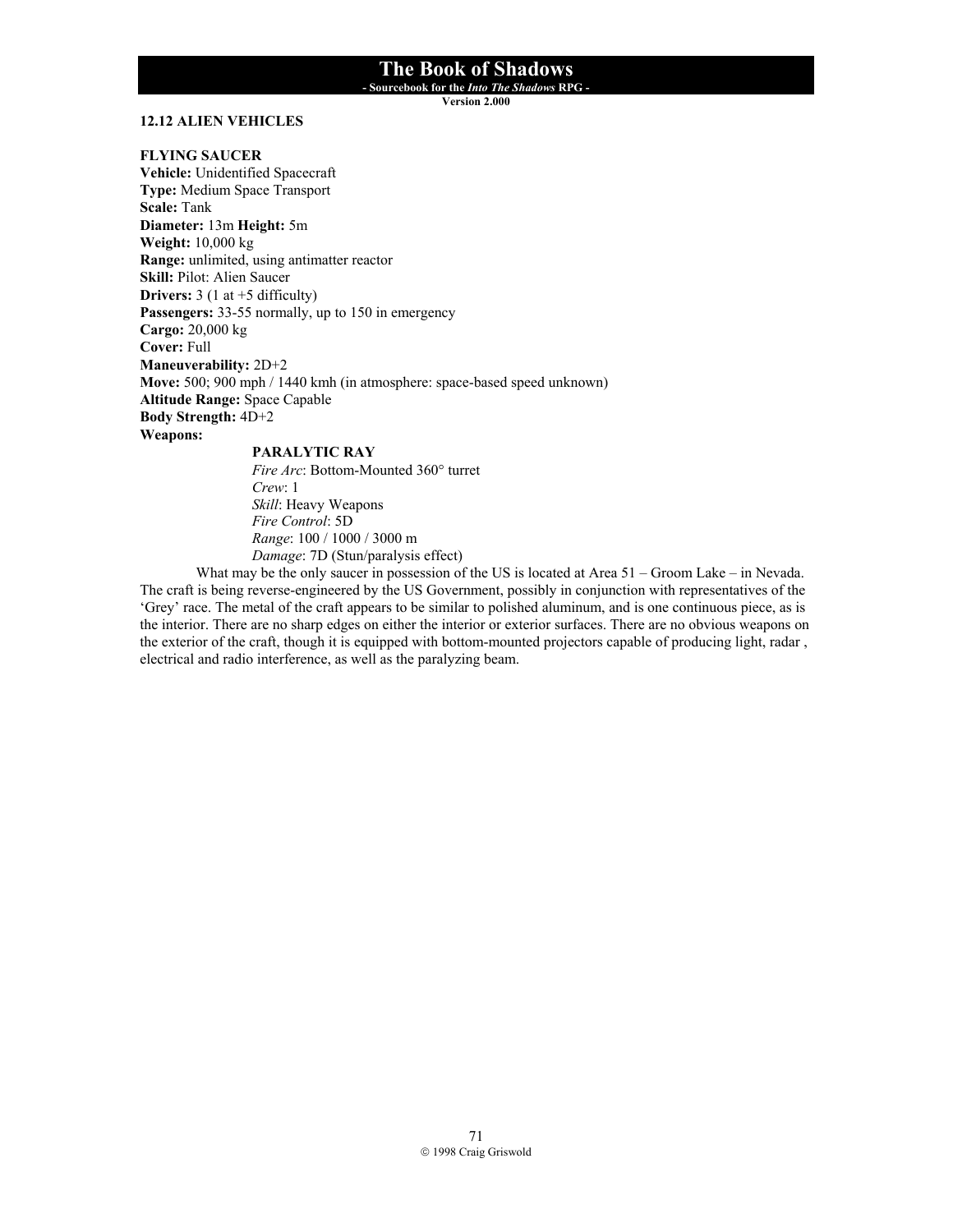**- Sourcebook for the** *Into The Shadows* **RPG -** 

**Version 2.000**

### **12.2 ANGELIC HIERARCHY**

 The word 'angel' comes from the Greek 'angeloi' – meaning 'messenger.' Angels are messengers for the God of the Israelites, bringing His word, and doing His will. Throughout the Bible, God rarely speaks directly to His followers – angels carry out these dialogs. Angels are described in a wide variety of physical forms, from human to fantastic. They are immortal, and have existed since Creation began. They will likely remain until it ends. Though divine, angels are regarded as fallible creatures. As example, the fallen angels – and stories of angels who murder, show pride, or sin.

 Angels are divided into three separate Choirs, of three ranks each. The first choir is that closest to God, the third being closest to humans. Each of the ranks is explained below.

| <b>First Choir</b> | <b>Second Choir</b> | <b>Third Choir</b> |
|--------------------|---------------------|--------------------|
| Seraphim           | Dominations         | Principalities     |
| Cherubim           | Virtues             | Archangels         |
| Thrones            | Powers              | Angels             |

#### **SERAPHIM**

 The seraphim are the angels closest to God. Unceasingly, they circle the throne, chanting, and existing purely off of God's love. The light they give off is so intense, that not even another divine being may look upon them. They are described as having four faces and six wings. They are not sent to Earth.

#### **CHERUBIM**

 Cherubim hold the knowledge of God. They are described similar to the sphinx, with leonine bodies, great wings, and a human head. Angels grace the Ark of the Covenant. They serve as the charioteers of God, and are occasionally sent to Earth – though only on the most important missions. It was a cherubim that cast Adam and Eve from the Garden of Eden.

### **THRONES**

 The thrones, or ophanim, serve as God's chariot. They also act as the dispensers of God's judgement. They are described as being great glowing wheels covered with eyes.

### **DOMINATIONS**

 The dominations, or hashmallim, have the primary task of regulating the duties of the lower angels – passing along tasks received from the seraphim and cherubim. They very rarely deal directly with humans.

### **VIRTUES**

 The virtues, also known as malakim or tarshishim, are given tasks relating to the governing of the natural world. They regulate the weather, earthquakes and other natural phenomena. In addition, they are tasked with conferring miracles and blessings on humans.

#### **POWERS**

 Powers are responsible for the defense of Heaven, maintaining the border between Heaven and Earth and protecting souls that have left Earth for Heaven. Most of the ranks of the fallen come from this rank.

### **PRINCIPALITIES**

 Principalities are tasked with watching over various regions of the Earth. They guide and protect the various nations, states, and cities, as well as protecting religion and politics. They are also given the task of managing the duties of the angels.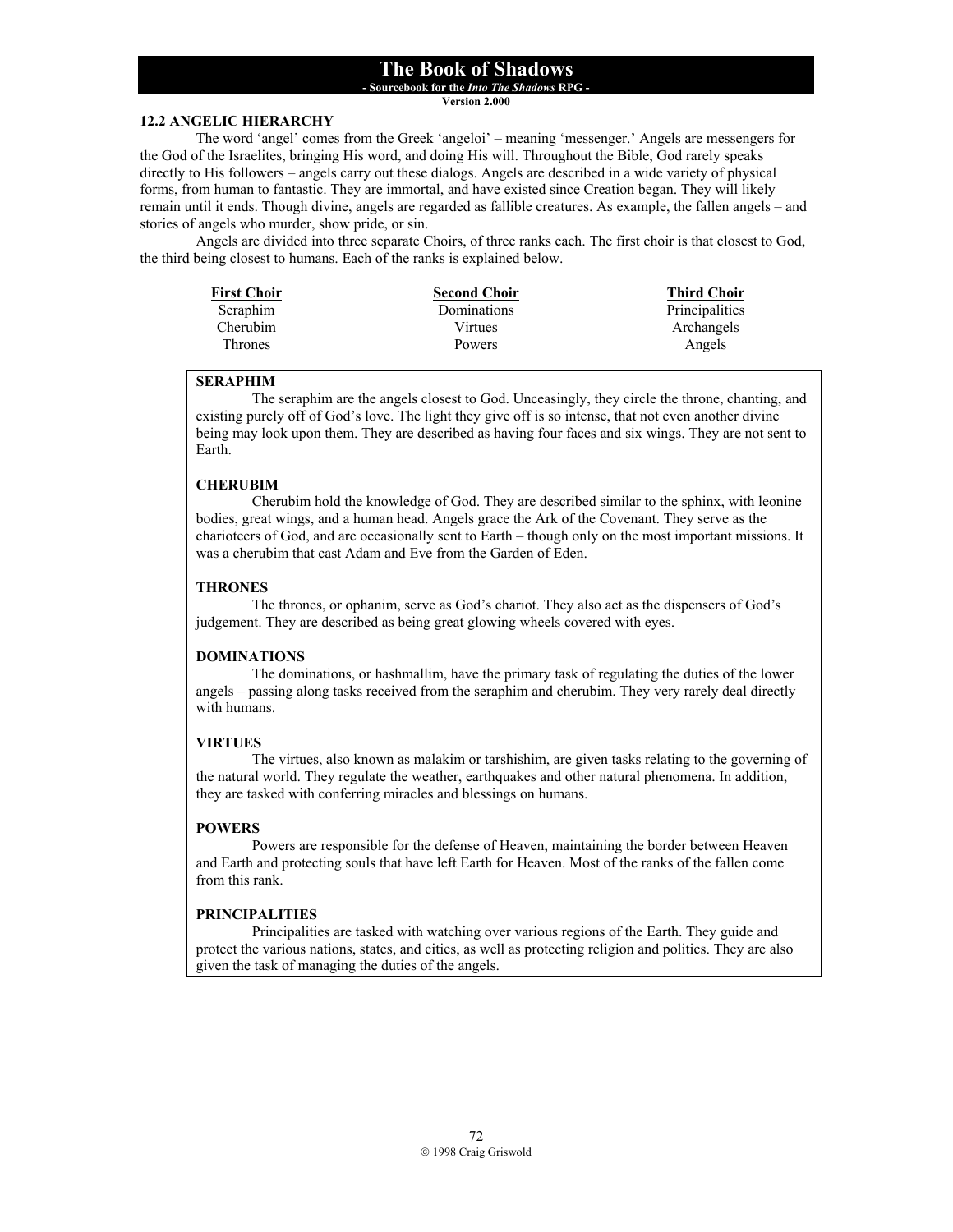**Version 2.000**

#### **ARCHANGELS**

 Members of this rank are given a smaller leadership roll over the duties of angels. They lead them both in Earthly duties, as well as into battle.

### **ANGELS**

 Angels are given the task of spreading God's word, and looking over mortals directly. Unlike Principalities, they look directly over individuals and households, guiding them through subtle means and protecting them from attack by the Infernal Hierarchy where possible.

### **USE OF ANGELS IN AN RPG ENVIRONMENT**

 Demons and devils are commonplace in role-playing games, angels less so. The reasoning behind this is simple. Angels rarely make an appropriate adversary, and giving the players such powerful assistance should rarely be necessary.

 Once the decision is made, the GM must decide how powerful such intervention needs to be. Certainly there are different callings, even with angels of similar rank. So exact statistics may vary. The game master may prefer, for instance, to use angels with a more human appearance who use common or enchanted weapons and armor – hunting demons and other hell-spawn.

## **ANGEL (LOWEST RANK)**

**Type:** Angel **Physique:** 7D+1 **Reflex:** 5D **Canny:** 4D **Education:** 2D **Technical:** 2D **Will:** 5D **Piety:** 10D **Special Abilities/Disadvantages:**

*Angelic Flight* – They fly, and can shift dimensionally to travel great distances and enter Heaven. *Divine Intervention* – Angels heal or resurrect others by passing their Life Points directly to the subject. *Energy Being* – Angels do not require food, liquid, or sleep, and are effectively immortal. 'Killing' an angel only forces it's energy to return to Heaven for a time.

*Flaming Sword* – Angels can manifest a flaming sword at will, the sword is an extension of their angelic powers and cannot be dropped, damaged, or lost. Very Easy difficulty, PHY+2D damage. The sword can also generate enough light to illuminate a large room.

*Sense Unnatural* – Angels can immediately sense demons, devils, faerie, and chthonic entities, as well as Infernal influence at a range of 1 mile.

*Shape* – Angels have no predefined shape, though their 'natural' form is an androgynous human with beautiful features and four white feathered wings, they can appear in any form: male or female, ugly or beautiful, and they change appearance at will.

### **Story Hooks:**

*Divine Calling* – Angels are the constructs and agents of God and are bound to follow Divine Will. Though angels have been known to go 'rogue', or 'fallen', it is believed that their actions are permitted because their path has been anticipated or predetermined.

**Life Points:** 69

**Karma Points:** 1-3 normally

**Survival Points:** 10-15 normally

**Move:** 12 (60 flying)

**Size:** .45-3 meters tall

Angels are often required to go down among humankind and help direct things. They protect the Earth from Infernal influence, and occasionally set others on the correct path. An angel in the guise of a bum may point out the escape route of a retreating demon, another may appear in full angelic regalia to confront a corrupt priest.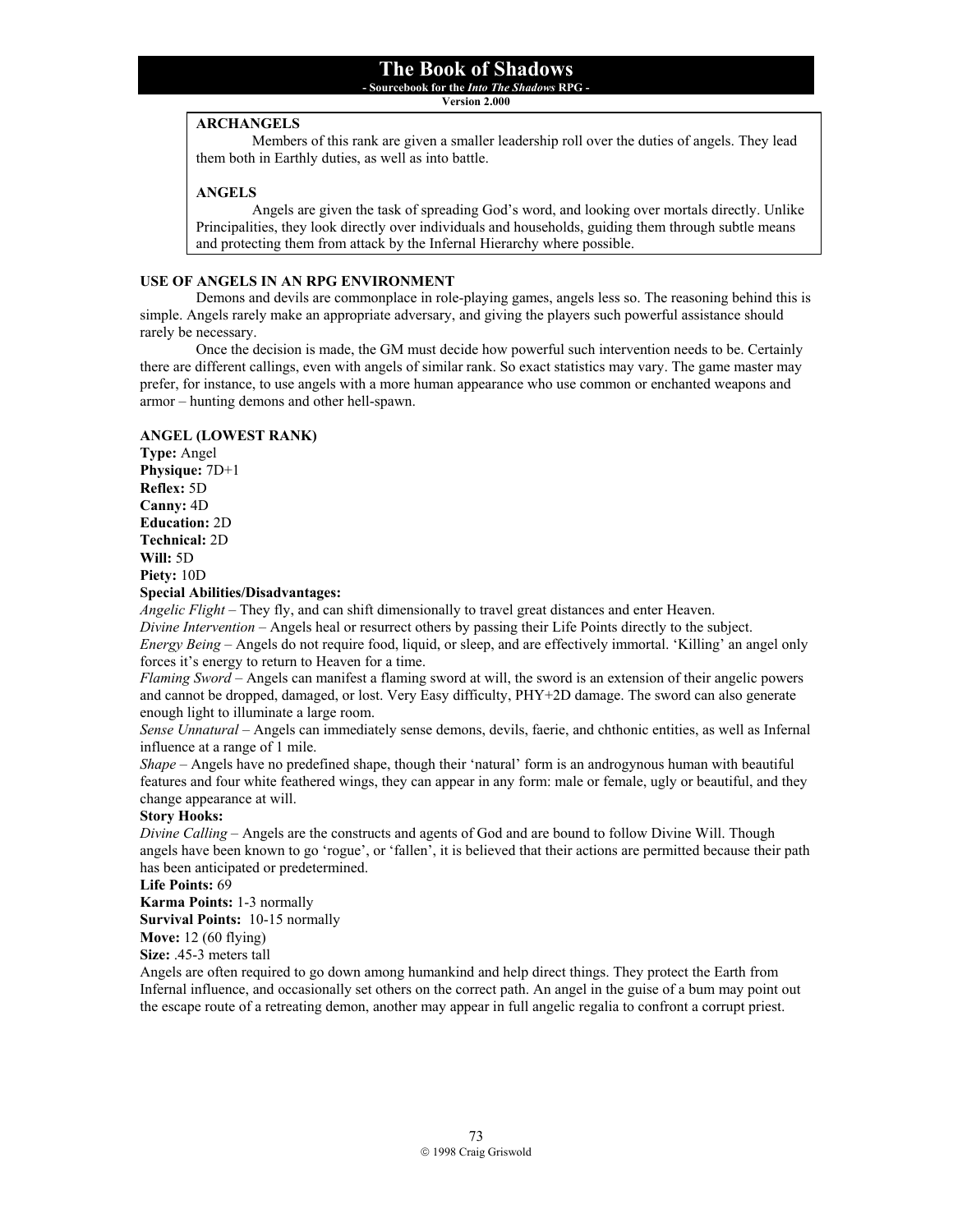**- Sourcebook for the** *Into The Shadows* **RPG -** 

**Version 2.000**

### **12.3 CHTHONIC MYTHOS**

 Chthonic refers to underworld, or infernal, deities. The term has also been used to describe earth and nature gods, but is not used as such in this game. The Chthonic Mythos loosely refers to a collection of underworld gods and goddesses – as well as their servitors and minions – that might normally be encountered in horror/adventure scenarios. This is a wide category, featuring gods from all areas of folklore and myth, plucked from pantheons across the world, and may be supplemented with beings from literature as well. There need not be any inter-relationship between these entities, except their similarities in form and purpose. Base descriptions of these deities, and more specific descriptions of their subservient minions and races are provided below.

## **12.31 CHTHONIC DEITIES**

 Unlike many other games, game statistics for gods and goddesses are not provided. Players should not have the option of destroying any actual gods that they encounter. If the GM wishes, these descriptions may be used to build statistics. Or better, as a basis for a new cult for that deity. Encountering such an entity directly should be a severe test of the character's Sanity skill.

**Abrasax** - A demonic being originally documented by the Persians, whose name was incorporated into the magic word Abracadabra. He is described as having the head of a cockerel, and the body of a serpent with two legs.

**Ahpuch** – Mayan god of the dead. He is described as a powerfully-built man having a hollow skull in place of a head, black eyes, and dressed in the flayed skins of young warriors. He rides the skies distributing pestilence, and his appearance is marked by comets, strange bird-like cries, and inextinguishable fires. He is also the ruler of Mitnal, the lowest of the nine underworlds.

**Anubis** – Jackal-headed Lord of the Dead to the Egyptians. He serves as a guide of souls in the afterworld and the protector of tombs and cemeteries. He is also the patron of the embalming and mummification processes. He is responsible for weighing the heart and soul of new arrivals to the underworld on special scales that indicate whether they are worthy of Immortality. If so they are led before Osiris, Judge of the Dead. If not, they are summarily fed to the monster Ammit, who has the body of a lion, the head of a hippopotamus, and the jaws of a crocodile.

**Arawn** - Welch God of the Underworld.

**Behemoth** – An enormous underground monster of Hebrew legend. Behemoth is a massive creature with a large, muscular tail, two horns, said to resemble a dragon, possibly breathing fire and swallowing people whole. Despite his connection to the land, Behemoth is at home in the water, and may hide in flooded rivers and lakes on occasion. Some say Behemoth and Leviathan will battle on Judgement Day, and the winner's followers will survive to rebuild the Earth.

**Dagon** – Also known as Dagan and Kumarbi. Chief god of the Phillistines, half-human and half-fish. When the Phillistines had possession of the Ark of the Covenant it was kept in his temple. The Canaanites worshipped him as an agricultural god, the Babylonians also associated him with the underworld.

 He is also intimated to be associated with, or in service to, greater and older gods lying asleep beneath the oceans.

**Emma-Hoo** - Lord of Jigoku, the Japanese hell, also known as Emma-O. He is often depicted riding a water buffalo as he parades past legions of the dead, passing judgement with the giant bronze mirror on his chest. His justice was often tempered by his sister, who sat in judgement of the women.

**Ereshkigal** – The Sumerian and Babylonian supreme goddess of the underworld, known as Kur. She was married to the Bull of Heaven, Gugalanna, who was killed by Gilgamesh. She fell in love with Nergal when he visited her, and was enraged when he decided to leave – her face grew livid and her lips turned black. She threatened to raise the dead, so that they would eat and outnumber the living unless Nergal returned. He returned and they are now married.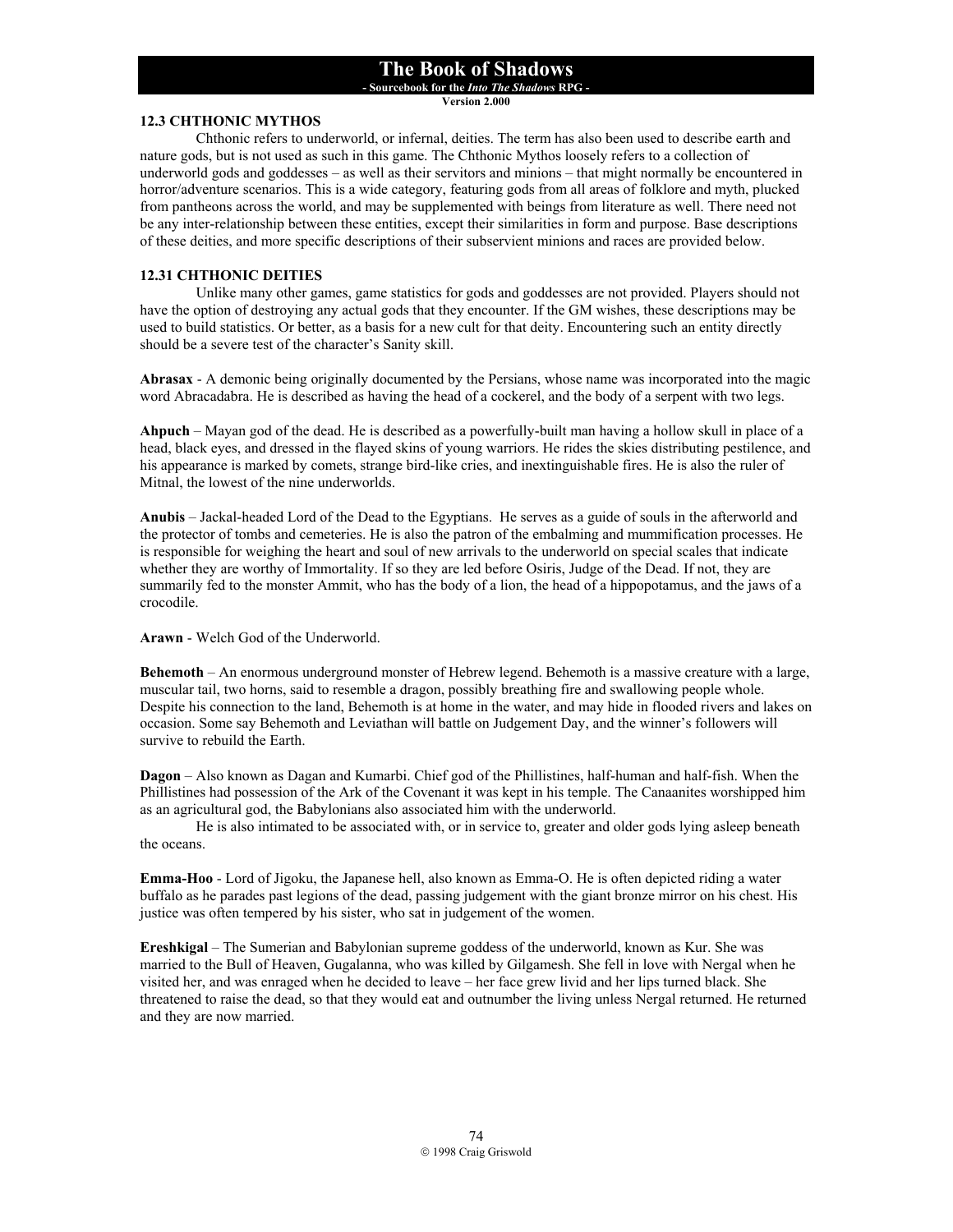**- Sourcebook for the** *Into The Shadows* **RPG - Version 2.000**

**Ghede** - The Haitian Voodoo God of Death. He appears as a lean figure dressed in a long black tail-coat, black top hat, and dark glasses. He lives at the village crossroads where the souls of the dead pass by, and guards the local cemetery with his counterpart Mamn Brigitte. He is known for unpredictable obscenity, and his priests mimic this behavior at secret ceremonies where they raise the dead, fly, and supply love potions and death spells to those who need them.

**Giltine** - Lithuanian Goddess of Death.

**Guayarakunny** - The Patagonian God of Death.

**Hades** – Greek god of wealth, and ruler of the underworld - he was known as Pluto or Orcus to the Romans. He is dark, stern-faced, and oblivious to all appeals. His worshippers show homage by averting their eyes from his statue, even while making sacrifices. His kingdom is extremely wealthy and laden with treasure, though no mortals could return from the gates to make use of anything there. His palace is described having many gates, and being crowded with innumerable guests. Hades' symbol is a two-pronged fork, which became the devil's pitchfork, and wears a helm of invisibility during his Earthly sojourns.

**Hel** – Also known as Hela. The Norse guardian of the underworld, and daughter of Loki. She is malevolent and curses her subjects to sickness and painful deaths. Only those warriors slain in battle and chosen by the Valkyries to enter Asgard escape her. She dwells in the land of Elvidnir (Den of Sleet and Black Clouds) with her servants Gangla (Decay) and Ti (Slowness). Hel has the livid blue flesh of a corpse, and sits in her hall feasting on the bones and brains of mortals with the knife Sult (Starvation) and sleeps in a bed called Kor (Sickness).

**Hine-nui-te-po** - The Maori Goddess of the Underworld. The Maoris are the aboriginal inhabitants of New Zealand, Polynesians who migrated there around the 13th Century.

**Izanami** - The Shinto Goddess of the Underworld. She was born with her brother Izanagi out of Chaos and gave birth to many of the Shinto gods and goddesses, but died giving birth to the fire god. When Izanagi followed her to the Land of Gloom and was appalled by the site of her maggot infested body he fled back to the Earth's surface. Izanami sent an army of thunder gods and headless warriors after him, but he routed them and sealed them behind a great boulder - past which some periodically escape.

**Kalma** - The Finnish Goddess of Death.

**Kali** - Hindu Goddess of Death and Destruction, one of the manifestations of Devi. Her primary devotees are the ancient Thugee cult, which made ritualistic sacrifices on unsuspecting travelers from the 16th to the 18th century. She is said to have four arms, a long red tongue, blue-black skin, and wears a girdle of severed human heads and arms. Snakes entwine her body.

**Leviathan** – Also known as Lotan, or Yam. An enormous sea-monster and pagan god of Hebrew legend. He is an deep-ocean cousin of Behemoth, a sea serpent with seven heads and ten horns who was worshipped by the Canaanites for his great might. Behemoth and Leviathan will battle on Judgement Day, and the winner's followers will survive to rebuild the Earth.

**Libitina** - The Roman Goddess of Death and Funerals.

**Loki** – Norse god of Mischief or Evil, an irrepressible trickster - clever and false - symbolized by fire. He engineered the death of Balder, the beginning of Ragnorok. He disguised himself and sired three children from an ogress: Fenrir the wolf; the Midgard Serpent; and Hel. In the end, Loki will form an army to fight Thor, Odin, and the other Aesir and Vanir at Ragnarok.

**Mictlanteuctli** - The Aztec God of Death. Possibly the source of the vampire scourge of Mexico and the southwestern United States.

**Moloch** – A Canaanite god who was worshipped with various sacrificial rites, including child sacrifice, often accomplished with fire.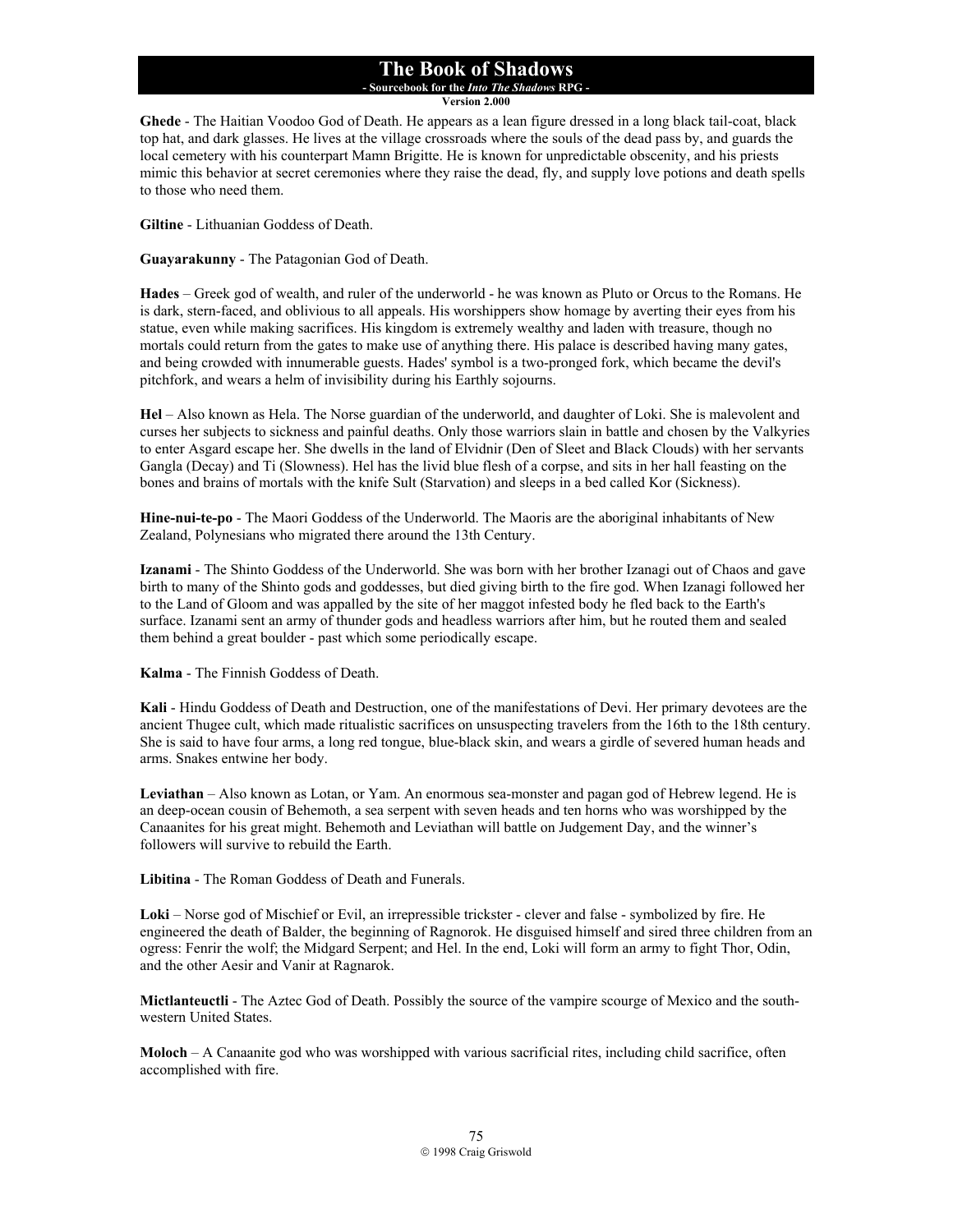## **The Book of Shadows - Sourcebook for the** *Into The Shadows* **RPG -**

**Version 2.000**

**Mot** – Identified with the Hebrew legends of Molech, whose worshippers are said to have sacrificed children in his name. He is the Phoenician/Canaanite god of death, drought, and sterility, and ruler of the underworld. He holds the scepters of bereavement and widowhood. He has a massive hunger for flesh, and is extremely vengeful. His underworld servitors are known as the 'yellow ones of Mot.'

**Nepthys** - Egyptian goddess of the Underworld, and mother of Anubis.

**Nergal** – Also known as Erra. He is the Babylonian and Sumerian consort to Ereshkigal, god of the underworld – the lord who prowls by night. He is a master hunter, and a god of war and plague. He commands the Sebetti, seven warriors who prefer to wage war rather than allowing Nergal to kill with his plagues and diseases in the cities.

**Nirrti** - The Indian Goddess of Destruction and Death.

**Osiris** - Egyptian Judge of the Dead, and ruler of the underworld. He was the first ruler of Egypt, killed by Set, chopped into fourteen pieces, and later mummified and resurrected by Isis. He is depicted as a mummified figure, wrapped in bindings, holding a scourge and crooked staff. He established many of the ways and laws of ancient Egypt, and watched over the level of the Nile.

**Sakarabru** - God of Darkness to the African natives of Guinea and Senegambia, who build him a miniature hut at the entrance of their villages. He has large, blood-red eyes, long legs, and feet that point both front and back. He is naked, covered in tattoos, and has a fearsome mouth of pointed teeth. He is a just god, who wanders the village at night and crushes the guilty in his horrible jaws as punishment for misdeeds.

**Sedna** - The Eskimo goddess of the Sea, Sea Creatures, and the Underworld. She is said to have been a disobedient girl who was flung into the sea by her father, who then chopped off her fingers as she clung to the boat. The fingers became shoals of whales, seals, and fish and the fingerless girl sank to the bottom of the icy waters.

**Set** – The Egyptian god of Chaos or Evil. He is the embodiment of strength, power, and destruction.

**Yeng-Wang-Yeh**, - The foremost of the Chinese mythology's ten Yama kings or Lords of Death. He presides over the Buddhist hell, called Yellow Springs. He decides what mortals will die, and what punishment will meet them in the afterlife before they are reincarnated again.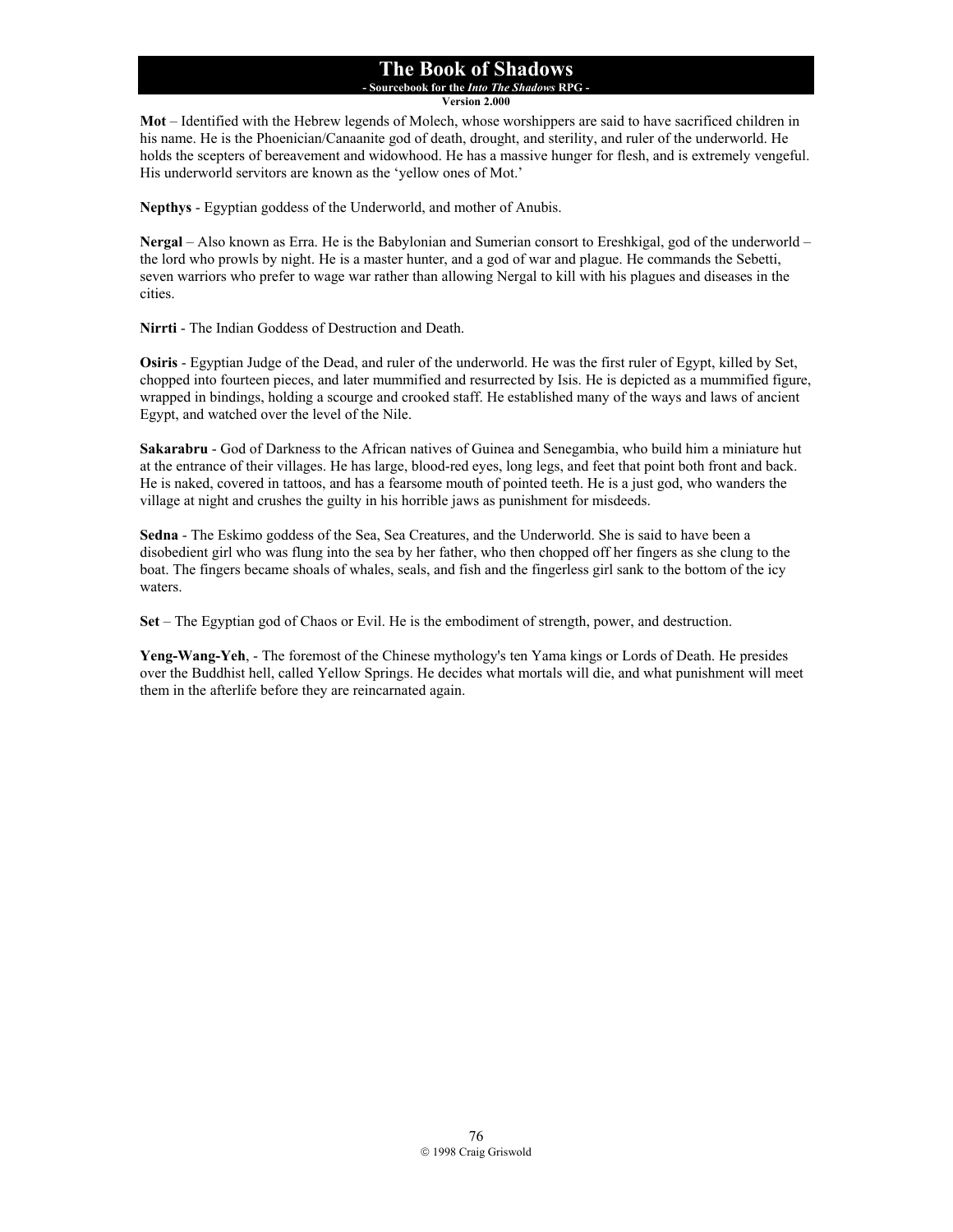**- Sourcebook for the** *Into The Shadows* **RPG -** 

**Version 2.000**

## **12.32 CHTHONIC RACES**

### **AQRABUAMELU**

**Type:** Scorpion-men **Physique:** 2D+2 Running 6D **Reflex:** 3D+1 Melee Weapons 5D+2, Melee Weapon Parry 5D, Unarmed Combat 5D, Unarmed Combat Parry 4D+2 **Canny:** 3D+2 Find  $4D+2$ **Education:** 1D+2 Magic 2D+2, Supernatural 4D **Technical:** 1D **Will:** 3D+2 Sanity 4D+2 **Special Abilities/Disadvantages:** *Exoskeleton* - PHY+1D+2 *Pincers* - PHY+1D+1 damage *Poison* - 4D damage with a successful damage-causing stinger strike, human-sized prey will be paralyzed 10 minutes for every point of damage suffered unless killed. *Stinger* - PHY+1D+2 damage, 1 meter range, (roll poison damage if stinger causes Life Point damage) *Weaponry* - In addition to their natural weaponry, Aqrabuamelu usually arm themselves with a sword or spear of intricate design, and occasionally enchanted. It is said that modern Aqrabuamelu have access to firearms as well, and a 4D+2 skill in their use. **Story Hooks:**

*Guardians* - Aqrabuamelu guard the gates of the Babylonian/Sumerian underworld, so their presence indicates the presence of such a gate - permanent or temporary.

**Life Points:** 30

**Survival Points:** 0-5 normally

**Move:** 10

**Size:** 1.5-2 meters tall, 2 meters long

The Aqrabuamelu have the torso, head, and arms of dark-skinned men, and the body of a black, yellow, or gold colored scorpion - with three pairs of walking legs and one pair of chelipeds - or pincers. They are entrusted to guard the gates of Ereshkigal's underworld realm. Gates to this realm may open and close anywhere on Earth, meaning that the Aqrabuamelu may be encountered anywhere.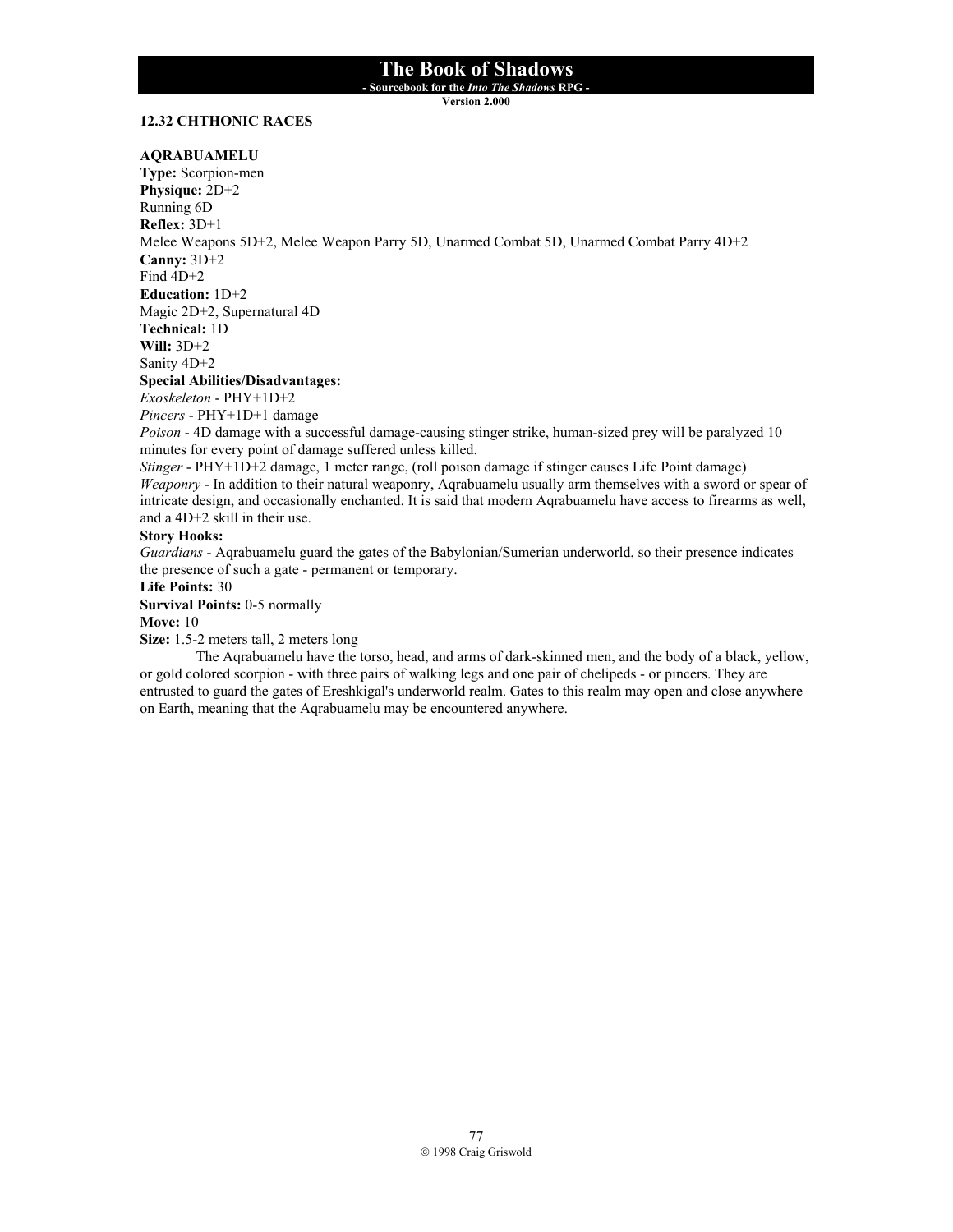**- Sourcebook for the** *Into The Shadows* **RPG -** 

**Version 2.000**

**GHOUL, CLASSIC** 

**Type:** Ghoul **Physique:** 2D+2 Burrowing 6D **Reflex:** 3D **Canny:** 3D+2 Evidence Disposal 4D+1, Hide/Sneak 5D+2, Surveillance 5D+1 **Education:** 3D+1 Anthropology 4D, Mythos/Pantheon Lore: Chthonic 5D+1, Supernatural 3D+2 **Technical:** 1D **Will:** 3D+1 **Special Abilities/Disadvantages:**

*Aversion to Light* - Ghouls are almost blind in strong daylight, though they suffer no actual damage from direct sunlight.

*Claws* - PHY+2, +2D Burrowing skill.

*Extended Life-span* - A ghoul's life-span appears to be extended almost indefinitely with the continued consumption of decayed human flesh.

*Underground Adaptation* - Ghouls have adapted to a largely underground and nocturnal existence. They can burrow through the earth, have excellent night vision that allows them to see in near total darkness, can hold their breath for extended periods of time, and an excellent sense of direction. They also have an increased sense of smell that gives them +2D to certain Canny skills at the GM's discretion.

### **Story Hooks:**

*Necro-anthropophagous* - Ghouls eat human remains, preferably those that have spent some time decaying. Ghouls will revert to the practice of killing and eating humans fresh only if there is no other source of food. **Life Points:** 30

**Survival Points:** 0-3 normally

**Move:** 10 / 1 per round burrowing

**Size:** 1.3-2.0 meters

Ghouls are a degenerative form of humanoid life that results from the continued consumption of decayed human flesh. Ghouls may be born to their lifestyle, but this is rare, and their race is most often augmented by curious or demented humans who develop a taste for the forbidden flesh of their own kind. This diet brings about a slow change in the subject, but only those who feast on decayed flesh. Cannibals, who kill and eat fresh meat, do not become ghouls. Ghouls look largely human, but pale and drawn, with wide clawed fingers - like spades - and pointed teeth. They may dress in ragged, outdated clothes, loincloths and cloaks stitched together from strips of human skin, or go naked altogether.

 Ghouls often form connections to the various underworlds, perhaps becoming worshippers of any of the various gods of death and the underworld - or simply becoming 'streetwise' to the chthonic roads between the underworlds. They are often an excellent source of information on chthonic entities, places, and dealings.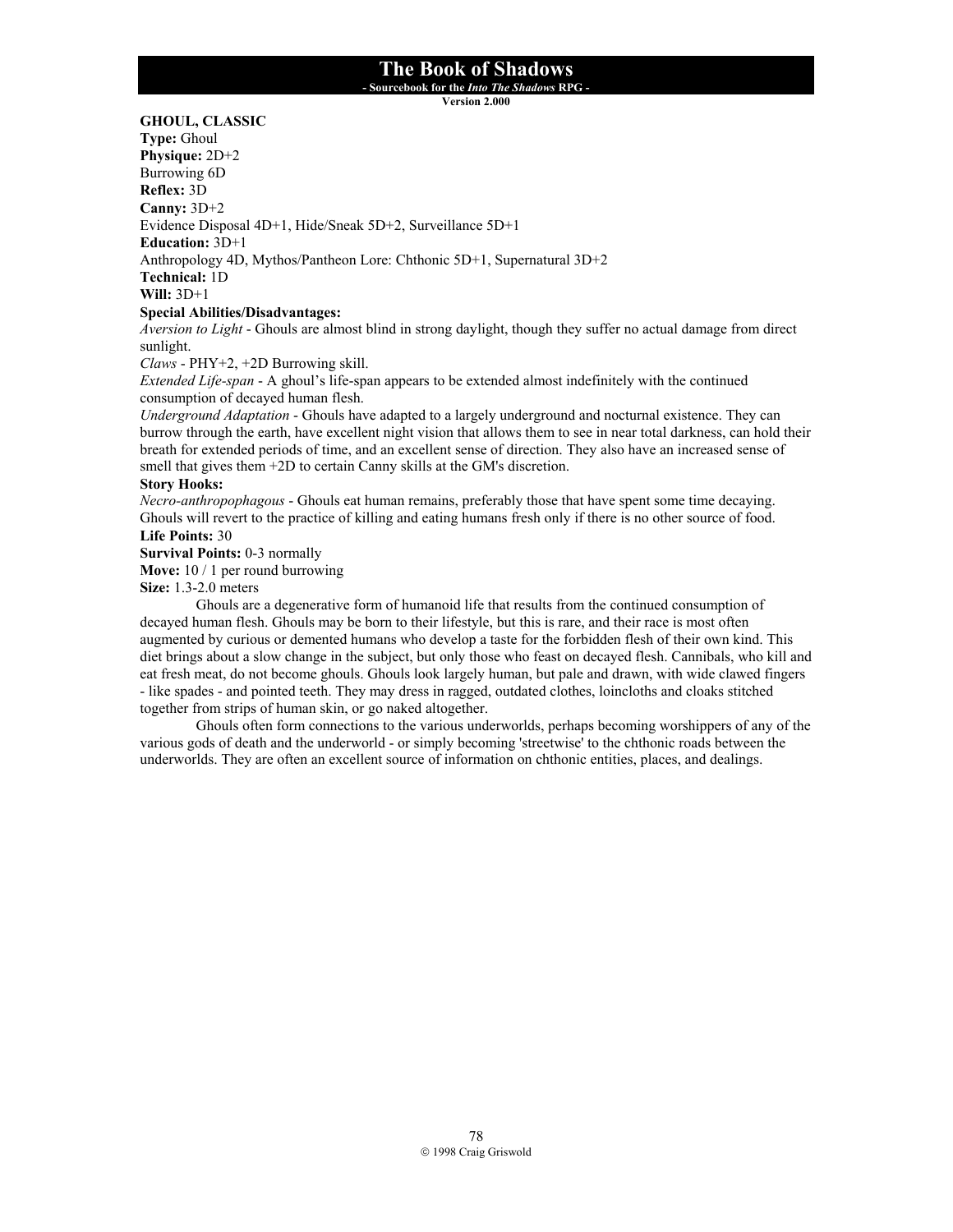**- Sourcebook for the** *Into The Shadows* **RPG -** 

**Version 2.000**

### **INVISIBLE DEVOURER**

**Type:** Demon **Physique:** 5D **Reflex:** 4D+1 Unarmed Combat 5D **Canny:** 3D Find 5D+2 **Will:** 4D

# **Special Abilities/Disadvantages:**

*Claws/Fangs* - PHY+1D damage

*Invisible* – The Devourer is an invisible demon, so opponents suffer penalties to hit or parry accordingly. This also gives the Devourer a +2D to certain skills, such as Hide/Sneak, as the GM deems it appropriate. *Radar* - Being invisible, the Devourer is, of course, blind and perceives using smell, hearing, aura perception, and a type of natural radar. This means the Devourer is unaffected by darkness or smoke, and may gain a +1D bonus, or a -1D penalty, to Canny rolls at the GM's discretion.

## **Story Hooks:**

*Hand of The Gods* – The Invisible Devourer is an agent of the dark, chthonic gods of the underworld. It acts primarily as an assassin, and often devours its prey in broad daylight.

**Life Points:** 40

**Survival Points:** 0-5 normally

**Move:** 10

**Size:** 1-2.1 meters tall

 The Invisible Devourer, or Maskim Xul as it is known in Sumerian, is a demon that works as the left hand of the gods of the underworld. If it were visible, it would be seen as an incomprehensible array of grasping tentacles and gaping jaws of razor-sharp teeth.

 The Devourer preys on those who step too far in accumulating knowledge of the Chthonic Mythos without the protection of a patron of some kind. Victims of the Devourer may disappear without a trace, or be attacked in broad daylight to serve as a warning to those who would follow.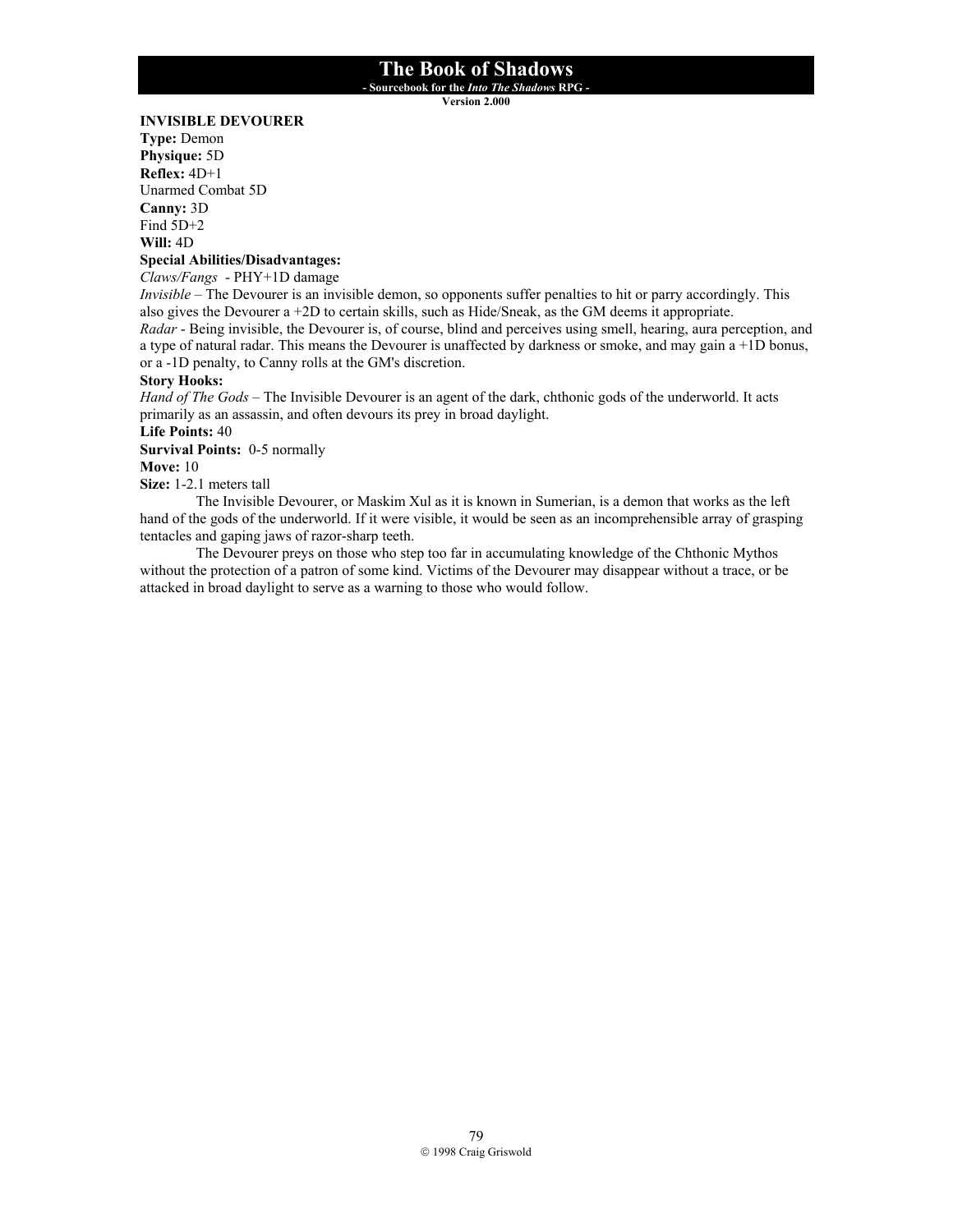**- Sourcebook for the** *Into The Shadows* **RPG -** 

**Version 2.000**

## **K'N'KLAI**

**Type:** Giant Crabs **Physique:** 2D Lifting 4D+1, Running 4D+2 **Reflex:** 3D+1 Dodge 4D **Canny:** 2D+2 Find: Underwater 4D, Hide/Sneak 3D, Tracking 3D+1 **Will:** 2D Intimidation 4D

## **Special Abilities/Disadvantages:**

*Camouflage* - K'N'Klai can dig themselves into sandy areas, and blend well in rocks - giving them a +2D to Hide rolls at the GM's discretion.

*Exoskeleton* - PHY+2D to resist damage. K'N'Klai must molt their exoskeleton to grow and lose all resistance bonuses for 24 hours after molting until the new carapace hardens.

*Pincers* - PHY+2D damage, K'N'Klai lack fine motor skills because of their endowment with large pincers in place of hands, and suffer -2D from skills where this lack of coordination comes into play, at GM's discretion. *Underwater Adaptation* - The K'N'Klai can survive at great depth, have excellent compound eyes suited to seeing underwater, supplemented by chemical sensors on their antennae. They breath water through largely invisible gills, but can survive on land for several hours before returning to the water. They are not well suited to swimming, like some species of crab, but can move quickly across the sea bed.

### **Story Hooks:**

*Carnivorous* - K'N'Klai are predators and scavengers, who will feed on easy prey, such as shipwreck victims, when available - but will also employ pack hunting techniques to take down large prey such as sharks, crocodiles, and whales as well. They are even rumored to have attacked small submarines.

*Servitor Race* - The K'N'Klai were created or subverted by Leviathan to be servitors in the mortal world. They are responsible for occasional shipwrecks, disappearances, and the protection of sunken temples. Occasionally, favored servants of Leviathan may be given charge of a small number of K'N'Klai for labor and protection. **Life Points:** 28

**Survival Points:** 0-3 normally

**Move:** 10

**Scale:** Car

**Size:** 1.5 meters tall, 2 meters diameter.

The K'N'Klai are an ancient race - either created as servitors of Leviathan, or adapted to suit its purpose. They are massive crabs, with four pairs of walking legs and one pair of chelipeds - or pincers. Their disk-shaped bodies hold their gills, antenna, and complex mouth parts. The K'N'Klai are protected by a rock-hard carapace, or exoskeleton, that ranges from blue-green to brown, rust, or black in color. They are voracious predators and scavengers who often feed on the victims of shipwrecks, and those unfortunates who frequent largely deserted beaches. They are found in small colonies world-wide, though their presence is largely unknown to mankind. Those who know of the K'N'Klai's existence maintain secrecy because of the malicious intelligence associated with these beings. While they are incapable of human speech, it is believed that many K'N'Klai understand it.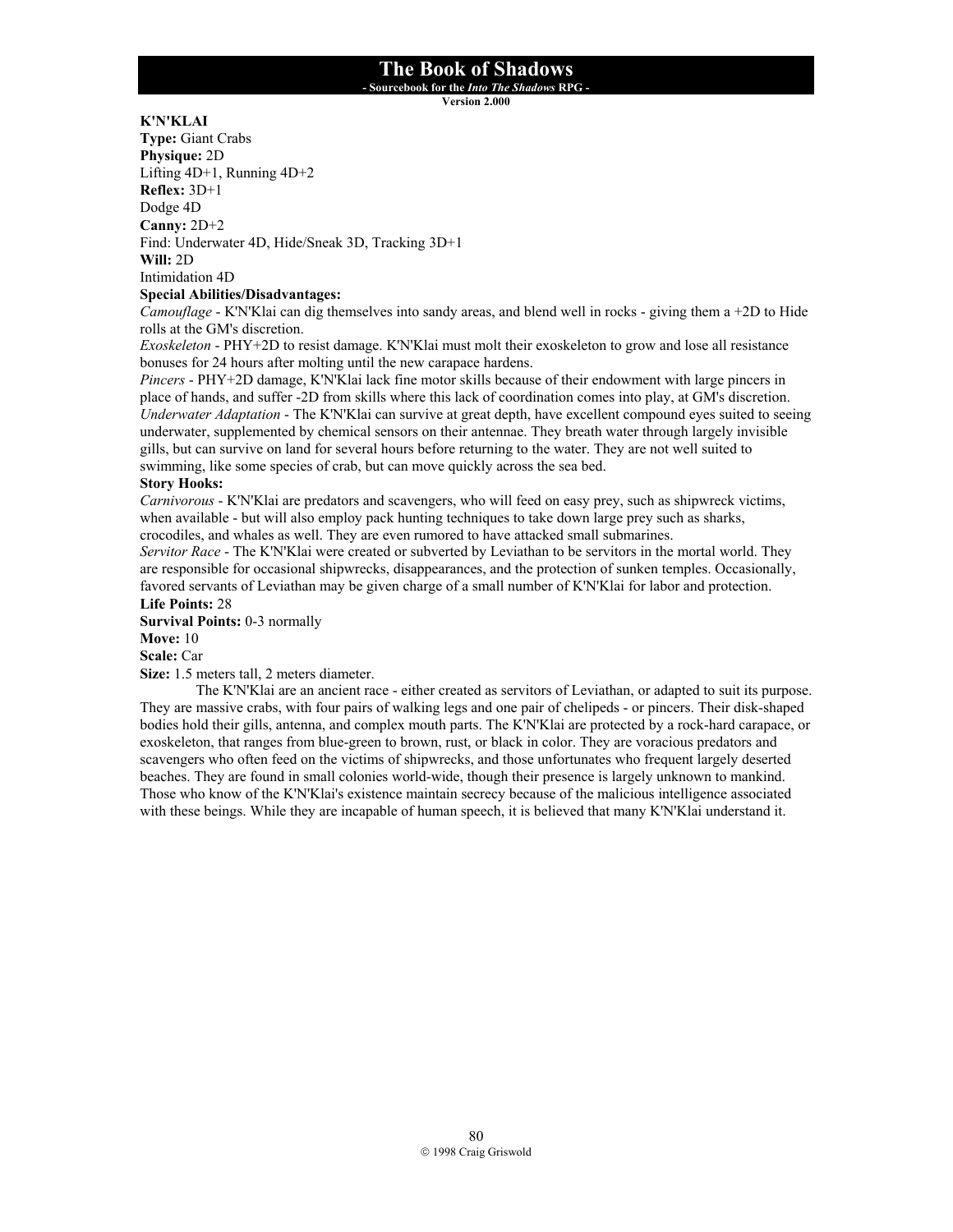**- Sourcebook for the** *Into The Shadows* **RPG -** 

**Version 2.000**

### **KRINOID**

**Type:** Plant Race **Physique:** 5D+1 Stamina 7D **Reflex:** 2D+1 Unarmed Combat 4D+1, Unarmed Combat Parry 2D+2 **Canny:** 3D+1 **Education:** 3D+2 History 4D, **Technical:** 2D+1 **Will:** 5D **Telepathy:** 3D Contact Mind 4D+2 **Special Abilities/Disadvantages:**

*360*° *Vision* - Krinoids can effectively see in every direction with their photosensitive surface, allowing them to see around corners by sticking a root or vine out, and their vision extends into both the infrared and ultraviolet negating penalties for darkness or smoke.

*Distinctive Appearance* - Krinoids are large tree-like beings with a central trunk topped by sweeping, willowy vines or arms, and resting atop three thick roots, they are dark green to brown in coloration. It is impossible for them to pass as humanoid.

*Rainforest Adaptation* - Krinoids developed in a warm, humid environment, They can live in air, or underwater. They are extremely resistant to disease, and require only regular access to rich soil, carbon dioxide, and sunlight to prosper.

*Vines* - 1.5 meter reach, can entangle at +10 difficulty (requires opposed PHY roll to break free.) The vines have difficulty with fine manipulation, giving the Krinoids a -2D to use skills that require it. Each Krinoid has 10-12 such vines, and can re-grow them within a few weeks if they are destroyed.

### **Story Hooks:**

*Worshipped* - Krinoids are worshipped as gods of nature and the underworld in most of the rainforests on Earth. **Life Points:** 40

**Survival Points:** 0-5 normally

**Move:** 8 (0 for rooted elders)

**Size:** 2-2.5 meters tall, .5-1 meter diameter normally (up to 10 meters tall and 4 meter diameter for rooted elders) **Scale:** Character for mobile young, up to Tank for stationary elders.

The Krinoid race is an ancient race of intelligent plants that have lived on Earth for millions of years. It is hinted in various occult tomes that the Earth was seeded with Krinoid pods during a meteor shower eons before the earliest mammals arose from the sea. They are large, tree-like beings with a central trunk, or bole, topped by sweeping, willowy vines or arms, and resting atop three thick roots that can pull the Krinoids along the ground very quickly. They are dark green to brown in coloration. Krinoids communicate, among themselves and other species, by means of telepathy - usually projected pictures and scenes though older Krinoids have been known to use words.

Krinoids have prospered in the vast belt of rainforests across the Earth's equator, and are worshipped as gods of nature and the underworld by tribes in South America, Africa, and Indonesia. It is rumored that a cult has even arisen in Southern Mexico that aid the Krinoids in travelling across the world by the construction of special hothouses. While their worshippers have occasionally drawn connections between the Krinoid and harvest gods such as Demeter and Dagon, or other mythological symbols such as the Tree of Knowledge in Eden and the Norse 'World Tree' Yggdrasil, it is doubtful such connections actually exist.

 Krinoids have formed a tribal society, governed by a council of the older, rooted members of the species. The Krinoids are self-mobile when young - less than a thousand years old - but take root eventually and may grow considerably afterward. Their exact life span is unknown, perhaps limitless. The rooted Krinoids can grow up to 10 meters in height, and produce large, peach-pit seeds which are distributed and planted by the mobile Krinoids which care for it. The tribes are intolerant of human encroachment, but often act through intermediaries, and may indirectly support or control various environmental organizations. They are also believed to be working towards the destruction of Mankind's civilization, resulting in massive human casualties, and forcing the world back into a primitive 'Eden-like' state.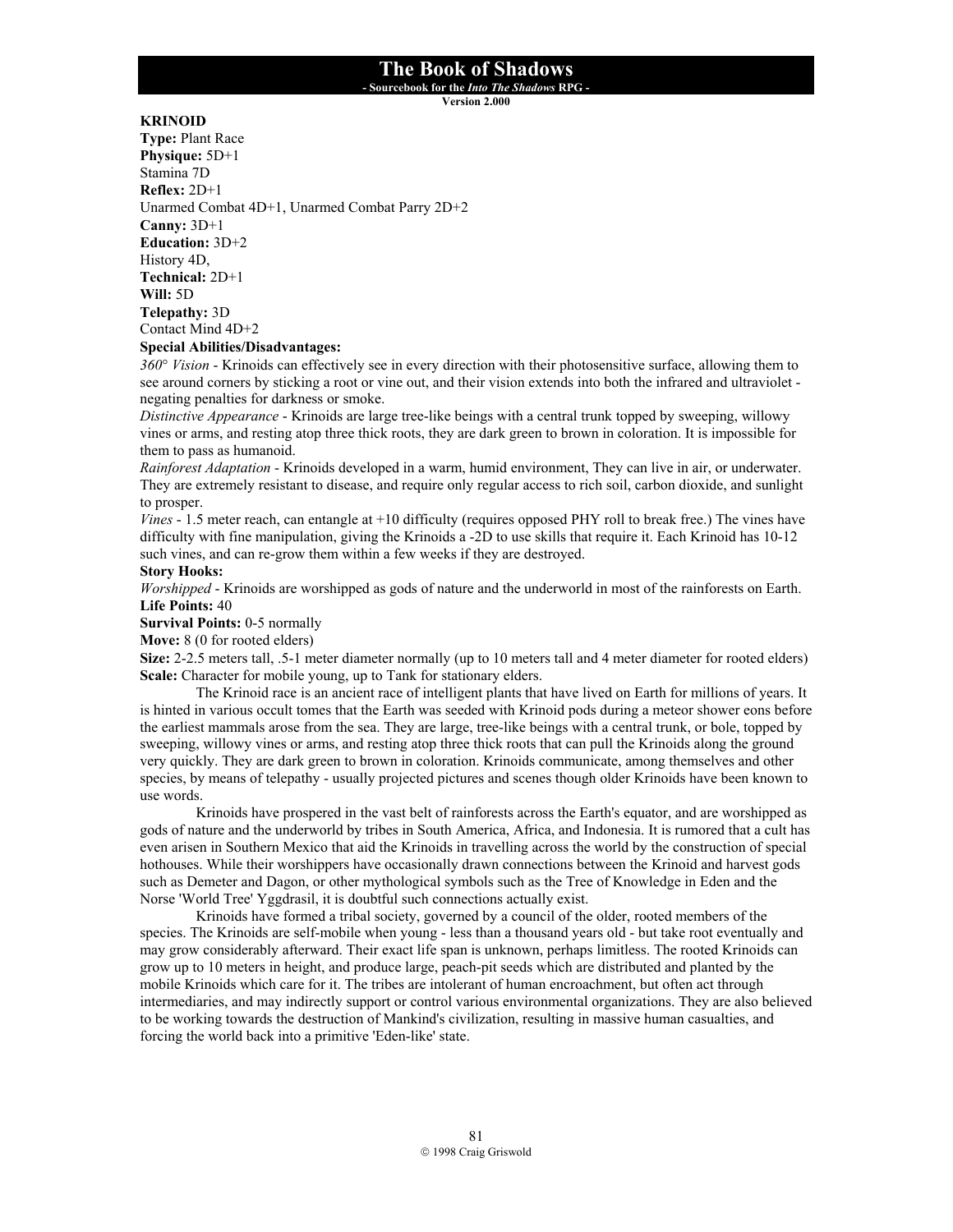**- Sourcebook for the** *Into The Shadows* **RPG -** 

**Version 2.000**

## **SHUG**

**Type:** Amorphous Blob **Physique:** 5D **Reflex:** 4D Dodge 5D **Canny:** 2D+2 Hide/Sneak 4D **Will:** 3D

### **Special Abilities/Disadvantages:**

*Amorphous* - Shug are amoebae-like, able to squeeze through pipes and under doors. They may extend long pseudopods at will to act as arms, legs, or tails, and generate eyes and mouths as needed. They are unaffected by most forms of physical attack, but take full damage from fire, acids, explosives, and magic attacks. Shug get a +10 to Climbing and Running rolls at the GM's discretion. They breathe equally well in air or water by absorbing oxygen directly through their skin. Shug can also float on water by spreading themselves flat.

*Smothering Attack* - Shug can make an engulfing attack to cut off a target's air supply, as well as do normal unarmed damage. This type of attack is +10 difficulty, and the target must make rolls against suffocation: Roll Stamina at the start of each round, if the result is less than the total number of rounds the character has been suffocating then the character falls unconscious and will die if not rescued quickly. The victim may attempt to break free with an opposed PHY roll, requiring one action per attempt.

*Underground Adaptation* - Shug can survive for days without air, can see into the infrared and ultraviolet spectrums. They are comfortable at normal cave temperatures (around 45° F), and have an uncanny directional sense perhaps tied to detecting the magnetic poles.

### **Story Hooks:**

*Servitor Race* - The Shug were created or subverted by Behemoth to be servitors in the mortal world. They are responsible for occasional cave-ins, disappearances, and the protection of buried or underground temples. Occasionally, favored servants of Behemoth may be given charge of a small number of Shug for labor and protection.

**Life Points:** 40 **Survival Points:** 0-3 normally **Move:** 8

**Size:** 1 meter tall and 2 meters in diameter in relaxed state.

Shug are large, fleshy, amoebae-like entities, blood-red to pale gray in color. They are servitors of Behemoth, either created for that service or subverted to it. They live primarily underground, in deep cavernous regions, or in landlocked bodies of water.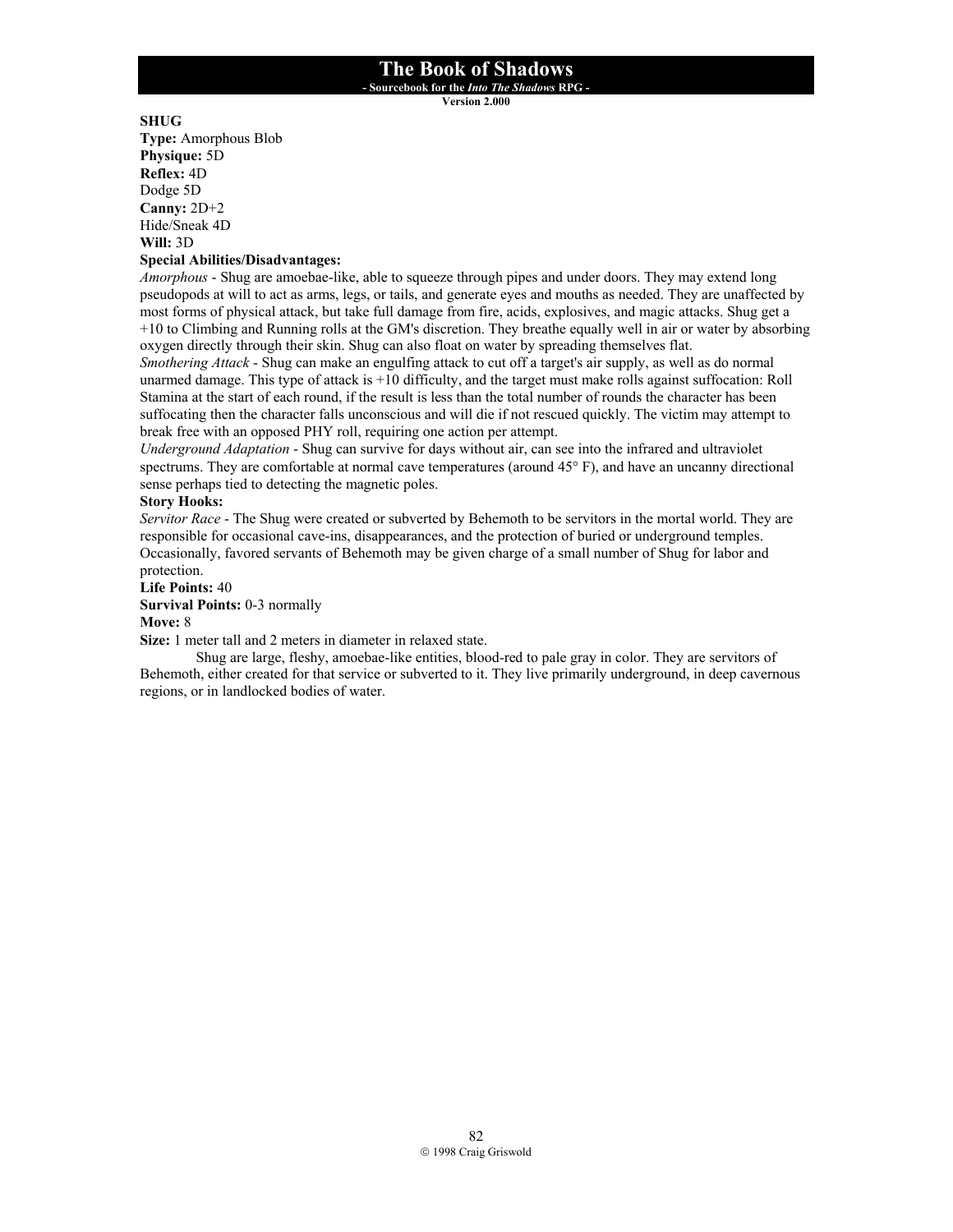**- Sourcebook for the** *Into The Shadows* **RPG -** 

**Version 2.000**

## **XORN**

**Type:** Extraterrestrial Biological Entity **Physique:** 5D+2 Stamina 6D+2 **Reflex:** 2D+2 Unarmed Combat 4D, Unarmed Combat Parry 3D+1 **Canny:** 3D+1 **Education:** 2D+2 History: Pre-Human 4D, **Technical:** 2D **Will:** 5D **Magic:** 3D Barrier 3D+2, Damage 4D, Detect 3D, Teleportal 6D+2 **Special Abilities/Disadvantages:**

*Alien Adaptation* - Xorn come from a cold, dark, high gravity environment, giving them a +1D to resist physical attacks and the ability to see into the infrared and ultraviolet wavelengths. They are also unaffected by temperatures as low as -50° Fahrenheit.

*Tentacles* - 2 meter reach, PHY+2D damage, can entangle at +10 difficulty (requires opposed PHY roll to break free, Xorn can continue doing damage every round that they have an opponent entangled without making a combat roll.)

**Story Hooks:**

*Pact* - The Xorn are allied with Chthonic forces in general.

**Life Points:** 40

**Survival Points:** 0-5 normally

**Magic Points:** 32

**Move:** 10

**Size:** 1.5 meters tall, 1 meter diameter

The Xorn are a star-born race who first came to Earth during the Triassic. They allied themselves with black forces before man arose, and then for some unknown reason left the planet and returned to the black gulfs. Xorn are a massive race, over 600 lb. on Earth, with a physiognomy much like a heavy table approximately four and a half feet tall and three feet wide. They are supported by three thick, cantilevered legs - distributed equilaterally so that the Xorn have no discernable front or back - with splayed hooves atop of which rests a diskshaped torso ringed completely by a series of twenty four black, button-like eyes and a series of twelve three-foot long tentacles. The tentacles are extendable to six feet and are equipped with various sized saw-toothed, suckerlike mouths. Xorn are not capable of human speech, nor do they appear to show any interest in understanding it.

Xorn have been encountered on Earth again in recent years clearing out old temples and resting places of various chthonic entities, as if preparing for their return. It is said that they have captured humans on occasion, for use in sacrifices or experimentation. The Xorn use little or no advanced technology, relying instead on magic to travel to and from Earth. Their home planet remains a mystery - though it is hinted in some texts that they may come from heated underground caves of a dark planet in our own solar system, possibly Pluto or an undiscovered planet beyond Pluto's orbit.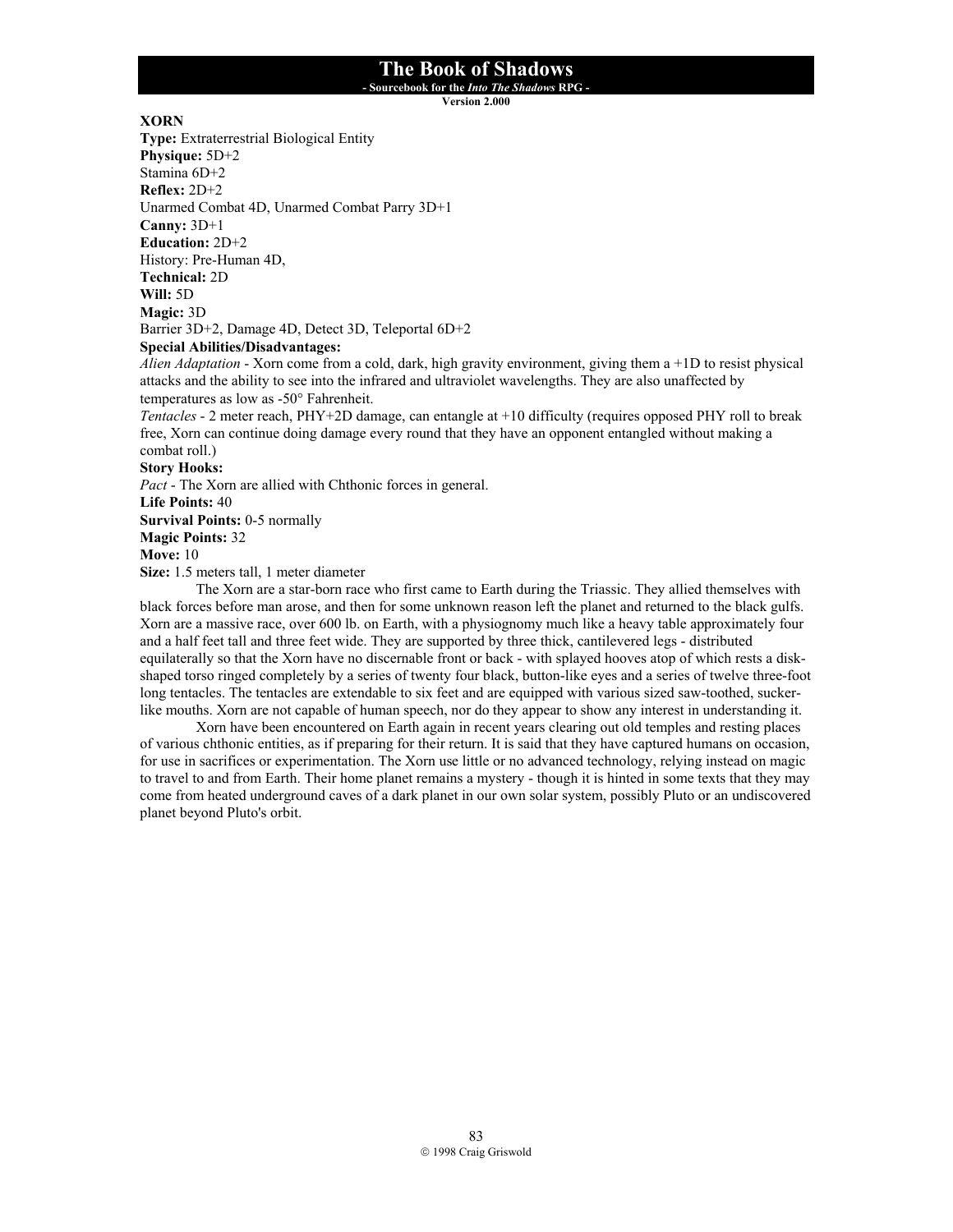**- Sourcebook for the** *Into The Shadows* **RPG -** 

**Version 2.000**

### **12.4 FAERIE**

 Faerie come in a wide variety of shapes and temperaments. For some insight into how faeries were really regarded in ancient times, I recommend looking into Old English, Irish, and Scottish folklore and mythology, as well as the literature of Arthur Machen. A number of famous people have believed in the existence of these creatures, even in modern times. Most notably Sir Arthur Conan Doyle. For some excellent illustrations of faeries and goblins, take a look into the art of Brian Froud, whose work includes designs for the films Dark Crystal and Labyrinth.

**Seelie** - Good faeries, or at least those who are considered more mischievous than malevolent, are associated with the Seelie Court. The word seelie has several meanings including 'to be blessed,' pious, innocent, harmless, or feeble.

**Unseelie** - Evil faeries, those whose actions often kill or maim, are associated with the Unseelie Court. The word unseelie comes from the Saxon unsele, meaning uncanny.

**BLACK ANNIS Type:** Hag **Physique:** 5D+2 **Reflex:** 3D+2 Dodge 4D+1, Unarmed Combat 4D **Canny:** 2D+1 Find 3D+2, Hide/Sneak 4D+1, Tracking 3D+1 **Education:** 1D+1 Mythos/Pantheon Lore 3D, Supernatural 3D **Technical:** 1D+1 **Will:** 3D+1 Intimidation 4D+2, Mental Defense 4D **Special Abilities/Disadvantages:** *Claws* - PHY+1D+2 *Teeth* - PHY+1D **Story Hooks:** *Anthropophagous* - Hags are man-eaters by nature. **Life Points:** 42 **Survival Points:** 0-5 normally **Move:** 11 **Size:** 2 meters tall

 Black Annis is hideous blue hag, with a single piercing eye, and iron claws. She would hide behind an oak tree and leap out after dark on unsuspecting wanderers, devouring them. Ancient reports tell of how she could be heard nearby by the grinding of her teeth. She often left a trail of bones, revealing her presence in the area. Original reports had her living in a cane near Leicestershire, in central England, that she dug out of the rock with her bare hands. It is believed that she may have recently emigrated to the Appalachian mountain range in America, however.

 Other hags are specialized to life in a river or lake (Underwater Adaptation), and may be green tinged, or other colors. Among the famous water hags are Jenny Greenteeth and Peg Powler. Use the same stats for these hags with the added ability to swim and thrive underwater.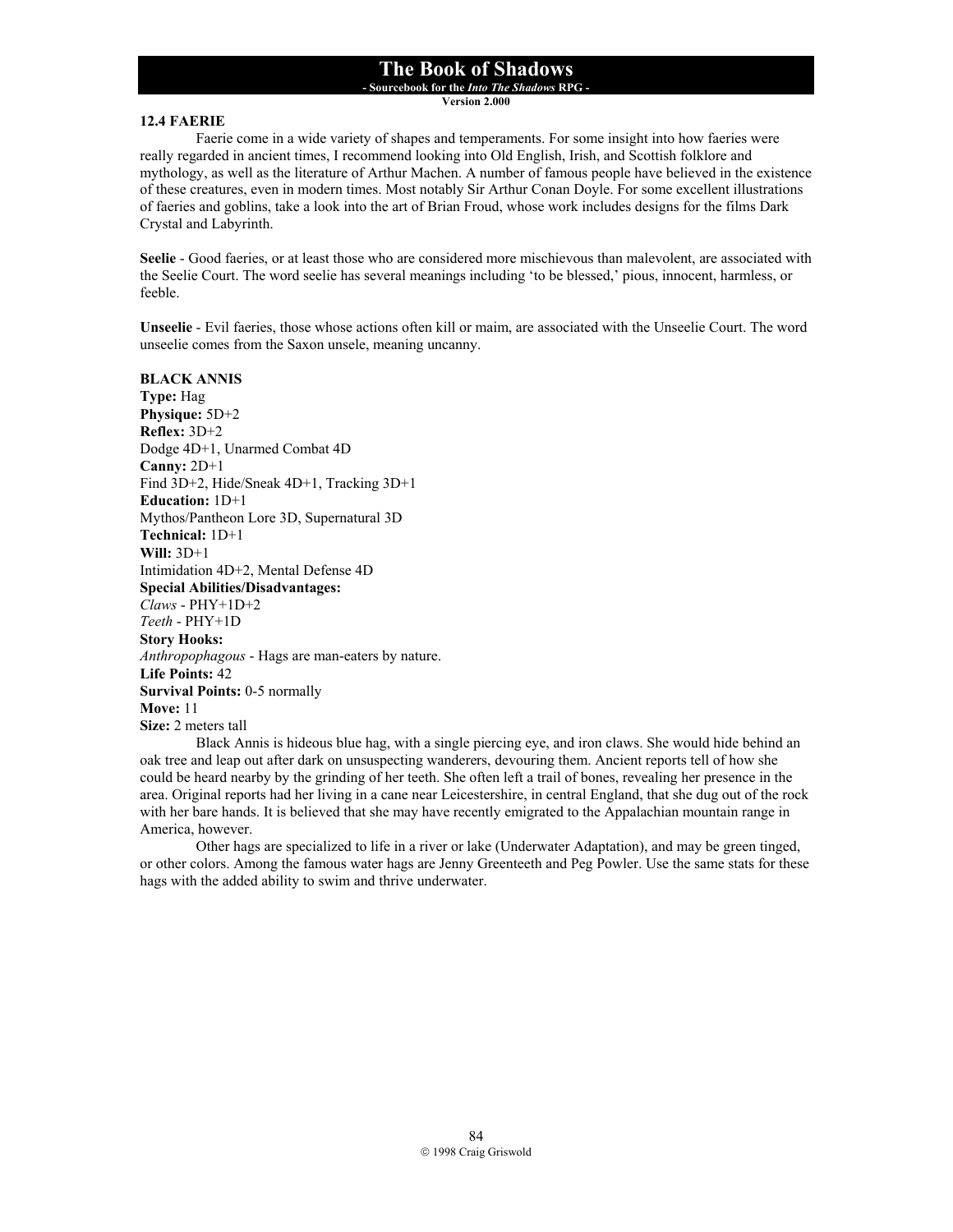**- Sourcebook for the** *Into The Shadows* **RPG -** 

**Version 2.000**

## **GIANT**

**Type:** Root Race **Physique:** 3D Climbing/Jumping 4D+1 **Reflex:** 1D+2 Dodge 5D+2 **Canny:** 1D+1 **Education:** 1D **Technical:** 2D+1 **Will:** 2D+2 Intimidation 4D+2 **Special Abilities/Disadvantages:** *Regeneration from Death* - The only way to kill a giant for certain is to cut off its head. **Story Hooks:** *Aggressive and Stupid* - Most giant races are dangerous and warlike, frequently attempting to exploit the advantage of their size. They are prone to be bullies, but can often be outsmarted. Exceptions to both traits do exist. **Life Points:** 32 **Survival Points:** 0-5 normally **Move:** 15-150 **Size:** 3-30 meters tall **Scale:** Tank to Carrier Giants have existed since long before man, and feature in the myths and legends of almost all cultures. They are responsible for great feats of architecture as well as destruction. Since mankind's rise to dominance, and with the efforts of various races of gods, the giant races have all but disappeared.

 Ogres and trolls are lesser giants, Tank scale, that often live alone in caves killing, and possibly devouring, any human travelers who wander astray.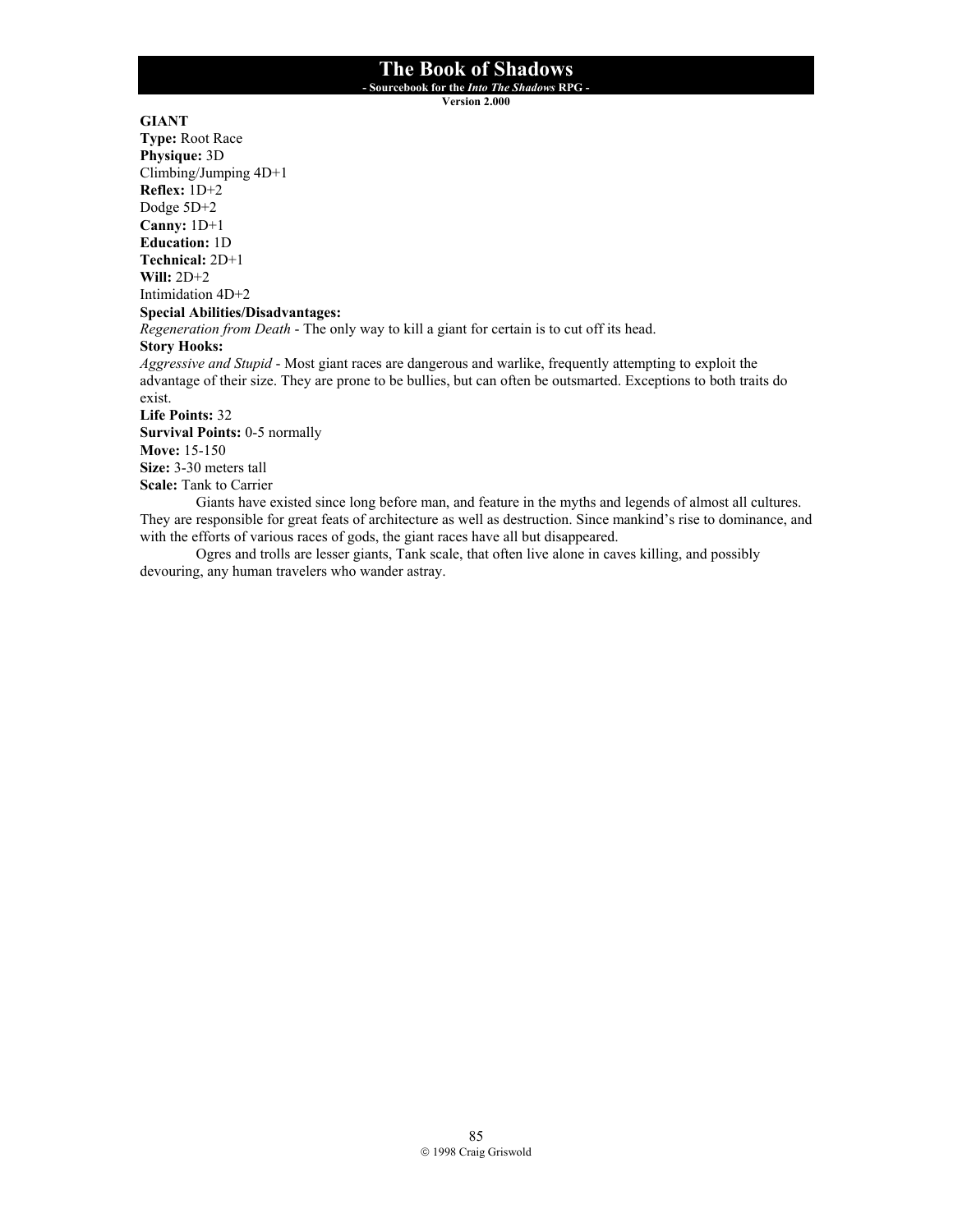**- Sourcebook for the** *Into The Shadows* **RPG -** 

**Version 2.000**

## **HODEKEN**

**Type:** Faerie **Physique:** 2D+2 Climbing/Jumping 4D+2 **Reflex:** 4D Dodge 5D+2 **Canny:** 3D+2 Find 4D+2, Hide/Sneak 5D, Surveillance 5D+1, Survival 4D+1 **Education:** 1D+2 Magic 4D, Supernatural 4D **Technical:** 2D+2 Trade Skills 3D+2 **Will:** 3D+1 Bargain 4D, Magic Resistance 4D, Persuasion 4D+1 **Magic:** 3D+1 Survive 3D+1, Transmute 4D+2, Translate 3D+1, Transportal 4D

**Special Abilities/Disadvantages:**

*Heal From Death* - Hodeken heal hourly, even from death, except for damage from chaff or flame - which heals normally unless they are killed.

*Shape Change* - Hodeken can change into the forms of small rodents, with no appreciable effect except disguise. *Vulnerabilities* - Hodeken are vulnerable to chaff (straw) and flame, and take double damage from each. Being that chaff is hardly an effective weapon, it is usually the flame that does them in - though striking them with a straw broom will drive them off.

## **Story Hooks:**

*Opportunistic* - Hodeken often attempt to profit on the misfortunes of others by making bargains with people in desperate situations, and charging a terrible price for their assistance.

*Solitary* - Hodeken prefer to live alone in an old ruin or hollowed out tree.

**Life Points:** 30

**Survival Points:** 0-5 normally

**Magic Points:** 11

### **Move:** 12

**Size:** .5-1.2 meters tall

Hodeken, or 'little hats', are German goblins so called because of their tendency to pull their hats down tight to their heads. They are mischievous creatures and frequently seek to profit on the misfortune of others. Among the most famous of these goblins is Rumpelstiltskin.

 Hodeken, like many goblin races, dress in an outlandish or outdated manner. They live in seclusion, eating carrion as well as nuts and berries. Motivations vary between individuals, some are greedy and amass a small horde in their homes - others may become lonely and seek a human child to raise as their own.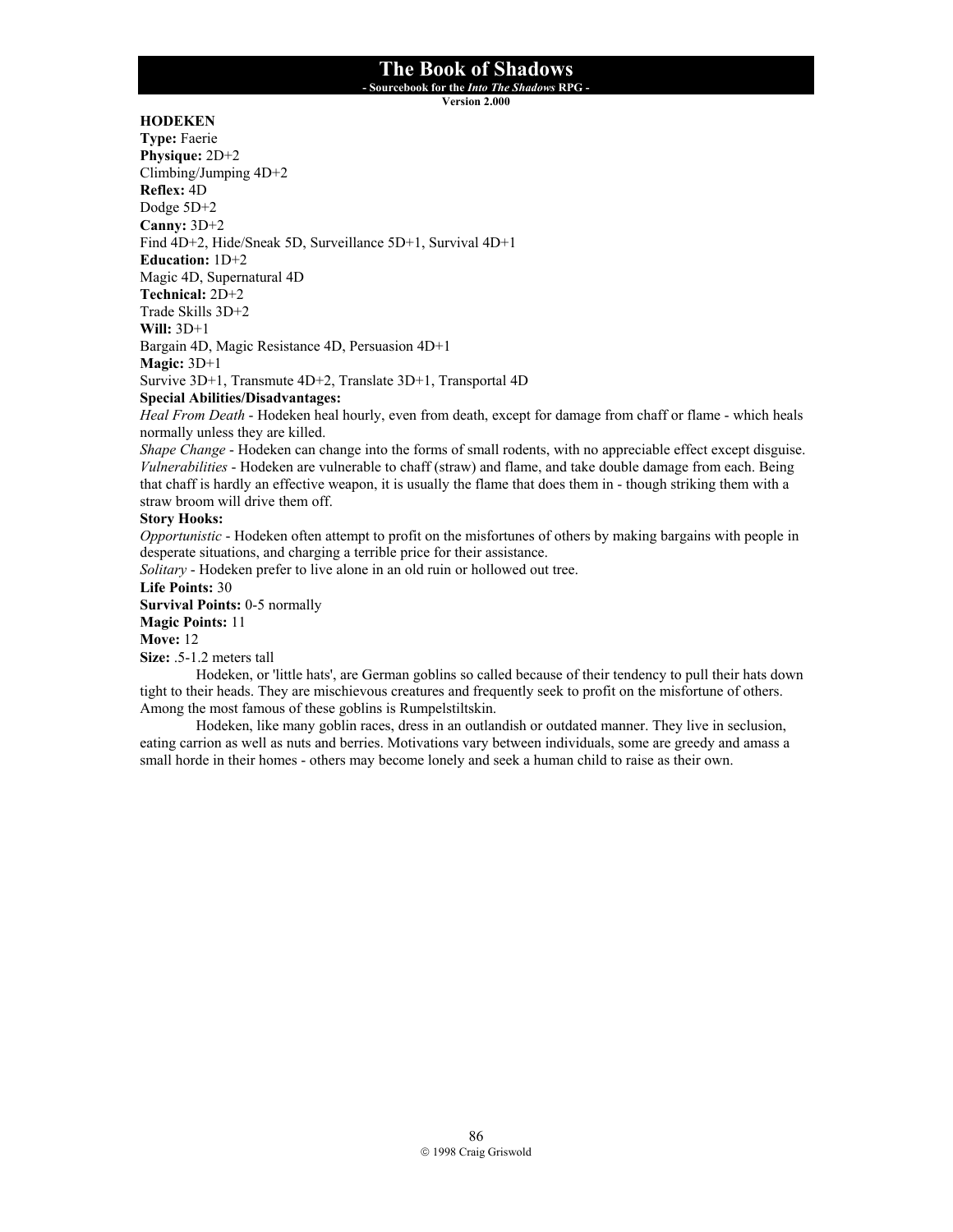**- Sourcebook for the** *Into The Shadows* **RPG -** 

**Version 2.000**

## **KNEE-HIGH MAN**

**Type:** Faerie **Physique:** 1D+2 Climbing/Jumping 4D+1 **Reflex:** 4D+1 Dodge 5D+2 **Canny:** 2D+2 Find 4D, Hide/Sneak 6D+1, Surveillance 5D **Education:** 2D History 4D, Magic 4D, Supernatural 4D **Technical:** 1D+2 Trade Skills: Carpentry/Woodworking 3D+2 **Will:** 2D+2

Magic Resistance 4D, Persuasion 3D+2

### **Special Abilities/Disadvantages:**

*Animal Friend* - Knee-High Men have a natural affinity for animals. Natural animals will not attack them, even if starved, and may often be persuaded to help them. Supernatural creatures are not so compelled.

*Animal Speech* – Knee-High Men can speak to animals as easily as talking among themselves.

*Diminutive* - Because of their minute stature opponents are at -1D on any to-hit rolls against knee-high men. **Story Hooks:**

*Pacifistic* - Most Knee-high men are vegetarians, and will not harm another living creature, even in self defense. They are completely non-aggressive, and are more likely to be the victims of human mistreatment than most others of their kind.

**Life Points:** 26 **Survival Points:** 0-5 normally **Move:** 8

**Size:** .4-.6 meters tall

The Knee-High Men - and women - are the Native American branch of the faerie family well known to both the native peoples of the area, and the African slaves and immigrants who became attuned to the land's mystic rhythms. They appear as short, gnarled looking versions of the Native American people, or on occasion similarly gnarled African-Americans. They may live either singly, or in small tribes.

In the past, tribes of Knee-High Men lived closely to Native American tribes of the region. Among the most well known are the little people of the Passamaquoddy Indians, from the region along the US-Canadian border. The Passamaquoddy had two tribes of Knee-High Men associated with them, the Nagumwasuck - who were regarded as friendly, and the Mekumwasuck - who were more outlandish, if not somewhat malicious.

Knee-High Men ride on the backs of eagles, and live safely in the burrows of prairie dogs, badgers, and snakes. They have largely retreated from the advance of Western Civilization, and are rarely seen today. Knee-High Men may be closely related to the African Yumboes, who are two foot high with pearly skin and silver hair and frequent the Pap mountains.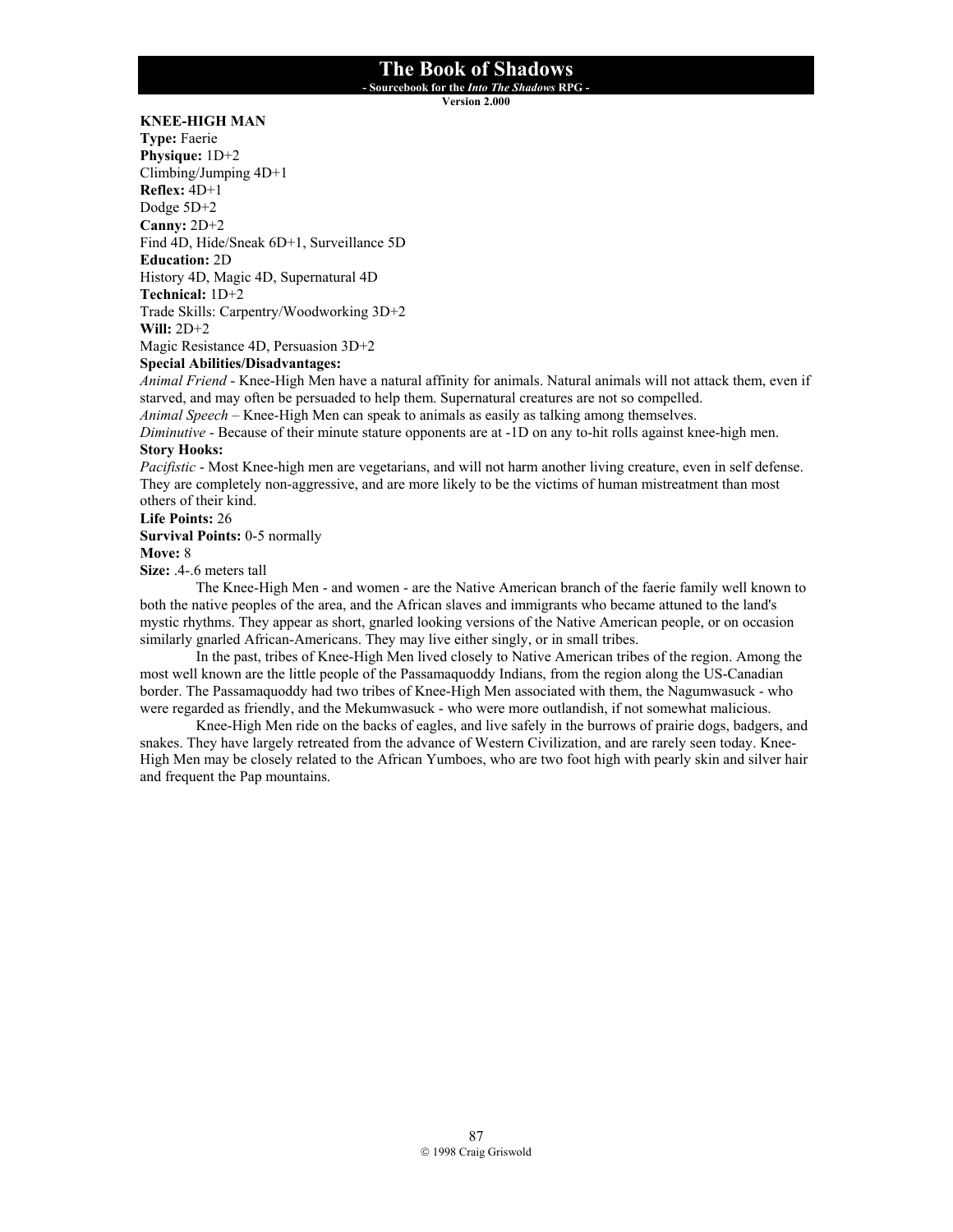**- Sourcebook for the** *Into The Shadows* **RPG -** 

**Version 2.000**

**SATYR**

**Type:** Hobgoblin **Physique:** 3D+1 Climbing/Jumping 4D, Stamina: Drinking 4D+2 **Reflex:** 4D Dodge 5D+2 **Canny:** 3D+1 Hide/Sneak 5D+1 **Education:** 1D Magic 4D, Supernatural 4D **Technical:** 1D **Will:** 2D+2 Acting 4D, Magic Resistance 4D, Persuasion 5D+2 **Special Abilities/Disadvantages:** *Hoof Attack* - PHY+2 *Horn Attack* - PHY+2 (PHY+2D if the satyr gets a running head start) **Story Hooks:** *Lustful* - Satyrs are rowdy and lustful and sometimes kidnap mortals to join in their drunken revels. **Life Points:** 33 **Survival Points:** 0-5 normally **Move:** 12 **Size:** 1.5-2.1 meters tall Satyrs are popular creatures of Greek mythology, who flocked to the pipes of their leader Pan -

alternately recognized as another satyr or a god. Fauns are the Roman equivalent, and follow Faunus. These lusty creatures have the face and body of a man, and the legs and horns of a goat. They are quite rowdy, and are often found in enchanted glades, kidnapping mortal women and sylphs to join in their feasts and orgies. They commonly play reed pipes, known as syrinx, after the fashion of their leader. Because of their

close association with pagans, druids, and faeries, they are included here instead of the general monster section. Puck is an mischievous English spirit or goblin that is usually considered to be a satyr, and often associated with Pan. Some satyrs have the ability to use magic.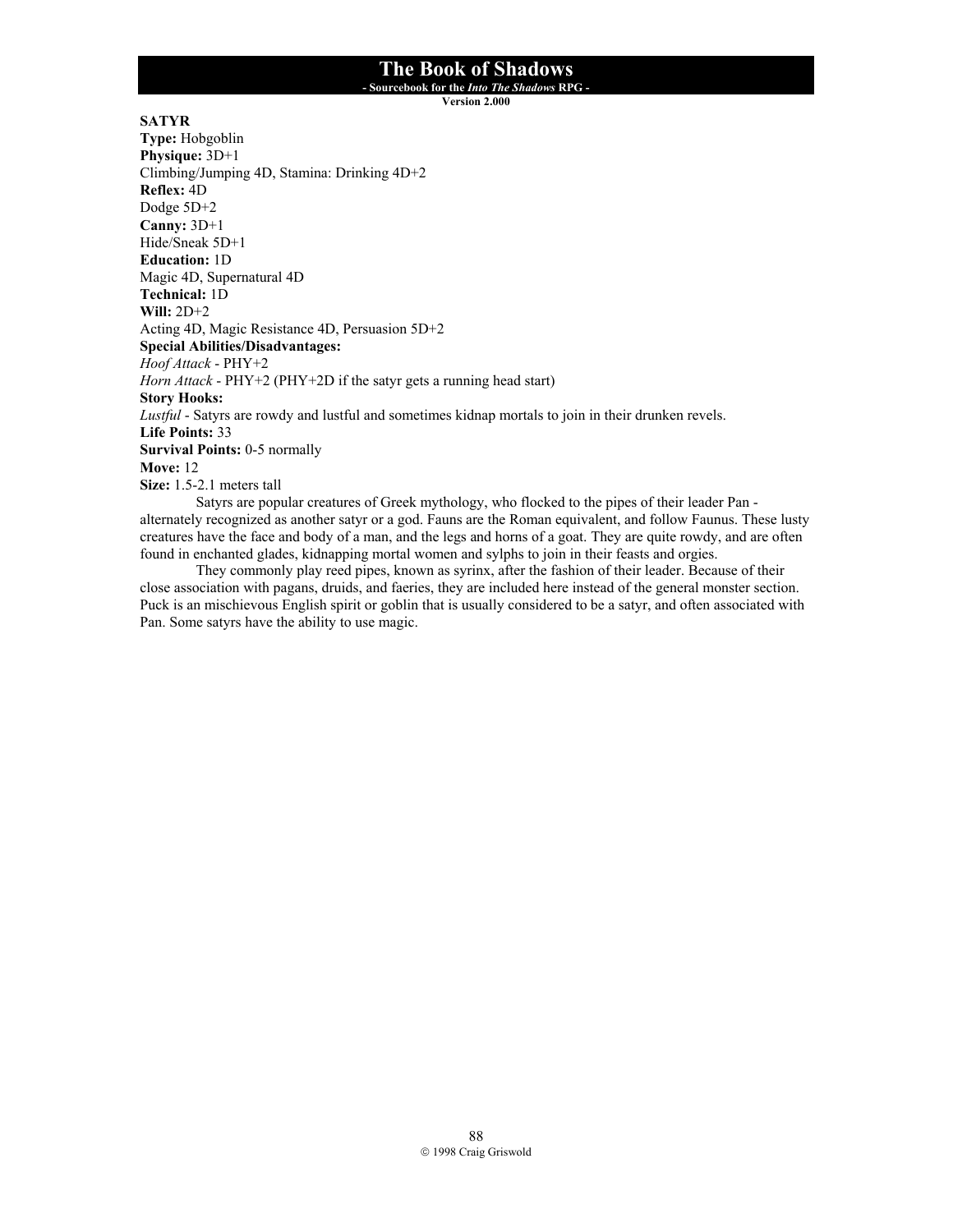**- Sourcebook for the** *Into The Shadows* **RPG -** 

**Version 2.000**

#### **12.5 HUMAN ENIGMAS**

 Horror movies are filled with strange freaks of nature, mutations, and oddities of various scales; psychotic killers that never seem to die, or ceaselessly return. Living man-made monsters sewn together from a hodgepodge of corpses, or grown in a vat. They may be obsessed with chainsaws, dressing as Santa Claus, eating people's livers, or Friday the  $13<sup>th</sup>$ .

 The only key to making these Shadows is in making them unusual, if not completely original. When creating such encounters try looking through the Player Character Monsters section to get ideas for abilities and weaknesses, and simply ignore the cost. Below are some examples.

### **FIREBRINGER**

**Type:** Human Enigma **Physique:** 3D Unarmed Combat 3D+2 **Reflex:** 2D+2 Dodge 3D+2 **Canny:** 2D+2 Disguise 3D, Evidence Disposal 3D+1, Lock-picking 3D+2, Streetwise 4D, Value 3D+2 **Education:** 1D+2 Crime 3D **Technical:** 1D+1 Arson 4D+1 **Will:** 2D+2 Intimidation 4D **Pyrokinesis:** 2D Flame Construct 2D+2, Ignite Object 6D, Ignite Self 4D+2 **Special Abilities/Disadvantages:** none **Story Hooks:** *Insanity* – Firebringer tends to be extremely aggressive, and uses his powers maliciously and frequently. **Life Points:** 26 **Karma Points:** 1 **Survival Points:** 7 **Move:** 10 **Size:** 1.9 meters tall Chuck Summers was always an angry, difficult child. He showed a history of violence and abusiveness,

that culminated when he was a teen. He was sent to reform school after an attack on a homeless person was stopped by police. It was there that his powers first manifested, resulting in the complete destruction of the school and the deaths of seven people. Chuck has been on the road ever since. He hitchhikes from town to town, committing petty crimes for cash, and occasionally torching a building or two for kicks. He reacts poorly to criticism, and even worse to any type of physical abuse. Those who cross him tend to regret it quickly.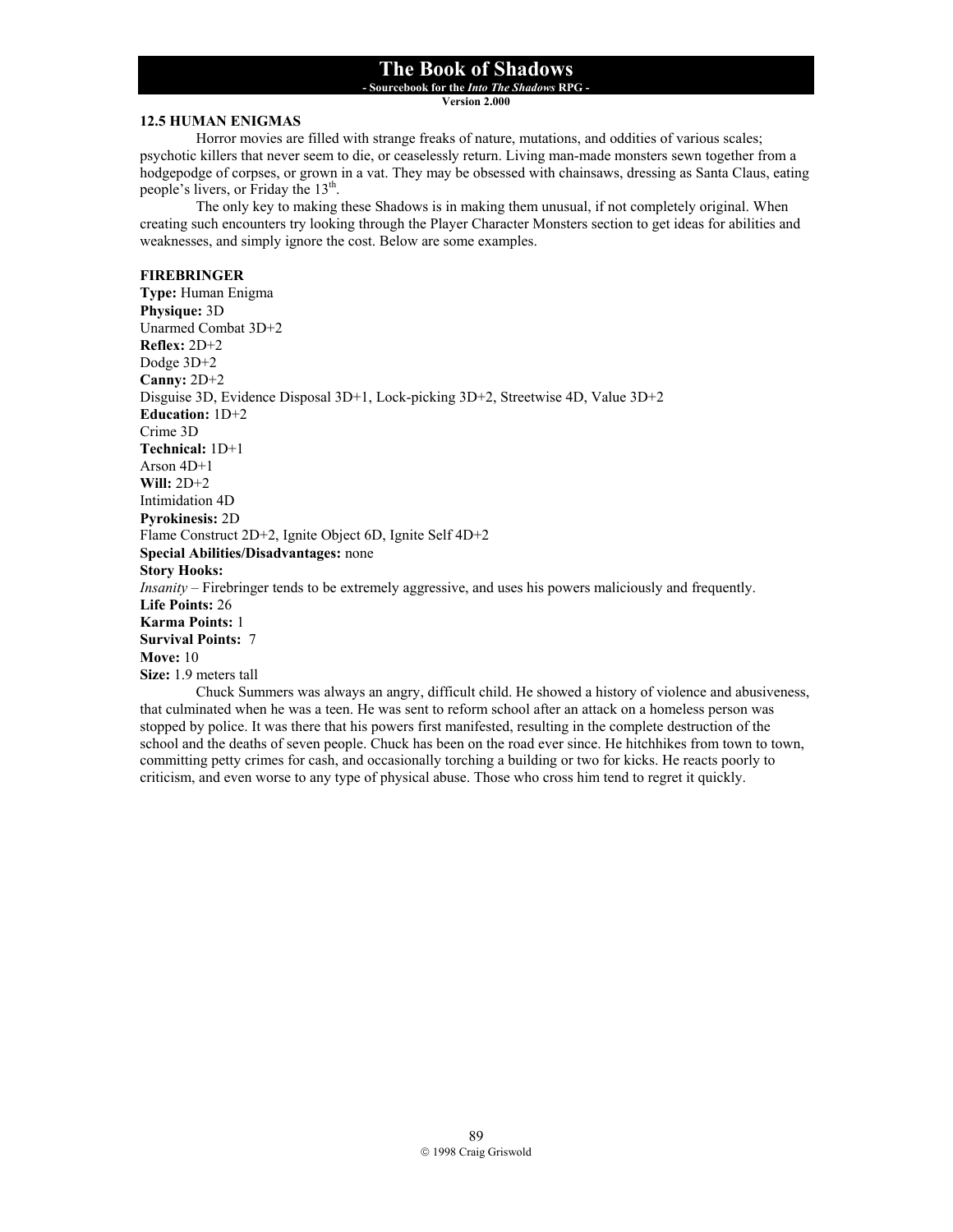**- Sourcebook for the** *Into The Shadows* **RPG -** 

**Version 2.000**

## **HOMUNCULUS**

**Type:** Man-made life **Physique:** 4D+1 **Reflex:** 4D **Canny:** 3D **Education:** 1D **Technical:** 1D **Will:** 3D **Special Abilities/Disadvantages:** *Flight* – Many homunculi are created with wings, if so they fly at a move of 15. **Story Hooks:** *Created* – Homunculi are a form of artificial life, and are generally been created for a specific purpose. **Life Points:** 30 **Survival Points:** 0-3 normally **Move:** 10 (15 flying) **Size:** .25-1 meter tall Homunculi come from Jewish mysticism and Alchemy. The word means little man, or dwarf. They are

a form of life created without sexual contact, grown artificially – not constructed the way Golem are. As a result the early genetic engineers made more mistakes than successes, turning out a slew of twisted inhuman dwarves. When it worked correctly the homunculi's creator had a customized assistant to fulfill their demented whims.

#### **SPRING-HEELED JACK**

**Type:** Human Enigma **Physique:** 4D+2 Climbing/Jumping: Jumping 7D+1 **Reflex:** 5D Dodge 5D+2, **Canny:** 2D+2 Guerilla Warfare 4D, Survival 3D+2 **Education:** 1D **Technical:** 1D **Will:** 2D+2 Intimidation 4D+2 **Special Abilities/Disadvantages:** *Claws* – Very Easy, PHY+2 damage, claws add +2D to Climbing skill. *Fiery Breath* – 1 meter range, Easy, 5D damage, up to 3 times/day. *Highly Recognizable* – Spring-Heeled Jack has pointed ears, talons, and bulging glowing eyes. *Infrared Vision* – Jack can see into the infrared portion of the spectrum. *Superhuman Leap* – Jack can leap up to 8 meters high and 15 meters across. **Story Hooks:** *Insanity* – Spring-Heeled Jack seems to appear, cavort, and attack without reason. **Life Points:** 36 **Karma Points:** 1 **Survival Points:** 10 **Move:** 10 (15 leaping) **Size:** 1.8 meters tall This mysterious figure first appeared in September, 1837 with a streak of several independent sightings

and attacks. The thing is described as a cloaked figure with pointed ears, talons, bulging glowing eyes, and the ability to spit flames from its mouth. Most dramatic was its ability to leap great distances, over walls and sometimes houses, without aid. He attacked several people over the next few years, but the first fatal attack did not occur until 1845 when he killed a 13-year old prostitute by breathing flame in her face and throwing her off a bridge into Folly Ditch. His last known appearance was in Liverpool in 1904.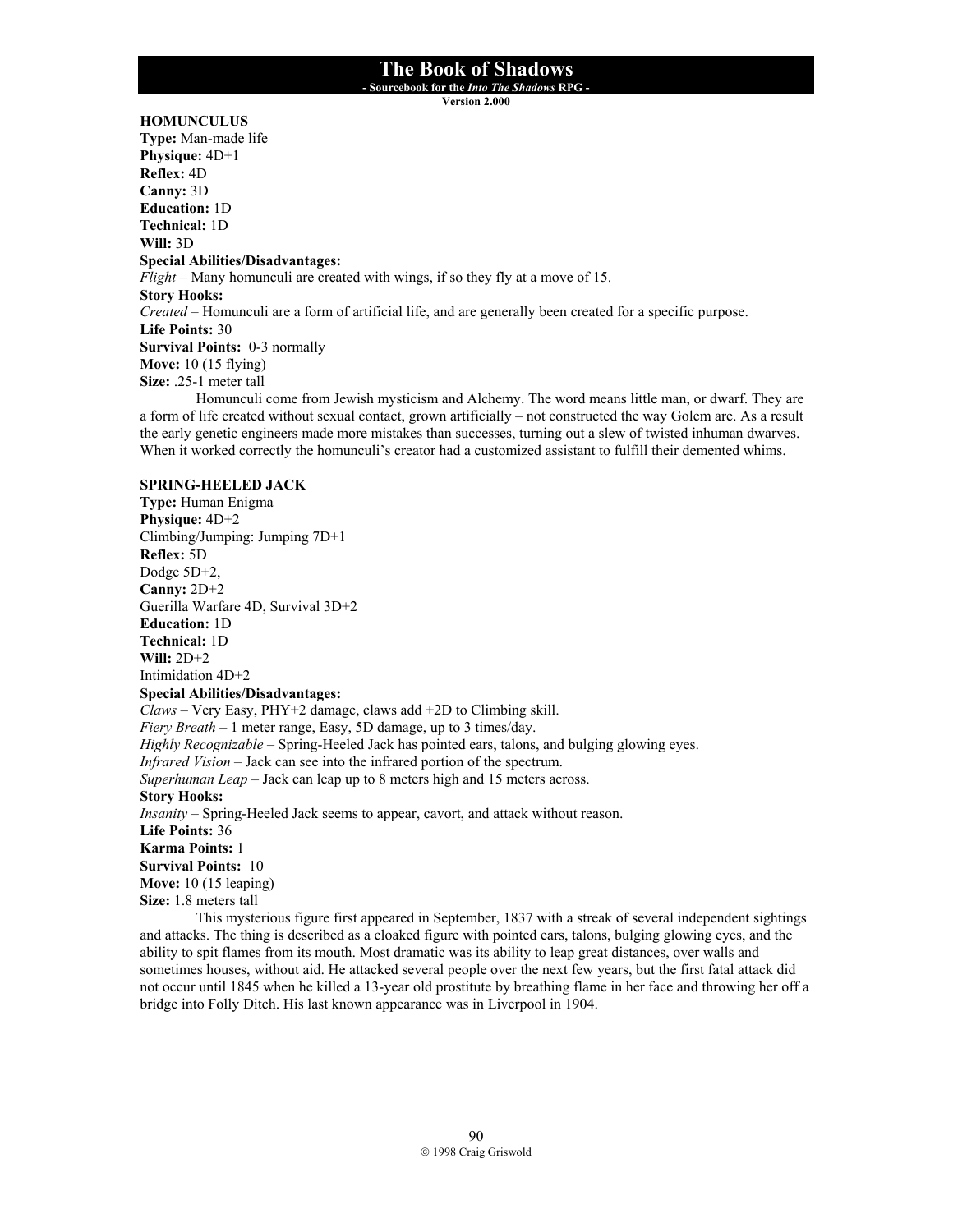**- Sourcebook for the** *Into The Shadows* **RPG -** 

**Version 2.000**

**STITCHFACE**

**Type:** Man-made Human **Physique:** 6D+2 **Reflex:** 4D Melee Weapons 6D, Melee Weapons Parry 5D **Canny:** 3D Hide/Sneak 4D+1, Surveillance 4D, Tracking 5D **Education:** 2D **Technical:** 2D **Will:** 3D+2 Intimidation 4D+2, Mental Defense 5D **Special Abilities/Disadvantages:** *Extended Life-span* – Stitchface will live over a thousand years unless killed. **Story Hooks:** *Reclusive* – Stitchface lives in the wilderness and avoids human habitation, but strange tales of a patchwork man haunting the hidden forests and valleys continue to be heard. **Life Points:** 36 **Karma Points:** 1 **Survival Points:** 10 **Move:** 10 **Size:** 2.1 meters tall

The creature known as Stitchface is the creation of Professor Tobias Kane, a scientist who lived in a remote cabin in the Colorado Rockies during the late 1860's to 1880's. Among his experiments was the artificial man known as Stitchface. The parts for Stitchface came from the remains of various travelers and settlers in the region. Government agents sent to investigate the disappearances in the area raided Kane's cabin and discovered the horror he had created.

Initially the creature known as Stitchface defended his creator, but eventually realized the mistake that had been made in his creation and fled into the wilderness. Government agents combed the area but never found another trace of him. He was officially presumed dead in 1892, but continued to live in the Colorado wilderness trapping and fishing to survive. Professor Kane was incarcerated for multiple homicide and died 10 years later of a drug overdose.

 Stitchface has not aged since he was created, and shows no signs of decay. However, he is still a hideous creature. He appears as a large - slightly misshapen - man covered with stitches and scars. Various patches of skin are white, black, yellow, and red. He has dark, shaggy, waist length hair beneath his hood, and two different color eyes. He dresses in a ragged coat, shirt and pants, stitched together in much the same manner as he was.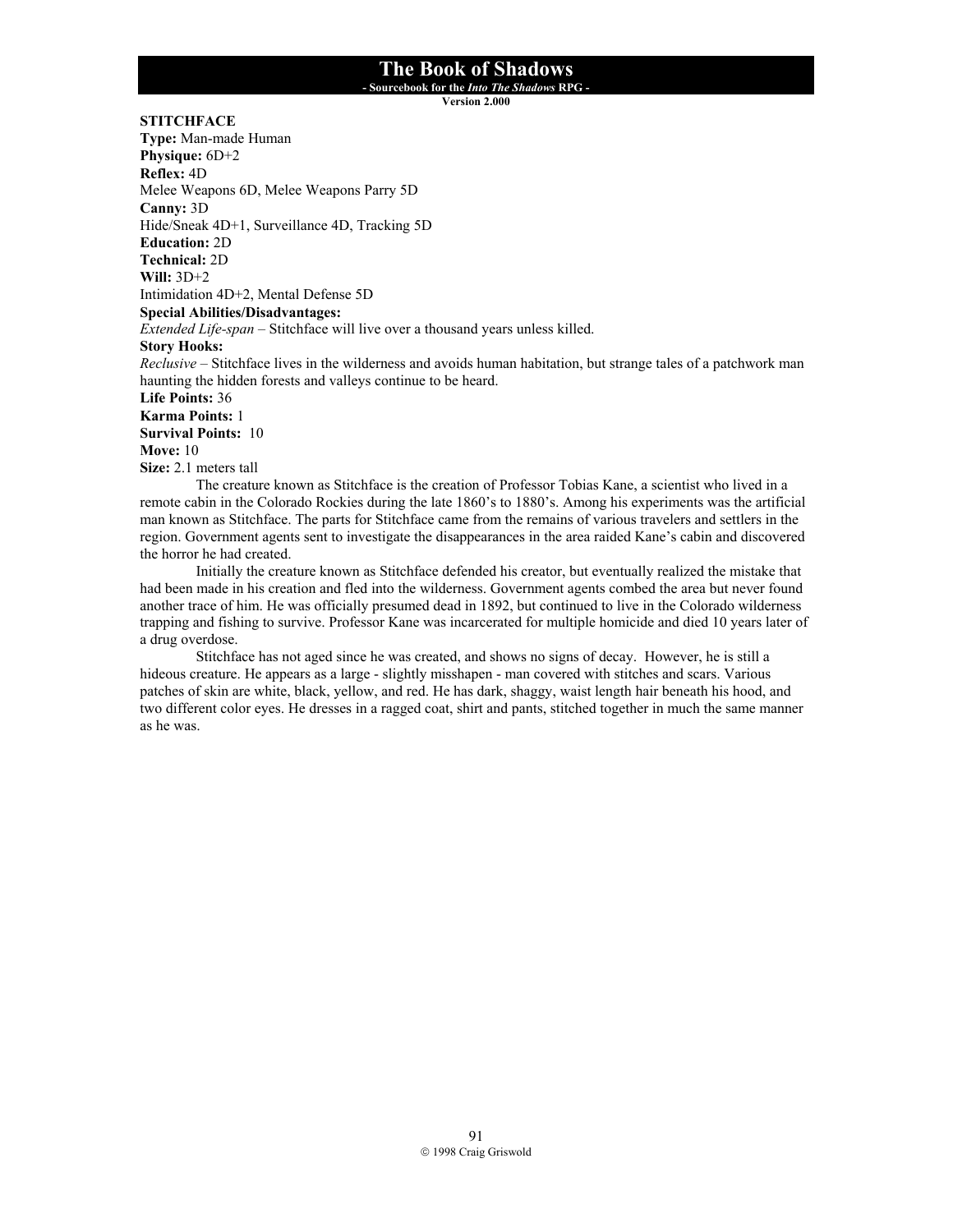**- Sourcebook for the** *Into The Shadows* **RPG -** 

**Version 2.000**

**THE CREEP**

**Type:** Human Oddity/Freak **Physique:** 4D+2 Stamina 5D **Reflex:** 3D+2 Dodge 4D+1, Firearms 4D+2, Unarmed Combat 4D **Canny:** 3D Find 3D+2, Hide/Sneak 4D, Lock-Picking 3D+2, Surveillance 4D, Value 4D+1 **Education:** 1D+2 **Technical:** 2D Motor Vehicle Ops 3D+2 **Will:** 4D Bargain 4D+1, Intimidation 5D+1 **Special Abilities/Weaknesses:** *Icthyosis* – The Creep has a disease that gives his skin a thick, dry, scaly appearance – like a fish. It makes his appearance highly unusual and easy to remember and identify. *Quick Draw* - Drawing a weapon, or switching a weapon from one hand to the other, does not count as an action for The Creep. *Weaponry and Equipment* – (2) pistols, Gaff (Easy, PHY+1D+1 damage), Garrote, Lockpick set **Story Hooks:** *Sensitive* – While he uses his skin condition to intimidate others, he does not appreciate jokes at his expense. He tends to make sure people who make such jibes end up missing or dead. **Life Points:** 29 **Karma Points:** 1 **Survival Points:** 5 **Move:** 10

**Size:** 2 meters

 Mel Hurley was afflicted with icthyosis from an early age, he suffered from the taunts of other children so badly that he was pulled from public school and educated at home by his illiterate parents. Mel resented the way life had treated him and found he could use his fists, and his appearance, to intimidate others. Mel considered joining organized crime, but decided he could make more by working alone. The Creep has extorted money from wealthy men and businesses by threatening violence, and has occasionally kidnapped for ransom the children and wives of wealthy industrialists. If his demands are promptly adhered to his victims usually return without harm, but those who cross him inevitably feel his terrible wrath.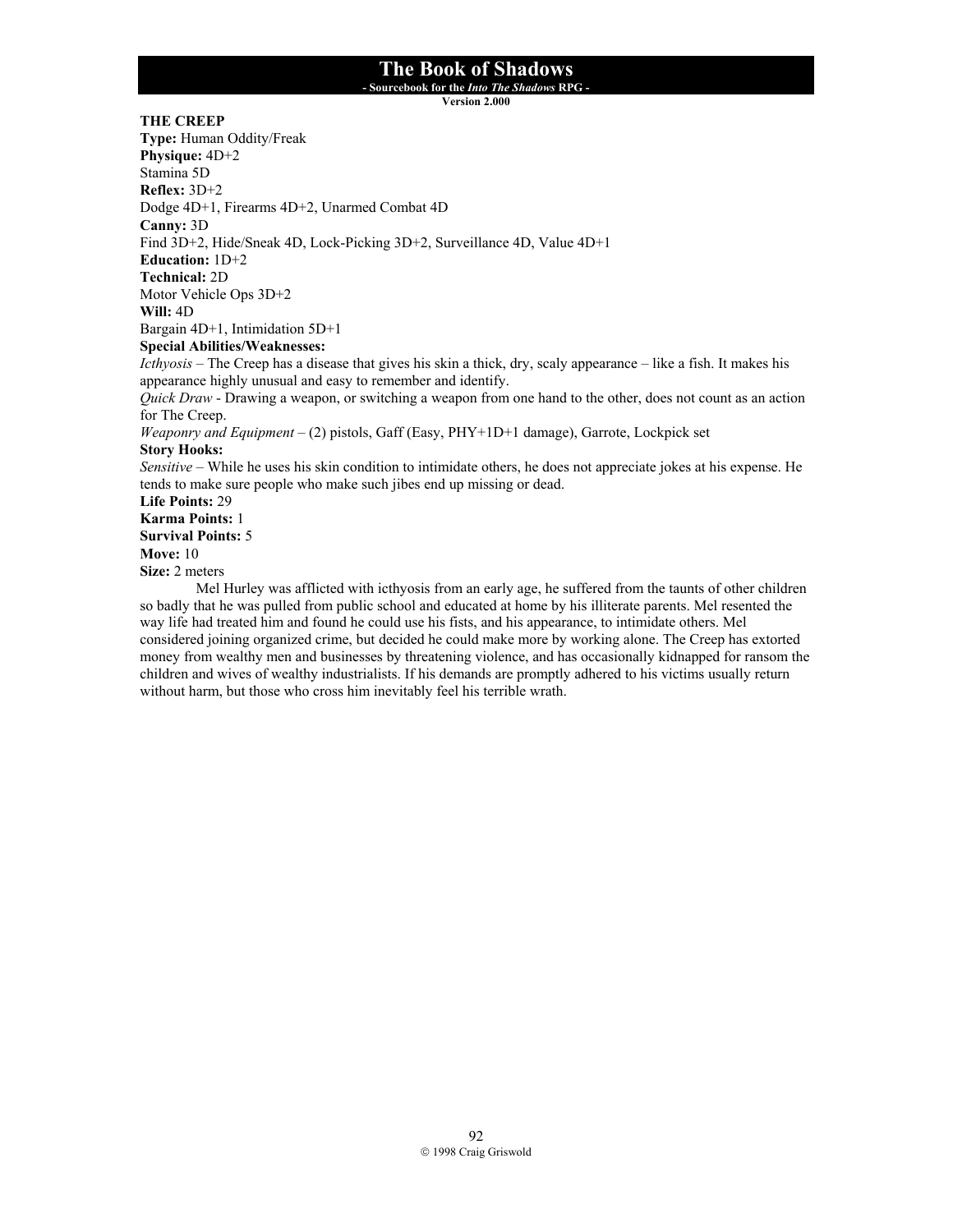**- Sourcebook for the** *Into The Shadows* **RPG -** 

**Version 2.000**

**WILD ROSE** 

**Type:** Human Enigma **Physique:** 4D **Reflex:** 4D Melee Weapons 5D+2, Melee Weapons Parry 5D **Canny:** 3D+2 Hide/Sneak 4D+2, Surveillance 4D+1, Tracking 5D **Education:** 2D **Technical:** 3D **Will:** 3D+2 Intimidation 4D+2 **Special Abilities/Disadvantages:** *Nictalopia* – Rose can see in the dark without penalty. *Contortionist* – Rose gets a +2D to skills that would benefit. *Acetylene Torch* – Easy, 5D damage **Story Hooks:** *Homicidal* – Rose feels compelled to torture and kill rapists and abusers of women. **Life Points:** 36 **Survival Points:** 7 **Move:** 10 **Size:** 1.7 meters tall Rose Packer is the direct descendent of Alferd Packer, the first man in the US to be tried and convicted

of cannibalism. Insanity, or at the least instability, runs rampant in her family. She has several living relatives who live behind padded walls. Rose herself had apparently escaped the family curse until she was 25. On the way home from her welding job at a local construction firm Rose was brutally raped and beaten. She was left near dead on the side of the road where she was lucky enough to be spotted by a passing motorist.

Physically Rose recovered very quickly, mentally she was scarred for life. The police informed her that finding her attacker would be next to impossible – so she took matters into her own hands. Rose managed to track down her attacker over the next few days and held a 'wienie roast' for him with her welding torch. He didn't survive. Nor did the overbearing man she ran into at a bar the next day, or the street punks who attempted to mug her.

Though she has been locked up several times, Rose manages to escape repeatedly. After her first rampage, the newspapers dubbed her 'Wild Rose' – and the name has stuck.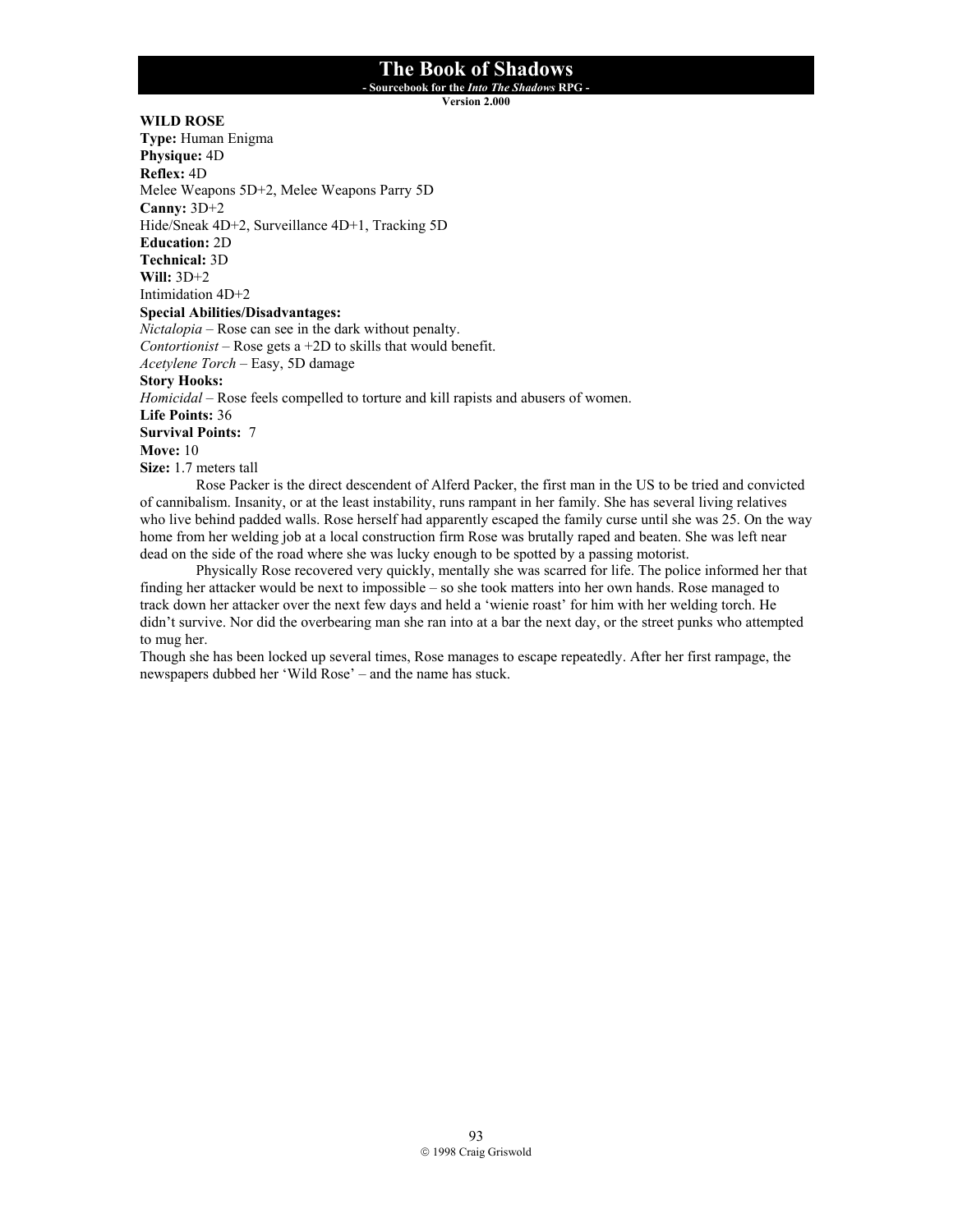**- Sourcebook for the** *Into The Shadows* **RPG -** 

**Version 2.000**

### **12.6 INFERNAL HIERARCHY**

 The war between Heaven and Hell has been ongoing since the Fallen Angels were cast down from the Silver City. But these devils are not the only residents of the Judeo-Christian underworld, demons have existed at least as long as mankind – and potentially much longer.

 Most demons and devils function akin to more conventional Shadows. They can be summoned up by spellcasters, or sent to Earth by their infernal masters, and killed normally. Upon their destruction it is assumed that they return to the Infernal regions to regenerate for a few centuries before being able to be summoned again.

### **12.61 DEVILS**

Devils are the fallen angels who rebelled against Heaven and were expelled. As a result they are equal in power to angels, and maintain their previous rank in the Angelic Hierarchy in addition to a rank in the Infernal Hierarchy.

The term Devil was first used to referred to what in the Hebrew of the Old Testament was referred to as 'Satan.' Satan was not considered an adversary at this time, but was in fact an angel charged with testing man's fidelity to God. The term was used again in translations of the New Testament's original Greek term 'satannas,' which was God's adversary. In later usage the term was almost interchangeable with demon, though I separate the two terms here to represent evil beings of distinctly different origins. The capitalized Devil can be used to refer to the supreme embodiment of evil, ruler of the legions of Hell, but a lowercase devil will always be used here to refer to some type of fallen angel.

The exact numbers of devils varies according to the source. Alphonsus de Spina in 1459 believed that one third of the original angels became devils – fully 133,306,668. Other reports vary from 6,660,000 to 7,409,127 devils ruled by 66 to 79 infernal princes. The lower number is most likely the most accurate, and the number of infernal princes varies based on internal strife in the hierarchy. Please note that while most devils are referred to, and appear to humans, in the masculine – they are truly sexless beings as are angels.

Some of the most important of the ruling Infernal Princes, as well as their angelic rank, and the function of their subjects in the war with Heaven is listed below.

| <b>Infernal Prince</b>   | Rank                         | <b>Function</b>                         |
|--------------------------|------------------------------|-----------------------------------------|
| Lucifer, the Morningstar | First Prince of the Seraphim | Leader of the fallen.                   |
| Beelzebub                | Prince of the Seraphim       | Tempts mankind with pride.              |
| Asmodeus                 | Prince of the Seraphim       | Tempts mankind with luxury.             |
| Balberith                | Prince of the Cherubim       | Tempts mankind to commit murder.        |
| Mephistopheles           | Prince of the Cherubim       | Tempts mankind to enter into pacts.     |
| Astaroth                 | Prince of the Thrones        | Tempts mankind with sloth and laziness. |
| Sonneillon               | Prince of the Thrones        | Tempts mankind with hatred.             |
| Carnivean                | Prince of Powers             | Tempts mankind with obscenity.          |
| Verrier                  | Prince of Principalities     | Tempts mankind with disobedience.       |

 Devils are often charged with "tempting" mankind. This is done simply to undermine faith in God, so that when people die their souls are not judged fit to enter Heaven. These souls then often end up being collected by hell and are used to swell the ranks of their legions in preparation for the eventual siege of Heaven. As the fallen angels are outnumbered by their counterparts in the Silver City, and the souls of the damned are weak by comparison, it will take some time before a suitable army can be raised.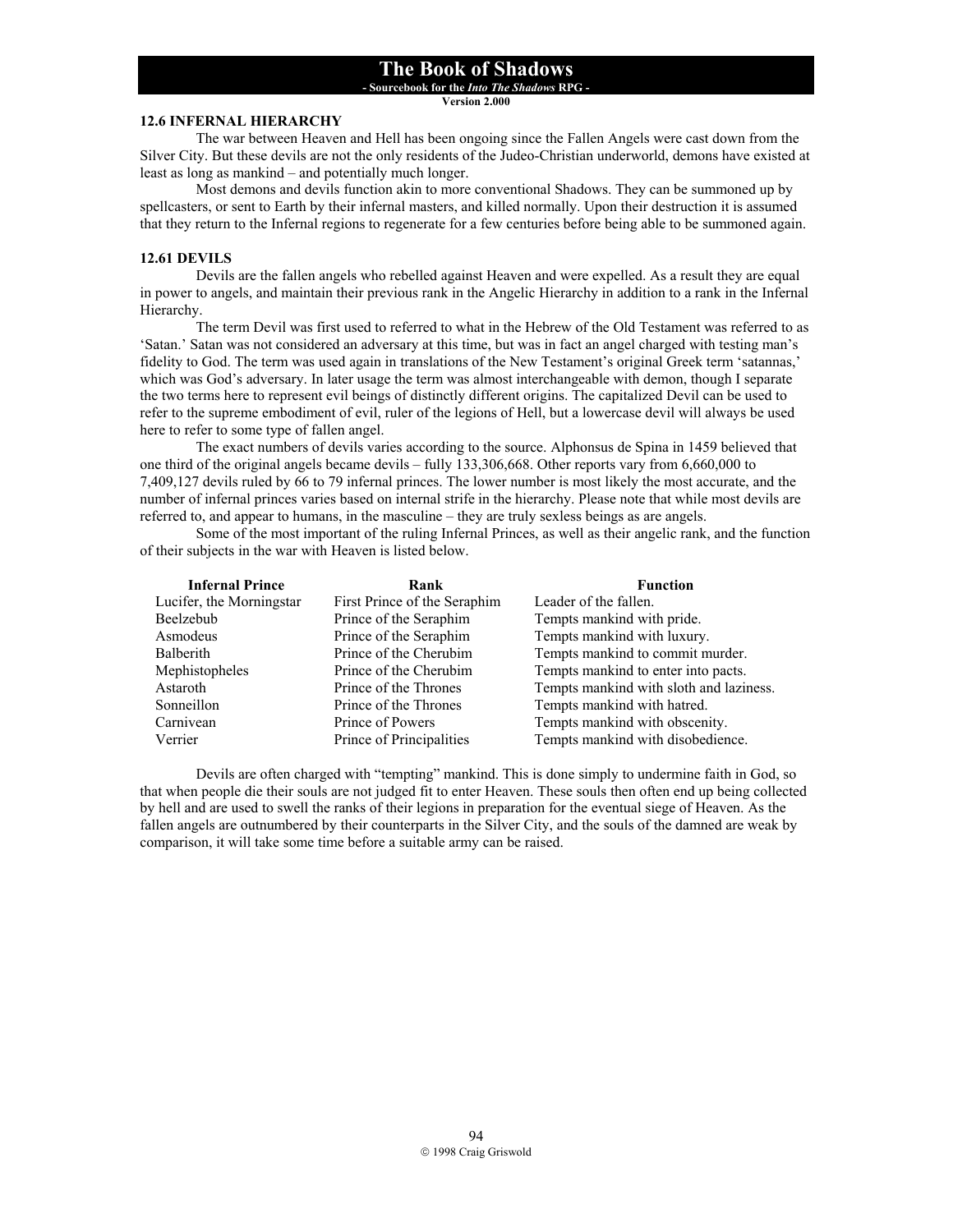**- Sourcebook for the** *Into The Shadows* **RPG -** 

**Version 2.000**

### **DEVIL (LOWEST RANK)**

**Type:** Fallen Angel **Physique:** 7D+1 **Reflex:** 5D **Canny:** 4D **Education:** 2D **Technical:** 2D **Will:** 5D **Piety:** 10D

#### **Special Abilities/Disadvantages:**

*Infernal Flight* – Devils not only fly through space, but can shift dimensionally to travel great distances and to enter Hell.

*Diabolic Intervention* – Devils can heal or even resurrect others by transferring their own Life Points directly to the other being.

*Energy Being* – Devils do not require food, liquid, or sleep, and are effectively immortal. 'Killing' a devil only forces it's energy to return to Hell for a time.

*Flaming Sword* – Devils can manifest a flaming sword at will, the sword is an extension of their infernal powers and cannot be dropped, damaged, or lost. Very easy difficulty, PHY+2D damage. The sword can also generate enough light to illuminate a large room.

*Sense Supernatural* – Devils can immediately sense angels, demons, devils, faerie, and chthonic entities, as well as Angelic and Infernal influence at a range of 1 mile.

*Shape* – Devils have no predefined shape, though their most common form is a dark man dressed in black with cloven hooves for feet, they can appear in any human or animal form: male or female, ugly or beautiful, and they change appearance at will. Many devils have been known to assume the form of a black dog in their dealings, to keep their true nature a secret.

### **Story Hooks:**

*Infernal Name* – Devils are strongest when they remain unknown, and as a result they may operate by referring to themselves as "The Devil." A priest that uses Piety abilities against a devil receive a +2D to their rolls if they know the true name of the devil they face.

#### **Life Points:** 69

**Karma Points:** 0-2 normally **Survival Points:** 10-15 normally **Move:** 12 (60 flying)

**Size:** .45-3 meters tall

Devils are the fallen of Heaven's angelic host. They rebelled with Lucifer and were cast out of the Silver City to the Infernal regions that they call home. As they are adversaries of Heaven, they often seek to tempt mankind away from divine influence, swelling the ranks of hell with the souls of the damned in preparation for the siege of Heaven.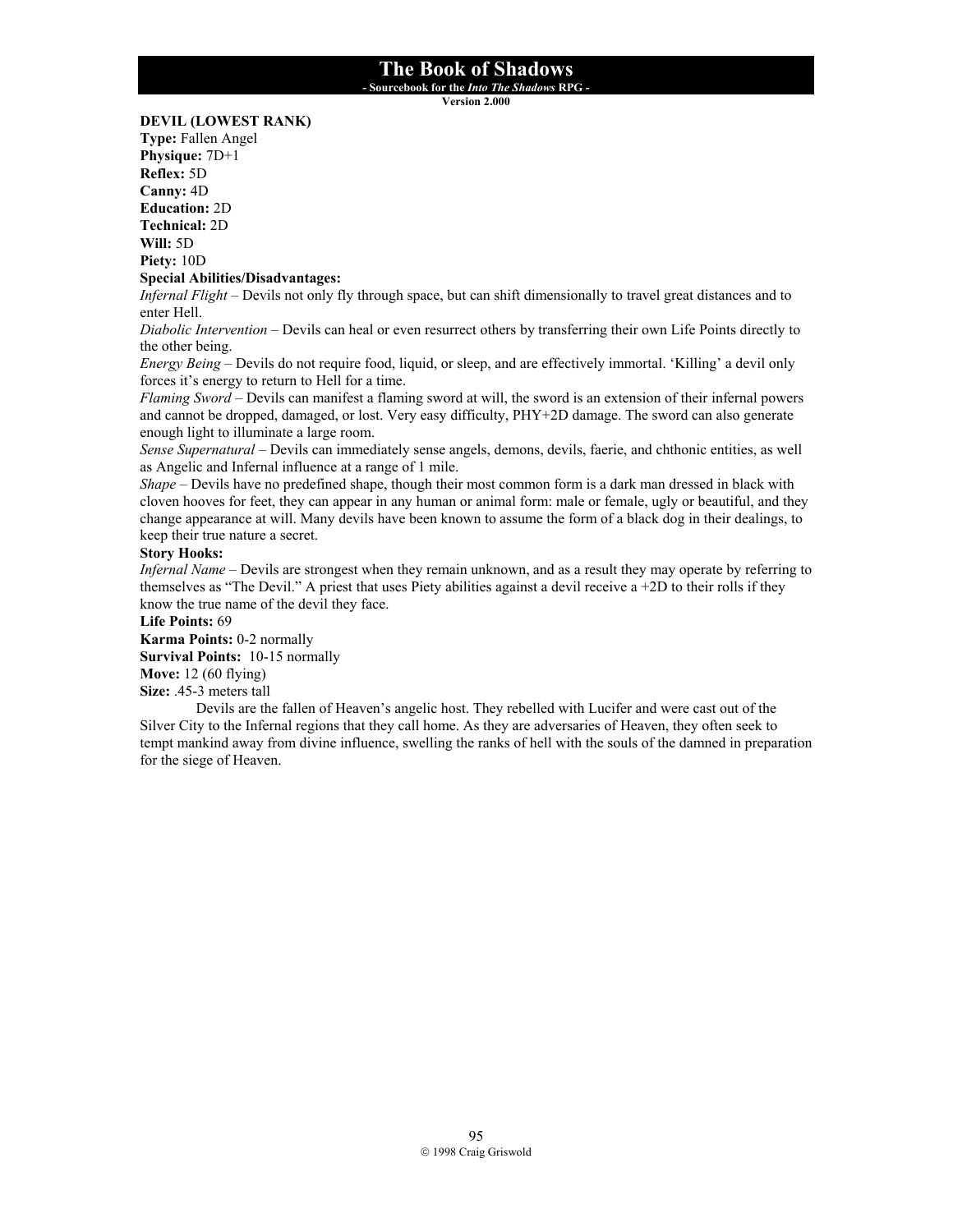**- Sourcebook for the** *Into The Shadows* **RPG -** 

**Version 2.000**

## **POSSESSOR**

**Type:** Fallen Angel **Physique:** (victim's)+2D Stamina 6D **Reflex:** (victim's)+1D **Canny:** 3D+2 **Education:** 2D Magic 4D+2, Mythos/Pantheon Lore 3D, Religious Doctrine 5D, Supernatural 3D+2 **Technical:** 1D **Will:** 4D+2 Intimidation 5D+2, Persuasion 5D **Magic:** 2D Morph 2D+1, Raise 3D, Soar 2D+2 **Special Abilities/Disadvantages:**

*Possession* – This devil can inhabit the bodies of certain individuals by supplanting their will. Initially this only requires a successful opposed roll against the victim's Will. Once in place, the devil will enhance the victim's PHY and REF, and replace the victim's other attributes with their own.

### **Story Hooks:**

*Tormenter* - The purpose of a controlling entity is usually more insidious than it first appears. By taking overt control it is usually obvious in a short amount of time that possession has occurred. Possessing entities never take over particularly useful individuals by society's standards, instead focusing on those easy to invade - such as children. The greatest value then is the distress such a possession causes to a family, or the community. In some this causes a general fortification of personal beliefs and faith, but generally it skews the perceptions of those individuals affected, and causes great turmoil in their system of personal beliefs. So, even though the victim may be saved readily through exorcism, or may be killed if no exorcism is possible, the long term spiritual effects may be catastrophic.

**Life Points:** (Life Points of victim +2D) **Survival Points:** 0-10 normally **Move:** (Move of victim) **Size:** (Size of victim)

 Possessors are devils charged with tormenting the living, breaking their faith by displaying the power of Hell on Earth. These devils do not appear on a regular basis, suggesting that they are sent on individual tasks by a central agency – their Infernal Princes or perhaps Lucifer himself. Though with their powers it would be possible to inflict greater physical damage on the victim's family and surroundings, the goal is always spiritual torment. Leaving the victim's friends and family with the sure knowledge that this devil had a great deal of power over them, whether it chose to exercise it or not.

This submissive feeling generally causes a breakdown of personal faith. Physical damage and deaths would contribute to a more defensive posture and inevitably lead to a strengthening of faith. As a result possessors are under strict guidelines on how to act. They will attempt to maintain control for several days at least, and attempt to hold out as long as possible against exorcism to make those affected feel lucky to have withstood the ordeal, rather than confident and superior.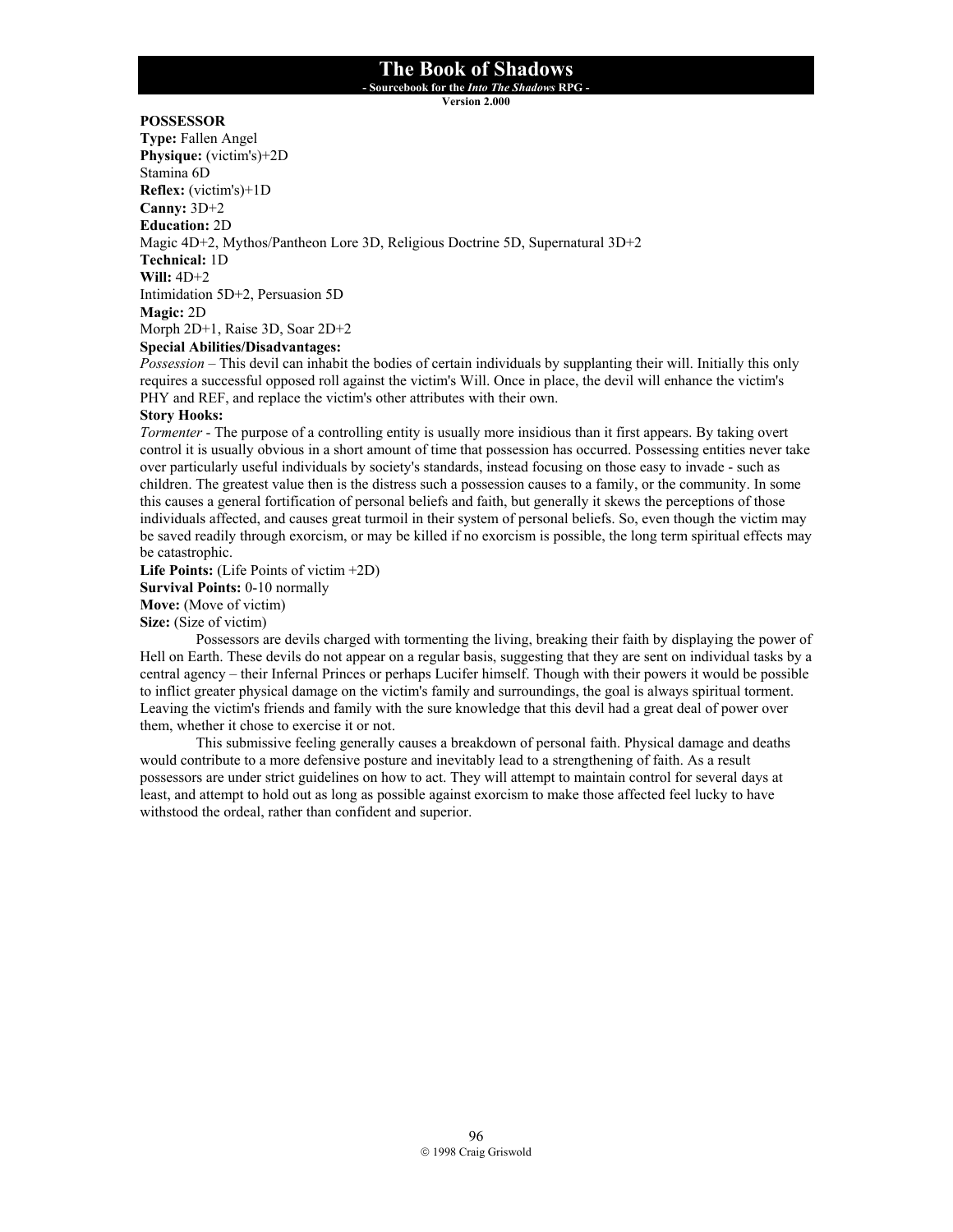**- Sourcebook for the** *Into The Shadows* **RPG -** 

**Version 2.000**

### **12.62 DEMONS**

Demons are "evil spirits," not specific to Judeo-Christian lore. Demonology is the study of demons, or evil spirits. These evil spirits are the natural inhabitants of Hell and similar infernal regions, and existed there before the arrival of the fallen angels. Many now fall under the dominion of the infernal princes, though most remain independent.

These infernal beings are most commonly encountered in the presence of an Infernal Prince, if they are so allied, or guarding or inhabiting important Unholy sites. But they may be summoned by various spellcasters, or be encountered in the course of an infernal mission.

### **AMPHISBAENA**

**Type:** Demon Animal **Physique:** 5D **Reflex:** 3D+1 **Canny:** 2D Hide/Sneak 3D+2 **Will:** 2D+2 Magic Resistance 4D **Special Abilities/Disadvantages:**

*Poisonous Bite* – PHY+1D, if damage occurs to the character then they are also injected with a corrosive venom that does 5D damage the first round, 4D the second, etc. Injected venom is resisted with PHY *only,* armor does not count.

*Two-Headed* – Amphisbaena can attack twice, once with each head, before suffering penalties for multiple actions.

### **Story Hooks:**

*Infernal Fauna* – While amphisbaena are considered demonic, they are little more than infernal animals that frequent the infernal planes, as well as places where these regions overlap with Earth.

**Life Points:** 40

**Survival Points:** 0-3 normally

## **Move:** 8

**Size:** 1-3 meters long

The amphisbaena is an infernal snake with a head on each end, it is highly aggressive and poisonous. They feed on helpless mortals and demons who happen across them. Though demons, they are never intentionally summoned, though a particularly paranoid spellcaster may attempt to use the creatures as guardians.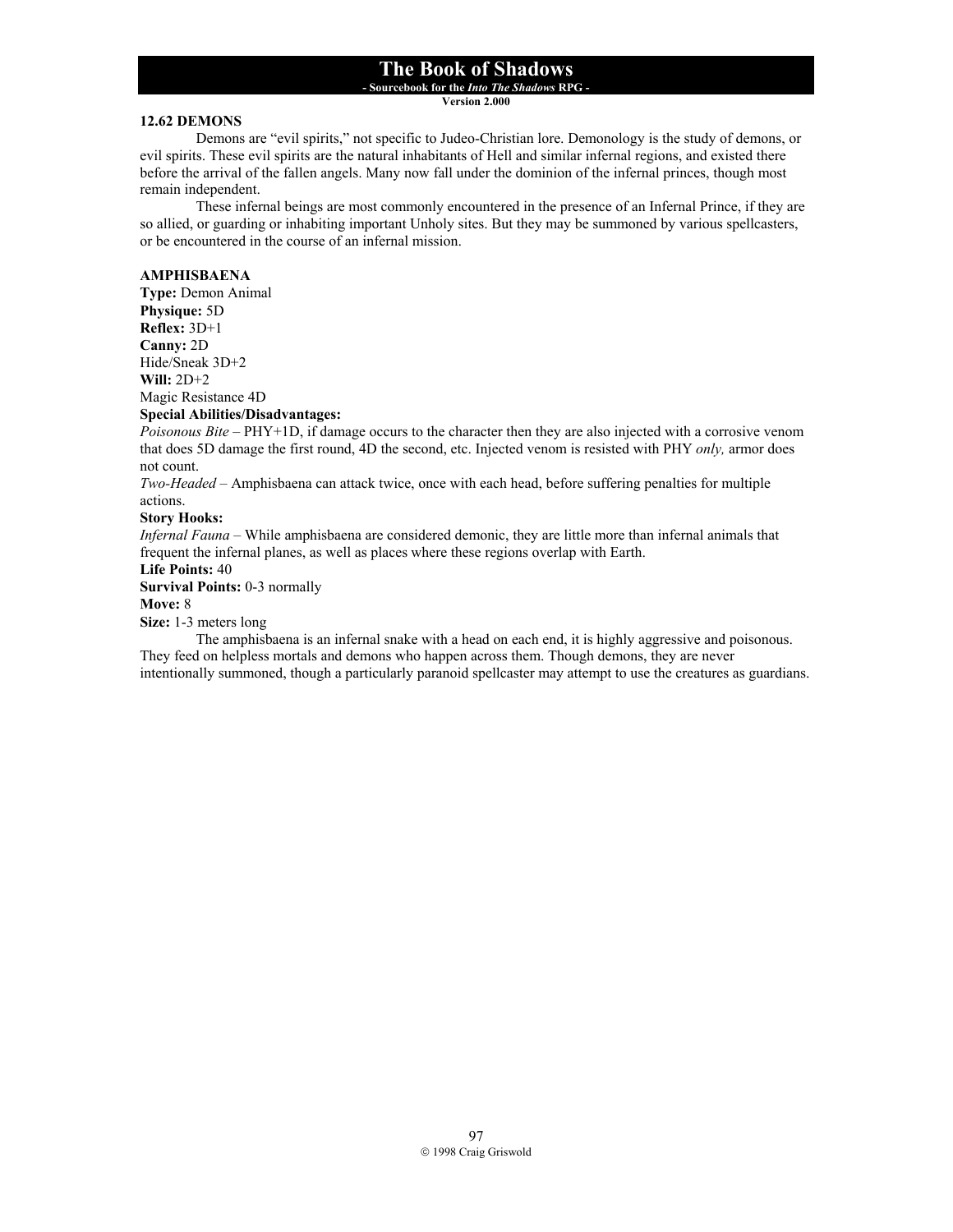**- Sourcebook for the** *Into The Shadows* **RPG -** 

**Version 2.000**

## **UTUKKI**

**Type:** Demon **Physique:** 4D+1 **Reflex:** 2D+2 Running 3D, Unarmed Combat 4D+2 **Canny:** 2D Hide/Sneak 3D+1, Survival 3D+2 **Will:** 2D+2

Intimidation 3D+2

### **Special Abilities/Disadvantages:**

 $\hat{Cl}$ *aws* – PHY+2, the claws also provide a +2D to Climbing when applicable.

*Tracking Scent* – Utukki have an acute sense of smell that allows them to track down prey. +2D to Find and other Canny skills when the GM determines it is applicable.

## **Story Hooks:**

*Easily Summoned* – Utukki are always willing to pass to the earthly plane, but are apt to turn on a weak master. **Life Points:** 37

**Survival Points:** 0-3 normally

**Move:** 10

**Size:** 1.5-2.5 meters tall

Utukki are the standard form of Babylonian demon. They may be summoned rather easily and are eager to please a powerful master, though they are just as quick to turn on a weak one. They are generally man-sized and humanoid in shape, with nasty teeth, patches of scales and fur, short horns, clawed hands and feet, and snake-like yellow eyes. They choose names that inspire are intended to inspire fear and loathing, some examples of which are:

Muttabriqu – Flashes of Lightning Sarabda – Bailiff Rabishu – Croucher Tirid – Expulsion Bennu – Fits Sidana – Staggers Miqit – Stroke Bel Uri – Lord of the Roof Umma – Feverhot Libu – Scab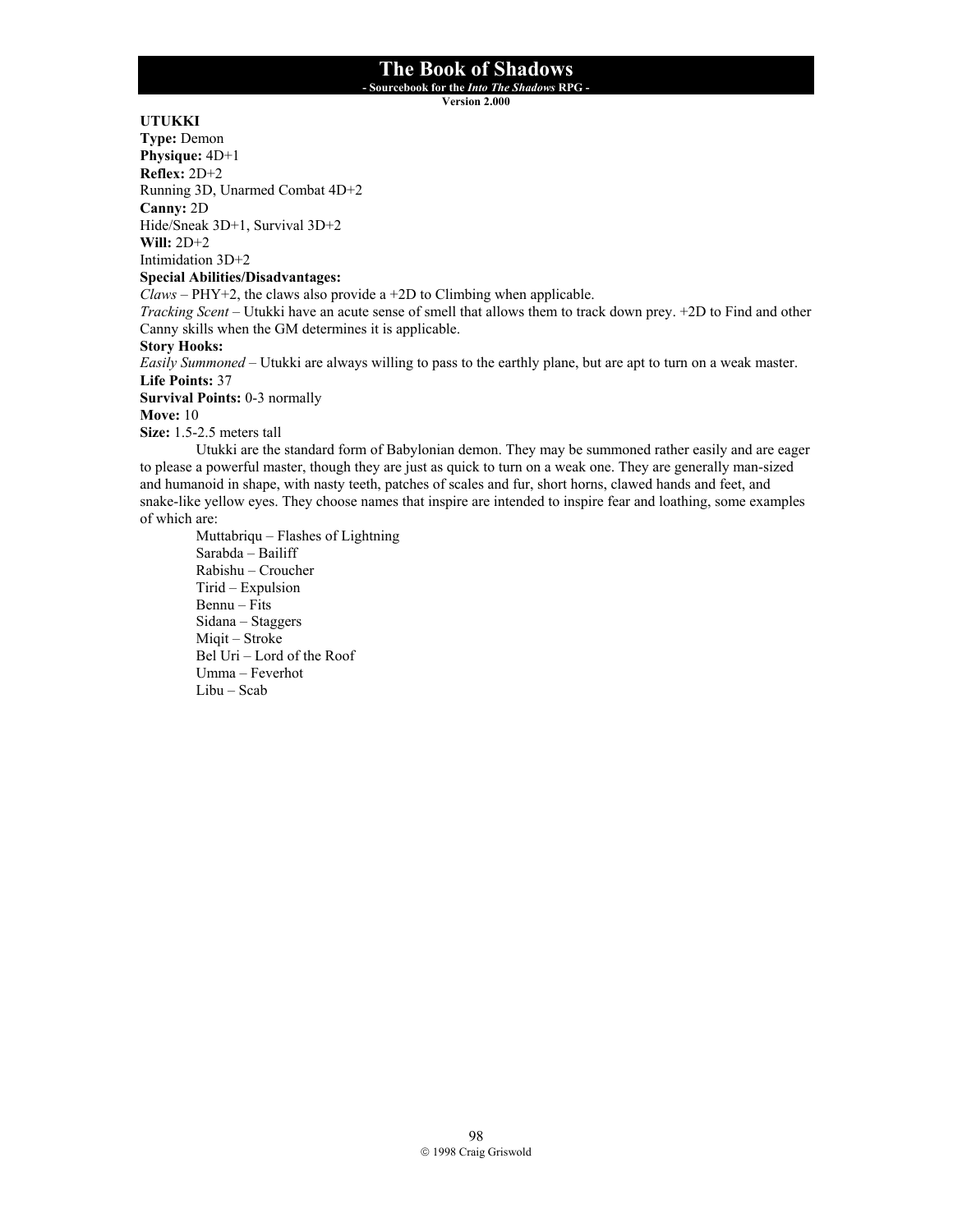**- Sourcebook for the** *Into The Shadows* **RPG -** 

**Version 2.000**

### **12.63 INFERNAL ASSOCIATIONS**

 Besides the obvious infernal entities, there are others – non-natives of Hell – which GMs and players should be aware of. One of the most common sources of these types of Shadow are those who enter into Infernal Pacts.

**Infernal Pact** – In return for their immortal soul, the contractee receives some form of bequeath. This could be as simple as physical luxury, mystical power, or forbidden knowledge. The terms of individual contracts vary – some may require that the contractee relinquish their soul immediately, others after a few years (usually a predetermined date), others still at the end of the subject's natural life span. Those who contract for immortality are usually obligated to provide other souls in payment on a regular basis.

 A pact to cause harm to another, instead of empowering or gratifying oneself, is called a 'maleficium.' The result is an unnatural sickness, often cancer, which aggravates, resists treatment, and eventually ends with the victim's death. The only way to stop a maleficium is to attack the demon or devil causing it.

#### **FAUSTIAN MAGE**

**Name:** Werner Hahn **Physique:** 2D **Reflex:** 2D+2 Dodge 4D, Melee Weapons: Arthame 3D+2, Melee Weapons Parry 3D **Canny:** 3D+1 Hide/Sneak 4D, Research 6D **Education:** 2D+1 Magic 4D, Mythos Lore: Infernal 5D, Supernatural: Devils 4D+1 **Technical:** 1D+2 Motor Vehicle Operations 2D+2 **Will:** 3D Magic Resistance 4D **Magic:** 3D Damage 5D, Morph 4D, Summon 4D **Special Abilities/Disadvantages:** *Infernal Attraction* - Werner has an infernal gift that makes him especially attractive to the opposite sex. He receives a +2D on most Will rolls involving the opposite sex, at the GM's discretion. *Infernal Wealth* – Werner is never short on cash, and his bank account refills itself magically. **Story Hooks:** *Greed/Lust* – Werner is compelled by a lust for wealth, women, and power: everything he deems the basis for personal success.

**Life Points:** 23 **Karma Points:** 1

**Survival Points:** 10

#### **Move:** 10

**Equipment:** Luxury Car, Arthame (PHY+1D+1), Silver pentagram on chain, Expensive Clothes, Large Mansion and Property

 Werner was born in the late 1950's to a formerly affluent family whose poor investments were now costing them dearly. His early youth was spent in opulence that slowly disappeared around him as he aged. When his parents died in the early 1970's Werner there was little left beyond the decaying mansion and its sorely overgrown grounds.

 Seeking an escape from the ruin around him Werner turned to the study of black magic. The study was largely a fad at the time, but Werner's remaining resources included a number of esoteric volumes from the family library. His studies proved fruitful, and with them he saw the means of reestablishing himself and his family's fortune.

 Werner summoned the devil Mephistopheles seeking a bargain. The devil readily agreed, and in return for Werner Hahn's immortal soul his fortune was restored and he was given limited power over women as well.

 The acquisition of power has only served to fuel Werner's desires. With his wealth and attractiveness Werner has created a place for himself among the elite of both Europe and America. He has helped finance several Central American coups, and contributes freely and covertly to private members of various political organizations. The greatest danger anyone could suffer from Werner is if they possess something that he desires. He enjoys using his power to take what he wants, use it up, and throw it away.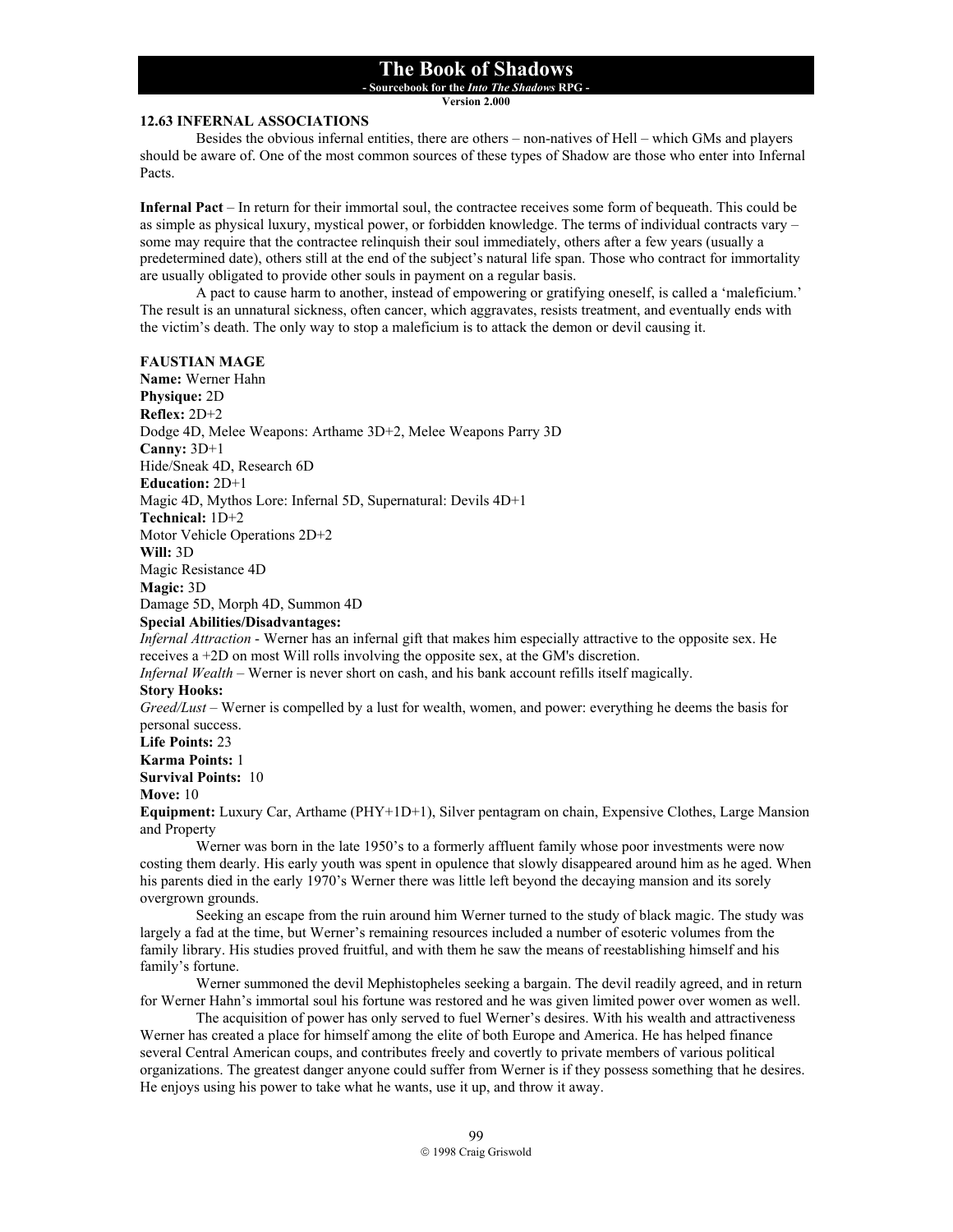**- Sourcebook for the** *Into The Shadows* **RPG -** 

**Version 2.000**

### **12.7 LEGENDARY CREATURES**

 Cryptozoology is the study of hidden or "unexpected" animals. These animals may include sea serpents, lake monsters, survivors from the age of dinosaurs, and even hairy bipeds. Paracryptozoology covers cases that go beyond the unexpected, to the nearly impossible – such as the werewolf or the unicorn.

## **12.71 CRYPTOZOOLOGICAL CREATURES**

**ALIEN BIG CATS (ABCs)** – Jaguars, pumas, and other similar cats have been reported across the United States, Great Britain, and Australia. Many of these sightings appear to be black panthers, and though no pelts have been recovered, foot-prints and reliable eyewitness accounts seem to back up their existence. The origin of such creatures remains a mystery though it is likely that the animals may be former pets released into the wild, or the descendants of such animals. The "alien" descriptor refers to the fact that the animals are non-native, not meant to imply extraterrestrial involvement. Use the stats for any applicable large cat in the Animals section.

### **DEINONYCHUS**

**Type:** Carnivorous Dinosaur **Physique:** 3D **Reflex:** 4D **Canny:** 2D Find 3D+1, Survival 3D+2 **Will:** 1D+2 Intimidation 4D **Special Abilities/Disadvantages:** *Acute Smell* – Deinonychus have an heightened olfactory sense that gives them +2D when using skills based on this sense. *Claws/Talons* – PHY+2D damage **Story Hooks:** *Carnivorous* – Deinonychus will voraciously consume any prey they can catch, including animals larger than humans. *Pack Hunter* – Deinonychus are pack animals, much like wolves, and hut in group of 3-4. **Life Points:** 32 **Survival Points:** 0-3 normally **Move:** 20

**Size:** 2 meters tall, 4 meters long

A carnivorous dinosaur that originally lived in Montana and Wyoming during the Early Cretaceous. A large brained, light weight hunter designed for speed and agility. Deinonychus runs upright like an Allosaurus. It hunts both alone and in packs. Deinonychus are 13' long, about 150 lbs., with strong forelimbs ending with grasping hands tipped with curved claws. The muscular hind limbs end with a nasty 5" long scythe like claw on each foot. Its tail is stiffened with bony rods to use as a counterweight for balance.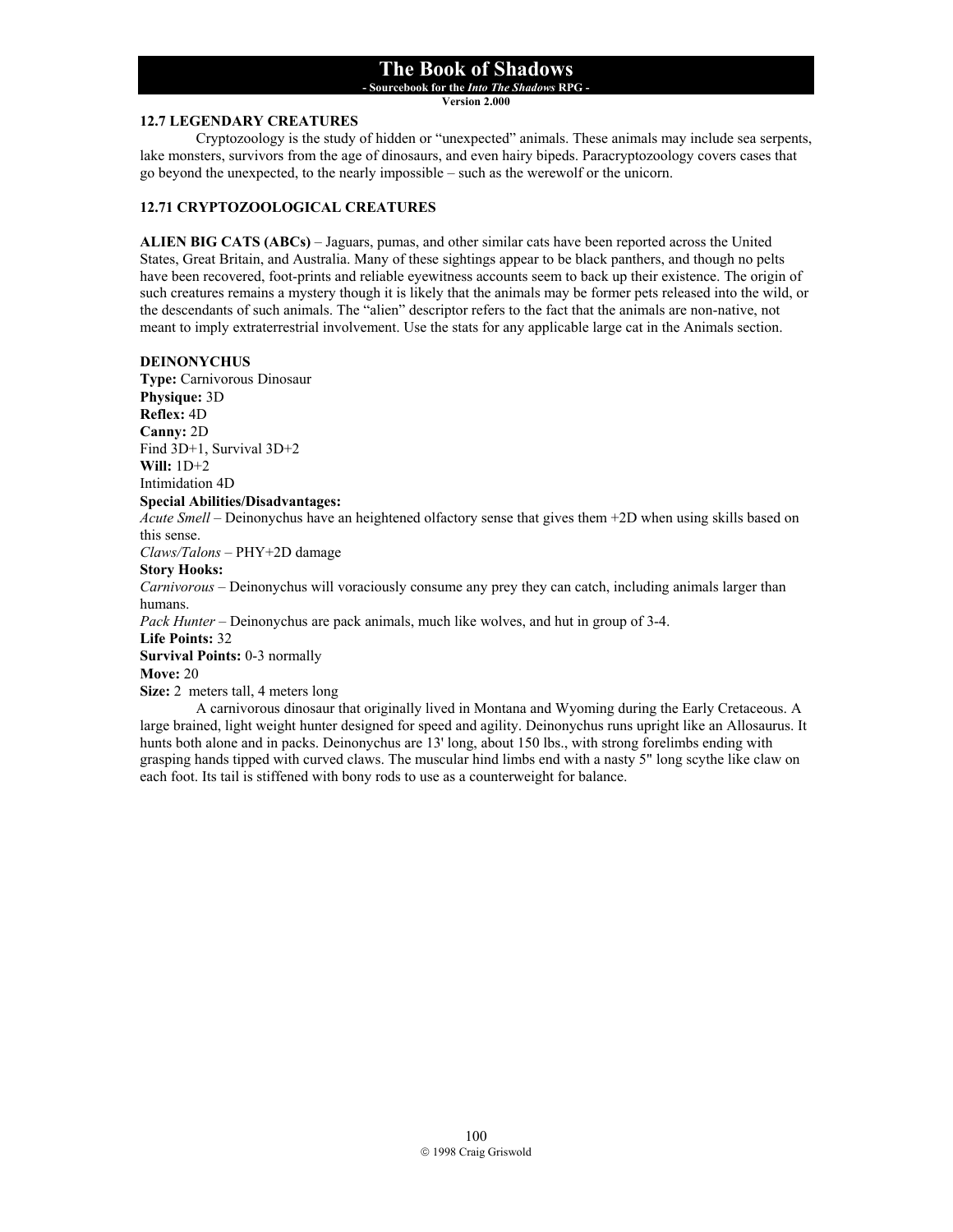**- Sourcebook for the** *Into The Shadows* **RPG -** 

**Version 2.000**

## **MONGOLIAN DEATH-WORM**

**Type:** Giant Bio-electric Venomous Worm

**Physique:** 2D

**Reflex:** 2D

Unarmed Combat: Electrocution 3D+1, Unarmed Combat: Spitting Poison 4D

**Canny:** 1D

Hide/Sneak 4D, Survival 4D

**Will:** 1D+1

## **Special Abilities/Disadvantages:**

*Electrocution* – The worms can electrocute a victim on contact, 7D damage

*Underground Adaptation* – The worms are adapted to a partially subterranean existence. They are unable to see but can sense movement and vibration. They can burrow in the sand up to a meter or so down, and survive by eating insects, small lizards, and rodents.

*Venom* – The worms can spit corrosive venom: range 1/2/3, 5D damage (see the section on Poison) **Story Hooks:**

*Solitary* – The worms are generally solitary creatures, living on small animals, and are only aggressive if disturbed.

#### **Life Points:** 36

**Survival Points:** 0-3 normally

**Move:** 4

**Size:** 1 meter long

 A native of the southern Gobi desert, this large fat worm grows up to a meter long, and has two unusual abilities that prompt locals to avoid it. These worms are the only known land-based animal able to generate large enough amounts of electricity to stun or kill large animals. They are also venomous, and capable of spitting or squirting this venom at a target up to 3 meters away.

 They are solitary animals, and only use their powerful defense mechanisms if disturbed or provoked. This can happen unexpectedly however, as the worms prefer to burrow in the sand, and may be unseen until it is too late.

### **NEANDERTHAL**

**Type:** Human Subspecies **Physique:** 4D **Reflex:** 3D Running 3D+2, Unarmed Combat 4D **Canny:** 2D+1 Find 3D, Hide/Sneak 4D, Survival 4D **Technical:** 1D **Will:** 2D Intimidation 3D+2

### **Special Abilities/Disadvantages:**

*Mute* – Neanderthals are unable to communicate verbally beyond a series of primitive noises.

#### **Story Hooks:**

*Solitary* – Neanderthals are rarely sighted in groups, though mating pairs or small tribes may exist. They shun human populations, and are rarely sighted by large groups of observers.

# **Life Points:** 36

**Survival Points:** 0-3 normally

# **Move:** 10

**Size:** 1.5-2.1 meters tall

 Reports of hairy man-like beasts in the wild regions of the world seem to indicate the continued presence of small populations of *Homo sapiens neanderthalensis*, or Neanderthals. Several hairy bipeds reported world-wide seem to fit descriptions of Neanderthal man, though these beasts are often described as covered in hair. Neanderthals have heavy brow ridges, low-vaulted skulls, high cheekbones, dark skin, and protruding jaws.

**PHANTOM KANGAROOS** – Since 1899 there have been reported sightings of wild kangaroos in parts of the US and Canada. Many of these sightings are accepted as they often come from police officers, and at least two encounters have resulted in photographs of the animals. The origins of these animals remain unknown, but as with big cat sightings they are presumed to be former pets or escapees from zoos and circuses. Use the stats for Kangaroos in the Animals section.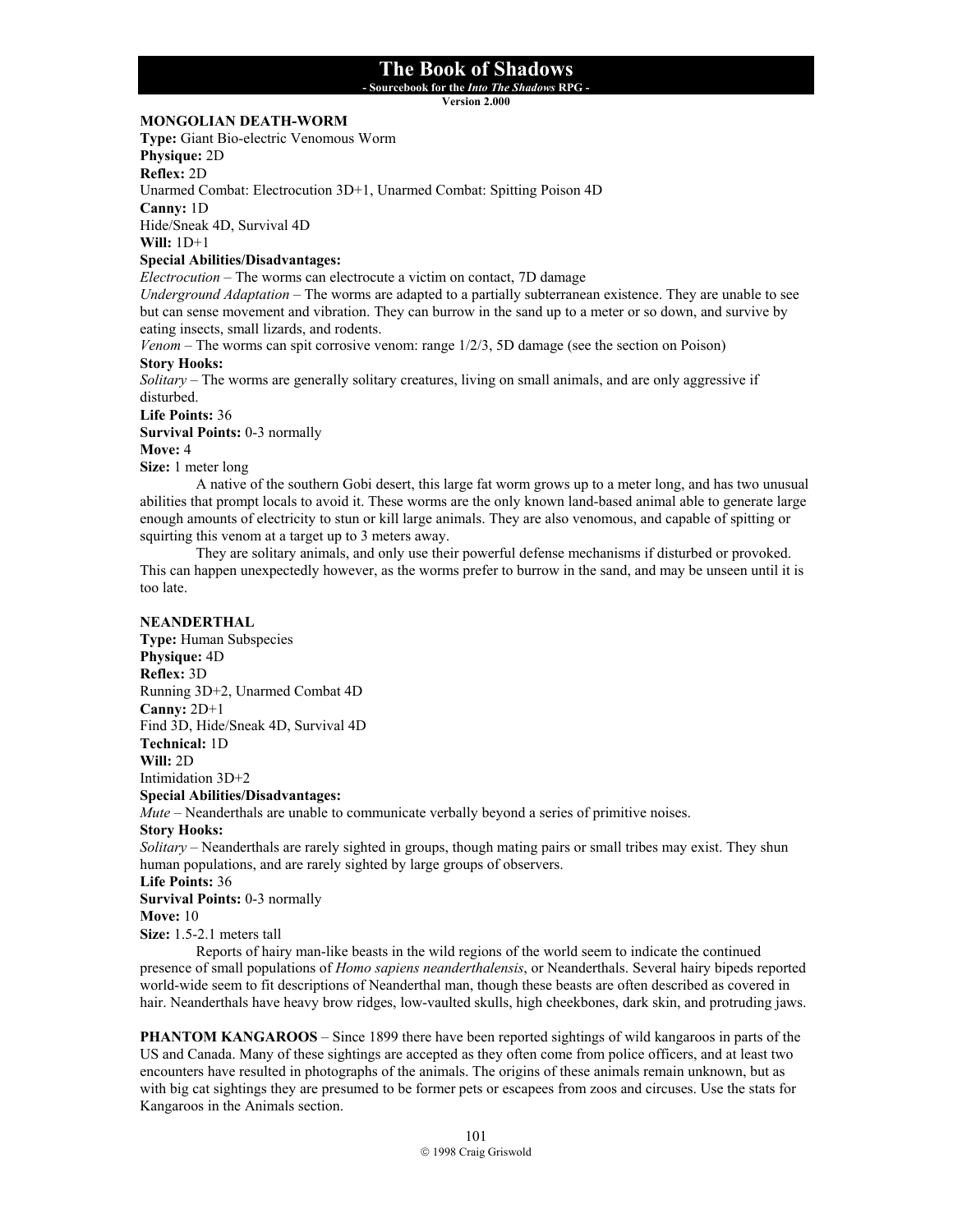**- Sourcebook for the** *Into The Shadows* **RPG -** 

**Version 2.000**

### **TERROR BIRD**

**Type:** Large Predatory Bird **Physique:** 4D **Reflex:** 2D+2 Flying 4D, Unarmed Combat 3D+2 **Canny:** 2D+1 Find 3D, Survival 3D+2 **Will:** 2D+1 Intimidation 4D **Special Abilities/Disadvantages:** *Acute Vision* – Terror Birds can see great details at great distance, +2D to sight-based Canny rolls *Beak/Talons* – PHY+1D damage *Wings* – Terror Birds can fly at a Move of 50. **Story Hooks:** *Carnivorous* – Terror Birds will voraciously consume any prey they can catch, including humans. *Territorial* – Terror Birds defend their nesting sites tenaciously from any perceived threats. **Life Points:** 36 **Survival Points:** 0-3 normally **Move:** 10 / 50 Flying **Size:** 3-6+ meters tall, 6-12 meter wingspan **Scale:** Car to Tank Terror Birds have lived in remote swamps and mountain peaks since prehistoric times. They are likely

the inspiration for such legendary creatures as the North American Thunderbird, the Arabian Ruhk (or Roc), and the Greek Stymphalian Birds. These predatory birds can swoop down on prey as large as cattle and make off with them, making a simple explanation for why so few humans have seen these creatures and lived to report them. Their coloration ranges from white to brown or black, with a yellow or golden beak and legs.

### **TYRANNOSAURUS REX**

**Type:** Carnivorous Dinosaur **Physique:** 5D **Reflex:** 3D Unarmed Combat 5D+2 **Canny:** 2D Find 3D **Will:** 1D+2 Intimidation 6D **Special Abilities/Disadvantages:** *Acute Smell* – Tyrannosaurs have an heightened olfactory sense that gives them +2D when using skills based on this sense. *Claws/Talons* – PHY+2D damage **Story Hooks:** *Carnivorous* – Tyrannosaurs will voraciously consume any prey they can catch, including humans. **Life Points:** 40 **Survival Points:** 0-5 normally **Move:** 20 **Size:** up to 7 meters tall, and 14 meters long **Scale:** up to Tank The most famous of all carnivorous dinosaurs. It grew 40' or more long, with a 4' skull with massively powerful jaws. It may have hunted in packs, though some scientists speculate it may have moved too slowly to be an effective hunter, eating carrion instead. It was found in Canada, the Northwest US, and possibly as far south as

New Mexico during the Late Cretaceous.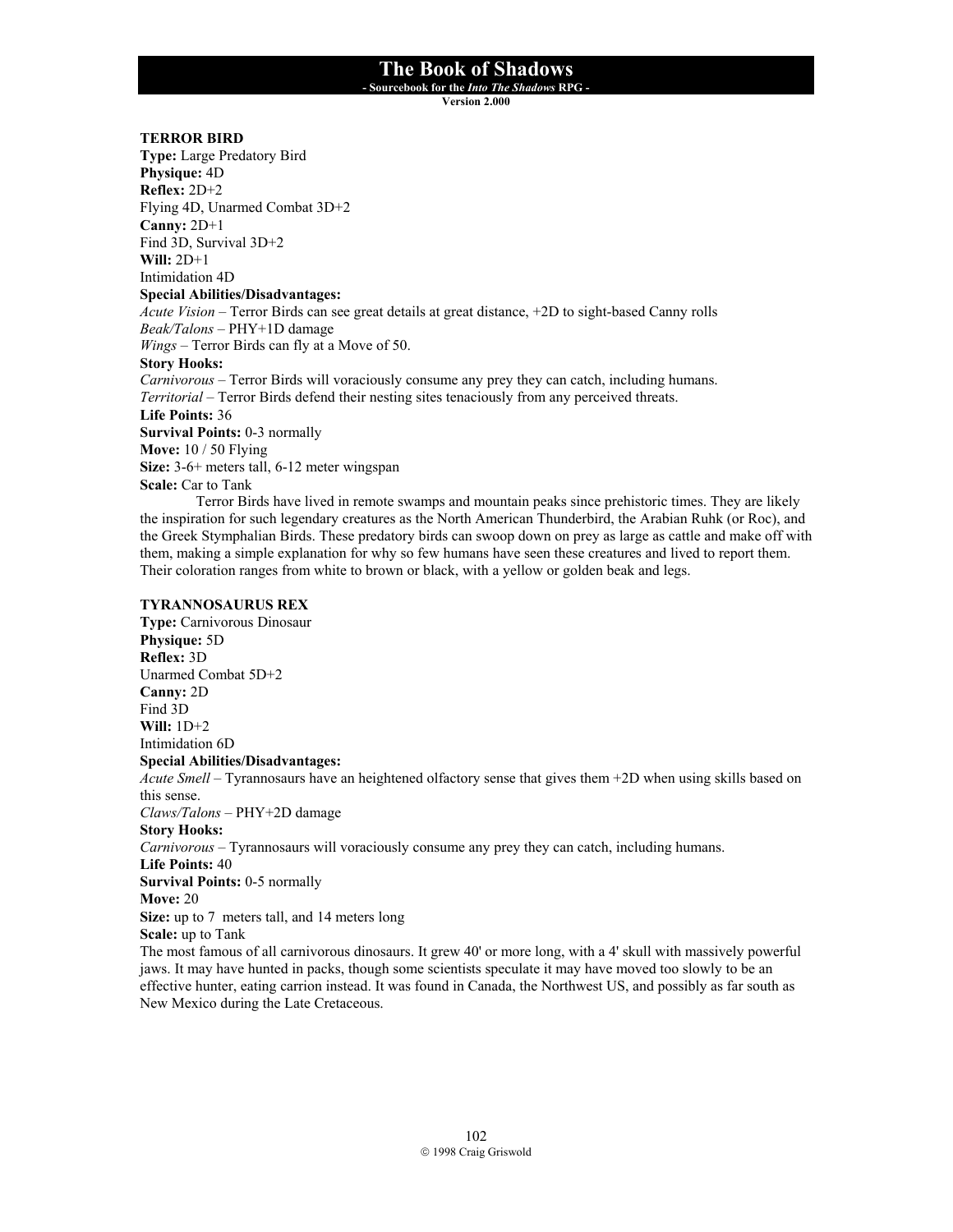**- Sourcebook for the** *Into The Shadows* **RPG -** 

**Version 2.000**

## **12.72 PARACRYPTOZOOLOGICAL CREATURES**

#### **GRIFFIN**

**Type:** Chimera **Physique:** 6D **Reflex:** 3D+1 Flying 4D, Unarmed Combat 4D+2 **Canny:** 2D+1 Hide/Sneak 5D, Survival 4D+2 **Will:** 2D+1 **Special Abilities/Disadvantages:** *Claw/Talon Attack* – PHY+1D+2 damage *Beak Attack* – PHY+1D+1 damage **Story Hooks:** *Aggressive* – Wild griffins will attack and carry off most any large prey. **Life Points:** 44 **Survival Points:** 0-3 normally **Move:** 14 or 25 Flying **Size:** 1.8-3 meters long, up to 6 meter wingspan

 The description 'chimera' indicates an animal that is a composite of two or more others. Griffins, also called griffons or gryphons, are lions with the heads, wings, and front talons of an eagle. The creatures are believed to originate in Middle-Eastern mythology, but feature highly in the Greek and Roman myths where they served to pull the chariots of several gods.

 Generally griffins are far too feral for this type of activity. Wild griffins are powerful enough to carry off a horse if they are hungry or excited. Travelers in the wilds of Northern Africa and Southern Europe must be especially wary, but it believed that some have found their way in to the South-West United States and parts of Mexico, possibly escaped from private collections.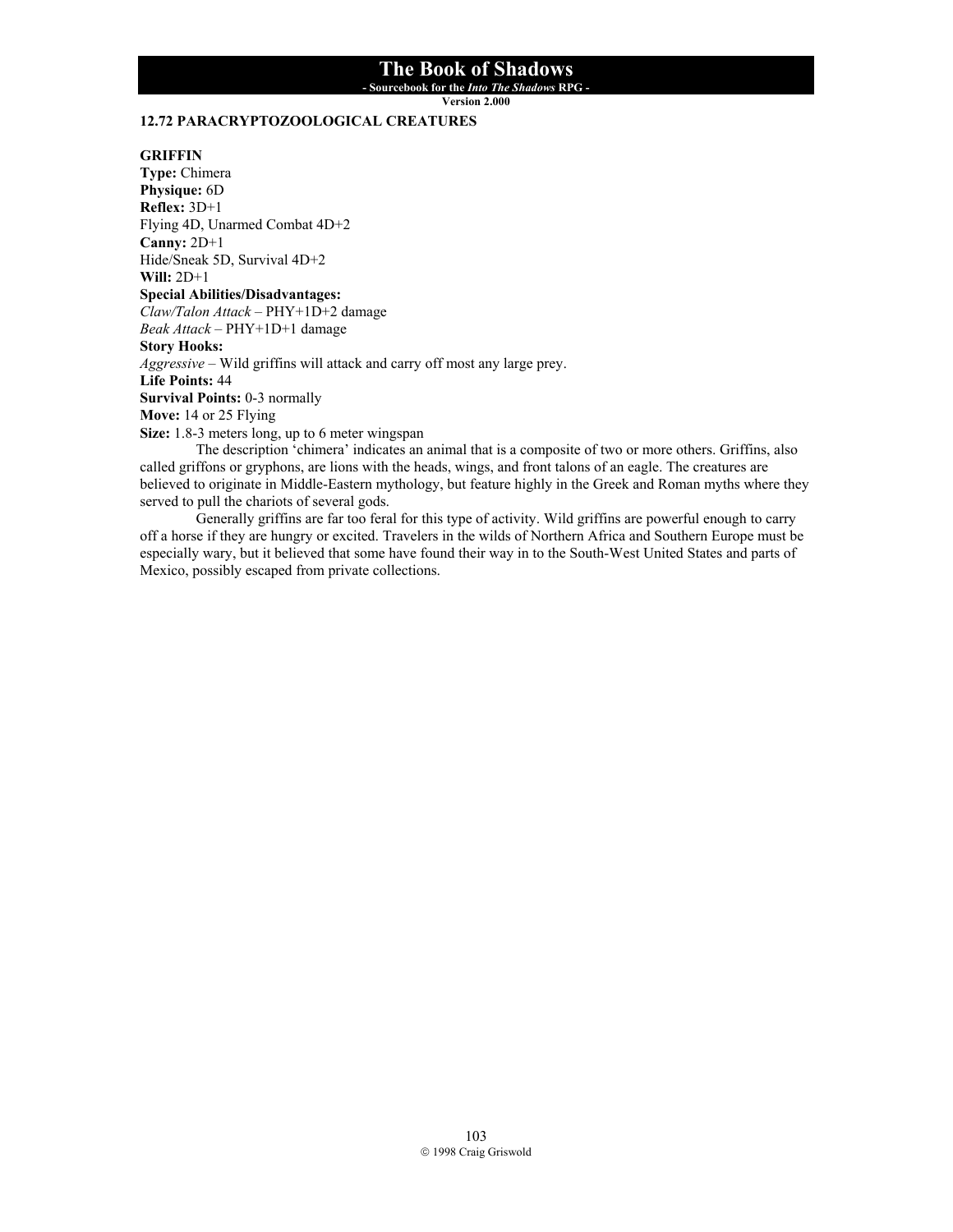**- Sourcebook for the** *Into The Shadows* **RPG -** 

**Version 2.000**

## **SKY BEAST**

**Type:** Aerial Predator **Physique:** 1D **Reflex:** 3D+1 Flying 6D+2, Unarmed Combat 4D **Canny:** 2D+1 Hide/Sneak 4D **Will:** 1D+1

### **Special Abilities/Disadvantages:**

*Atmospheric Adaptation* – Sky Beasts are filled with lighter-than-air gasses that allow them to stay aloft indefinitely, natural jets that allow them to control their movement, they consume birds and other aerial fauna, and are suited to adapt automatically to a variety of atmosphere content and pressures.

*Invisibility* – Sky Beasts are normally invisible to all but the infrared wavelengths. Though they may reflect visible light under certain conditions. Because of their shape they do not always reflect radar back, making radar contact intermittent at best.

*Resilient Hide* – The hide or skin of Sky Beasts is extremely rubbery and resilient, giving them a PHY+2D to resist physical damage.

*Tentacles* – Sky Beasts have 12-24 prehensile tentacles that can be used to grab and immobilize prey. The tentacles are coated with narcotic poison that does 5D damage per round on contact with skin.

## **Story Hooks:**

*Predatory* – Sky Beasts usually prey on birds and other aerial fauna, but they have been known to attack small aircraft on occasion, and may be responsible for several unexplained disappearances.

### **Life Points:** 24

**Survival Points:** 0-3 normally

**Move:** 20 - 60 Flying

**Size:** a few meters to several kilometers across

**Scale:** Character to Carrier

 Sky Beasts are a generic term for a form of undiscovered life living an exclusively aerial existence. These beasts range in size from a few centimeters, to possibly several kilometers. They remain unseen under normal conditions because they tend to reflect light only in the infrared wavelengths. However, under certain conditions these creatures may reflect visible light, and as such may be responsible for a number of Unidentified Flying Objects.

 The most dangerous of Sky Beasts is reflected above. They are a massive single-celled creature that appears much like a jelly fish, the bell of which functions much like a hydrogen balloon. The creature fills this bladder with lighter-than-air gasses that make it buoyant. It maneuvers through the use of natural jets that allow it control its speed and direction. It should be noted that while there are few modern reports of such creatures, there was at least one intrepid airman in the early part of the century who may have been attacked and killed by several of these beasts. Only parts of his diary which fell to earth survive to tell the tale. If this is true then several other mysterious disappearances may be attributed to these creatures, including Amelia Earhart and the five US Navy Avengers that disappeared in the area of the Bermuda Triangle.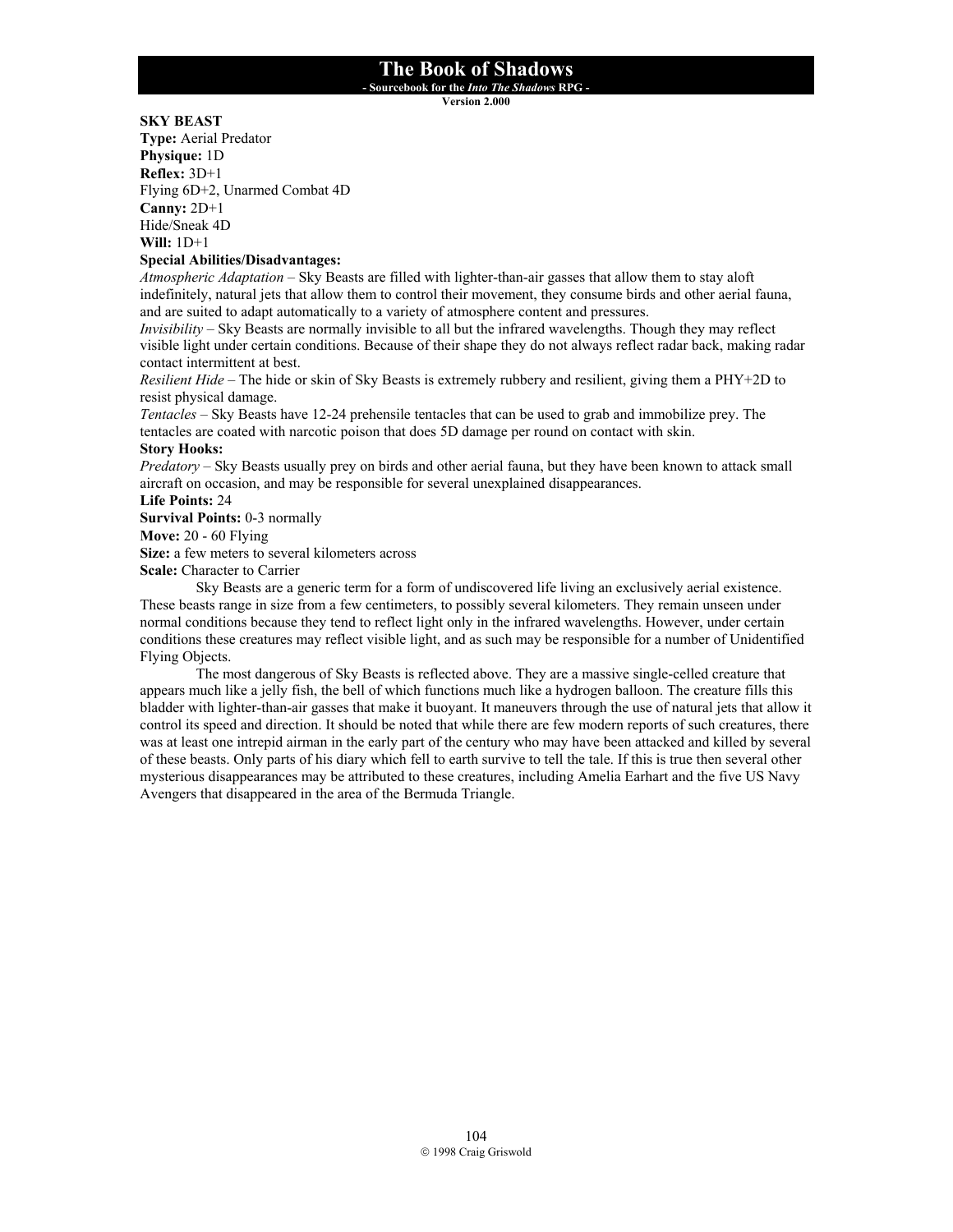**- Sourcebook for the** *Into The Shadows* **RPG -** 

**Version 2.000**

## **TATZELWORM**

**Type:** Predatory Reptile **Physique:** 2D Climbing 3D **Reflex:** 2D+2 Dodge 3D+1, Unarmed Combat 3D+2 **Canny:** 2D **Will:** 2D Intimidation 3D+1 **Special Abilities/Disadvantages:**

*Claws* – PHY+1D damage

*Tunneling* – Tatzelworms can dig expertly, and are lithe enough to slip through small spaces in rock and earth, allowing them to move quickly underground.

### **Story Hooks:**

*Carnivorous* – Tatzelworms will voraciously consume any prey they can catch, up to and including small domesticated animals like sheep and pigs.

**Life Points:** 26

**Survival Points:** 0-3 normally

**Move:** 10

**Size:**  $.6 - 1$  meter long

 The tatzelworm is a large serpent-like reptile, possibly related to the skink. It has a snake or worm-like body up to a meter long, trailing behind a cat-like head and a single pair of clawed forelegs. It has been reported throughout the Alps, on the island of Sicily, and may be spread over parts of southern Europe. The animal rarely attacks humans, except in defense, but has been known to attack pigs, sheep, and other livestock.

### **UNICORN**

**Type:** Chimera **Physique:** 4D+1 **Reflex:** 3D+1 Running 4D+2, Unarmed Combat 4D **Canny:** 3D Hide/Sneak 6D, Survival 4D **Will:** 2D Magic Resistance 4D+2 **Special Abilities/Disadvantages:** *Hoof Attack* – PHY+2 damage *Horn Attack* – PHY+1D+2 damage **Story Hooks:**

*Shy* - Unicorns avoid most humans, though they are said to be approachable by virgin maids.

*Solitary* – Unicorn live and travel singly, coming together in pairs only to mate.

**Life Points:** 36

**Survival Points:** 0-3 normally

**Move:** 37

**Size:** 1.7-2.5 meters tall

 Relatives of the unicorn have lived throughout Asia, Europe and the Middle East - but the most well known is believed to have originated in Northern Europe or the British Isles. It is a chimera, or combined animal, with the head and body of a horse, the tail of a lion, and the beard of a goat. The dominant feature though is a long, sharp, twisted horn that grows singly from the middle of the forehead.

 Unicorn horns are unique in their special properties. Poison is negated by the touch of the horn, so high officials may have horns fashioned into drinking cups and eating utensils or used to stir their food and drink.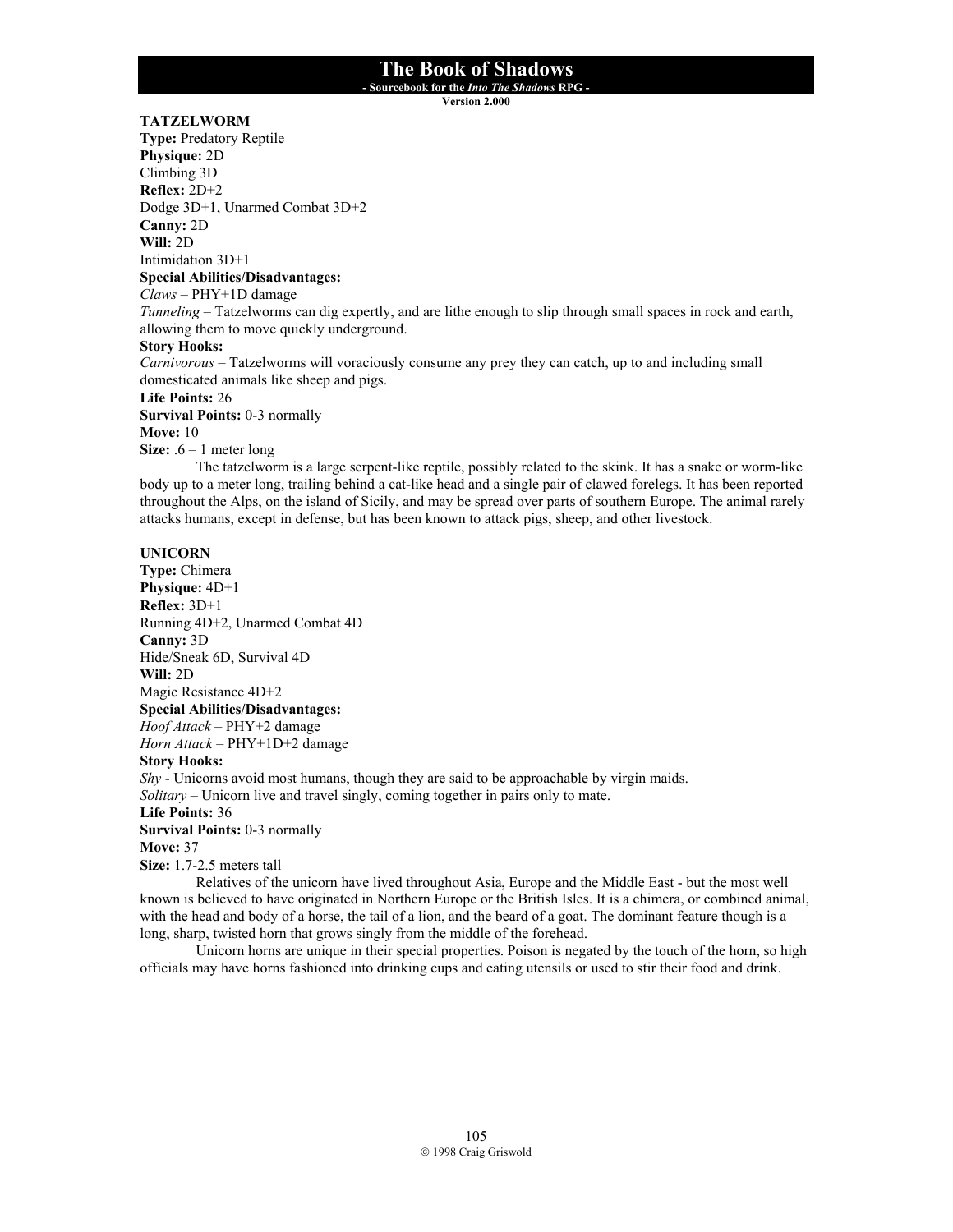**- Sourcebook for the** *Into The Shadows* **RPG -** 

**Version 2.000**

### **12.8 SPIRITS**

Discarnate entities – used to refer to any deceased spirits, no longer incarnate – have plagued mankind since the time of the Neanderthals. They routinely come in two forms: those composed of reanimate corpses who are the undead or living dead; and those made up of a special material known as ectoplasm or ideoplasm known as ghosts and spirits.

## **12.81 ECTOPLASM ATTRIBUTE**

 Ectoplasm is the ghostly material by which certain discarnate spirits cling to the mortal realm. Each spirit is given an Ectoplasm attribute used in place of Physique for most rolls, the higher the Ectoplasm attribute the more control the spirit has over their substance. Spirits are naturally intangible, and undetectable by normal means except by a feeling of intense cold when passing through the spirit. Those characters with Spirit Sight can see and often hear them normally. Spirits can NOT be harmed on a physical level, therefore spirits do not make resistance rolls against physical attacks of any kind. The Ectoplasm attribute IS used as a defense against certain types of attacks that specifically destroy or disrupt ectoplasm. Most of these attacks are listed below with their relative damage value.

| <b>Attack Type</b>                      | <b>Ectoplasmic Damage Value</b> |
|-----------------------------------------|---------------------------------|
| Cold Iron $-$ such as a poker           | 4D                              |
| Damage Spell                            | Damage roll of caster           |
| Exorcise Skill (VS. Possessing Spirits) | Skill roll of priest            |
| Sanctify Skill (VS. Haunting Spirits)   | Skill roll of priest            |

 A discarnate entity that is killed – Life Points reduced to zero or below – will only be permanently destroyed if exorcised or sanctified appropriately – or if has been destroyed with an ectoplasmic weapon. If it has been destroyed by cold iron, or a magic spell or weapon, then the entity will reform in (1D + the amount damage it took beyond zero) days.

 In addition to PHY rolls, the Ectoplasm attribute is used when a spirit attempts to assert solid form to lift, move, or strike a solid body, or to make themselves visible. Each of these abilities is treated the same way as Psionic abilities, with its own individual value that can be increased independent of the Ectoplasm attribute. Most spirits have no more than 1D or 2D in the Ectoplasm attribute, but may have high rankings in individual abilities. The abilities represented below are the most commonly possessed by spirits, but individual entities may have additional abilities that fall under the Ectoplasm attribute.

## **ECTOPLASM ABILITIES**

**DAMAGE Difficulty:** Special **Range:** - **Area of Effect:** touch

**Duration:** one action

This ability is a physical attack against a target character or object. When activated, the spirit makes an opposed roll against the target's Reflex – if they are aware of the attack – otherwise the base difficulty is 5. If the user rolls higher, then the user rolls again using the value for this power as damage. The target can resist this damage using PHY, as if it were a normal physical attack. This ability may take the form of a simple punch, though more adept spirits can attack in more creative ways – such as by reaching into a person and squeezing the heart at  $a + 5$ difficulty.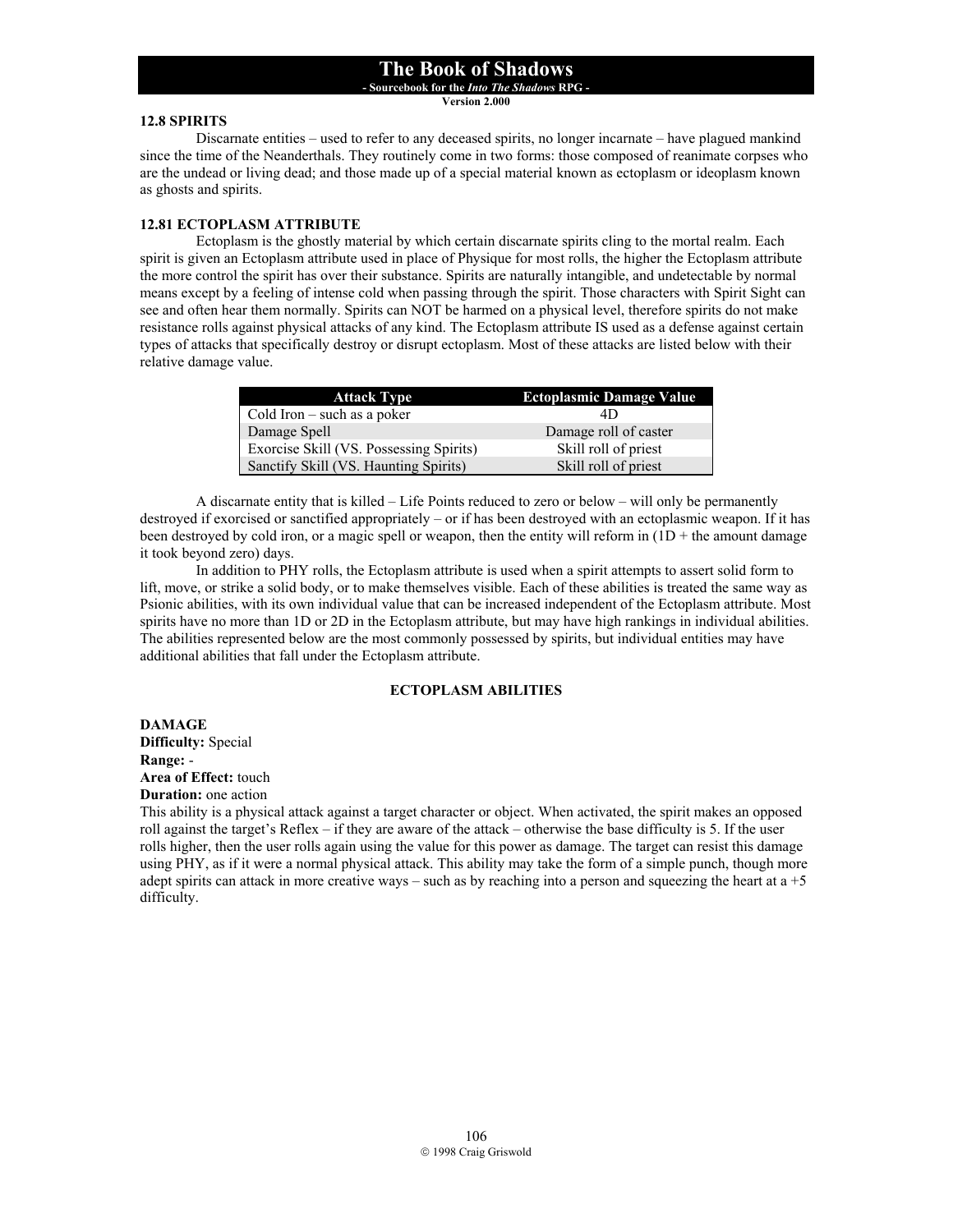**- Sourcebook for the** *Into The Shadows* **RPG - Version 2.000**

#### **LIFT/MOVE Difficulty:** Special

**Range:** 5 meters **Area of Effect:** target

**Duration:** 1 round

This ability allows the spirit to lift objects, other than themselves, with their mind. The difficulty is based on the weight of the object being lifted. This ability only allows the spirit to lift objects and move them around inside the power's range, within line-of-sight, at a rate of 10 meters per round. For every additional 10 meters the spirit wants to move the object that round add +5 to the difficulty. Moving the objects in other than basic, straight-line movement also adds to the difficulty. See the maneuver chart in the Movement section for modifiers. The spirit may lift more than one object with this power, but each separate object requires a separate action, and separate difficulty rolls, that round.

If the spirit throws an object as an attack, roll again against the objects difficulty, modified by the target's Dodge if applicable, to determine if the attack hits. Damage is based on the spirit's Lift/Move ability – instead of PHY – modified by the weight of the object, with a +1D to damage for each additional 10 meters of speed on that object.

### **MANIFESTATION**

**Difficulty:** Special **Range:** - **Area of Effect:** self

## **Duration:** 1 round

This ability allows the spirit to make contact with the mortal realm by making themselves audible or visible, or by varying the temperature. The base difficulty is Easy to reduce the temperature in a  $10m<sup>2</sup>$  area or to appear in a photograph (being otherwise invisible when the picture was taken but appearing on the developed photo), Moderate to speak, and Difficult to become visible. The spirit may also become a completely solid form, able to walk and talk as normal by making a Heroic difficulty roll. For the duration of each round that the sprit is solid their Ectoplasm attribute is treated exactly as their PHY for appropriate rolls. A spirit that suffers fatal damaged while solid is permanently dispersed.

#### **POSSESSION**

**Difficulty:** Special **Range:** 5 meters **Area of Effect:** 1 or more targets **Duration:** 1 round

This ability allows the spirit to supersede the target's willpower and take control of their actions. The target is conscious and aware of what is happening during the period of time that the user is in control. The spirit must make a successful opposed roll against the target's Will, or Mental Defense. Add difficulty modifiers from the tables below to the target's roll before determining the result.

| Circumstance:                          | Difficulty Modifier: |
|----------------------------------------|----------------------|
| Target is different, but similar, race | $+5$                 |
| Target is from very different race     | $+10$                |
| Target is from completely alien race   | $+15$                |

 Anytime the target is forced to do something that they are intensely opposed to the user must roll again against the target's Will using the same modifiers. The target gets an additional +5 modifier every time this occurs. The target gets a chance to break free every 15 minutes, in addition to any other opportunities. Whenever the ability fails, the target will automatically sense the attempted intrusion.

 If the spirit attempts to control only part of an intended target, such as one hand, then the spirit should receive a bonus to their roll of +5 or higher. The spirit may also attempt to possess more than one target at a time, but the actions for each target must be identical and their Will rolls are added together to determine success.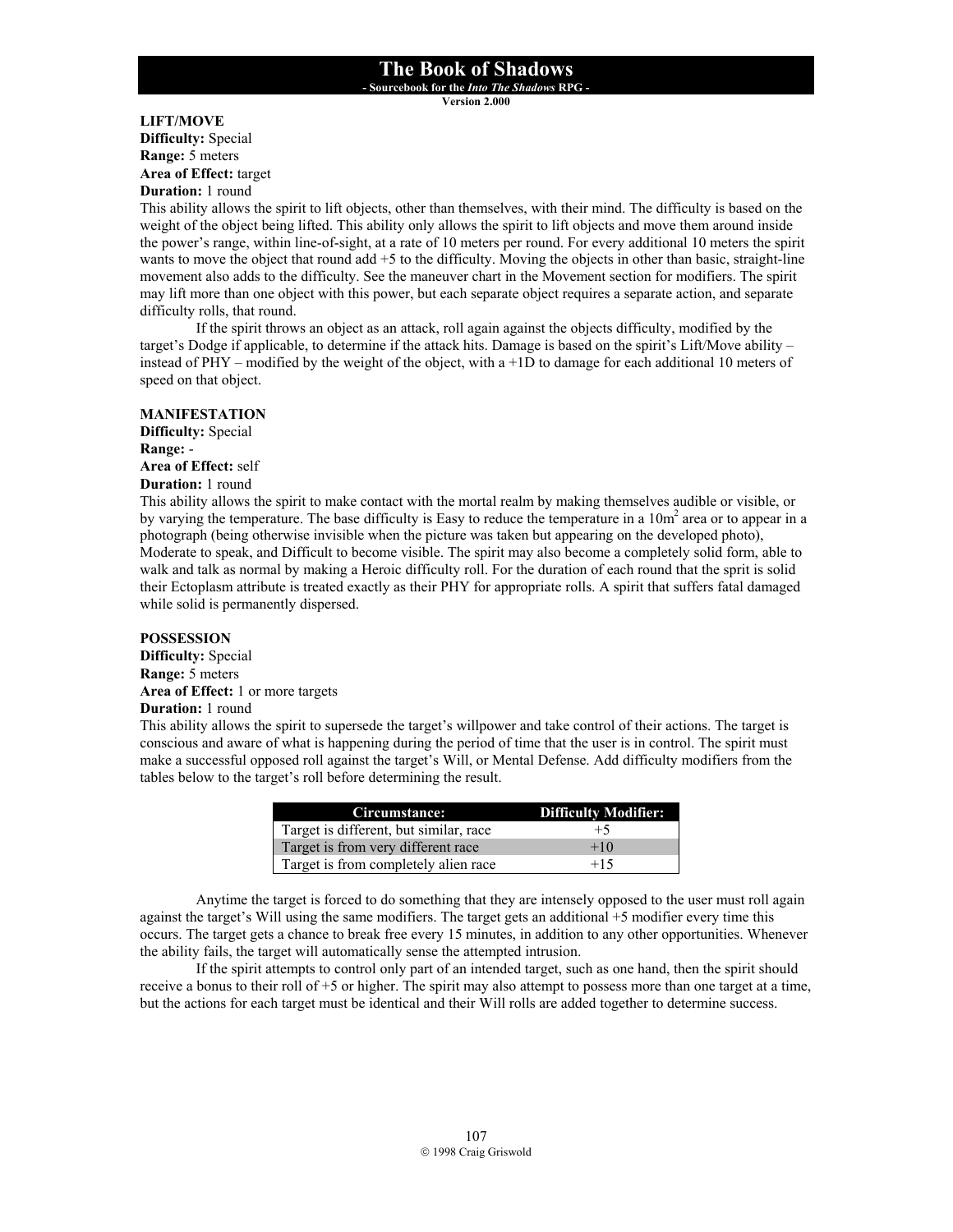**- Sourcebook for the** *Into The Shadows* **RPG -** 

**Version 2.000**

## **SPIRIT FORGE**

**Difficulty:** Special **Range:** 5 meters

**Area of Effect:** target object

**Duration:** 1 hour for created objects

This ability allows the spirit to create objects with ectoplasm. Creating cosmetic objects, such as clothing or blood, is Very Easy to Easy difficulty. Representations of real objects, or more detailed objects are Moderate or higher difficulty.

 Ectoplasmic weapons can be created too. These weapons are only able to harm other ectoplasmic entities. Base difficulty depends on the weapon damage. Hand-to hand weapons have no range and spirits do damage based on their Ectoplasm (ECT) attribute plus a modifier. See the table below for modifiers based on weapon difficulty. Ranged weapons have an independent damage value, and have a modifier to the difficulty to create based on the desired range modifiers and ammunition. Once created, an object is separate from the entity that created it and can be picked up and used by another entity if dropped. These objects normally last for an hour.

| <b>HTH Damage:</b> | <b>Base Difficulty:</b> |
|--------------------|-------------------------|
| $ECT+1$            | Very Easy               |
| $ECT+2$            | Easy                    |
| $ECT+1D$           | Moderate                |
| $ECT+1D+1$         | Difficult               |
| $ECT+1D+2$         | Very Difficult          |
| $ECT+2D$           | Heroic                  |

|                | <b>HTH Difficulty:</b> Creation Difficulty Modifier: |
|----------------|------------------------------------------------------|
| Very Easy      | -5                                                   |
| Easy           | $\Omega$                                             |
| Moderate       | $+5$                                                 |
| Difficult      | $+10$                                                |
| Very Difficult | $+15$                                                |
| Heroic         | $+20$                                                |

| <b>Ranged Damage:</b> | <b>Base Difficulty:</b> |
|-----------------------|-------------------------|
| $1D - 1D + 2$         | Very Easy               |
| $2D - 2D + 2$         | Easy                    |
| $3D - 3D + 2$         | Moderate                |
| $4D - 4D + 2$         | Difficult               |
| $5D - 5D + 2$         | Very Difficult          |
| $6D - 6D + 2$         | Heroic                  |

| <b>Range:</b>  |    | <b>Ammunition:</b> Creation Difficulty Modifier: |
|----------------|----|--------------------------------------------------|
| 2/4/8          | 10 | -5                                               |
| 4/8/15         | 20 |                                                  |
| 10/20/40       | 30 | $+5$                                             |
| 20/40/80       | 40 | $+10$                                            |
| 40/80/160      | 50 | $+15$                                            |
| 50 / 125 / 250 | 60 | $+20$                                            |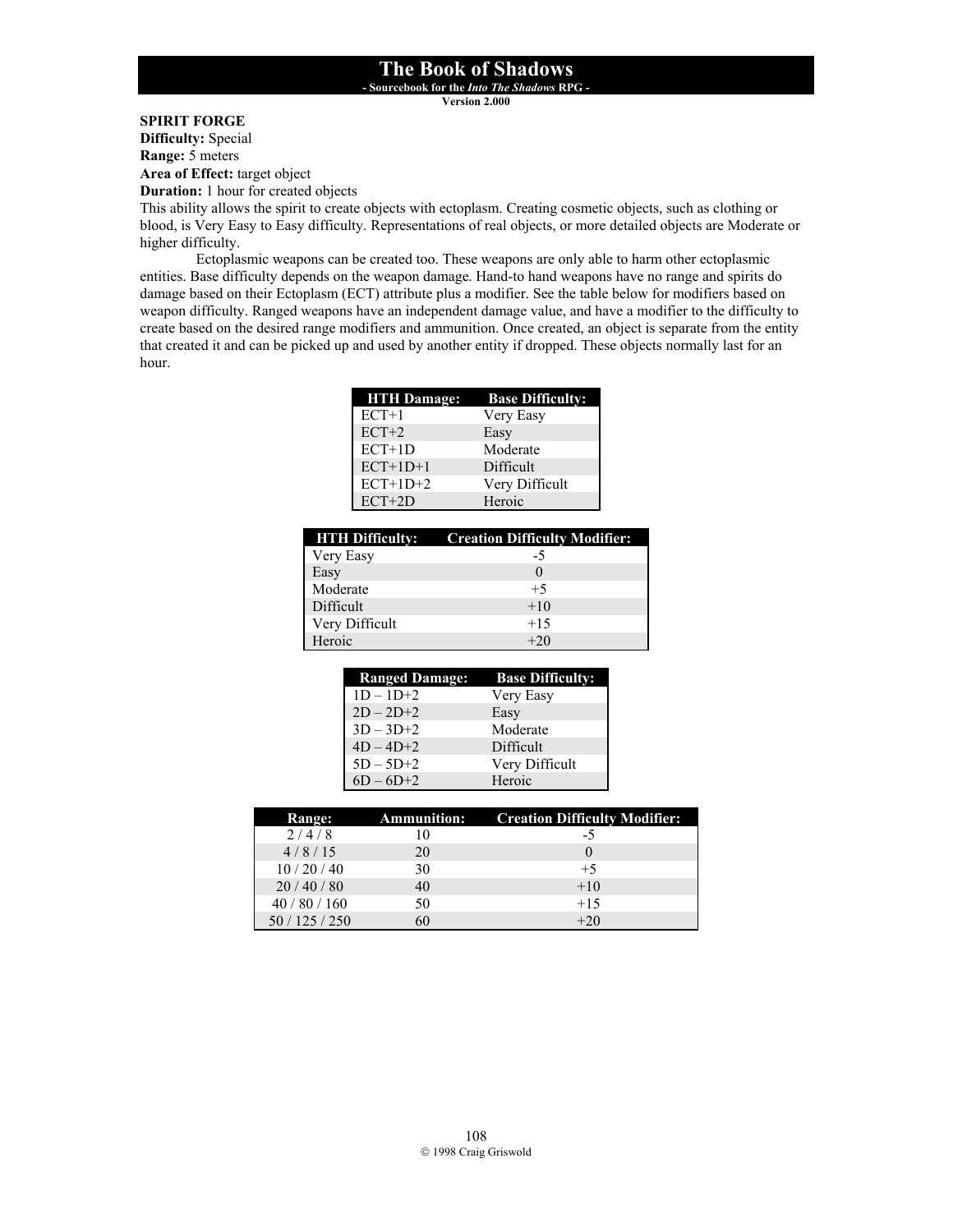**- Sourcebook for the** *Into The Shadows* **RPG -** 

**Version 2.000**

#### **12.82 DISCARNATE ENTITIES**

#### **GHOST, TYPICAL**

**Type:** Spirit **Ectoplasm:** 1D Manifestation 2D+2 **Reflex:** 2D+1 **Canny:** 2D+2 **Will:** 2D

### **Special Abilities/Disadvantages:**

*Spirit* – Being spirits, ghosts are effectively immortal unless exorcised, and do not require sleep or physical sustenance. They are also bound to one geographical location.

### **Story Hooks:**

*Unable To Move On* – Most ghosts do not appear to realize they are dead, and are often viewed going through the motions of being alive. Others cannot move on because they are seeking justice for some wrong in their mortal life.

**Life Points:** 23

**Survival Points:** 0-3 normally **Move:** 8 Flying

**Size:** 1-2 meters tall

 Ghosts are simply defined as the supernatural appearance of the deceased to the living. They may have stayed attached to the mortal realms through an inability to accept their own death, or out of a need for justice or attention.

#### **GHOST TRAIN**

**Type:** Spirit, Mechanical **Ectoplasm:** 1D Manifestation 5D **Reflex:** 1D **Canny:** 1D **Will:** 2D

## **Special Abilities/Disadvantages:**

*Spirit* – Being spirits, these trains are effectively immortal unless exorcised, and do not require sleep or physical sustenance. They are also bound to one geographical location, usually a stretch of railway track. They appear only occasionally, often on a special date or anniversary.

#### **Story Hooks:**

*Inexplicable* – Since it is widely held by most religions that inanimate objects do not have souls, the reported occurrences of this type of ghost are hard to justify.

## **Life Points:** 21

**Survival Points:** 0-3 normally

### **Move:** 30

**Scale:** Tank

**Size:** 3-4 meters tall, and various lengths.

 Ghost trains have been reported on the tracks on the middle and western United States for over a hundred years. Explanations for these haunted tracks vary, and are often unclear at best.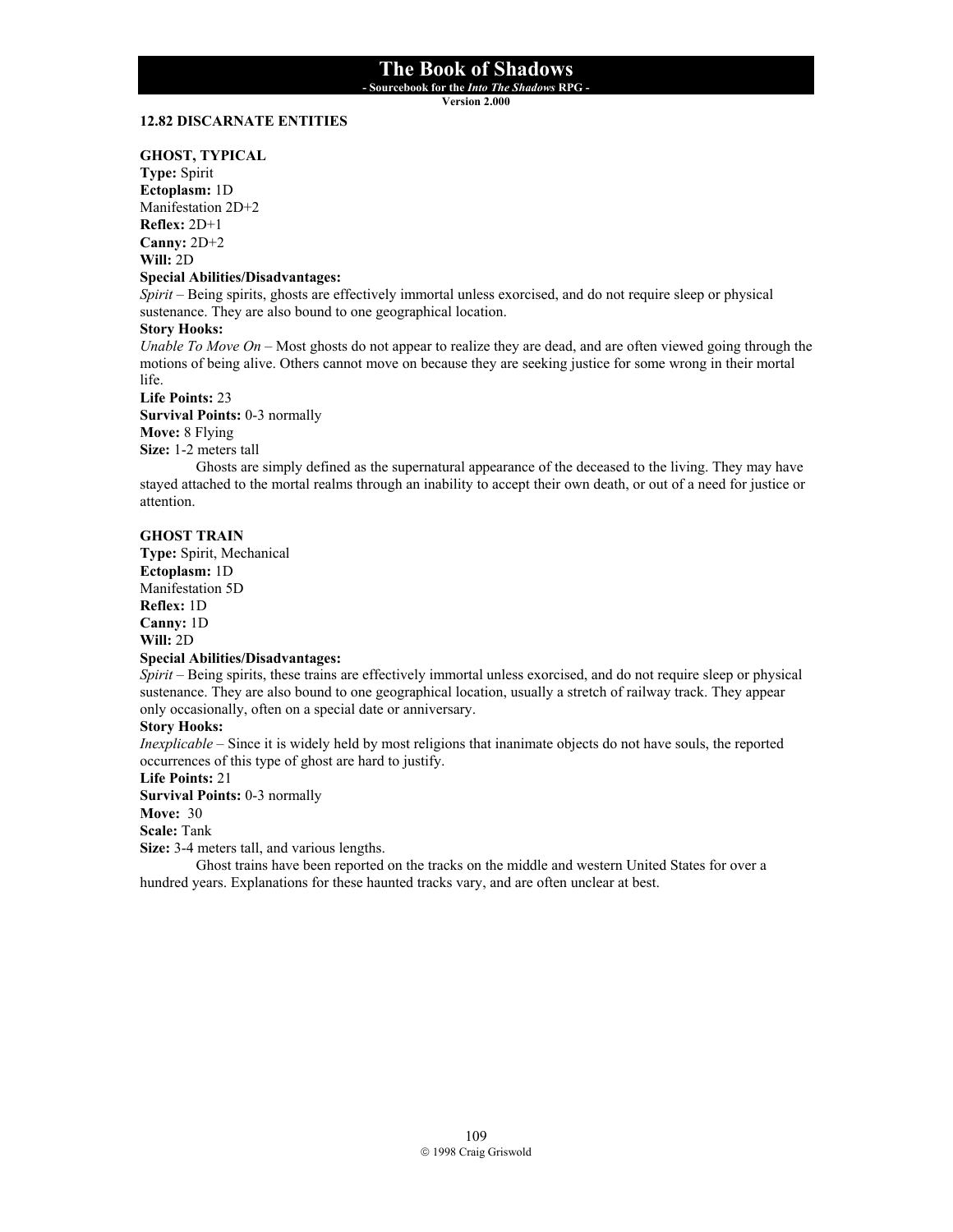**- Sourcebook for the** *Into The Shadows* **RPG -** 

**Version 2.000**

## **PHANTOM HITCHHIKER**

**Type:** Spirit **Ectoplasm:** 1D Manifestation 6D+2 **Reflex:** 2D **Canny:** 2D **Will:** 2D+2

#### **Special Abilities/Disadvantages:**

*Spirit* – Being spirits, these ghosts are effectively immortal unless exorcised, and do not require sleep or physical sustenance. They are also bound to one geographical location.

#### **Story Hooks:**

*Unable To Move On* – Phantom Hitchhikers never accept their own deaths, and are doomed to repeat a series of events, usually on the anniversary of their death.

### **Life Points:** 22

**Survival Points:** 0-3 normally

#### **Move:** 10

**Size:** 1.2-2.1 meters tall

 Phantom Hitchhikers are usually those who died during the course of a journey, and repeatedly attempt to finish this journey after their death. They will appear to passing motorists as a conventional hitchhiker, but after one is picked up they will often disappear before reaching their destination.

#### **POLTERGEIST**

**Type:** Spirit **Ectoplasm:** 1D Lift/Move 6D **Reflex:** 2D **Canny:** 2D+1 **Will:** 2D+1

## **Special Abilities/Disadvantages:**

*Spirit* – Being spirits, poltergeists are effectively immortal unless exorcised, and do not require sleep or physical sustenance. They are also bound to one host or geographical location.

**Story Hooks:**

*Mischievous* – Most poltergeists are highly mischievous, though some can be downright malevolent.

**Life Points:** 23

**Survival Points:** 0-3 normally

**Move:** 8 Flying

**Size:** 1-2 meters tall

 Poltergeist is roughly translated as 'noisy ghost.' Poltergeists are mischievous spirits who are known to haunt a house, or sometimes a particular family member – usually a teen, and make their presence felt by moving or throwing various items in front of witnesses, and various strange pranks. These pranks can include levitating family members, typing on typewriters and computers, flashing lights, locking doors, and writing on walls. Poltergeists occasionally become malicious, and actually hurt those around them. But this is rare.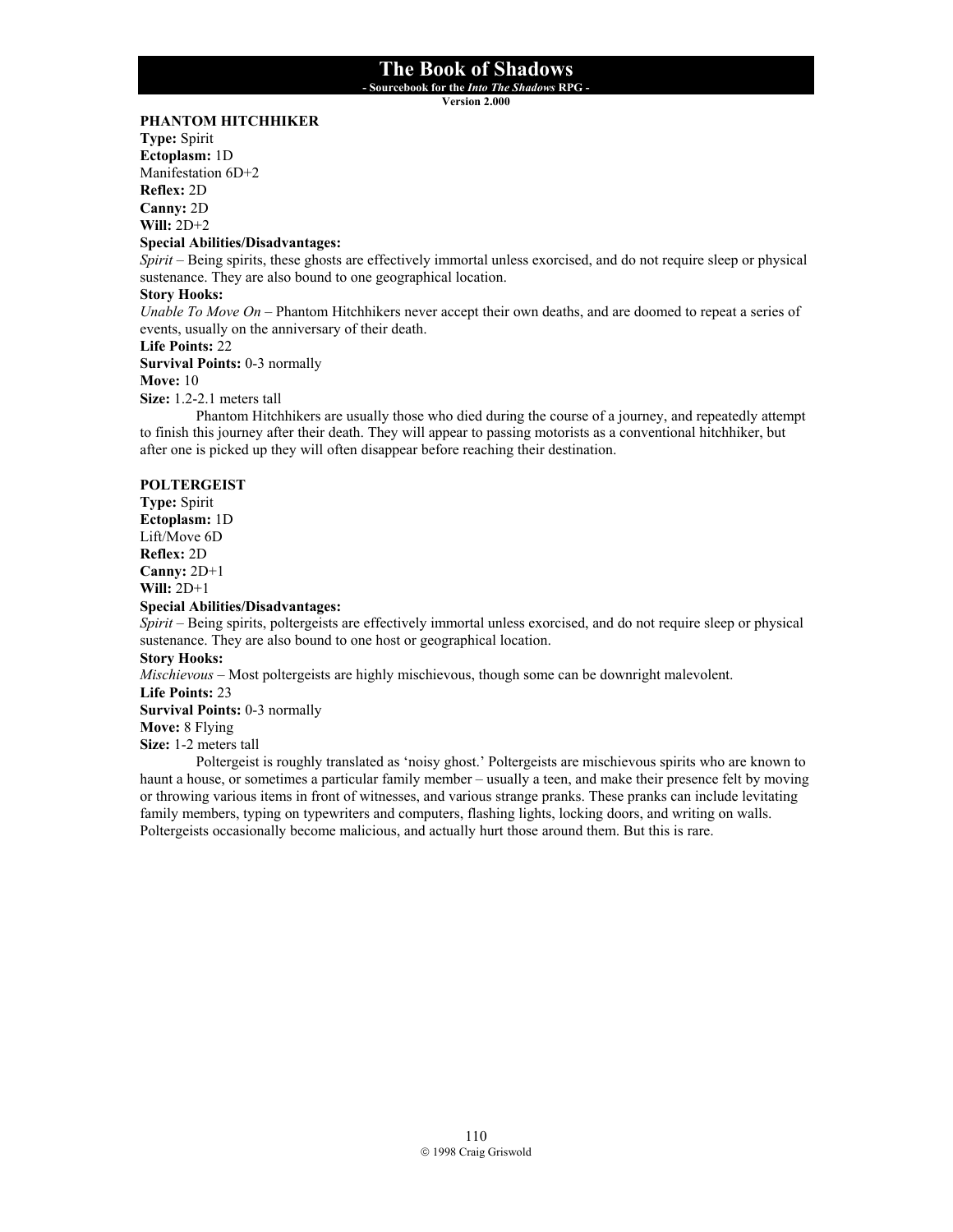**- Sourcebook for the** *Into The Shadows* **RPG -** 

**Version 2.000**

#### **12.9 UNDEAD**

 The undead are classified as the reanimated forms of formerly living entities. Undead creatures have died, and been restored to some level of activity. The methods and means of resurrection vary. A single zombie may serve as the right hand of a Wall Street houngan, or an entire cemetery may be animated by a chemical spill or a freak lightning storm.

### **COMPANION**

**Type:** Psuedo-Undead **Physique:** 4D+1 Stamina 5D **Reflex:** 3D **Canny:** 3D **Education:** 2D+1 Supernatural: Vampires 4D+1 **Technical:** 2D+1 Trade Skills 3D+2 **Will:** 3D

## **Special Abilities/Disadvantages:**

*Undead* – Companions are borderline undead. Requiring only the blood of their master, or mistress, to survive, they can live without food, water, or sleep and are highly resistant to sickness and disease. They age about  $\frac{1}{4}$  the speed of normal humans after becoming a Companion.

### **Story Hooks:**

*Servitude* – Vampire companions are bound to their master by the blood they require, and will serve and protect them by day and night to get it.

#### **Life Points:** 38

**Survival Points:** 0-3 normally

#### **Move:** 10

**Size:** 1.5-2.1 meters tall

Most forms of vampires can create human companions to guard and protect them as they sleep through the day. Companions are created, often using slightly unbalanced individuals, by allowing them to drink small amounts of the vampire's blood regularly. The companion is not bitten, because they could become a vampire at that point. Companions gain increased abilities, an extended life-span, and suffer none of the weaknesses of a vampire. They do not even require sleep or food. However, they become dependent on regular feedings of the vampire's blood or they will perish. A companion can only drink the blood of the vampire that created them, so they will go wherever the vampire does, and always ensure they are protected. Companions look completely human, and traditionally pass themselves off as the vampire's servant or companion.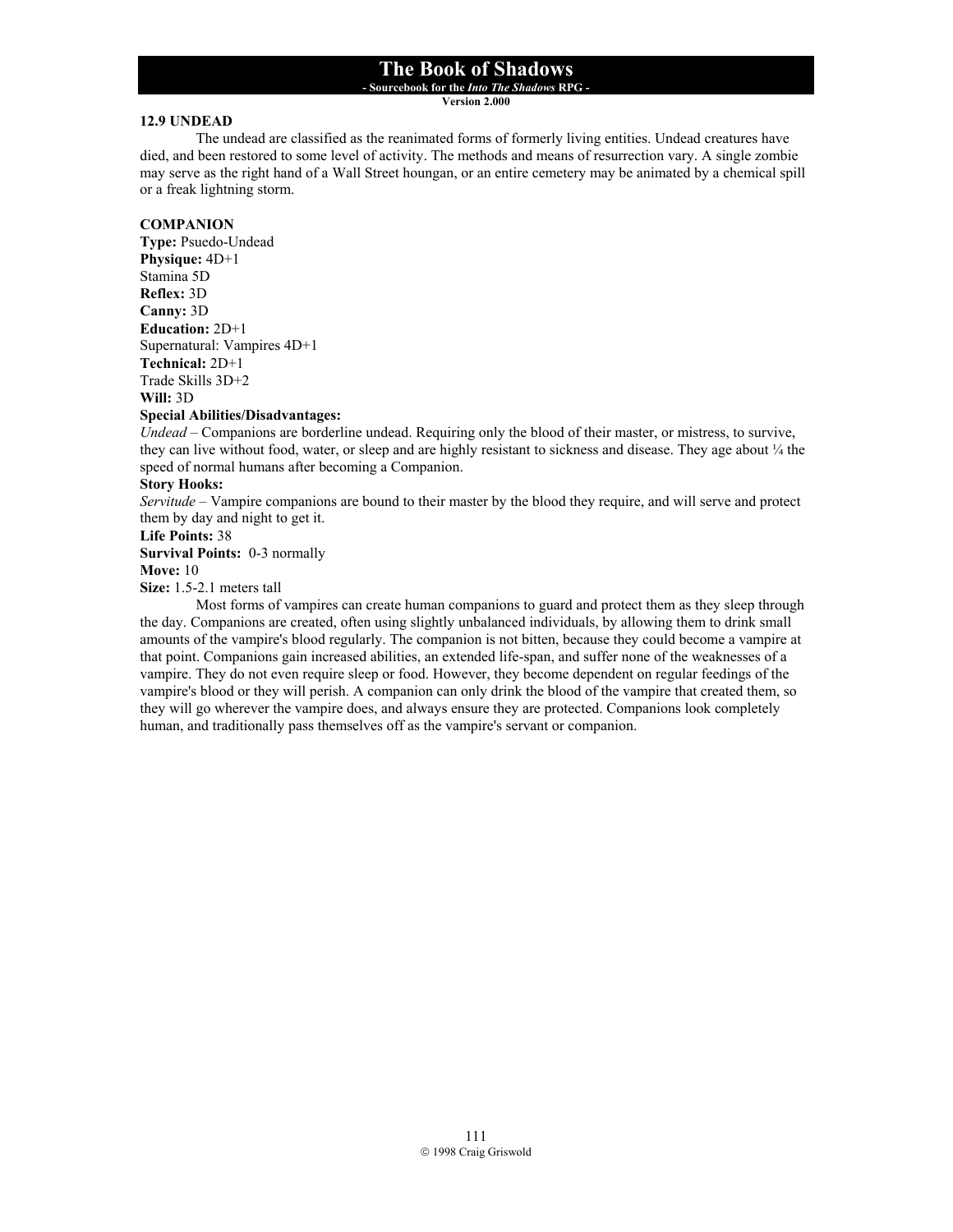**- Sourcebook for the** *Into The Shadows* **RPG -** 

**Version 2.000**

## **LAMIA**

**Type:** Revenant **Physique:** 6D Stamina 7D **Reflex:** 3D+2 Unarmed Combat 4D+2 **Canny:** 3D Find 4D+2, Hide/Sneak 4D, Surveillance 4D **Will:** 3D

## **Special Abilities/Disadvantages:**

*Aversion to Sunlight* - Though not actually damaged by sunlight, Lamia are nocturnal and avoid the sun obsessively.

*Entrance* - Lamia have the ability to mesmerize a target of the opposite sex by staring into their eyes, making them open to the character's suggestions. An opposed Will roll is made by the lamia and their victim. A roll of 10 higher is required by the lamia to enthrall the victim, forcing them to either stand paralyzed or follow. If another character spends an action attempting to restore the character's conscious control, then the target is allowed to reroll their Will and compare it to the user's original roll to see if they can break free. A failed attempt to hypnotize will give the target a +5 bonus to resist further suggestions from that character.

*Undead* – Lamia are undead creatures. They require no sustenance, and no sleep. They do not even breathe. **Story Hooks:**

*Lustful* – Lamia are animated by unrequited love, and in their ardent desire for mortal love they will entrance any mortal man who happens on them.

#### **Life Points:** 44

**Karma Points:** 0-1 normally

**Survival Points:** 0-5 normally

## **Move:** 10

**Size:** 1.5-1.9 meters tall

 Lamia are the reanimate forms of witches who died frustrated, with unslaked desires, or unrequited love. They are vile, carnivorous succubae who devour alive former or would-be lovers who approach their tombs.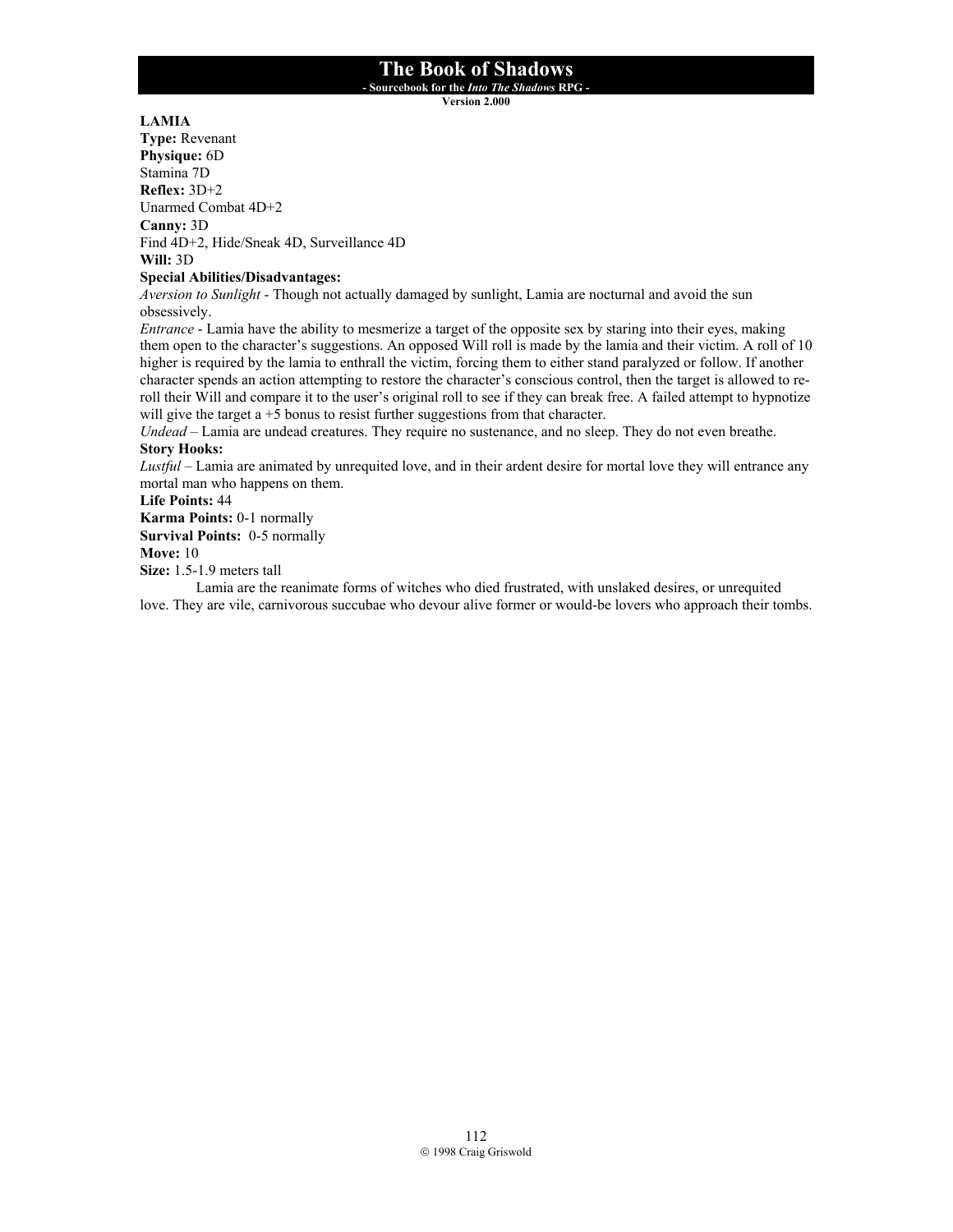**- Sourcebook for the** *Into The Shadows* **RPG -** 

**Version 2.000**

### **LICH**

**Type:** Lich **Physique:** 3D Stamina 5D **Reflex:** 2D+1 **Canny:** 2D+2 Cryptography 4D, Evidence Disposal 3D+2, Research 4D+2 **Education:** 3D Archeology 3D+2, History 5D, Language: Latin 3D, Language: Arabic 3D, Magic 4D, Mythos/Pantheon Lore 4D+1, Supernatural 3D+2 **Technical:** 1D **Will:** 4D Magic Resistance 4D+2, Mental Defense 4D+2, Sanity 5D **Magic:** 3D Barrier 4D, Conceal 5D, Detect 4D+2, Mark 3D, Morph 5D, Permeate 3D, Transportal 3D **Magic Points:** 40 **Special Abilities/Disadvantages:** *Undead* – Liches are undead creatures. They require no sustenance, and no sleep. They do not even breathe, and cannot die by conventional means – they may only be destroyed. **Story Hooks:** *Unique* – Each lich has its own motivations for undergoing the diabolical process. Some are greedy, other vengeful, many are megalomaniacs. **Life Points:** 33 **Karma Points:** 0-3 Normally **Survival Points:** 0-10 normally **Move:** 10 **Size:** 1-2 meters tall Liches are spellcasters who have arranged for their own resurrection after death. They infuse their

bodies with spells designed to preserve and animate their bodies long after death. Many of these spells have been lost to conventional spellcasters, and it is said that the subject must make pacts with certain dark gods in order to make the final step.

 The exact attributes for liches vary considerably. Each lich has its own motives and abilities, as well as its own repertoire of spells.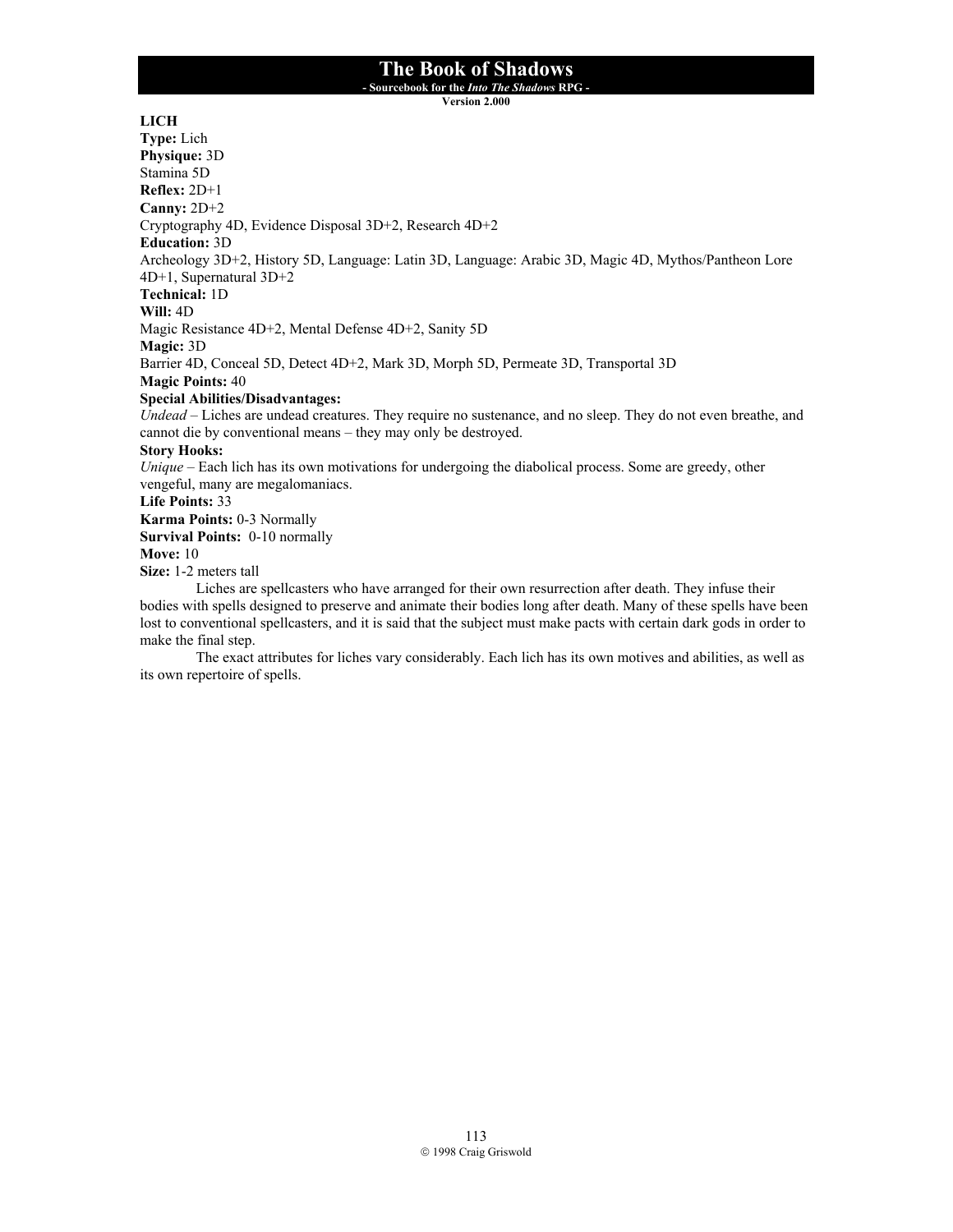**- Sourcebook for the** *Into The Shadows* **RPG -** 

**Version 2.000**

## **MUMMY**

**Type:** Zombie, Egyptian **Physique:** 5D+1 Stamina 8D **Reflex:** 2D Unarmed Combat 4D **Canny:** 2D **Will:** 3D+2

## **Special Abilities/Disadvantages:**

*Undead* – Mummies are undead creatures. They require no sustenance, and no sleep. They do not even breathe. Though well preserved, they are unable to heal any damage, so Life Points are lost permanently unless magically restored.

## **Story Hooks:**

*Guardian* – Animate mummies are usually created from the bodies of grave-robbers and religious heretics for the purpose of protecting a buried tomb or temple. If removed from the tomb they will most likely attempt to take revenge on those responsible for the tomb's opening, and for the removal of the mummified occupants and other artifacts.

**Life Points:** 36

**Survival Points:** 0-5 normally

**Move:** 8

**Size:** 1.4-2.1 meters tall

 Though the term 'mummy' is often used to refer anything in a mummified state, it is used here to refer to the animate, and well preserved, creations of ancient Egyptian sorcerers. Mummies are placed in tombs either near the entrance, or near the object(s) they are destined to guard. They are usually placed in sarcophagi, upright, for protection and easy exit.

 Most such embalmed corpses have had their vital intestines removed, stored in jars, and buried with the mummy. It is possible that animate mummies embalmed using that technique may be vulnerable to the destruction of these jars and their contents. It should be noted though that many such guardians were buried alive, preserved through natural desiccation, so their internal organs would be intact.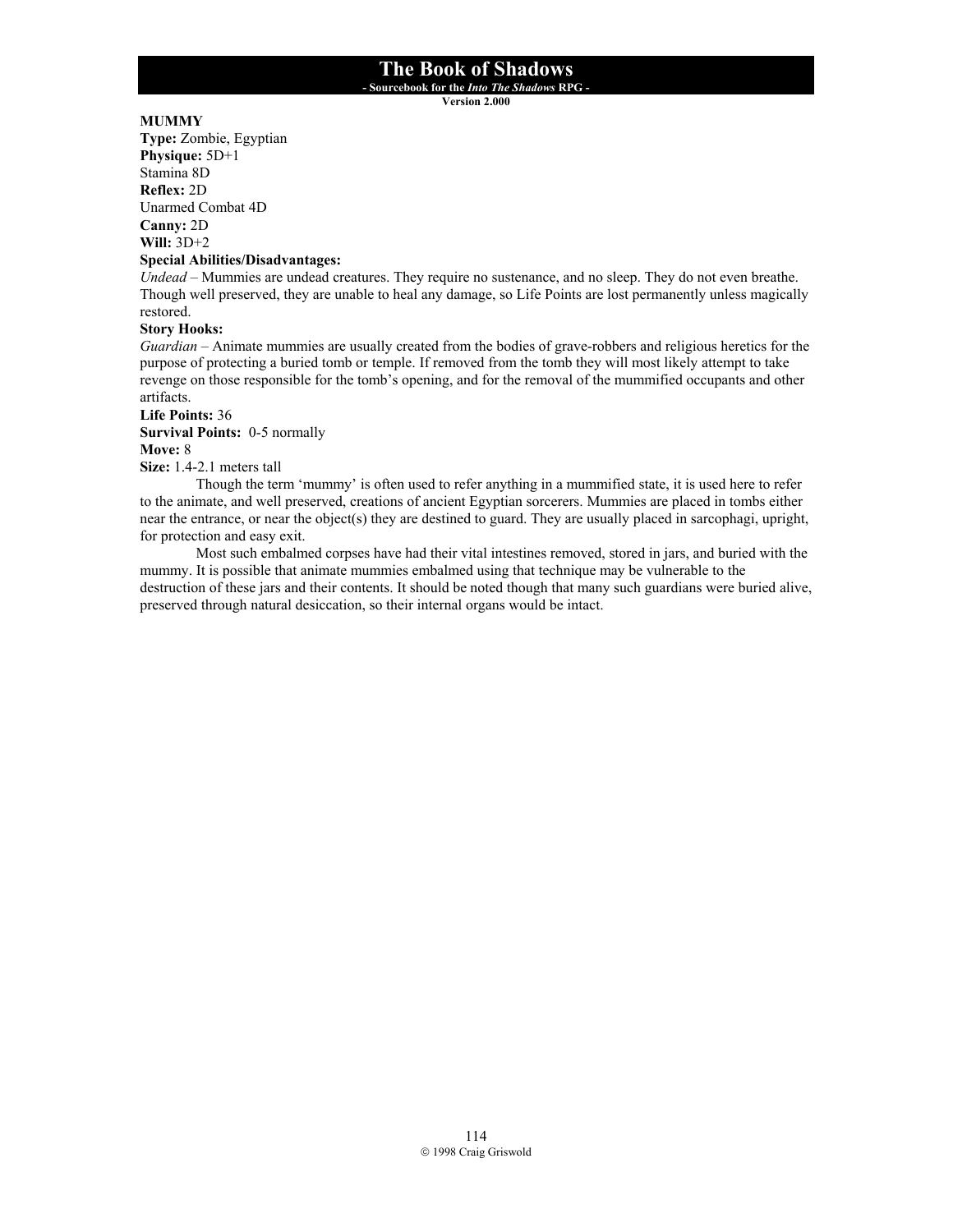**- Sourcebook for the** *Into The Shadows* **RPG -** 

**Version 2.000**

## **REANIMATE**

**Type:** Zombie, Chemically Restored **Physique:** 5D+1 Stamina 7D **Reflex:** 2D+2 Unarmed Combat 3D **Canny:** 3D Find 3D+2, Hide/Sneak 4D **Will:** 2D

#### **Special Abilities/Disadvantages:**

*Undead* – Reanimates are undead creatures. They require little sustenance and sleep, and will not die unless destroyed. Reanimates heal at half the normal rate, but never look more 'alive' than they did at the time of their reanimation.

#### **Story Hooks:**

*Insanity* – Reanimates are generally brain damaged due to the deterioration of brain tissue after death. Many have become viciously cannibalistic.

#### **Life Points:** 40

**Survival Points:** 0-5 normally

#### **Move:** 10

**Size:** 1-2.1 meters tall

 Reanimates are corpses of the dead restored to a form of life through the use of chemical reagents. The first recorded successes in this area come from an Austrian scientist around 1790, and required the use of an amalgam of suitable corpses, as well as an elaborate collection of scientific apparatus. Only one such reanimate was created, one which retained a great deal of intellectual faculty. The creature saw its existence as a curse and the two ended up killing each other.

 In the years before World War 1, another scientist attempted to perfect a chemical formula for reanimating dead tissue. He had many partial successes, including the successful reanimation of several subjects, but almost always with some negative results from the deterioration of brain tissues in the subjects. He ended up disappearing, with the inference of his former associate that several of their experimental subjects were responsible for his fate.

#### **REVENANT**

**Type:** Zombie **Physique:** 6D Stamina 8D **Reflex:** 2D+2 Unarmed Combat 4D **Canny:** 2D+2 Find 4D+2, Hide/Sneak 4D, Surveillance 4D **Will:** 4D Intimidation 5D

#### **Special Abilities/Disadvantages:**

*Undead* – Revenants are undead creatures. They require no sustenance, and no sleep. They do not even breathe. Though largely preserved by hatred, they are unable to heal any damage, so Life Points are lost permanently unless magically restored.

#### **Story Hooks:**

*Vengeful* – Revenants are animated by the desire for revenge, and will remain animate until they are destroyed or their task is complete. Often they are simply attempting to kill those they believes are responsible for their death, or the death of loved ones.

### **Life Points:** 44

**Karma Points:** 0-1 normally **Survival Points:** 0-5 normally

#### **Move:** 10

**Size:** 1-2.1 meters tall

 Revenants are a type of zombie, animated by sheer hatred and willpower instead of a cast spell. They may have additional skills and attributes dependent on their past life and the agency of their resurrection. It is said that there are even some supernatural agencies, such as the Native American spirit 'Crow,' that bring back the vengeful dead to create a sense of balance, or simply for amusement.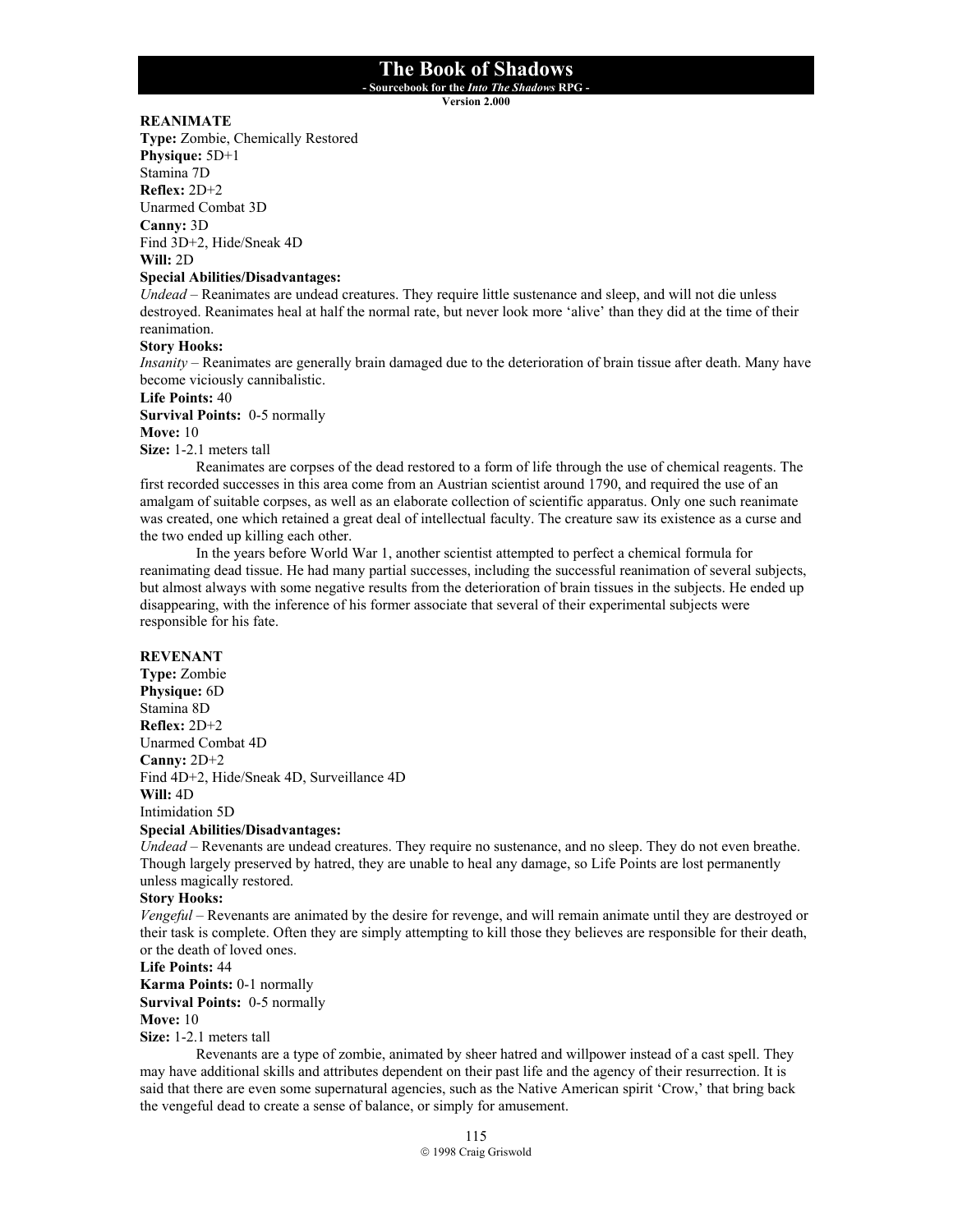**- Sourcebook for the** *Into The Shadows* **RPG -** 

**Version 2.000**

#### **VAMPIRE, CLASSIC**

**Type:** Vampire **Physique:** 3D+2 Lifting 7D, Stamina 7D **Reflex:** 3D+2 Unarmed Combat 4D+2 **Canny:** 4D+1 Disguise 5D, Evidence Disposal 4D+2, Hide/Sneak 5D, Surveillance 5D **Education:** 3D **Technical:** 2D **Will:** 4D+2 **Special Abilities/Disadvantages:**

*Claws/Fangs* – PHY+1D damage, claws provide +2D to Climbing skill.

*Control Wild Creatures* – Vampires can control up to 5 wolves, or 50 bats or rats at one time. *Destruction* – Vampires may be destroyed by staking through the heart, beheading, cremating, immersing in moving water, extracting the heart, injecting or immersing with holy water, or by magical damage weapons and spells. If the form of destruction can be reversed, such as removing the stake through the heart or withdrawing the corpse from water, then the vampire will be restored in d6 rounds.

*Drain Attack* - With a successful fang attack at +10 difficulty, the vampire may latch on to a victim and drain 1D of the victim's PHY score and 4 Life Points every round until the victim dies or the vampire is removed. The victim may attempt to break free by making an opposed PHY roll at -2D.

*Eternal Life* – Vampires remain immortal as long as they drink the blood of a living human every three days. Vampires may extend this period by one day for every ten years of their existence. Victims left alive after the drain suffer a permanent –1D to their PHY unless the damage caused by the vampire is healed by magic. They are also immune to most weapons, but suffer normal damage from magically enhanced weapons. See Destruction methods above.

*Hypnotic Stare* – Vampires have the ability to mesmerize a target of the opposite sex by staring into their eyes, making them open to the character's suggestions. An opposed Will roll is made by the vampire and their victim. A roll of 10 higher is required by the vampire to enthrall the victim, forcing them to either stand paralyzed or follow the vampire. If another character spends an action attempting to restore the character's conscious control, then the target is allowed to re-roll their Will and compare it to the user's original roll to see if they can break free. A failed attempt to hypnotize will give the target a +5 bonus to resist further suggestions from that character.

*Mistform* – Vampires can become mist at will, requiring one round to transform, to pass through obstructions. They may retain this form for no more than a minute, and though they can neither cause harm, nor be physically harmed in this form, they retain all of their sensitivities.

*Nocturnal* - Classic vampires enter a coma-like state during the day, and must rest in darkness with soil from their native area in order to heal. The vampire must make a Heroic difficulty roll to act during daylight hours. *Sensitivities* – Vampires suffer 7D/round of exposure to daylight or immersion in holy water, 5D/round from direct exposure to garlic, holy water, or holy symbols. Holy symbols must be made of wood or metal to be effective. Vampires are repelled by holy symbols and mirrors, they suffer 3D/round stun damage from holy symbols within 1 meter and do not reflect in mirrors or other reflective surfaces.

*Transformation* – Classic vampires can assume the form of a wolf, rat, or a bat at will, requiring only one round to transform. They retain all of their special abilities and disadvantages in these forms.

*Vision* - Vampires can see perfectly in total darkness, as well as through smoke or mist.

### **Story Hooks:**

*Propagation* – The victim of a vampire who has been drained on three occasions without being killed will die and be reborn in three nights as a vampire themselves. Those killed by draining will be reborn in three nights as well. The only way to stop this is to decapitate or cremate the corpse, or to drive a wooden stake through the corpse's chest. The time between death and resurrection will sometimes vary in certain geographical areas, such as in the proximity of Ley Lines and nexus points. In the temples of various death gods - such as Hades, Hel, Maat, or Mictantecuhtli - the process may occur in a few minutes, and victims who survive a vampire's bite will still suffer transformation in about a half an hour.

*Hemophage* – Vampires maintain their undead existence through consuming the blood of the living. While drinking stored or animal blood will get a vampire by in times of need, the blood of a living human host is necessary for their continued survival. New vampires must feed nightly, but for every 10 years they exist as undead a vampire can roughly double the time between feedings – up to a year.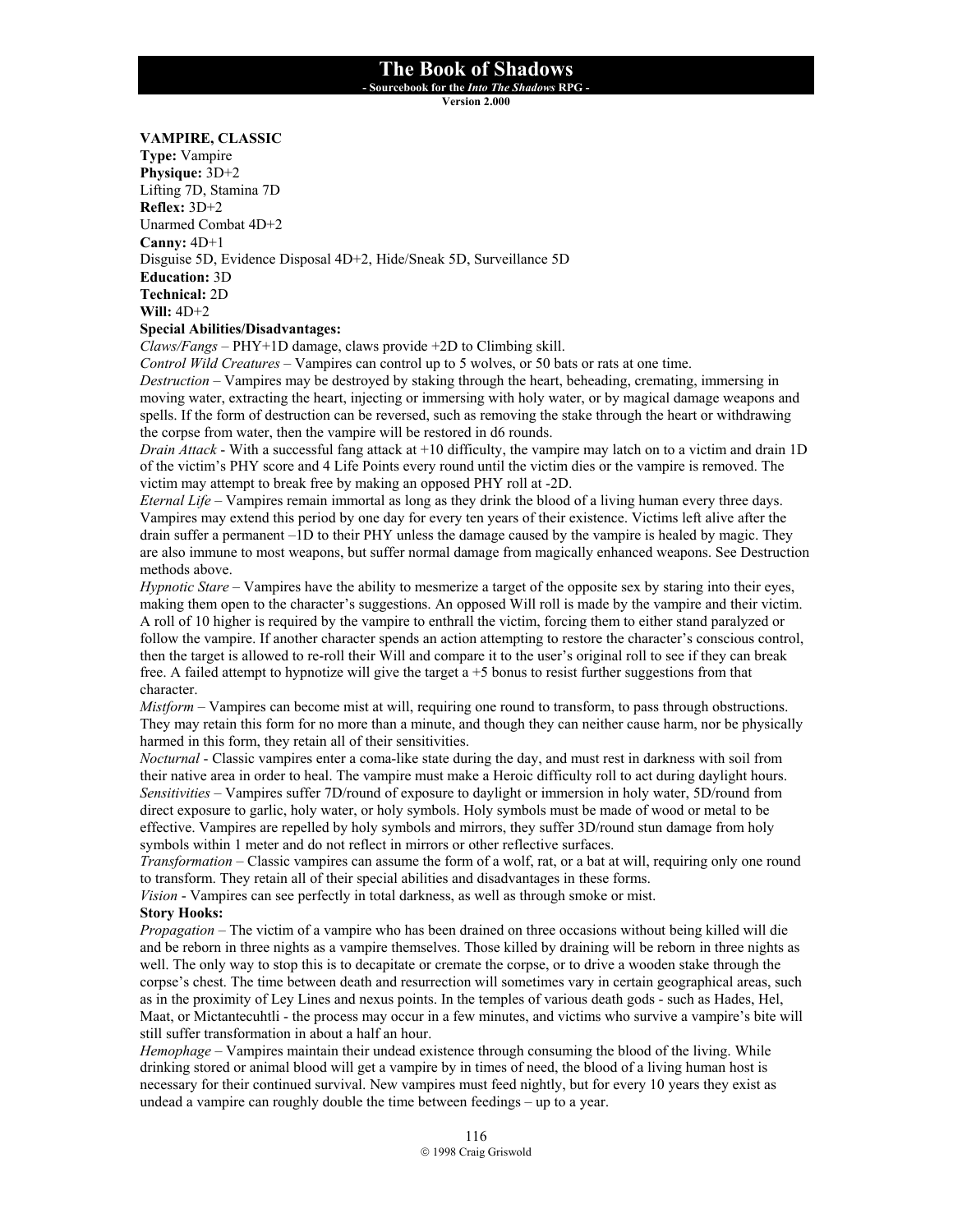## **- Sourcebook for the** *Into The Shadows* **RPG -**

**Version 2.000**

*Solitary* - Classic vampires tend to remain solitary, or live in groups of 2-4 with one dominant member. **Life Points:** 32 **Karma Points:** 0-2 normally **Survival Points:** 0-10 normally **Move:** 12 **Size:** 1-2.2 meters tall

Vampires come in a variety of shapes and forms, with all manner of powers and weaknesses. One of the most well known is a variety believed to originate in Transylvania, a region of Romania, and is now found all over the world. It lies as a corpse in its coffin by day, arising at sundown to feast on the blood of its unsuspecting victims. Most classic vampires are several hundred years old, and propagate rarely.

#### **VAMPIRE, LESSER**

**Type:** Vampire **Physique:** 2D Lifting 6D, Stamina 6D **Reflex:** 3D+2 Unarmed Combat 4D+2 **Canny:** 3D+1 Evidence Disposal 4D, Hide/Sneak 4D, Surveillance 4D **Education:** 2D **Technical:** 2D **Will:** 4D **Special Abilities/Disadvantages:**

*Claws/Fangs* – PHY+1D damage, claws provide +2D to Climbing skill.

*Destruction* – Vampires may be destroyed by staking through the heart, beheading, cremating, immersing in moving water, extracting the heart, injecting or immersing with holy water, or by magical damage weapons and spells. If the form of destruction can be reversed, such as removing the stake through the heart or withdrawing the corpse from water, then the vampire will be restored in d6 rounds.

*Drain Attack* - With a successful fang attack at +10 difficulty, the vampire may latch on to a victim and drain 1D of the victim's PHY score and 4 Life Points every round until the victim dies or the vampire is removed. The victim may attempt to break free by making an opposed PHY roll at -2D.

*Eternal Life* – Vampires remain immortal as long as they drink the blood of a living human every three days. Vampires may extend this period by one day for every ten years of their existence. Victims left alive after the drain suffer a permanent –1D to their PHY unless the damage caused by the vampire is healed by magic. They are also immune to most weapons, but suffer normal damage from magically enhanced weapons. See Destruction methods above.

*(Feral)* - Feral, or wild, vampires tend to look more animalistic or corpse-like. They also tend to be more viscous, ripping victims apart in their bloodlust. Feral vampires receive a +1D to Hide/Sneak, Tracking, and Intimidation rolls.

*Nocturnal* - Lesser vampires enter a coma-like state during the day, and must rest in darkness with soil from their native area in order to heal. The vampire must make a Heroic difficulty roll to act during daylight hours. *Sensitivities* – Vampires suffer 7D/round of exposure to daylight or immersion in holy water, 5D/round from direct exposure to garlic, holy water, or holy symbols. Holy symbols must be made of wood or metal to be effective. Vampires are repelled by holy symbols and mirrors, they suffer 3D/round stun damage from holy symbols within 1 meter and do not reflect in mirrors or other reflective surfaces.

*(Urban)* - Urban, or city, vampires tend to look more human than their feral cousins, and can pass as normal in poorly lit areas like discos, singles bars, and street corners. They usually attempt to seduce their prey, if time permits. Urban vampires receive a +1D to their Streetwise, Persuasion, and Acting rolls.

*Vision* - Vampires can see perfectly in total darkness, as well as through smoke or mist.

## **Story Hooks:**

*Propagation* – The victim of a vampire who has been drained on three occasions without being killed will die and be reborn in three nights as a vampire themselves. Those killed by draining will be reborn in three nights as well. The only way to stop this is to decapitate or cremate the corpse, or to drive a wooden stake through the corpse's chest. The time between death and resurrection will sometimes vary in certain geographical areas, such as in the proximity of Ley Lines and nexus points. In the temples of various death gods - such as Hades, Hel, Maat, or Mictantecuhtli - the process may occur in a few minutes, and victims who survive a vampire's bite will still suffer transformation in about a half an hour.

*Hemophage* – Vampires maintain their undead existence through consuming the blood of the living. While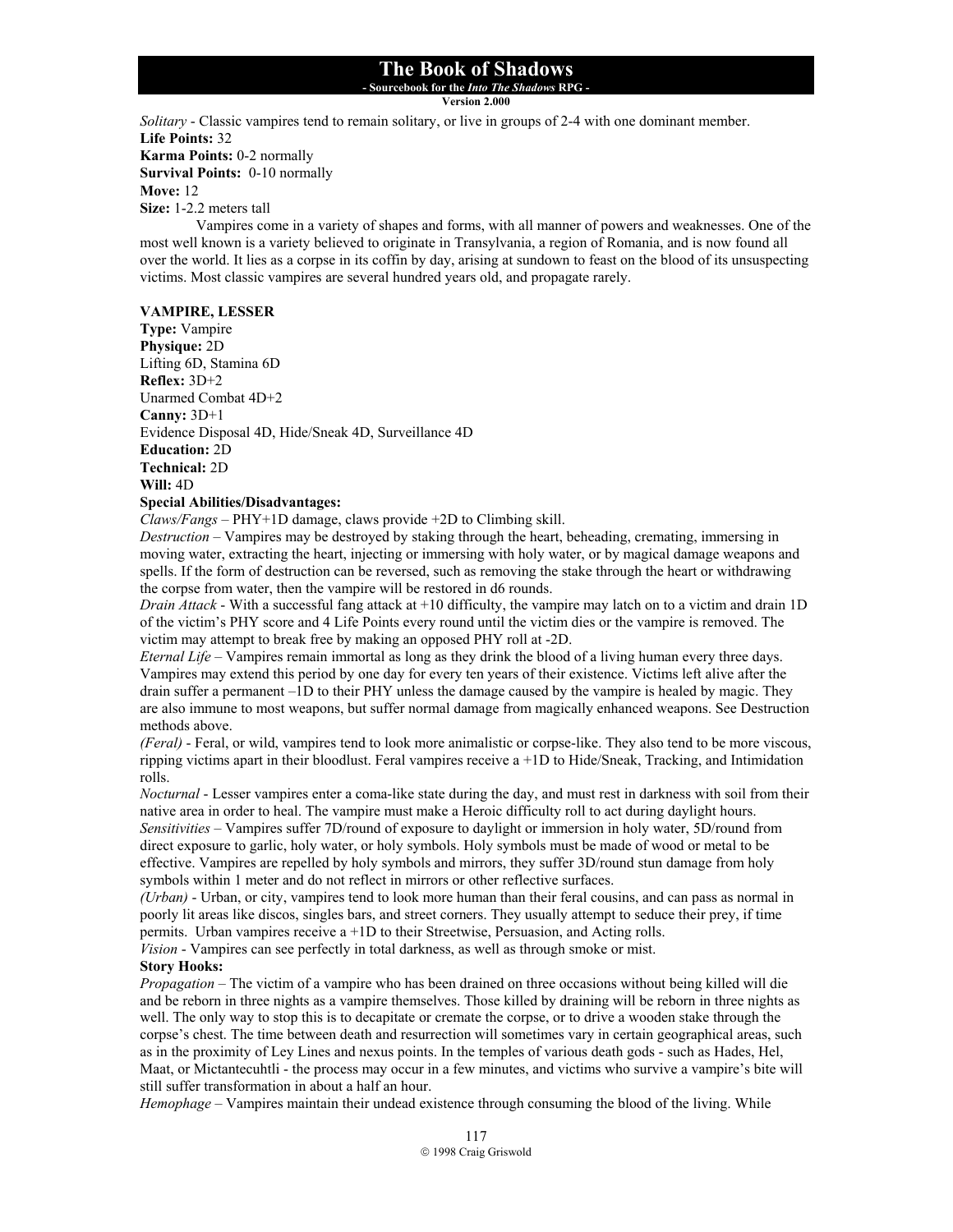**- Sourcebook for the** *Into The Shadows* **RPG -** 

**Version 2.000**

drinking stored or animal blood will get a vampire by in times of need, the blood of a living human host is necessary for their continued survival. New vampires must feed nightly, but for every 10 years they exist as undead a vampire can roughly double the time between feedings – up to a year.

*Social* - Lesser vampires tend to form packs (feral) or gangs (urban) of 4-8+ for protection and companionship. Hunting may be done separately, but will generally be a group effort.

**Life Points:** 25

**Survival Points:** 0-3 normally

## **Move:** 10

**Size:** 1-2.2 meters tall

Lesser vampires are the most common encountered today. They are an offshoot of the various vampire races native to different geographical regions, possibly a result of cross-feeding. Lesser vampires lack many of the abilities of classic vampires, but make up for these in a variety of ways. Instead of assuming mist or bat form, they will climb into otherwise inaccessible places. Instead of hypnotizing prey, they will seduce or intimidate them to similar effect. Most lesser vampires do not survive, even in packs, for more than fifty years as a result of carelessness.

### **ZOMBIE, VOODOO**

**Type:** Zombie **Physique:** 4D Stamina 7D **Reflex:** 2D **Canny:** 2D **Will:** 1D

#### **Special Abilities/Disadvantages:**

*Nictalopia* - Zombies can see as well by night as by day.

*Sensitivities* – Zombies are strongly affected by salt. A circle of salt will confine them, or keep them at bay. Saltencrusted weapons do double damage.

*Undead* – Zombies are undead creatures. They require no sustenance, and no sleep. They do not even breathe. Unlike most undead though, they will decay normally unless preserved - until they attain a state where it is no longer possible for them to remain animate. They are also unable to heal any damage, so Life Points are lost permanently unless magically restored.

#### **Story Hooks:**

*Servitude* – Most classic zombies are controlled by the necromancers or houngans who created them, until they are destroyed, set free, or the spellcaster dies.

### **Life Points:** 32

**Survival Points:** 0 normally

#### **Move:** 5

**Size:** 1-2.1 meters tall

 Zombies are the product of voodoo rituals that bring the subject back to life. The zombies may simply be convenient corpses for the houngan, or voodoo priest, to use - or they may be the remains of their enemies. Zombies can be used for manual labor, there are rumors of at least one Haitian plantation worked exclusively by these constructs, or for protection - body guards for their creator.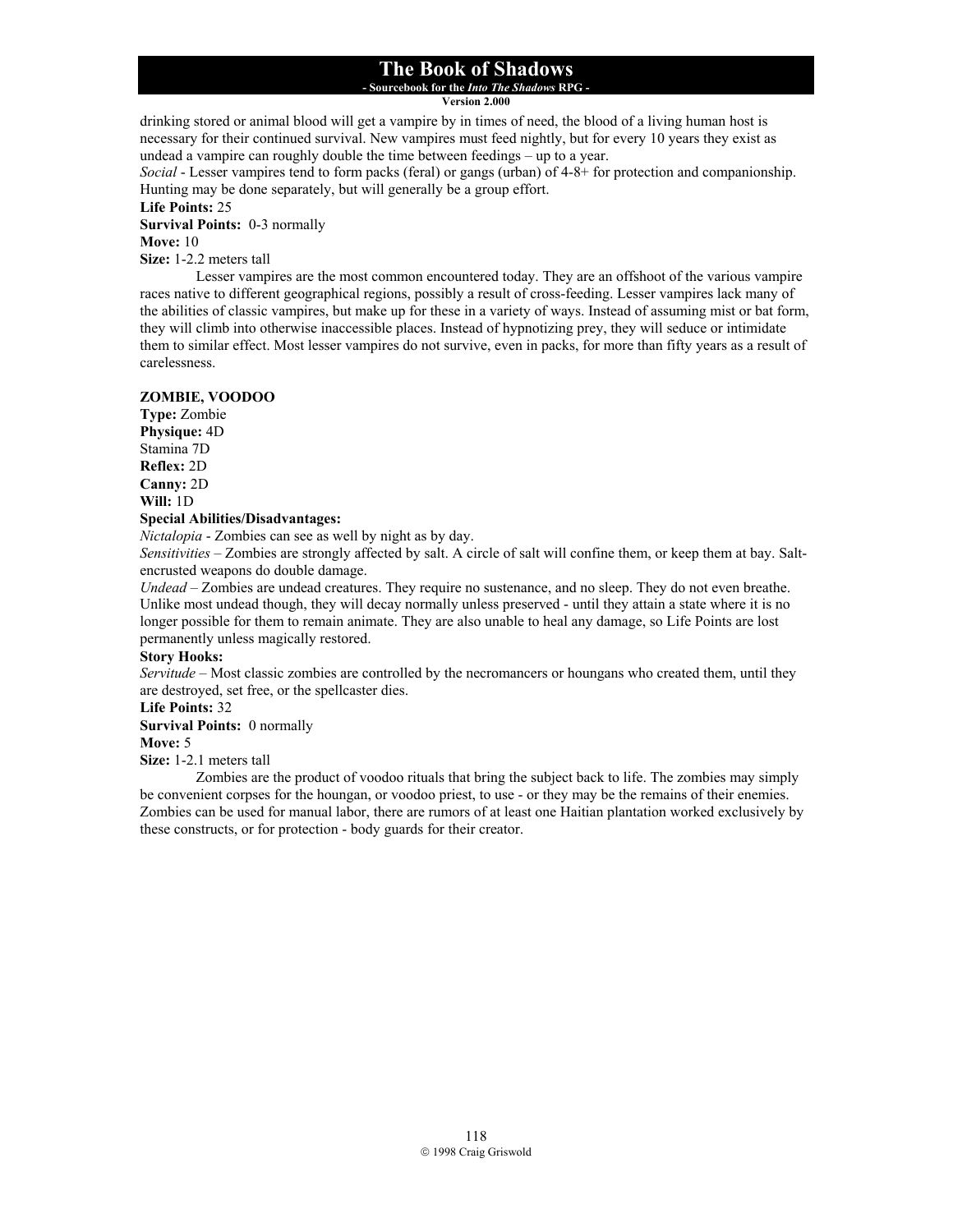**- Sourcebook for the** *Into The Shadows* **RPG -** 

**Version 2.000**

### **13.0 ADVENTURES**

"*It was a dark and stormy night and the rain fell in torrents - except at occasional intervals, when it was checked by a violent gust of wind which swept up the streets (for it is in London that our scene lies), rattling along the housetops, and fiercely agitating the scanty flame of the lamps that struggled against the darkness.*" -From the novel Paul Clifford by Edward Bulwer-Lytton-

**13.1 ADVENTURE TEMPLATE** 

 Each adventure is documented in a standard format, explained here for ease of use. This is a good form to use in planning out new adventures, as it may force you to confront the areas where your preparation is weakest.

## **(TITLE)**

**Description:** A brief summary or classification of the adventure premise.

**Adventure Hooks:** Detailed examples of how the GM may bring in different types of characters to the adventure.

**Player Details:** Details that the characters will discover, hand-outs, descriptions, and equipment they may be issued specifically for this adventure. This should include both details that the characters receive at the start of the adventure, as well as canned details they will be provided with as the adventure progresses.

**GM Details:** An explanation for the GM of what's really going on, and what the characters may or may not encounter. New equipment not automatically included in the Player Detail section should be included here. **Timeline:** A detailed breakdown of events that occurred before the adventure, as well as events as they are expected to occur during the course of the adventure. Not always applicable.

**Locations:** Detailed information, possibly including maps, on any locations important to the adventure. **NPCs:** Statistics for any important NPCs the characters are likely to encounter.

**Shadows:** Statistics for any Shadows involved that are not included in the basic rulebook.

**Solutions:** One or more possible ways that the characters may be able to bring the adventure to a successful conclusion.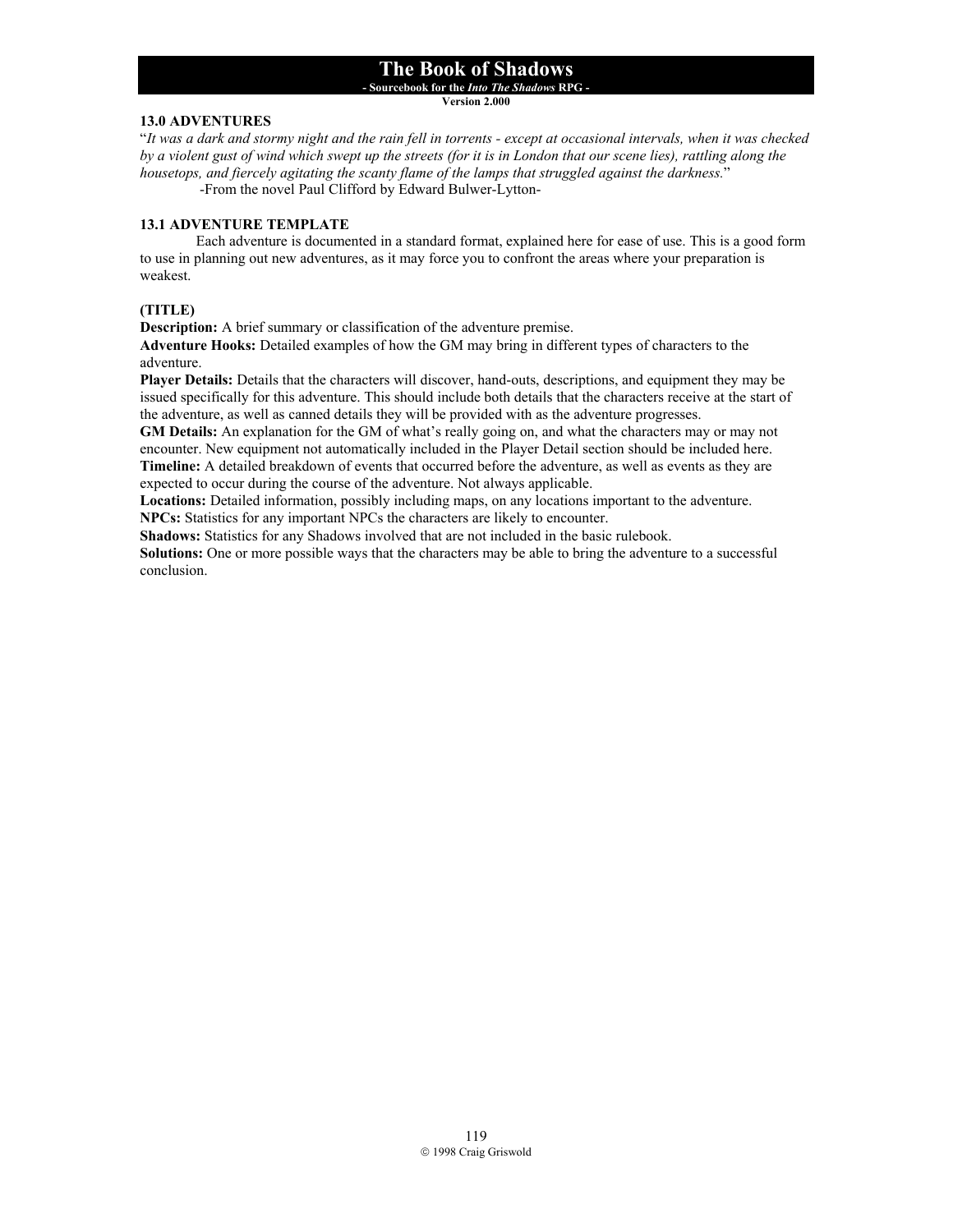**- Sourcebook for the** *Into The Shadows* **RPG -** 

#### **Version 2.000**

## **13.2 RANDOM ADVENTURE GENERATION:**

 For a quick method of brainstorming adventure ideas use the random adventure tables below. Just roll once for the adventure category, then again below that category for more detailed suggestions.

## **Adventure Category:**

- 1. Conspiracy
- 2. Disaster
- 3. Investigation
- 4. Sighting
- 5. Roll Twice (Ignore this result again)
- 6. Roll Again Once For Category, Then Twice Under The Category For Details

### **Conspiracy:**

- 1. Alien (Mind Control, Cloning, Implants, etc.)
- 2. Business (Cabals)
- 3. Chthonic (Mystical Forces, Deities, etc.)
- 4. Government (Juntas)
- 5. Religious (Cults)
- 6. Secret Society (Celebrity Deaths, etc.)

#### **Disaster:**

- 1. Bermuda Triangle
- 2. Invasion (Alien, Chthonic, etc.)
- 3. Mob (Mass Hallucination, Mass Hysteria, etc.)
- 4. Natural (Lightning, Tornado, Earthquake, Volcano, Comet, Plague, etc.)
- 5. Terrorism (Sabotage, Bombing, Chemical, Biological, etc.)
- 6. Unnatural (Dimensional Rip, Massive Time Slip, etc.)

### **Investigation**

- 1. Abduction (Alien, Faerie, Amnesia, etc.)
- 2. Mysterious Ability (Magic, Psionics, Stigmata, Xenoglossia, Paramnesia, etc.)
- 3. Mysterious Artifact (Booya Stones, Crystal Skulls, Weeping Statues, Sacred Food, etc.)
- 4. Mysterious Death (Spontaneous Human Combustion, Ritual Killing, etc.)
- 5. Mysterious Event (Fafrotskies, Washed Ashore, Time Slip, Grave Robbing, Ignis Fatuus, etc.)
- 6. Mysterious Locale (Geoglyphs, Mounds, Stone Circles, Crop Circles, Ruins, etc.)

## **Sighting**

- 1. Angels/Demons (Possession, etc.)
- 2. Cryptozoological (Lake Monster, Giant Snake, Phantom Kangaroo, Alien Big Cat, etc.)
- 3. Faerie
- 4. Feral Human
- 5. Ghosts (Poltergeist, Haunt, etc.)
- 6. UFO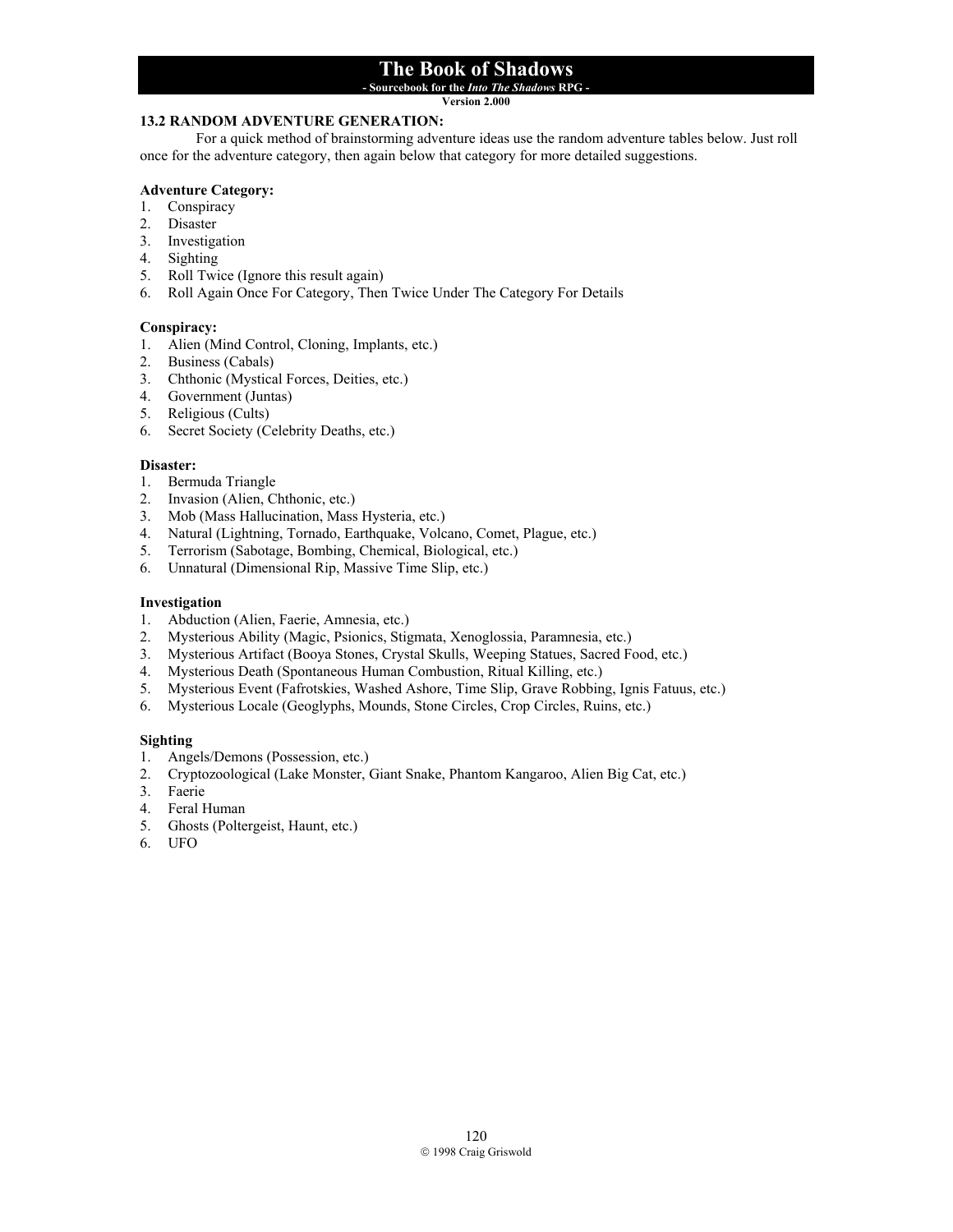**- Sourcebook for the** *Into The Shadows* **RPG -** 

**Version 2.000**

### **14.0 SAMPLE CAMPAIGN**

"*And when he had opened the fourth seal, I heard the voice of the fourth beast say, Come and see. And I looked, and behold a pale horse: and his name that sat on him was Death, and Hell followed with him. And power was given unto them over the fourth part of the earth, to kill with sword, and with hunger, and with death, and with the beasts of the earth.*"

-Revelation 6:7-8, King James Bible-

 Included here is information on a possible campaign involving a private group of paranormal investigators. The group is composed of both skeptics and zealots who share the view that there are some things man is not meant to know, and in an effort to spare the common populace from the danger and knowledge of such things they have taken it upon themselves to intervene. The characters may begin as members of the group, possibly recruited based on individual talents or experience, or by familial associations – or they may be recruited during the course of the campaign.

#### **14.1 CAMPAIGN DESCRIPTION**

 The characters are all members, or will shortly become members, of a public paranormal society that engages in clandestine investigations and other deeds. The society is in constant conflict with dark forces in an effort to spare mankind the awful knowledge of ancient evil. The characters will have moderate to limited resources available, and will likely come from among the following backgrounds:

- 1. **Accidental Hero** The character came into contact with the paranormal at some point in their life and showed great courage and proficiency in their dealings with it. The society later recruited them as a full time investigator.
- 2. **Family Institution** The character comes from a family with a history of fighting the dark forces that plague mankind. Other family members may be current or past members of the society as well.
- 3. **Hero Reborn**  The character is the reincarnation of a famous champion, like Beowulf, Hercules, Saint George, Dr. Van Helsing, or Sir Galahad. The society may be aware of their lineage and recruited and trained them to live up to their potential.
- 4. **Maven of the Paranormal**  The character was an expert in some paranormal field who became entangled with dark forces and was recruited, or was consulted by field investigators specifically for their expertise in one case and later was asked to join full time.
- 5. **Wealthy Patron**  The character comes from the family of a wealthy contributor to the society who wishes them to pursue this line. The character may, in fact, be the wealthy contributor, who seeks out the thrill of adventure by direct involvement in the society's investigations. This is not recommended as the character's wealth could give them too great of a crutch for effective game play.

Once the characters have established a connection to the society the GM is free to use this organization as a useful device to get them involved in a regular series of adventures, and occasionally to help extricate them from a situation that proves too difficult.

 Society contacts in local colleges, churches, and monasteries help to provide for investigators in the field who are often provided little more than travel money and ready access to information from the society's research staff.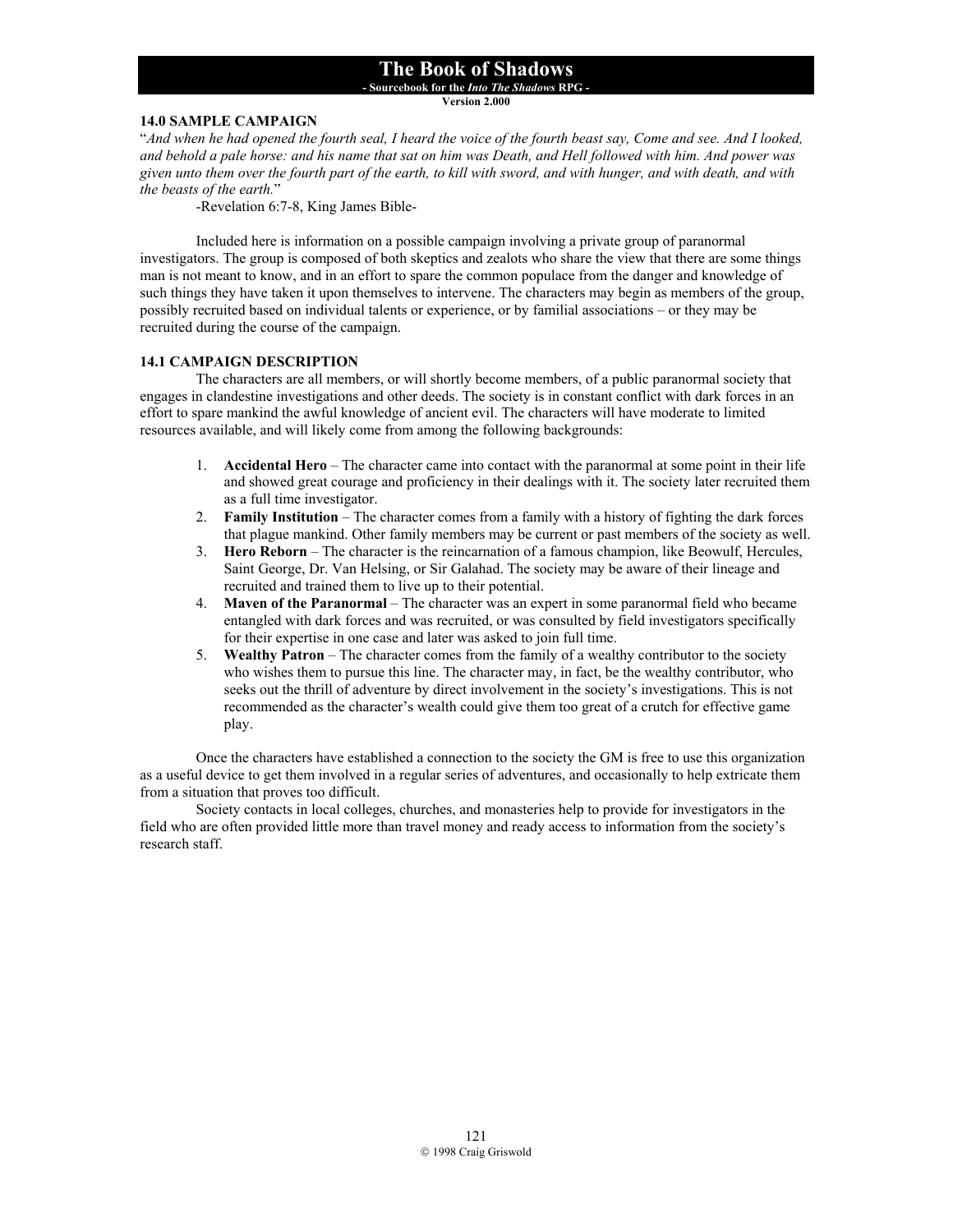**- Sourcebook for the** *Into The Shadows* **RPG -** 

**Version 2.000**

#### **14.2 SEDGEWICK SOCIETY**

#### **SEDGEWICK SOCIETY**

**Type:** Private Fellowship **Motivation: Paranormal Investigation Funding: Private Contributions** 

**Resources:** Moderate – The society has developed an extensive library, much of which is unable to be computerized due to its intrinsic nature, and limited laboratory facilities. Otherwise field agents rarely have access to more field resources than their own personal belongings and travel funds.

**Locations/Headquarters:** The society's main offices are located in Providence, Rhode Island. It is a large, brick, centennial building that served as a gentlemen's club prior to being donated by a wealthy philanthropist for use by the society. The society also has access to college campuses, monasteries, and private estates worldwide. **Membership Types:** 

- **Contributor:** The society has a diverse company of, mostly anonymous, patrons. Most have benefited in some way from society investigations, or are aware of the society's hidden agenda and are supportive. A great deal of the society's research archive is composed of bequeathed books and relics.
- **Field Investigator:** Field work is performed by skilled or experienced investigators supported by the society's vast library and labs. Many such investigators are independently wealthy or live off limited endowments from the society. They may be assigned investigations in their particular field of expertise, or be allowed to pursue independent investigations.
- **Support:** In addition to wealthy contributors and intrepid field investigators, the society is kept functioning through the efforts of a support staff that handles accounts, operates and maintains the research library and laboratory, and initiates and maintains contact with contributors and field investigators. Most of these personnel are supported by a modest stipend from the society. Like the field investigators, most support personnel are selected based on skills or experience pertinent to the society.

Leadership: a Director elected by popular vote of the membership every three years guides the society. There is no limit on how many terms a director may serve as long as they continue to win the elections. The current Director is Professor Edward Brimley, who has served in this position for over thirty years. Professor Brimley organized the defense of Covenant College in Maryland after a nameless cult attacked the campus in search of ancient scrolls purported to be in the Aklo language. He arranged for the scrolls to be turned over to society scholars and joined the society first as a field investigator, and later as head librarian of the society's research library. He is an even tempered man who believes that a swift, educated response is the answer nine times out of ten, and would rather an investigator ask forgiveness than permission.

**Description:** Ernest Sedgewick was a professor of English Literature at a small Rhode Island college in the early 1920's who spent his summers hiking around the backwoods all along the Eastern coast of the United States. It was during a rainy stretch of days that he spent holed up in a remote cabin that Sedgewick first brushed with the paranormal. A creature invisible to the human eye stalked the woods near Sedgewick's haven and, according to a diary found at the cabin, it had been doing so for some time.

Sedgewick managed to trap and kill the creature and brought proof of its existence back with him to Rhode Island. Most members of the scientific community scoffed at his account and accused him of faking what evidence he attempted to present. He was even threatened with termination from the college if he did not retract his exposition and promise to speak no more of it. It was only with proponents of the paranormal that he could make any headway, and it was with the help of an anonymous wealthy industrialist that he was eventually able to start a scientific investigation into such matters.

Over the next ten years, before his death under mysterious circumstances in a small Montana farm house, he managed to unite several intelligent investigators for the purposes of covertly investigating the paranormal, and using their research to aid mankind. It was not until after his death that the remaining members of the group decided to organize more formally, under the name of the Sedgewick Society in memory of the man whose experiences brought them together and who gave his life in noble pursuit.

Several wealthy New England families, who have received discreet aid from the society in the past, form the foundation of the society's funding. There are other individual patrons and families who have donated over the years, either out of simple interest in the paranormal or in return for a past favor of their own.

 The society has evolved as a highly democratic organization. Each member regardless of function has a vote in elections for executive administrators. A simple majority may remove these administrators at any time with a vote of 'no confidence'. Administrative personnel initiate investigations into anomalous circumstances that the research department uncovers, and investigators are dispatched to investigate and intervene in any paranormal activity.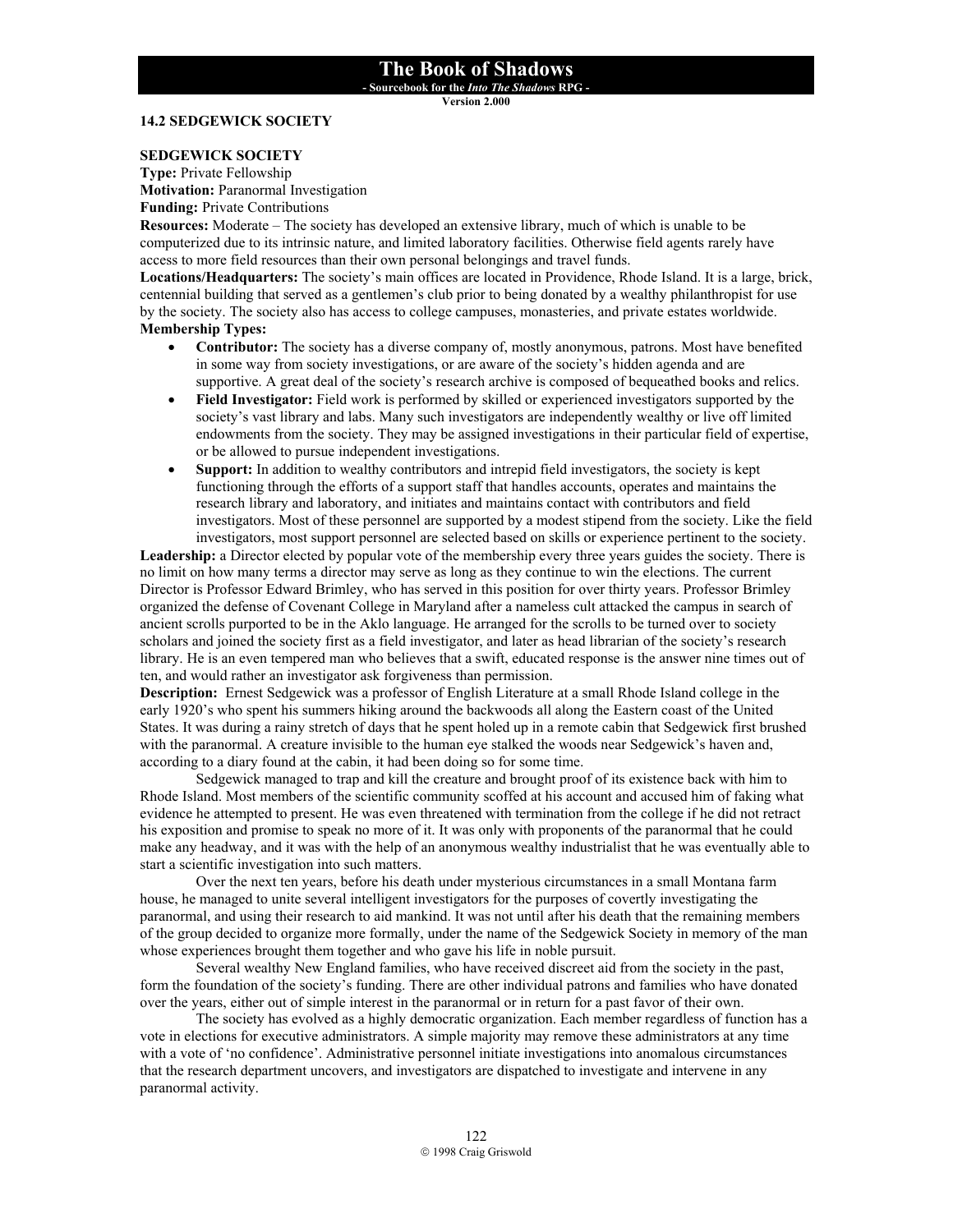**- Sourcebook for the** *Into The Shadows* **RPG -** 

**Version 2.000**

#### **14.3 CAMPAIGN UNIQUE NPCS**

### **TYPICAL SEDGEWICK SOCIETY LIBRARIAN**

**Name:** Jacob Fellenbaum **Physique:** 1D+1 Stamina: Staying awake and alert 2D+1 **Reflex:** 1D+2 **Canny:** 2D+1 Cryptography 4D, Forgery 3D, Research 4D+2 **Education:** 2D+2 History: Judaic 3D+2, Language: Hebrew 4D+2, Mythos/Pantheon Lore 3D+2, Religious Doctrine: Jewish Cabala 3D+2 **Technical:** 2D Computers 3D **Will:** 2D Sanity 4D+1 **Special Abilities/Disadvantages:** None **Story Hooks:** *Bibliophile* – Jacob has a natural affinity for the written word and guards his charges jealously. **Life Points:** 26 **Survival Points:** 5 **Move:** 10 **Equipment:** Spectacles, wool suits and sweaters, modest car and apartment, skullcap, Star of David, Torah

Jacob Fellenbaum was likely to become a rabbi or lawyer if his parents had their way. But Jacob's constant studies came more from a love of books themselves than the knowledge contained therein. In fact they were quite disappointed by his choice to major in Library Sciences after graduating high school. This was until Jacob disappeared for several days during a time of mysterious murders throughout New York, and he returned with a job at a private library in Rhode Island and a healthy salary that would make him a wonderful husband should he ever develop an interest in girls.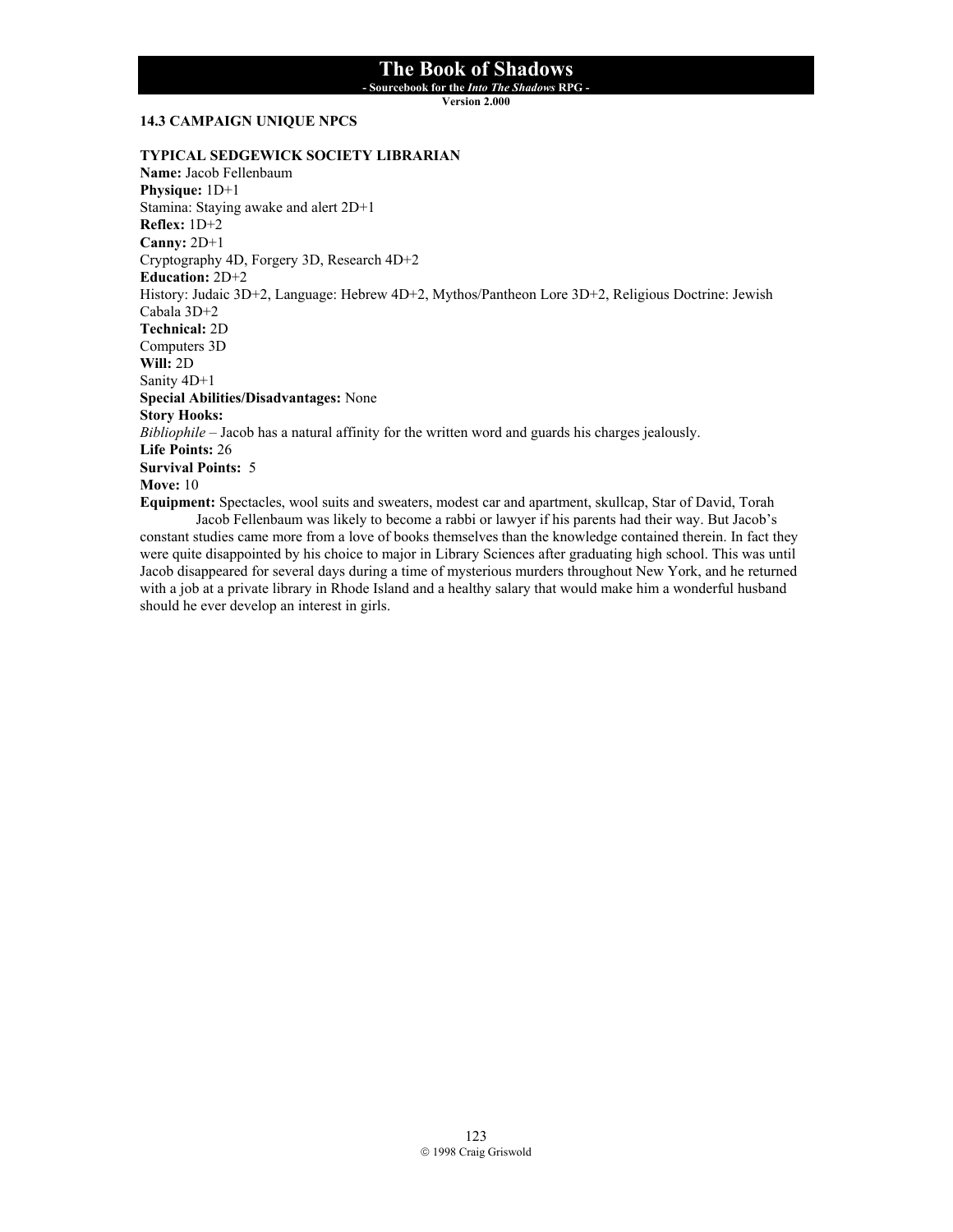**- Sourcebook for the** *Into The Shadows* **RPG -** 

**Version 2.000**

## **14.4 CAMPAIGN UNIQUE SHADOWS**

### **TOAD CULT**

**Type:** Doomsday Cult

**Beliefs:** Toads and frogs are minions of the Outer Ones, who live in the spaces between ours, and their otherworldly nature is characterized, in part, by the presence and survival of toads entombed in stone, wood, concrete, and other solid matter – and documented cases of toads and frogs falling in rains from a cloudless sky. They commune with these Outer Ones through the use of the hallucinogenic effects of various Anura toxins. In addition, they believe the Outer Ones will come and remake the Earth for their own kind. Only their faithful minions will survive without being enslaved, instead ruling over the remnants of mankind for their masters. **Leadership:** Individual sects in Japan, America, France, and Russia have their own leaders – high priests that communicate and act cooperatively. The current American High Priest is Otis Thorpe, who runs a small mail order computer company in Colorado Springs, Colorado.

**History:** The cult has ties to various New England religious sects and may date back as far as medieval France, but the modern organization began with a small Native American tribe that came to public attention in the 1950's for it's practice of licking the skin of the Colorado River toad to induce hallucinations. The group picked up a small Anglo following which organized and spread worldwide in the 1960's and 1970's. The group has become more dangerous in the late 1990's and early 2000's as they attempt to reshape the world with large scale disasters, and perform rites intended to summon the Outer Ones to our spheres.

**Size:** The group has several thousand members worldwide; with over 200 in America, 300 in Japan, and well over 200 each in France and Russia.

 The modern toad cult is composed of a mix of disillusioned intellectuals and weak-minded fools. They have never applied for religious status, but exist as a non-profit organization in the United States. The cult does not worship toads and frogs directly, but regards these as agents or avatars of the Outer Ones – nameless horrors that exist in a space between ours. They do not emulate toads either, though they use toad and frog toxins in ceremonial rites to induce death or hallucinations.

 Actual ceremonial practices vary by sect, but they share common reference material – ancient Native American songs passed on orally, scrolls in the Aklo language found in deep caves along the French coast, and rare Egyptian and alchemical texts. In rites each sect calls to various toad idols from primitive religions in America, Asia, and Africa – such as the Egyptian goddess of fertility and rebirth, Heket, who is depicted as a frog, or as having the head of a frog. In everyday environs, cultists dress in conventional street clothes, but may carry some form of amulet or other fetish, or wear a toad or frog tattoo. Most wear a loose-fitting black muslin robe, by itself or over street clothes, at the temples or during rituals.

 While most cultists possess only rudimentary knowledge of magic there are a number of spellcasters within the cult, possibly more than 50 worldwide of varying strength, and often 3-12 will be on hand to perform any major ritual.

 The cult is most likely to come into contact with investigators from the society during the course of some attempt to summon the Outer Ones, alter the environment to suit their masters, or steal texts or artifacts that may be of use to the cult.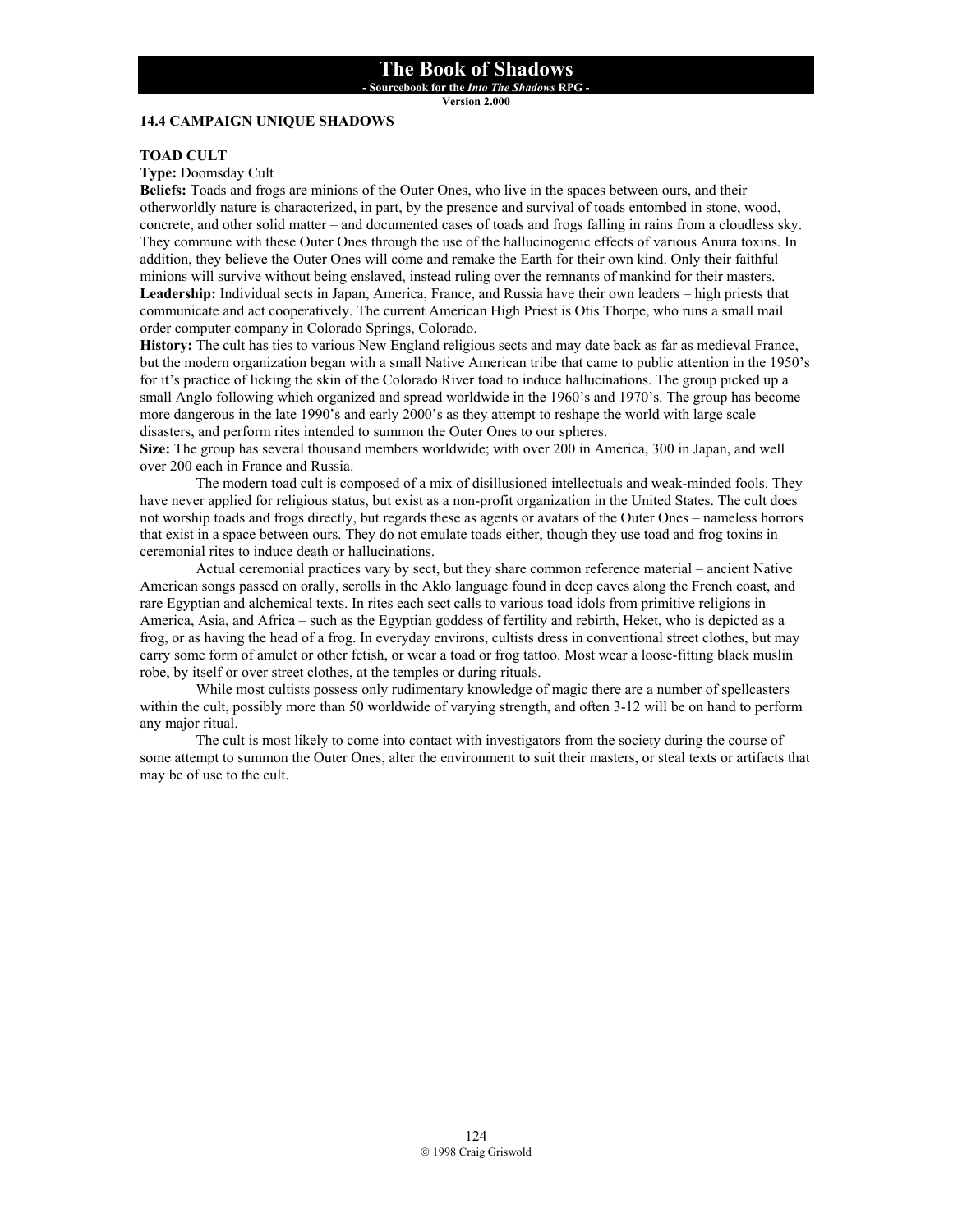**- Sourcebook for the** *Into The Shadows* **RPG -** 

**Version 2.000**

### **TOAD CULTIST**

**Name:** various **Physique:** 2D Stamina: Drugs/Poisons 4D **Reflex:** 2D Melee Weapons 2D+2 **Canny:** 1D+2 Find 2D+2, Surveillance 3D **Education:** 2D History: Toad Cult 3D, Mythos/Pantheon Lore: Chthonic Mythos 4D **Technical:** 2D Computers 2D+2 **Will:** 2D+1 Meditation 3D **Special Abilities/Disadvantages:** None **Story Hooks:** *Fanatical* – Most Toad Cult members would willing give their lives in service of the Outer Ones. **Life Points:** 28 **Survival Points:** 0-3 Normally **Move:** 10 **Equipment:** Street Clothes, black muslin robe, one dose poison liquid (toad toxin)\*, Knife PHY+1D, toad amulet Toad Cult members are generally of average to slightly above average intelligence individuals who

have become disillusioned with the status quo and seek to improve their lives through devotion to the cult. Repeated ritualized drug use has made them fanatically loyal, they will likely kill themselves to avoid capture, like the Hashshashin cult of Hasan-e Sabbah.

\**At minimum lethal dosage the character must make a Moderate STR roll. If they make the roll by 10 or more there is no noticeable effect. If they make the roll by 5-9 points they will be nauseous and pale, and suffer a –1D to their STR until they recover. If they make the roll by 1-4 they will be –2D STR and extremely ill, most likely bed ridden. If a character's STR is reduced to 0, they will be rendered comatose. A failed STR roll means*  death. If the poison is delivered by knife blade or similar weapon, determine damage for the weapon first – then *figure the effects of the poison, if any.*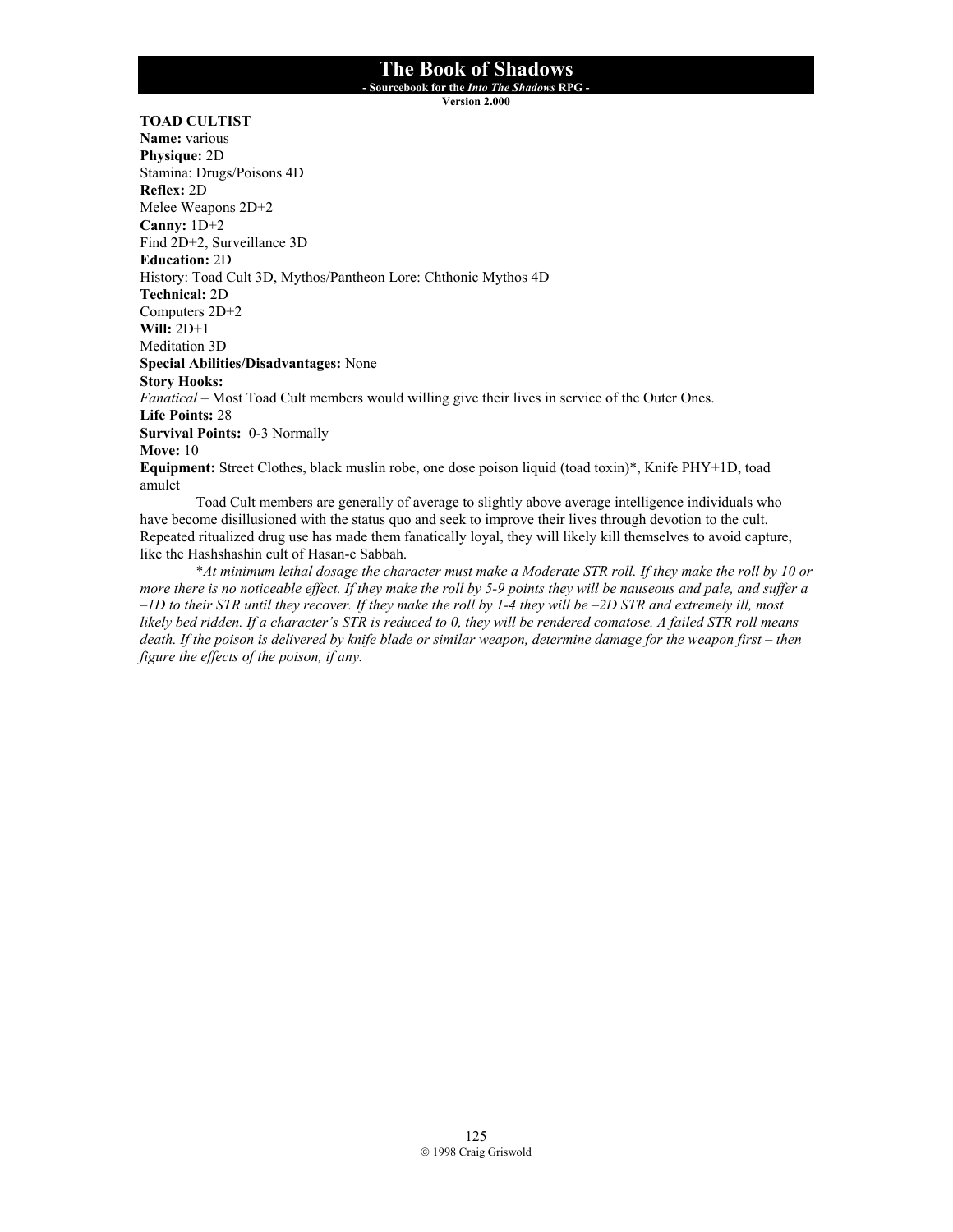**- Sourcebook for the** *Into The Shadows* **RPG -** 

**Version 2.000**

### **INVISIBLE STALKER**

**Type:** Predatory Ape **Physique:** 3D+1 **Reflex:** 4D Unarmed Combat 4D+1 **Canny:** 3D Find 5D+2 **Will:** 4D

### **Special Abilities/Disadvantages:**

*Bloodlust* – The stalker must consume fresh blood on a regular basis or waste away. This need not be human blood – though the stalker prefers it.

*Claws/Fangs* - PHY+1D damage

*Infrared Vision* – The stalker can see only in the infrared wavelengths, which it's eyes project like lamps. It does not see heat sources, but is effectively colorblind.

*Invisible* – The stalker is invisible in all but infrared wavelengths, so opponents suffer penalties to hit, detect, and parry accordingly. This also gives the creature a +2D to certain skills, such as Hide/Sneak, as the GM deems it appropriate. In certain half-light the creature may appear somewhat translucent, and in total darkness the creatures eyes glow somewhat red, so the GM should lessen penalties for characters accordingly.

### **Story Hooks:**

*Solitary* – Invisible Stalkers tend to frequent places infrequently inhabited by man – such as near ruins or remote habitations – and only singly, or sometimes in pairs. They are found worldwide, in remote forests and mountains – though are absent from polar regions and due to the Sedgewick Society's efforts have been completely removed from the New England wilderness.

### **Life Points:** 33

**Survival Points:** 0-3 normally

**Move:** 10

**Size:** 1.6-2.1 meters tall

 Invisible Stalkers are some strange offshoot of the apes that developed as a carnivore with a devastating natural camouflage. They have been extremely successful over the millennia, but their solitary natures prevent their reproducing often or in great numbers. The creatures are cunning and intelligent hunters, but are not sentient and capable of only the most rudimentary tool use. They prefer man over other prey, but will often be cautious about attacking even a solitary human, and will sometimes appear to play with it's prey for several days before finally killing and devouring it.

 The creature's semi-translucent state in certain light makes it more likely to attack by day, and take cover by twilight and night. In the dark it may be more readily recognized as a pair of disembodied glowing red eyes.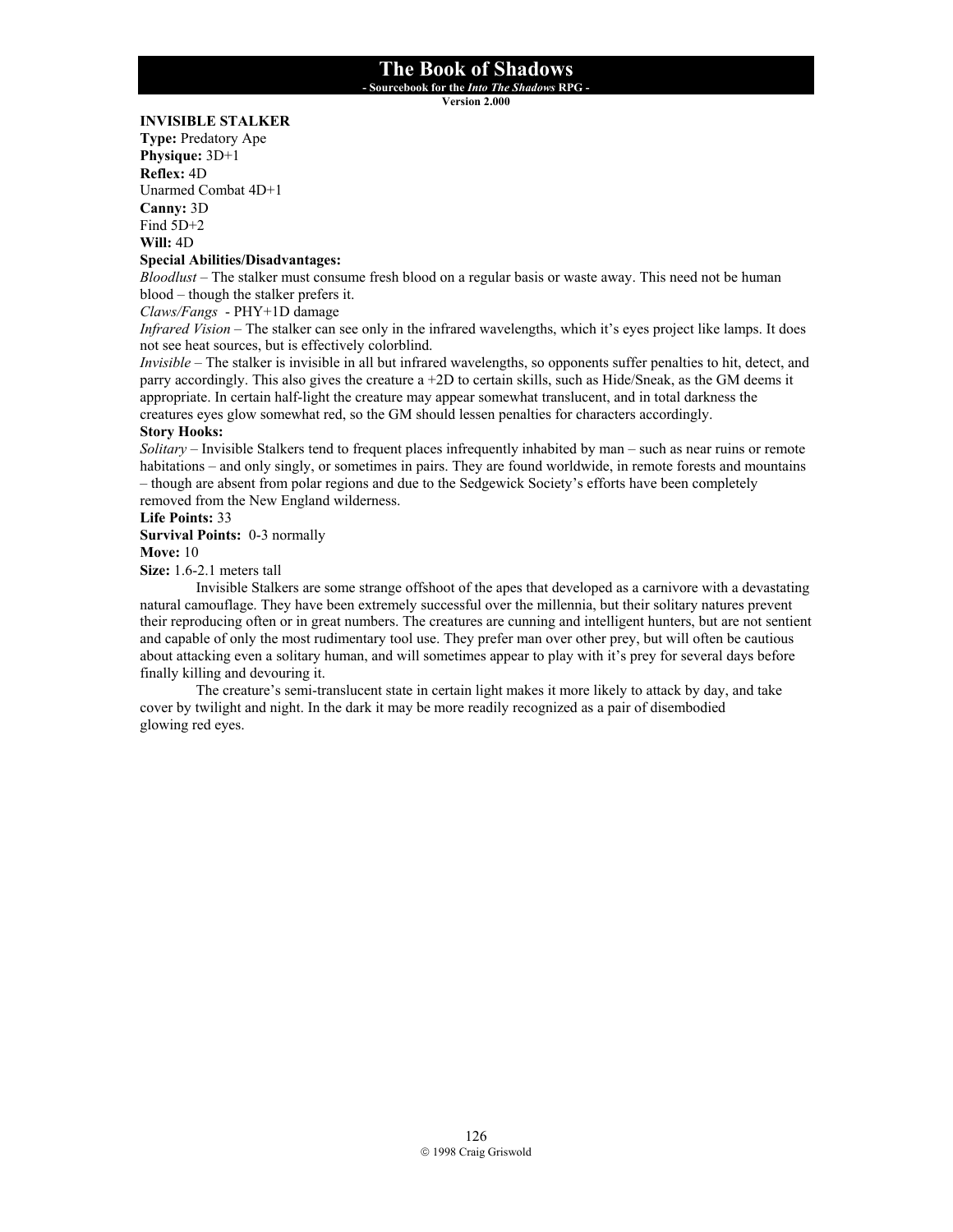**- Sourcebook for the** *Into The Shadows* **RPG -** 

**Version 2.000**

| v<br>a.<br>n |
|--------------|
|--------------|

| <b>Type of Character:</b>    |         |         |         |  |
|------------------------------|---------|---------|---------|--|
| <b>Character Name:</b>       |         |         |         |  |
| Age:                         | Gender: | Height: | Weight: |  |
| <b>Physical Description:</b> |         |         |         |  |
|                              |         |         |         |  |
| <b>Personality:</b>          |         |         |         |  |

**Quirks:**

**Background:** 

| PHYSIQUE:      | <b>EDUCATION:</b> |              |
|----------------|-------------------|--------------|
|                |                   |              |
|                |                   |              |
|                |                   |              |
|                |                   |              |
| <b>REFLEX:</b> | <b>TECHNICAL:</b> |              |
|                |                   |              |
|                |                   |              |
|                |                   |              |
|                |                   |              |
| <b>CANNY:</b>  | WILL:             |              |
|                |                   |              |
|                |                   |              |
|                |                   |              |
|                |                   |              |
| -              |                   | $\mathbb{R}$ |

| Move:                                   | <b>PSI Sensitive:</b> Yes<br><b>No</b> | Magic Sensitive: Yes<br>   No |
|-----------------------------------------|----------------------------------------|-------------------------------|
| <b>Karma Points:</b>                    | <b>Survival Points:</b>                |                               |
| Life Points: (                          |                                        |                               |
| <b>Special Abilities/Disadvantages:</b> |                                        |                               |
|                                         |                                        |                               |

**Equipment:**

| Weaponry:     |                    |                      |                |         |       |
|---------------|--------------------|----------------------|----------------|---------|-------|
| <b>Model:</b> | Scale: Difficulty: | <b>Blast Radius:</b> | <b>Ranges:</b> | Damage: | Ammo: |
|               |                    |                      |                |         |       |
|               |                    |                      |                |         |       |
|               |                    |                      |                |         |       |
|               |                    |                      |                |         |       |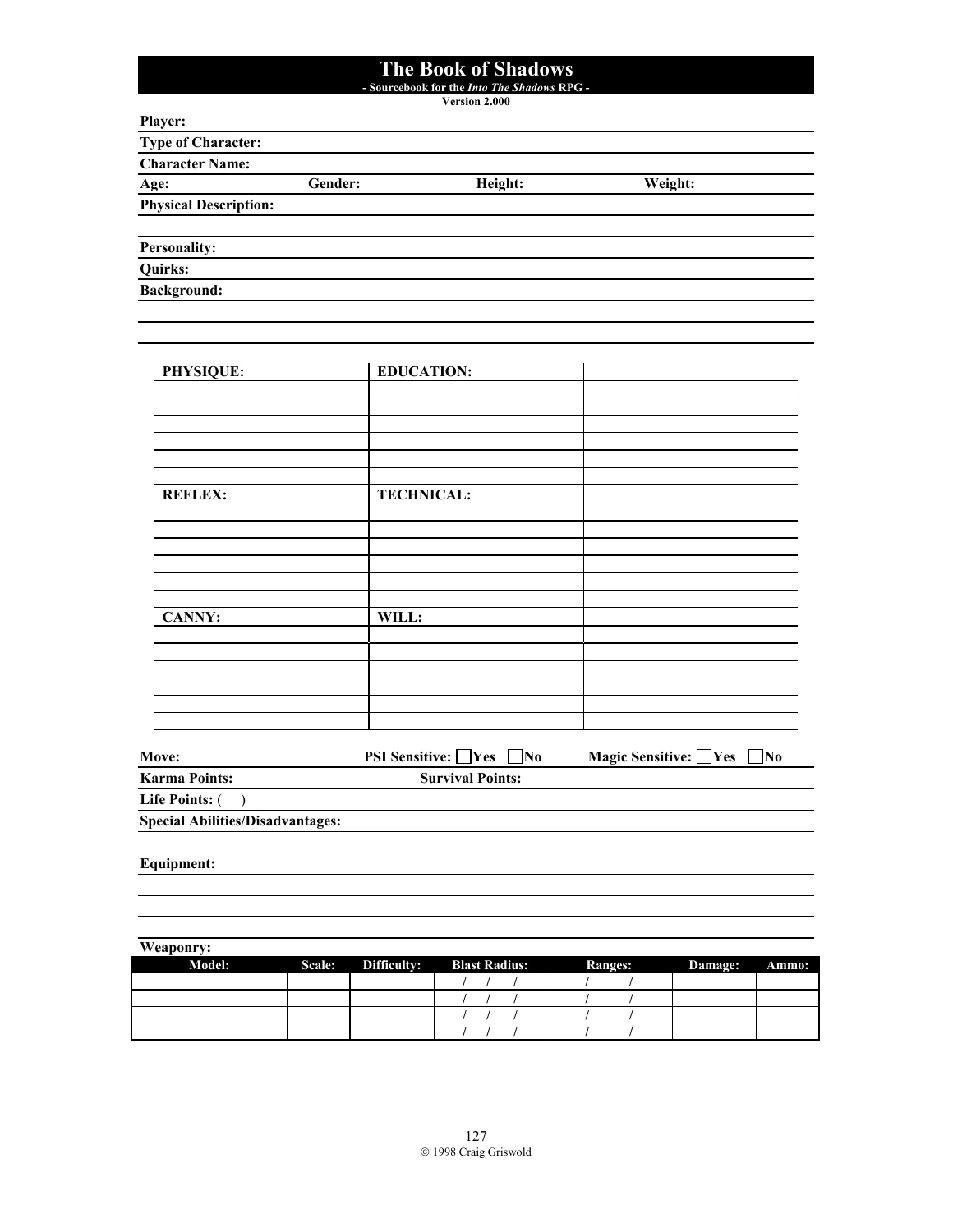**- Sourcebook for the** *Into The Shadows* **RPG -** 

**Version 2.000**

| PLAYER:                                 |                |                           |                                                                              |                                  |          |       |
|-----------------------------------------|----------------|---------------------------|------------------------------------------------------------------------------|----------------------------------|----------|-------|
| <b>TYPE OF CHARACTER:</b>               |                |                           |                                                                              |                                  |          |       |
| <b>CHARACTER NAME:</b>                  |                |                           |                                                                              |                                  |          |       |
| AGE:                                    | <b>GENDER:</b> |                           | HEIGHT:                                                                      | WEIGHT:                          |          |       |
| PHYSICAL DESCRIPTION:                   |                |                           |                                                                              |                                  |          |       |
|                                         |                |                           |                                                                              |                                  |          |       |
| PERSONALITY:                            |                |                           |                                                                              |                                  |          |       |
| <b>QUIRKS:</b>                          |                |                           |                                                                              |                                  |          |       |
| <b>BACKGROUND:</b>                      |                |                           |                                                                              |                                  |          |       |
|                                         |                |                           |                                                                              |                                  |          |       |
|                                         |                |                           |                                                                              |                                  |          |       |
|                                         |                |                           |                                                                              |                                  |          |       |
| PHYSIQUE:                               |                | <b>EDUCATION:</b>         |                                                                              |                                  |          |       |
|                                         |                |                           |                                                                              |                                  |          |       |
|                                         |                |                           |                                                                              |                                  |          |       |
|                                         |                |                           |                                                                              |                                  |          |       |
|                                         |                |                           |                                                                              |                                  |          |       |
| <b>REFLEX:</b>                          |                | <b>TECHNICAL:</b>         |                                                                              |                                  |          |       |
|                                         |                |                           |                                                                              |                                  |          |       |
|                                         |                |                           |                                                                              |                                  |          |       |
|                                         |                |                           |                                                                              |                                  |          |       |
|                                         |                |                           |                                                                              |                                  |          |       |
|                                         |                |                           |                                                                              |                                  |          |       |
| <b>CANNY:</b>                           |                | WILL:                     |                                                                              |                                  |          |       |
|                                         |                |                           |                                                                              |                                  |          |       |
|                                         |                |                           |                                                                              |                                  |          |       |
|                                         |                |                           |                                                                              |                                  |          |       |
|                                         |                |                           |                                                                              |                                  |          |       |
|                                         |                |                           |                                                                              |                                  |          |       |
| MOVE:                                   |                | <b>PSI SENSITIVE:</b> Yes | $\mathbf{N_0}$                                                               | <b>MAGIC SENSITIVE:</b>          | $\gamma$ | ]No   |
| <b>KARMA POINTS:</b>                    |                |                           | <b>SURVIVAL POINTS:</b>                                                      |                                  |          |       |
| <b>LIFE POINTS: (</b><br>$\lambda$      |                |                           |                                                                              |                                  |          |       |
| <b>SPECIAL ABILITIES/DISADVANTAGES:</b> |                |                           |                                                                              |                                  |          |       |
|                                         |                |                           |                                                                              |                                  |          |       |
| <b>GENERAL EQUIPMENT:</b>               |                |                           |                                                                              |                                  |          |       |
|                                         |                |                           |                                                                              |                                  |          |       |
|                                         |                |                           |                                                                              |                                  |          |       |
|                                         |                |                           |                                                                              |                                  |          |       |
| Weapon:                                 | Scale:         | Difficulty:               | <b>Blast Radius:</b>                                                         | <b>Ranges:</b>                   | Damage:  | Ammo: |
|                                         |                |                           | $\sqrt{2}$<br>$\sqrt{ }$<br>$\sqrt{2}$                                       | $\prime$<br>$\prime$             |          |       |
|                                         |                |                           | $\sqrt{ }$<br>$\prime$<br>$\sqrt{2}$                                         | $\sqrt{2}$<br>$\prime$           |          |       |
|                                         |                |                           | $\sqrt{2}$<br>$\prime$<br>$\prime$<br>$\sqrt{2}$<br>$\sqrt{2}$<br>$\sqrt{2}$ | /<br>T<br>$\sqrt{2}$<br>$\prime$ |          |       |
|                                         |                |                           | $\overline{I}$                                                               |                                  |          |       |